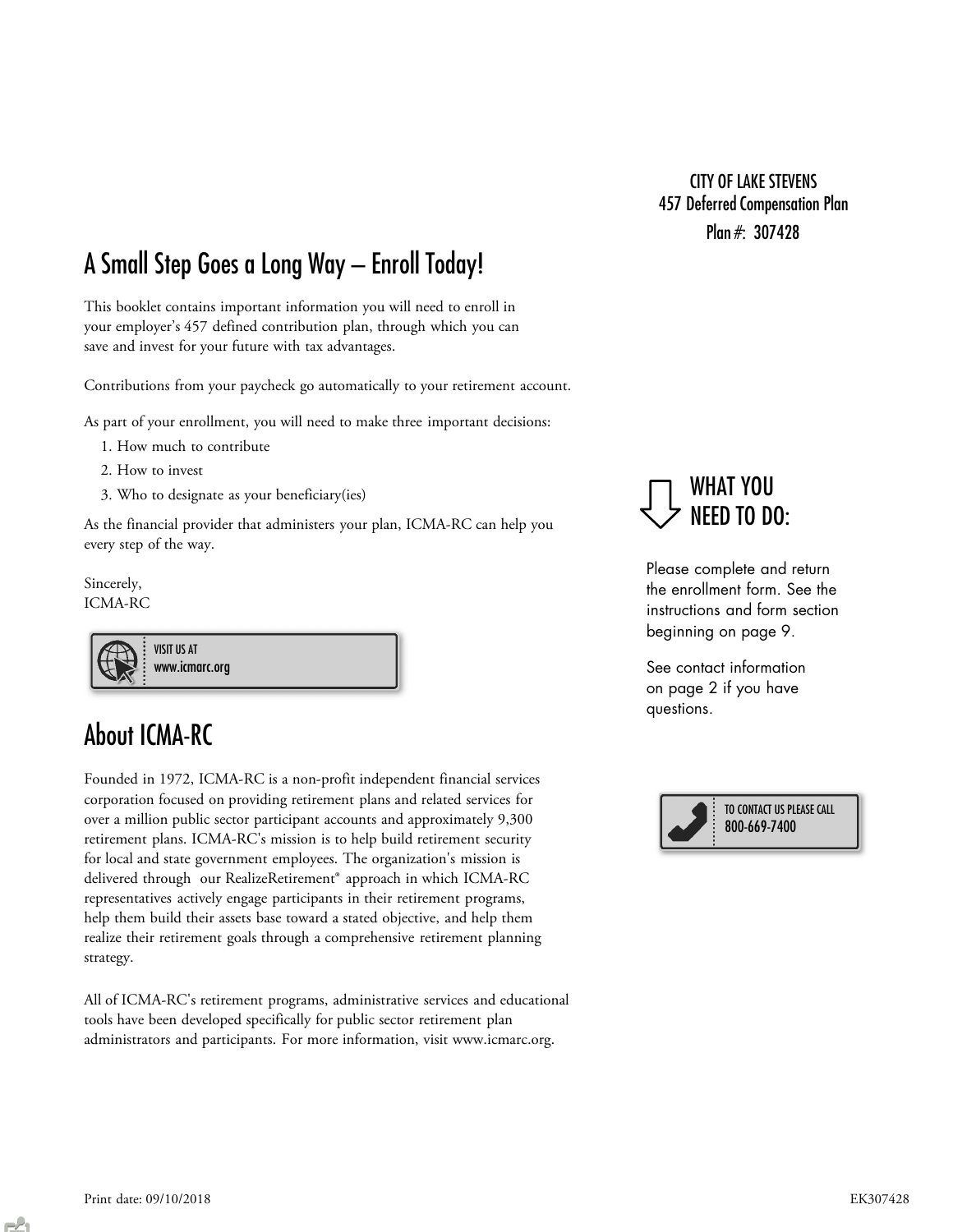

David Goren Retirement Plans Specialist (877) 651-7263 dgoren@icmarc.org 

# Table of Contents

#### Introduction & Overview

- Plan Highlights 3
	- Enrollment Contributions Pre-Tax Contribution Roth Contributions Investments Withdrawals Loans Account Information

#### Enrolling In Your 457 Deferred Compensation Plan 4

Don't Delay — Start Saving Now Control What You Can How Much To Contribute How To Invest Available Investment Options Tax Advantages Who To Designate As Your Beneficiary Next Steps

#### Enrollment Materials

- Completing the Enrollment Form 9
- Investment Options 15
- Fee Disclosure 37
- Notice Regarding Default Investments 52
- Privacy Policy Notice 53
- Disaster Recovery Plan 54
- VT Retirement IncomeAdvantage Fund Summary Important Considerations 55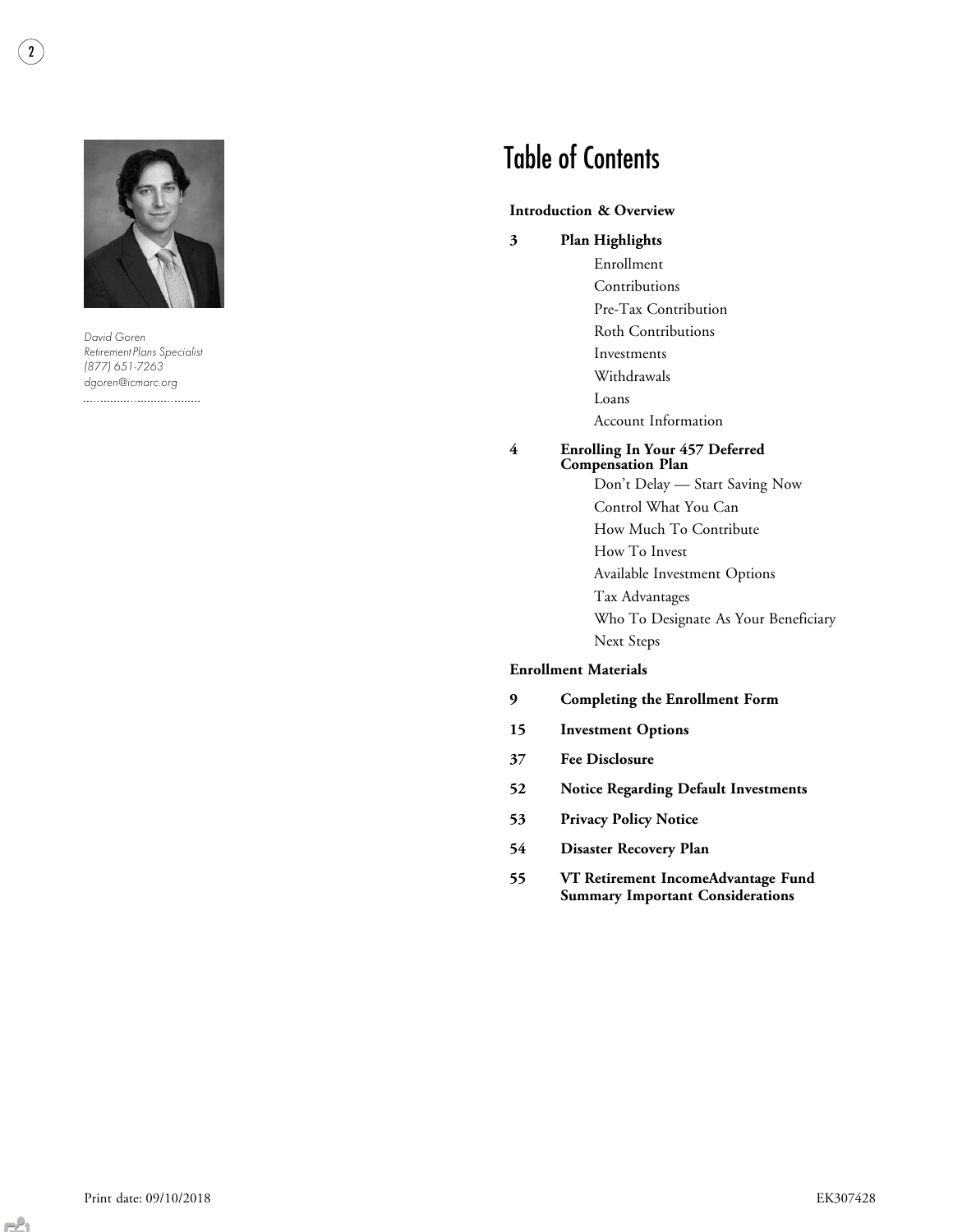# Plan Highlights

Review this summary information to understand how your 457 Deferred Compensation Plan works.

### ENROLLMENT

Simply complete the enclosed enrollment form and submit it to your employer. Participating in a retirement plan, such as your 457 plan, can have a significant positive impact on your future.

### **CONTRIBUTIONS**

You must decide the amount you wish to contribute each pay period to your retirement plan.

- You can change your contribution amount at any time. When you submit a change, it will take effect the following calendar month.
- The maximum contribution for 2018 is \$18,500 (or \$24,500 if you are age 50 or older).
- You can elect to make pre-tax and/or Roth contributions to the plan.
- You may also transfer, or roll over, other eligible retirement accounts to your 457 plan.

Pre-Tax Contributions reduce your taxable income for the year. These amounts, along with associated earnings, will be taxed as ordinary income in the year they are withdrawn from your account.

Roth Contributions are made on an after-tax basis and do not reduce your taxable income for the year. However, Roth contributions and associated earnings can be withdrawn tax free if:

- five years have passed since January 1 of the year of your first Roth contribution, and
- you are at least 59½ years old (or disabled or deceased).

### INVESTMENTS

Your contributions will be invested in the funds that you select, and the value of your account will fluctuate based on the performance of the funds. Carefully review the enclosed information relating to your investment options before making your selections. You can make changes to your investments at any time.

3

### WITHDRAWALS

#### After you separate from service with your employer,

you will be eligible to withdraw your money at any time. However, you will not be required to take any withdrawals until after age 70½ .

While you are still employed, your withdrawal options are limited to the following circumstances:

- After you attain age 70½ .
- Small account balance distributions. If your balance is under \$5,000 and no contributions have been made for a period of two years.
- Emergency withdrawals. Under certain emergency situations, as defined by the IRS.

### LOANS

Your plan allows you to borrow money from your account while you are still employed. The maximum loan amount is limited to half of your account balance or \$50,000, whichever is less. Additional information is available by contacting ICMA-RC.

### ACCOUNT INFORMATION

You can review your account information online by logging into your account at www.icmarc.org . Or, use ICMA-RC's self-service phone line at 800-669-7400.

You will receive quarterly account statements showing detailed information on your account, including your current balance and investment performance. Sign up for ICMA-RC's eDelivery services to receive email notifications when your quarterly statements and transaction confirmations are available online.

SUMMARY DESCRIPTION The actual rules governing your plan are contained in state retirement laws and the federal tax code. This publication provides a summary of the rules, and is not a complete description of the law. If there are any conflicts between what is written in this publication and what is contained in the law, the applicable law will govern.

This plan introduction is designed to provide you with general plan information. If there is a conflict between the information in this summary and the Plan document, the Plan document will be the controlling document.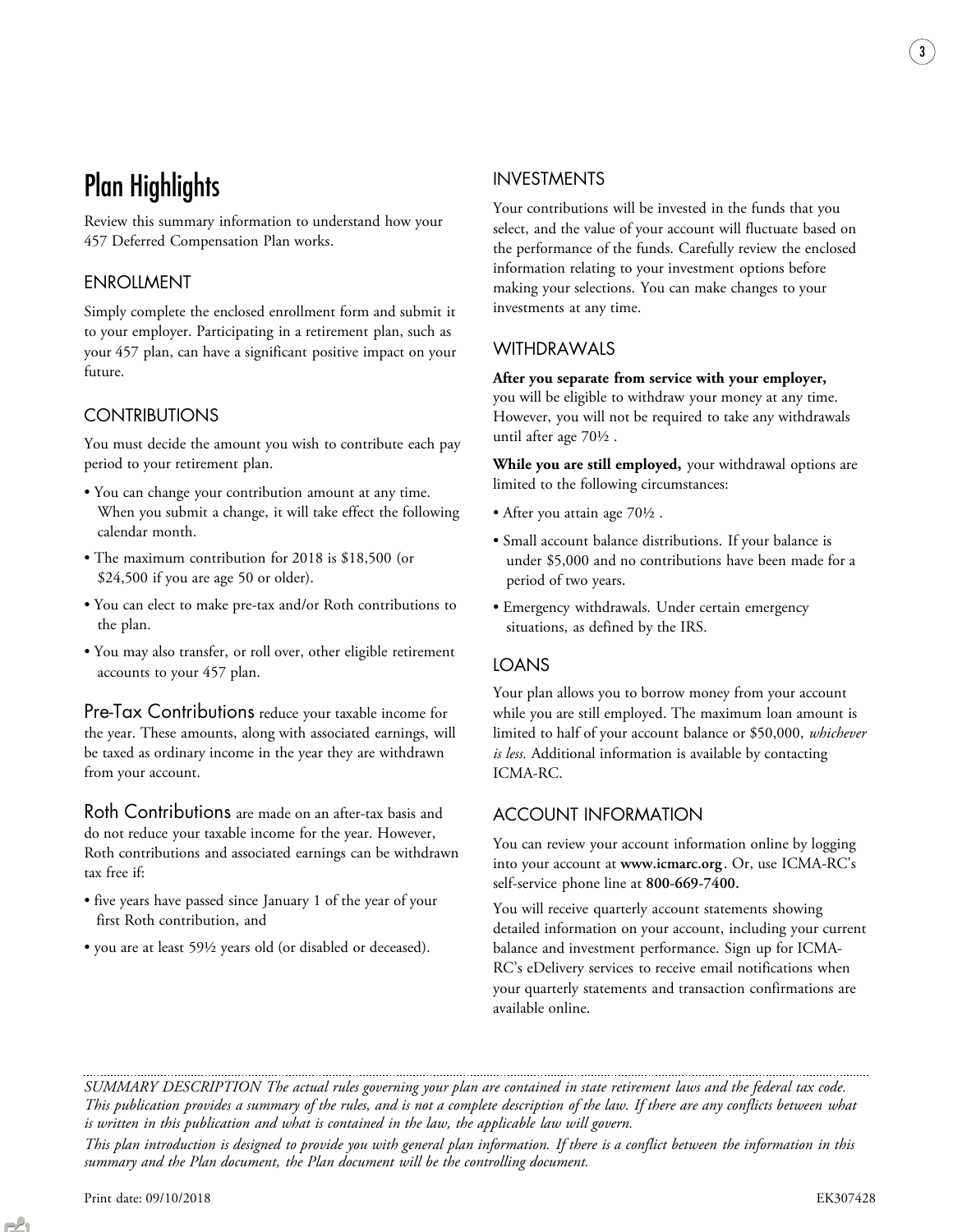# ENROLLING IN YOUR 457 DEFERRED COMPENSATION PLAN

4

Review this information to help guide your contribution and investment decisions.

### DON'T DELAY – START SAVING NOW

Don't put off enrolling. Your 457 plan provides flexibility and control.

- Contribution amounts can be changed, stopped, restarted at any time. There are no minimum limits so you can start small while you determine your ideal savings rate.
- Investment options can be changed at any time.
- Beneficiary designations can be changed at any time.

### CONTROL WHAT YOU CAN

Although you cannot predict how the financial markets will perform or future inflation, tax rates, or other economic conditions, you can control when you start saving for retirement.



For illustrative purposes only. Assumes a 7% average annual return.

And starting earlier can give you a huge advantage. View the preceding chart — by starting to save at, say, age 25 instead of age 40, you can save a lot less each pay period and save about the same amount over your lifetime but come out way ahead. Of course, regardless of your current age, it's never too late to start.

### HOW MUCH TO CONTRIBUTE

The benefits you will receive from a pension or Social Security could go a long way to providing a comfortable retirement, but additional savings will likely be needed to help you live comfortably over a potentially long retirement.

- Visit www.icmarc.org/learn for a variety of resources designed to help you save.
- For a more in-depth and personalized recommendation, consider ICMA-RC's Guided Pathways® (www.icmarc.org/ guidedpathways).
- Or, request a consultation with your ICMA-RC representative.

Contribute What You Can. Even small savings can really add up over time. In fact, starting out small, and then increasing how much you save by just a little each year could go a long way.

### HOW TO INVEST

As you choose your investments, consider the following:

Determine your risk level — how much investment risk you need to consider taking, and are comfortable taking. Use this to help you decide the approximate percentage of your money that should be in stock funds vs. bond funds vs. lower-risk options such as stable value funds, money market funds, and CDs.

Consider a level of risk that is most likely to allow you to meet your long-term goals but also that you can maintain, especially during rough stretches.

Be diversified. Own different types of investments. This does not ensure against losses, but can help you manage risk.

To help guide your risk and diversification decisions, see the following pages:

- Take a look at the historical risk and return of different mixes of stocks and bonds. Higher-risk options like stocks have provided higher returns but also much steeper losses during certain time periods. But even low-risk options still have risk; they will be more likely to lose money to inflation over time.
- Review the different investment options and services available to you.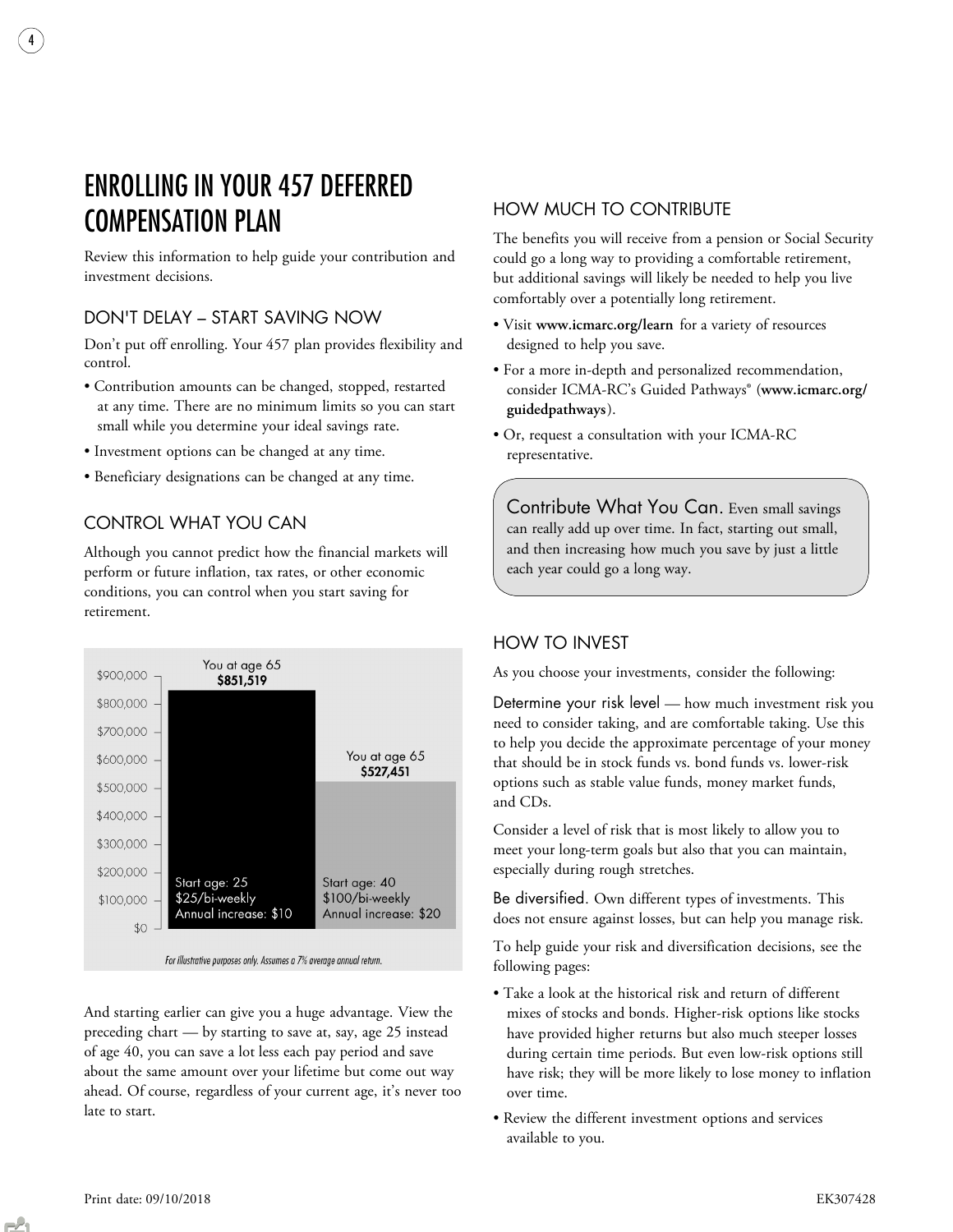## **Asset Allocation**

Use the chart below to help guide your asset allocation decisions. It shows the performance of different stock and bond portfolios since 1926, including ranges of annual returns over one, five, and 10 year periods. (For example, 10 year periods run from 1926 to 1935, 1927 to 1936, and so on.) Notice the tradeoff between potential risk and reward.



### Average Annual Returns and Range of Returns (1926-2016)

Source: Morningstar Direct

Performance figures were calculated using historical returns of the Standard & Poor's 500 Index and U.S. Long-Term Government Bonds. The past performance shown is no guarantee of future results.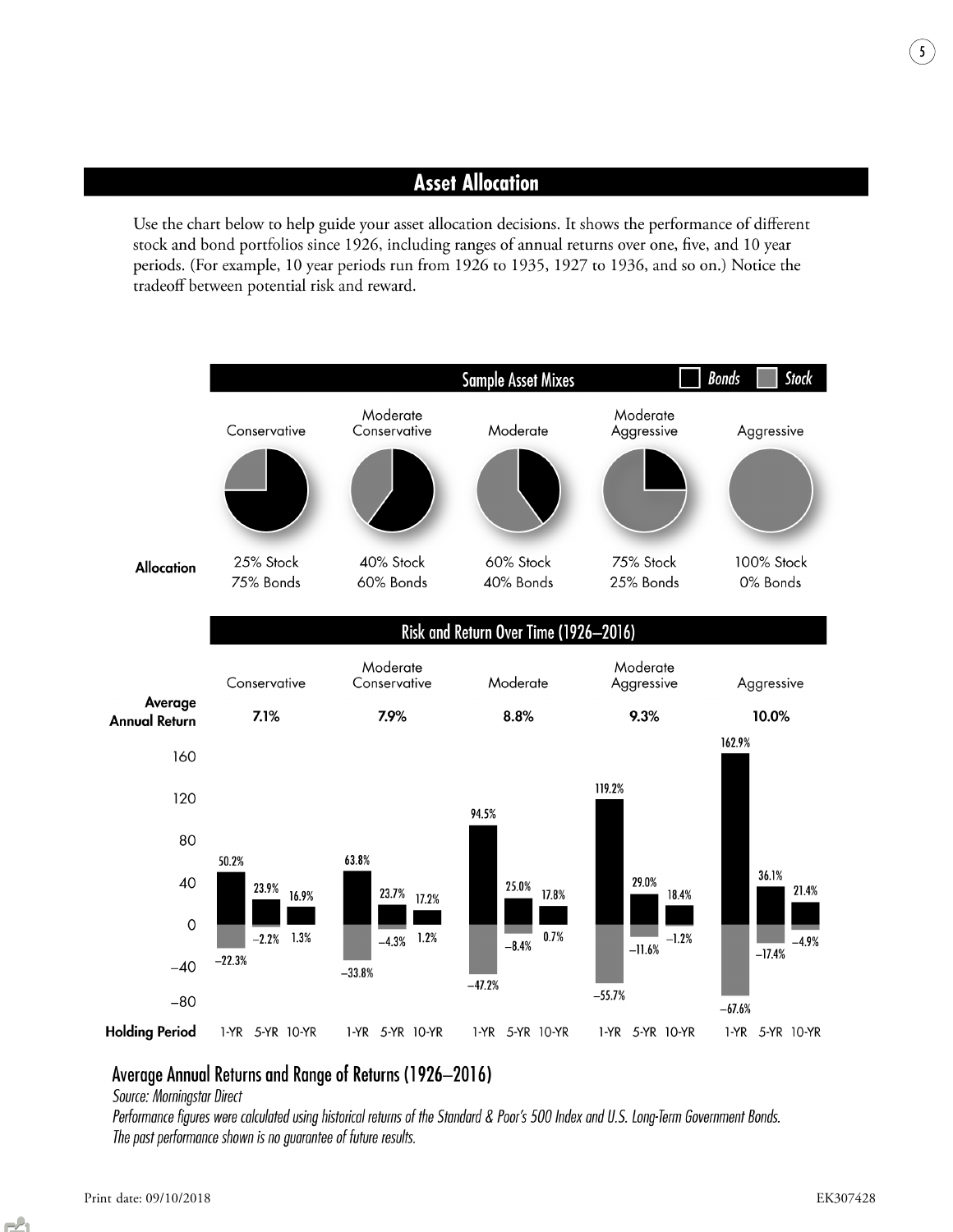### AVAILABLE INVESTMENT OPTIONS

6

Consider the following options to help you build a diversified portfolio with an appropriate overall level of risk.

Simplify and diversify with one fund. Target funds invest in a variety of individual stock and bond funds and may be appropriate if you are looking to simplify your investment decisions while still being diversified. Consider a:

- Target-date fund with the year in the fund name that closely matches the year you expect to begin withdrawals. Target-date funds are designed to gradually reduce risk over time. $<sup>1</sup>$ </sup>
- Target-risk fund that has a defined range of risk that is not designed to be reduced over time.

Build your own investment portfolio. If you are comfortable picking and choosing from different funds, this option provides the most flexibility and control.

And ICMA-RC has tools to help — Asset Class Guidance and Fund Advice, part of our Guided Pathways® service provide recommendations for you to follow.

Be Smart about Investing. Learn more about personal finances, including retirement planning, without being overwhelmed. Discover tools to help you plan, save, and invest for your future at www.icmarc.org/realize .

### TAX ADVANTAGES

Let's say you are in the 25% federal income tax bracket, have a \$40,000 annual salary and determine you need to save 5%

per paycheck, or \$77, for your future retirement.

When \$77 is saved pre-tax, it is not subject to tax until later when you withdraw, so it reduces your paycheck by only \$58. Pre-tax contributions help you save.

Investment earnings are tax-deferred so your account can grow for decades before being subject to tax.

Roth contributions. Your plan may allow you to also make after-tax Roth contributions — while you get no immediate tax benefit, future withdrawals including earnings may be *tax-free*. <sup>2</sup> Visit www.icmarc. org/rothanalyzer to help you determine how to split your contributions between pre-tax and Roth.

### WHO TO DESIGNATE AS YOUR BENEFICIARY

It is important to designate the individuals who will receive your retirement account assets after you die.

Designating beneficiaries overrides your will. If you choose beneficiaries:

- Your assets will be paid out according to your wishes and will not be subject to the potential costs and delays of probate, as well as creditor claims.
- Your beneficiaries may receive more tax advantages.

## Next Steps

Enroll today! Take the first step to a secure retirement and enroll in the plan.

<sup>1</sup> A target-date fund is not a complete solution for all of your retirement savings needs. An investment in the fund includes the risk of loss, including near, at or after the target date of the fund. There is no guarantee that the fund will provide adequate income at and through an investor's retirement. Selecting the fund does not guarantee that you will have adequate savings for retirement.

Print date: 09/10/2018 EK307428 disabled or deceased). 2 Withdrawals will be tax-free if five years have passed since January 1 of the year of the first Roth contribution and if you are at least 59 1/2 (or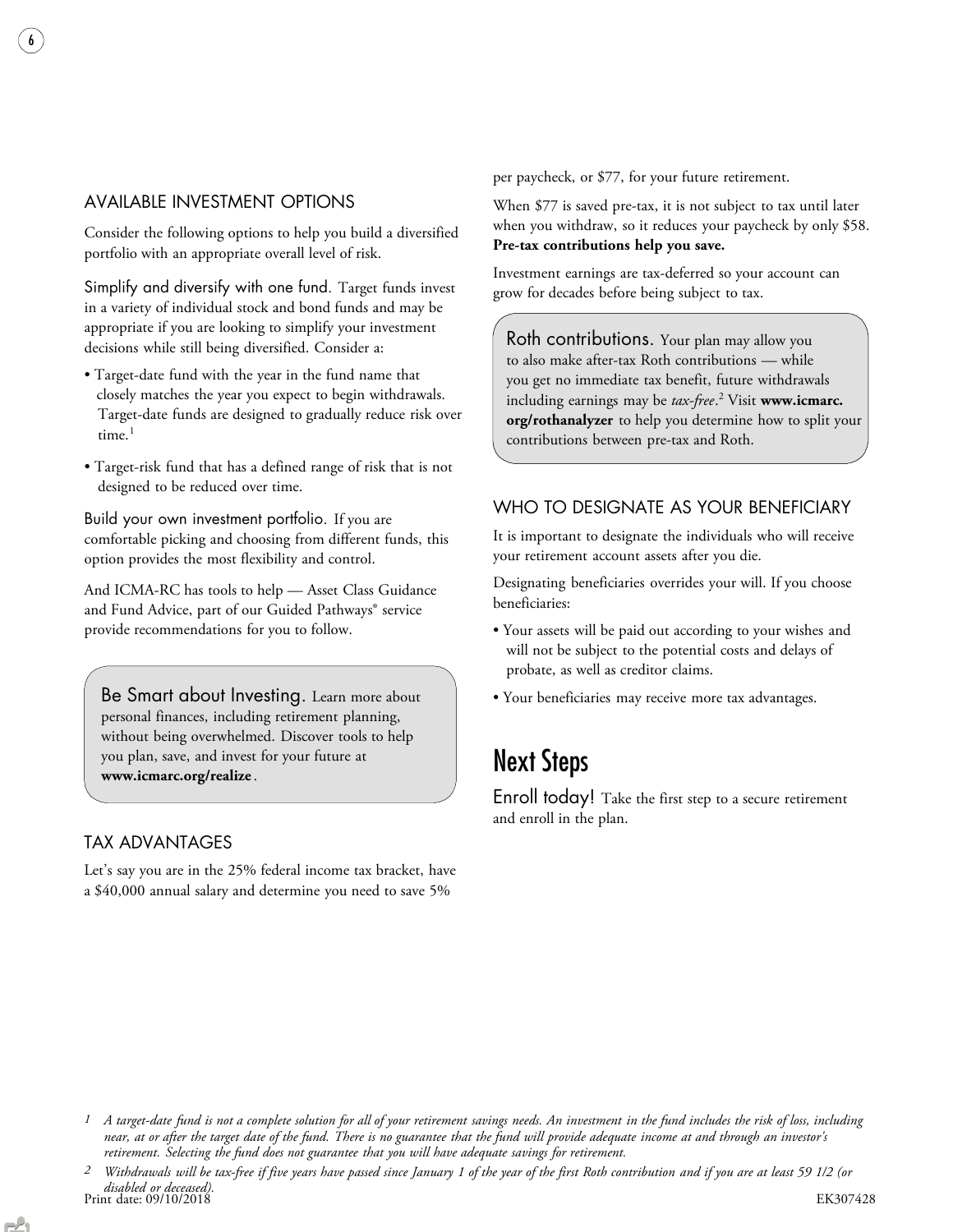### Manage your account — conveniently

- Online sign up for Account Access at www.icmarc.org
- By phone 24-hour access through ICMA-RC's self-service phone line at 800-669-7400

Go paperless. Receive notifications that your transaction confirmations and quarterly statements are available online. Visit www.icmarc.org/paperless to learn more.

Get personalized service. Your ICMA-RC representative can help you enroll and continue to plan your retirement, throughout your working and retirement years.

Periodically review your retirement strategy to determine if you should adjust how much you are saving and your investments. Do so about once a year or anytime you experience a major life change.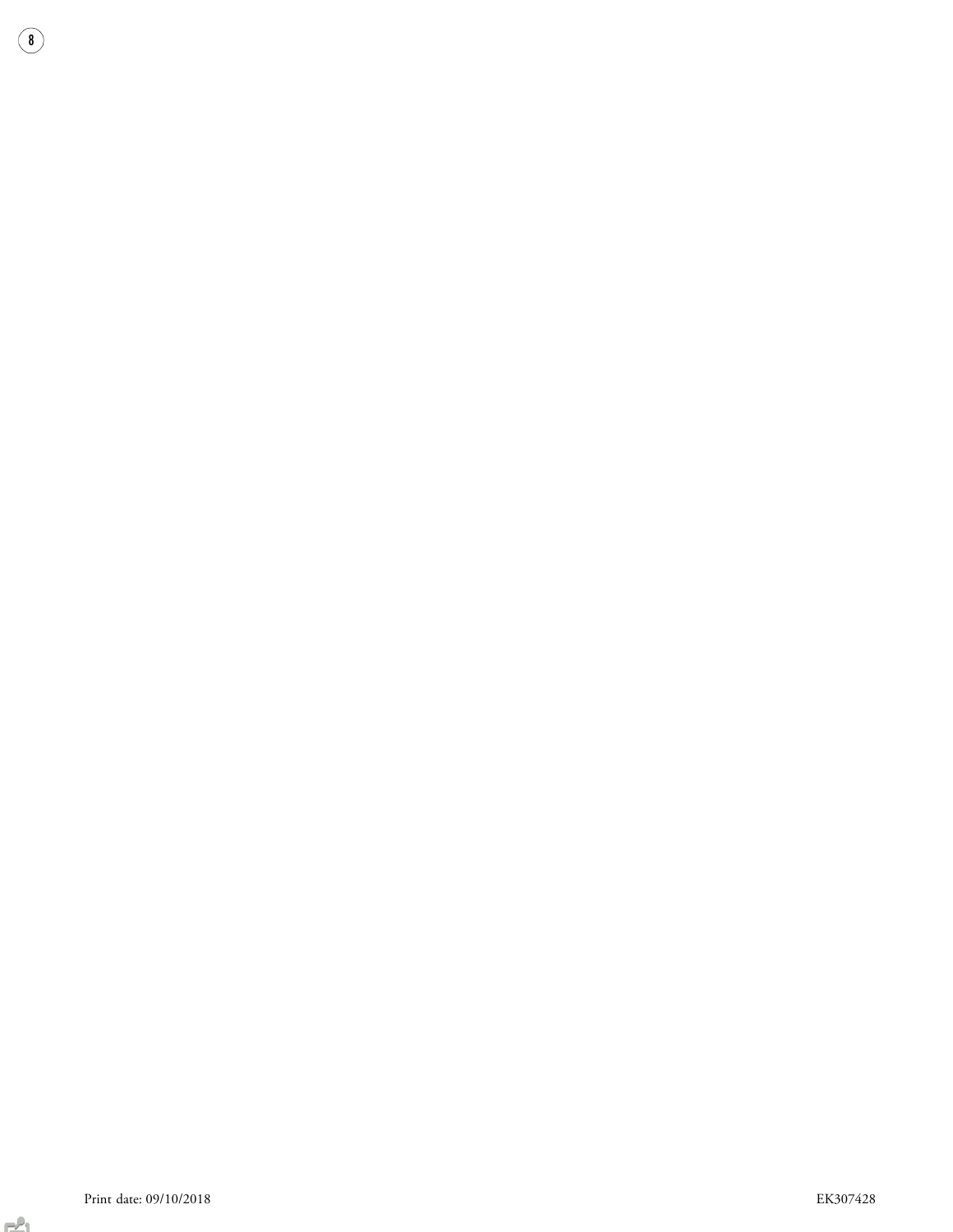## Completing the Enrollment Form

The most important step to begin achieving your retirement goals is to enroll. Please review the investment options information and remove the form pages from this enrollment book before completing the Enrollment Form.

- **Section 1:** Complete all required personal information.
- **Section 2:** Specify the total percentage or dollar amount you wish to contribute each pay period.
- **Section 3:** Designate your beneficiaries.
- **Section 4:** Choose one of the investment selections:

SIMPLIFY AND DIVERSIFY WITH ONE FUND

Milestone Fund

• If you select this option, you will be invested in the Milestone Fund, also known as a "Target Date" fund, which most closely matches the year in which you will reach your plan's default retirement age. The Milestone Fund is a diversified fund designed for investors who expect to retire and/or begin withdrawals around a target year. Note that you may change this investment at any time. Please read the Investment Selection section on the back of the form for more information.

Model Portfolio Funds

- If you select this option, you should select the Model Portfolio Fund that most closely matches your level of risk tolerance.
- Each Model Portfolio Fund is composed of a single underlying fund of the

VT III Vantagepoint Funds.

- Underlying fund selection and asset mix of the VT III Model Portfolio Funds are intended to reflect risk tolerance.
- Asset allocation mix of each Model Portfolio Fund is maintained over time.
- Review and select the fund from the Balanced/Asset Allocation Funds list in the Investment Options section.

BUILD YOUR OWN INVESTMENT PORTFOLIO — allows maximum flexibility.

- Review the funds listed in the Investment Options section.
- Select the funds and the desired allocation.

**Section 5:** Sign your completed form and submit to your employer for approval.

For additional details and disclosure on the above steps, please refer to the enrollment form instructions on the back of the form.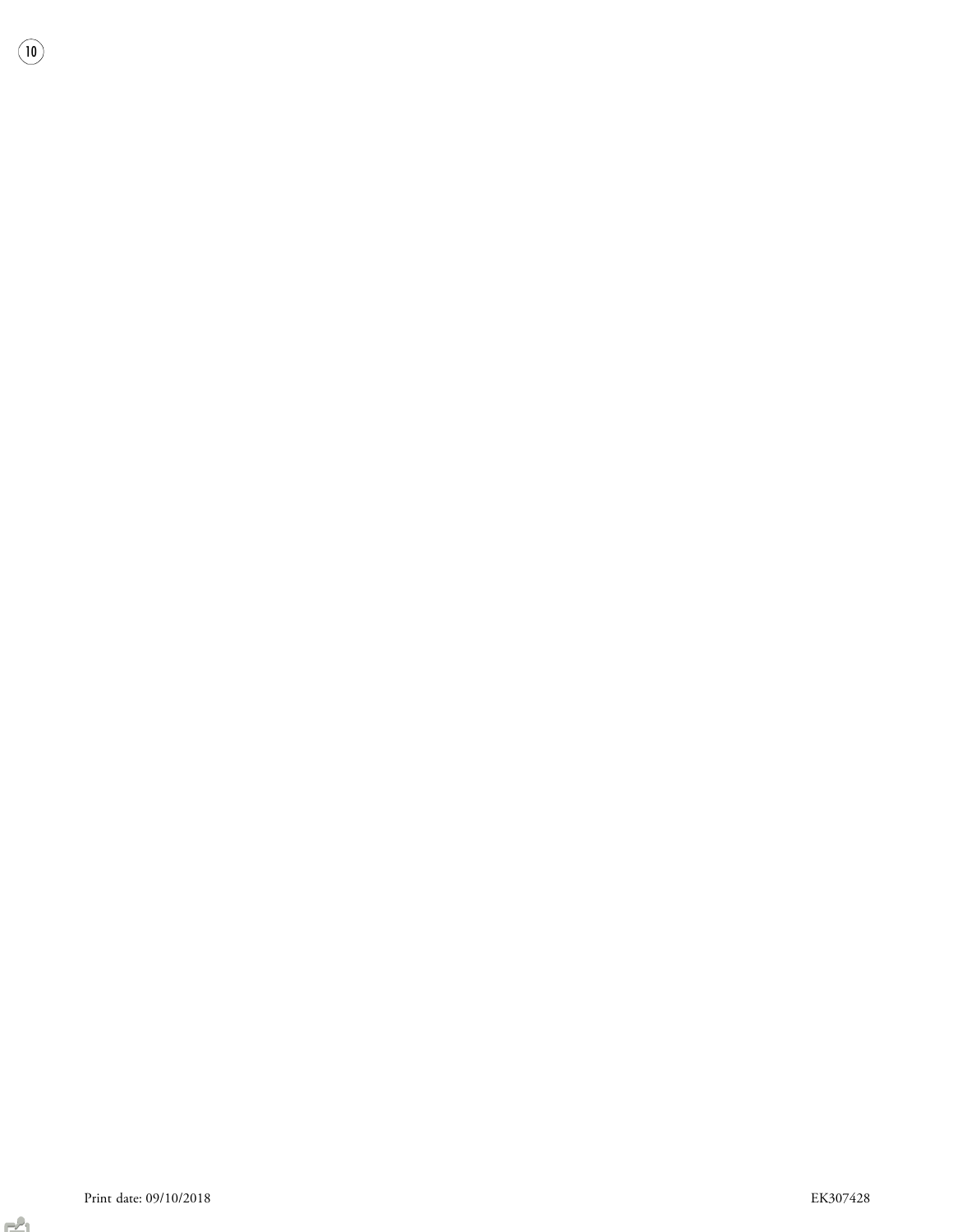

### 1. REQUIRED PERSONAL INFORMATION

| <b>Employer Plan Number: 307428</b>                                                                                                                                                                                                                                                                                                                                                                                                                                                                                                                                                                                                                                                                                                                                                                                                                                                                                                                                                                                                    | <b>Employer Plan Name: CITY OF LAKE STEVENS</b>     |                                                                                                                                                                          |                                            |
|----------------------------------------------------------------------------------------------------------------------------------------------------------------------------------------------------------------------------------------------------------------------------------------------------------------------------------------------------------------------------------------------------------------------------------------------------------------------------------------------------------------------------------------------------------------------------------------------------------------------------------------------------------------------------------------------------------------------------------------------------------------------------------------------------------------------------------------------------------------------------------------------------------------------------------------------------------------------------------------------------------------------------------------|-----------------------------------------------------|--------------------------------------------------------------------------------------------------------------------------------------------------------------------------|--------------------------------------------|
|                                                                                                                                                                                                                                                                                                                                                                                                                                                                                                                                                                                                                                                                                                                                                                                                                                                                                                                                                                                                                                        |                                                     |                                                                                                                                                                          |                                            |
| <b>Full Name of Participant:_</b><br>Last                                                                                                                                                                                                                                                                                                                                                                                                                                                                                                                                                                                                                                                                                                                                                                                                                                                                                                                                                                                              | First                                               |                                                                                                                                                                          | M.I.                                       |
|                                                                                                                                                                                                                                                                                                                                                                                                                                                                                                                                                                                                                                                                                                                                                                                                                                                                                                                                                                                                                                        |                                                     |                                                                                                                                                                          |                                            |
| the control of the control of the control of the control of the control of the control of the control of the control of the control of the control of the control of the control of the control of the control of the control<br>City: _                                                                                                                                                                                                                                                                                                                                                                                                                                                                                                                                                                                                                                                                                                                                                                                               |                                                     | State:___ __                                                                                                                                                             | Zip Code: ___ ___ __ __ __                 |
| Date of Birth: ___ __ /___ __ /___ __ __ __ (mm/dd/yyyy)                                                                                                                                                                                                                                                                                                                                                                                                                                                                                                                                                                                                                                                                                                                                                                                                                                                                                                                                                                               | Date Employed/Rehired:___ __/___ /___ /___ ___ /___ | (mm/dd/yyyy)                                                                                                                                                             | $\Box$ Rehire? check if Yes                |
| Provide your email to be enrolled in e-Delivery automatically. You will receive email notification when your quarterly statements and transaction confirmations are available online. You may opt out by checking the box                                                                                                                                                                                                                                                                                                                                                                                                                                                                                                                                                                                                                                                                                                                                                                                                              |                                                     |                                                                                                                                                                          | No, I do not wish e-Delivery at this time. |
| Job Title:<br><u> 1980 - Johann John Stone, markin biskup yn y brening yn y brening yn y brening y brening yn y brening yn y br</u>                                                                                                                                                                                                                                                                                                                                                                                                                                                                                                                                                                                                                                                                                                                                                                                                                                                                                                    |                                                     |                                                                                                                                                                          |                                            |
| $\textbf{Preferred Phone Number:} (\underbrace{\hspace{2.3cm}}_{\textit{Area Code}}) \textcolor{red}{\overbrace{\hspace{2.3cm}}_{\textit{Area Code}}}) \textcolor{red}{\overbrace{\hspace{2.3cm}}_{\textit{1}}\text{}}\textcolor{red}{\overbrace{\hspace{2.3cm}}_{\textit{2}}\text{}}\textcolor{red}{\overbrace{\hspace{2.3cm}}_{\textit{2}}\text{}}\textcolor{red}{\cdots}\textcolor{red}{\overbrace{\hspace{2.3cm}}_{\textit{2}}\text{Gender:}} \textcolor{red}{\fbox{1}} \textcolor{red}{\fbox{Mole}} \textcolor{red}{\fbox$                                                                                                                                                                                                                                                                                                                                                                                                                                                                                                        |                                                     |                                                                                                                                                                          |                                            |
| <b>2. CONTRIBUTION AMOUNT</b>                                                                                                                                                                                                                                                                                                                                                                                                                                                                                                                                                                                                                                                                                                                                                                                                                                                                                                                                                                                                          |                                                     |                                                                                                                                                                          |                                            |
| Specify a percentage or dollar amount for pre-tax and/or Roth contributions. If you sign this form prior to your first day of work, contributions will begin as soon as administratively possible. Otherwise, contributions wi<br>begin as soon as administratively possible following the month in which this form is signed.                                                                                                                                                                                                                                                                                                                                                                                                                                                                                                                                                                                                                                                                                                         |                                                     |                                                                                                                                                                          |                                            |
| Pre-tax contributions of _________% or \$_______________________ from my pay each pay period.<br>❏                                                                                                                                                                                                                                                                                                                                                                                                                                                                                                                                                                                                                                                                                                                                                                                                                                                                                                                                     |                                                     | If you are taking advantage of the catch-up contribution provision<br>available to 457 deferred compensation plan participants, please check<br>the applicable box here: |                                            |
| $\Box$                                                                                                                                                                                                                                                                                                                                                                                                                                                                                                                                                                                                                                                                                                                                                                                                                                                                                                                                                                                                                                 |                                                     | $\Box$ "Age 50" catch-up provision                                                                                                                                       |                                            |
| <b>3. BENEFICIARY DESIGNATION</b>                                                                                                                                                                                                                                                                                                                                                                                                                                                                                                                                                                                                                                                                                                                                                                                                                                                                                                                                                                                                      |                                                     |                                                                                                                                                                          |                                            |
| • Update and designate additional beneficiaries at any time via Account Access at www.icmarc.org.<br>• Failure to indicate any percentage or failure to use whole percentages (e.g., enter 33%, not 33.33% or 33 1/3 %) that total 100% for your "Primary" beneficiary(ies) and 100% for your "Contingent" beneficiary(ies)<br>may invalidate your beneficiary designation.<br>• Check one "Beneficiary Type" and one "Relationship" for each beneficiary. Failure to do so may result in your designation being invalid.<br>• Married Participants - Some 401 plans require that you obtain consent from your spouse if you do not designate him/her as the primary beneficiary for 100% of your account. If you live in<br>a community property state (AZ, CA, ID, LA, NV, NM, TX, WA, or WI), you must obtain consent from your spouse to designate a nonspouse beneficiary for greater than 50% of the account.<br>Use the Beneficiary Designation Form, available online at www.icmarc.org/forms, if spousal consent is required. |                                                     |                                                                                                                                                                          |                                            |
| $\triangledown$ Primary<br><b>Beneficiary Type:</b>                                                                                                                                                                                                                                                                                                                                                                                                                                                                                                                                                                                                                                                                                                                                                                                                                                                                                                                                                                                    | $\Box$ Spouse<br>Relationship (Check One):          | Non-Spouse<br>$\Box$ Trust*<br>$\Box$ Charity                                                                                                                            |                                            |
| Name                                                                                                                                                                                                                                                                                                                                                                                                                                                                                                                                                                                                                                                                                                                                                                                                                                                                                                                                                                                                                                   | Date of Birth                                       | Social Security Number                                                                                                                                                   | % of Benefit<br>(whole % only)             |
| Beneficiary Type(Check One): □ Primary □ Contingent                                                                                                                                                                                                                                                                                                                                                                                                                                                                                                                                                                                                                                                                                                                                                                                                                                                                                                                                                                                    | Relationship (Check One):<br>$\Box$ Spouse          | $\Box$ Charity<br>Non-Spouse<br>$\Box$ Trust*                                                                                                                            |                                            |
| Name                                                                                                                                                                                                                                                                                                                                                                                                                                                                                                                                                                                                                                                                                                                                                                                                                                                                                                                                                                                                                                   | Date of Birth                                       | Social Security Number                                                                                                                                                   | % of Benefit<br>(whole % only)             |
| Beneficiary Type(Check One): $\Box$ Primary $\Box$ Contingent                                                                                                                                                                                                                                                                                                                                                                                                                                                                                                                                                                                                                                                                                                                                                                                                                                                                                                                                                                          | Relationship (Check One):<br>$\Box$ Spouse          | $\Box$ Charity<br>Non-Spouse<br>$\Box$ Trust*                                                                                                                            |                                            |
| Name                                                                                                                                                                                                                                                                                                                                                                                                                                                                                                                                                                                                                                                                                                                                                                                                                                                                                                                                                                                                                                   | $\frac{1}{\text{Date of Birth}}$ /__                | <b>Social Security Number</b>                                                                                                                                            | % of Benefit<br>(whole % only)             |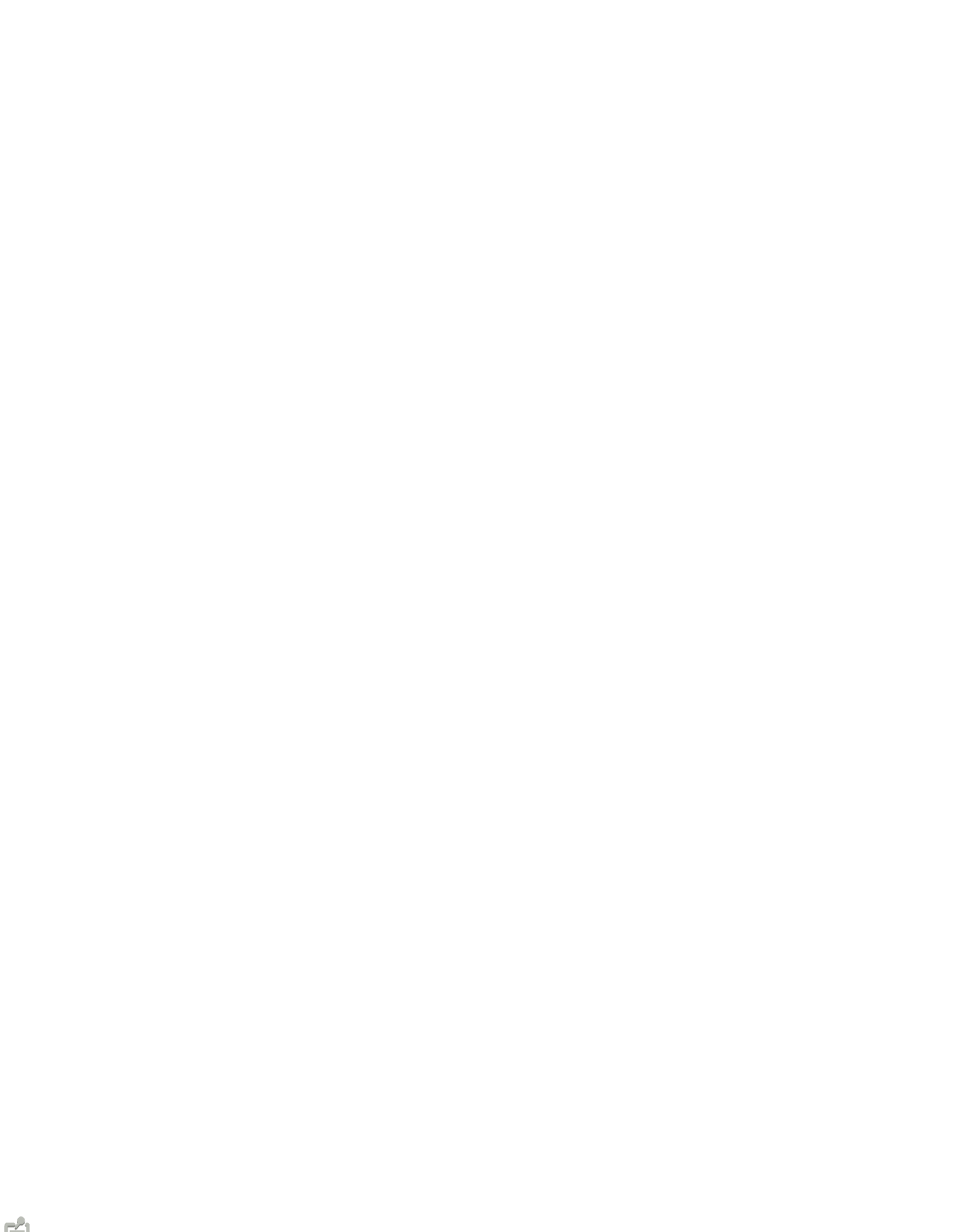| CMARC                                                         |                               | 457 Deferred Compensation Plan Employee Enrollment Form - Page 2                                        | 457 |
|---------------------------------------------------------------|-------------------------------|---------------------------------------------------------------------------------------------------------|-----|
| <b>Employer Plan Number</b><br>307428                         | <b>Social Security Number</b> | <b>Name</b> (please print)                                                                              |     |
| Beneficiary Type(Check One): $\Box$ Primary $\Box$ Contingent |                               | $\Box$ Trust <sup>*</sup><br>Non-Spouse<br>Relationship (Check One):<br>$\Box$ Spouse<br>$\Box$ Charity |     |
| Name                                                          |                               | Social Security Number<br>% of Benefit<br>Date of Birth                                                 |     |

\* Trust Beneficiaries - You must submit a copy of your entire trust document with the enrollment form if you desire the beneficiaries of the trust to be treated as designated beneficiaries for the purpose of determining required minimum distributions.

**Social Security Number** 

Designate additional beneficiaries online after your account is established, or write "see attached sheet" and attach and sign a separate piece of paper with your name, plan number, Social Security number, and the additional beneficiary information.

#### 4. INVESTMENT SELECTION

Choose only one of the investment selections. Your selection will determine how contributions to your account will be invested. If no allocation instructions are provided, the percentages do not total 100%, or the allocation instructions are invalid, assets will be allocated to the default investment selected by your employer until additional instructions are received from you. Review the Notice Regarding Default Investments included in the Enrollment Kit for more information. Note: The allocation instructions you provide will apply to payroll contributions only.

Simplify and diversify with one fund- Please refer to the Investment Options Sheet for a list of funds and codes.

 $\square$  Milestone Fund. You will be invested in the Milestone Fund, also known as a "Target Date" fund, which most closely matches the year in which you will reach your plan's default retirement age. The Milestone Fund is a diversified fund designed for investors who expect to retire and/or begin withdrawals around a target year. Note that you may change this investment at any time.

 $\Box$  Model Portfolio Fund. Fund Code \_\_ \_\_ \_\_ = 100%

#### OR

| $\Box$ Build your own investment portfolio                               |      | <b>INVESTMENT ALLOCATION</b> |      |         |
|--------------------------------------------------------------------------|------|------------------------------|------|---------|
| Input the fund codes and allocation percentages (must total 100%) to     | Code | Percent                      | Code | Percent |
| show how contributions to your account will be invested. A list of funds |      |                              |      |         |
| and codes can be found on the Investment Options Sheet.                  |      |                              |      |         |
| Note: Please use whole percentages only.                                 |      |                              |      |         |
|                                                                          |      |                              |      |         |

#### 5. AUTHORIZED SIGNATURES

Submit this form to your employer promptly to avoid investment delay. If this form is faxed to ICMA-RC please do not mail the original.

Note that by signing this form you acknowledge that you agree to the following disclosure: I understand that ICMA-RC has established required procedures for Internet and telephone transfers that include personal identification numbers, recording of instructions, and written confirmations. In the event I choose to transfer funds by Internet or telephone, I agree that neither the VantageTrust Company, ICMA-RC, ICMA-RC Services, LLC, nor Vantagepoint Transfer Agents, LLC, will be liable for any loss, cost, or expense for acting upon any Internet or telephone instructions believed by it to be genuine and in accordance with the required procedures.

| Participant's Signature | Month<br>the contract of the contract of the | Dav | Year |
|-------------------------|----------------------------------------------|-----|------|
|                         |                                              |     |      |

Authorized Employer Official's Signature

|                                          | Month                |
|------------------------------------------|----------------------|
| Participant's Signature                  | Year<br>Dav          |
|                                          |                      |
| Authorized Employer Official's Signature | Month<br>Year<br>Dav |

Employee ID \_\_\_\_\_\_\_\_\_\_\_\_\_\_\_\_ For Employer Use Only

TOTAL = 100%

(whole % only)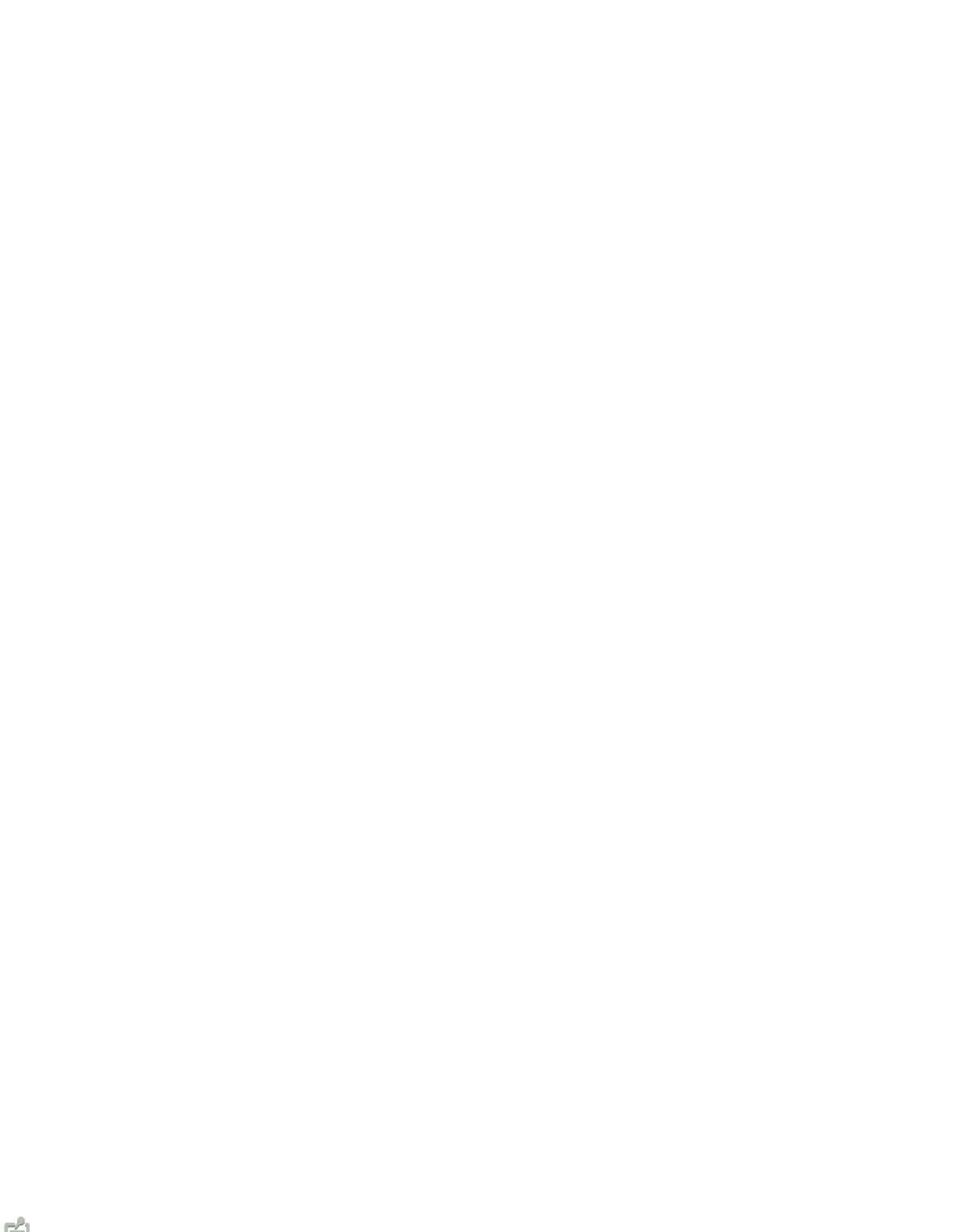## CITY OF LAKE STEVENS 457 Deferred Compensation Plan Investment Options

| Stable Value/Cash Management      | Code |
|-----------------------------------|------|
|                                   |      |
| <b>Bond</b>                       |      |
|                                   |      |
|                                   |      |
|                                   |      |
|                                   |      |
| <b>Guaranteed Lifetime Income</b> |      |

|--|--|

#### Balanced/Asset Allocation

#### U.S. Stock

| <b>International/Global Stock</b> | Code |
|-----------------------------------|------|
|                                   |      |
|                                   |      |
|                                   |      |
|                                   |      |
|                                   |      |
| <b>Specialty</b>                  |      |
|                                   |      |

15

Some of the funds listed above may not be available to your Plan. To ensure that you have the most current list of available funds and /or to obtain additional fund information, please log on to Account Access at www.icmarc.org or call ICMA-RC Investor Services at 800-669-7400.

- $1$  Before investing in the Fund you should carefully consider your investment goals, tolerance for risk, investment time horizon, and personal circumstances. There is no guarantee that the Fund will meet its investment objective and you can lose money.
- $^2$  The Fund is an investment option of VantageTrust, a group trust established and maintained by VantageTrust Company, LLC, a wholly owned subsidiary of ICMA-RC. VantageTrust provides for the commingling of assets of certain trusts and plans as described in its Declaration of Trust, and is only available for investment by such eligible trusts and plans. The Fund is not a mutual fund. Its units are not deposits of VantageTrust Company and are not insured by the Federal Deposit Insurance Corporation or any other agency. The Fund is a security that has not been registered under the Securities Act of 1933 and is exempt from investment company registration under the Investment Company Act of 1940. For additional information regarding the Fund, including a description of the principal risks, please consult the VantageTrust Funds Disclosure Memorandum, which is available when plan administration clients log in at www.icmarc.org, at www.vantagepointfunds.org for institutions, or upon request by calling 800-669-7400.
- A fixed income fund is subject to credit risk and interest rate risk. Credit risk is when an issuer of a fixed income security may be unable or unwilling to make payments of principal or interest to the holders of these securities or may declare bankruptcy. Fixed income securities fluctuate in value as interest rates change. When interest rates rise, the market prices of fixed income securities will usually decrease; when interest rates fall, the market prices of fixed income securities usually will increase. 3
- Prudential Retirement Insurance and Annuity Company (Prudential), CA COA #08003, Hartford, CT. Neither Prudential nor ICMA-RC guarantees the investment performance or return on contributions to Prudential's Separate Account. You should carefully consider the objectives, risks, charges, expenses and underlying guarantee features before purchasing this product. Prudential may increase the Guarantee Fee in the future, from 1.00% up to a maximum of 1.50%. Like all variable investments, this Fund may lose value. Availability and terms may vary by jurisdiction; subject to regulatory approvals. Annuity contracts contain exclusions, limitations, reductions of benefits and terms for keeping them in force. Guarantees are based on Prudential's claims-paying ability. This annuity is issued under Contract form # GA-2020-TGWB4-0805-RC. ICMA-RC provides recordkeeping services to your Plan and is the investment manager of the underlying Prudential separate account. Prudential or its affiliates may compensate ICMA-RC for providing these and related administrative services in connection with the Fund. Variable annuities are suitable for long-term investing, particularly retirement savings. ©2018 Prudential, the Prudential logo, and the Rock symbol and Bring Your Challenges are service marks of the Prudential Insurance Company of America, Newark, NJ, and its related entities, registered in many jurisdictions worldwide. Note: Participants who are interested in the VT Retirement IncomeAdvantage Fund must first receive and read the VT Retirement IncomeAdvantage Fund Important Considerations document, before investing. 4

The Fund is not a complete solution for all of your retirement savings needs. An investment in the Fund includes the risk of loss, including near, at or after the target 5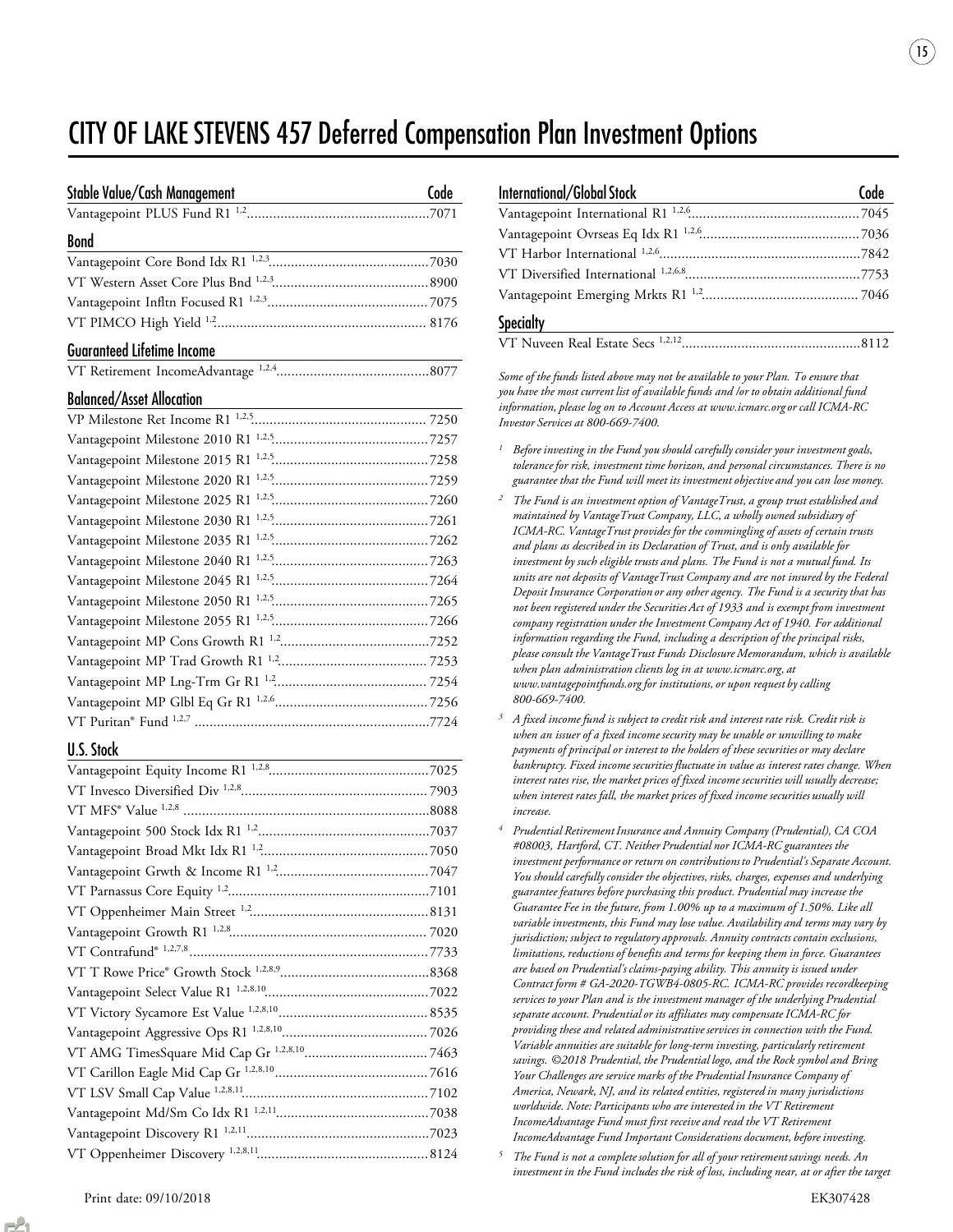date of the Fund. There is no guarantee that the Fund will provide adequate income at and through an investor's retirement.

 $(16)$ 

- Funds that invest in foreign securities are exposed to the risk of loss due to political, economic, legal, regulatory, and operational uncertainties; differing accounting and financial reporting standards; limited availability of information; currency fluctuations; and higher transaction costs. Investments in foreign currencies or securities denominated in foreign currencies (including derivative instruments that provide exposure to foreign currencies) may experience gains or losses solely based on changes in the exchange rate between foreign currencies and the U.S. dollar. The risk of investing in foreign securities may be greater with respect to securities of companies located in emerging market countries. The value of developing or emerging market currencies may fluctuate more than the currencies of companies with more mature markets. 6
- PURITAN and CONTRAFUND are registered service marks of FMR LLC. Used with permission. 7
- Certain funds may be subject to style risk, which is the possibility that the investment style of its investment adviser will trail the returns of the overall market. In the past, different types of securities have experienced cycles of outperformance and underperformance in comparison to the market in general. For example, growth stocks have performed best during the later stages of economic expansion and value stocks have performed best during periods of economic recovery. Both styles may go in and out of favor. When the investing style used by a fund is out of favor, that fund is likely to underperform other funds that use investing styles that are in favor. 8
- T. Rowe Price® is a registered trademark of T. Rowe Price Group, Inc. all rights reserved. 9
- $10$  Funds that invest primarily in mid-capitalization companies involve greater risk than is customarily associated with investments in larger, more established companies. Equity securities of mid-capitalization companies generally trade in lower volume and are generally subject to greater and less predictable price changes than the securities of larger companies.
- $11$  Funds that invest primarily in small-capitalization companies involve greater risk than is customarily associated with investments in larger, more established companies. Equity securities of small-capitalization companies are generally subject to greater price volatility than those of larger companies due to less certain growth prospects, the lower degree of liquidity in the markets for their securities, and the greater sensitivity of smaller companies to changing economic conditions. Also, small-capitalization companies may have more limited product lines, fewer capital resources and less experienced management than larger companies.
- $12$  Sector funds tend to be riskier and more volatile than the broad market because they are generally less diversified and more volatile than other mutual funds.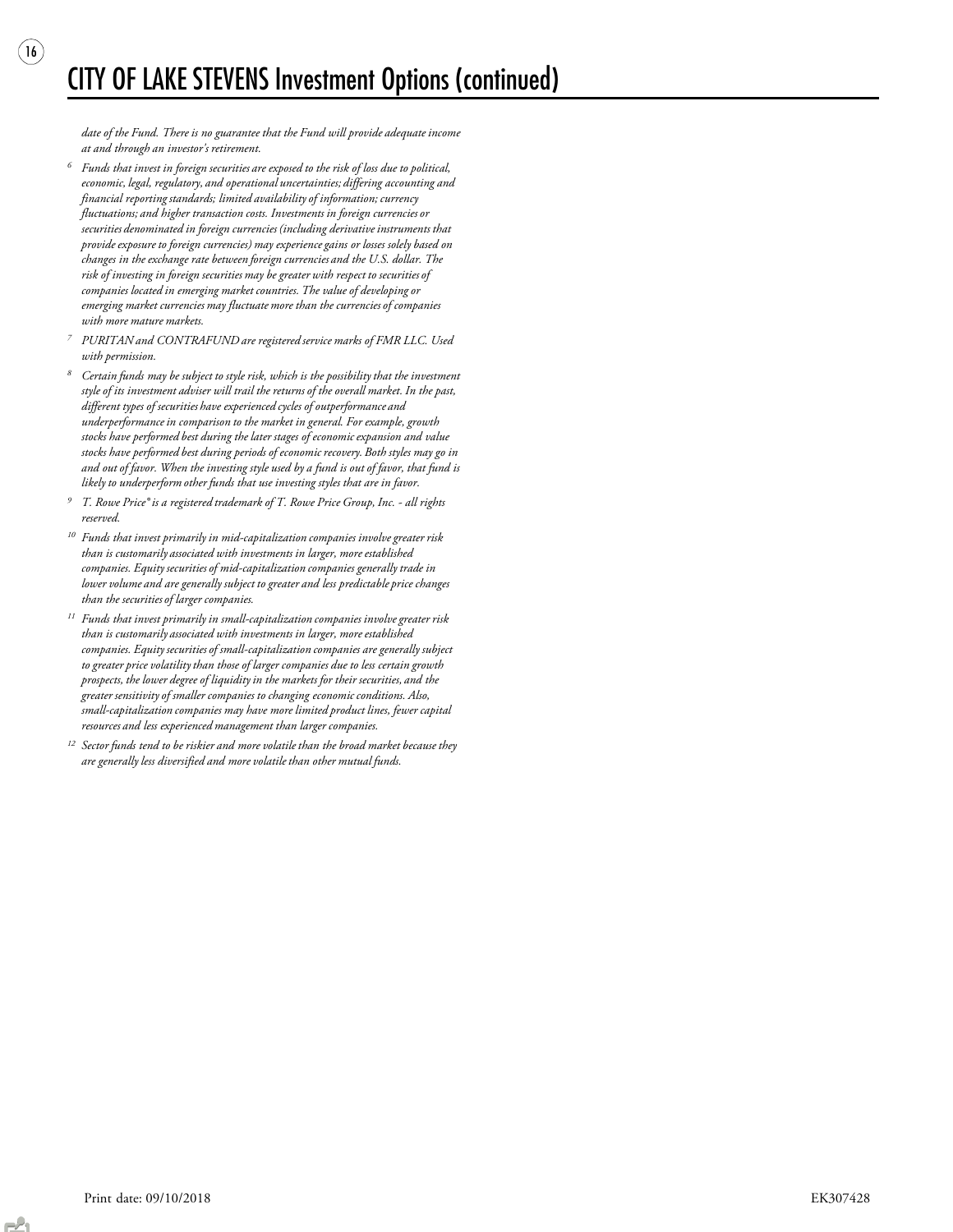| <b>Fund Name</b>                                                                                   | Investment Objective/Principal Investment Strategy/Principal Risks                                                                                                                                                                                                                                                                                                                                                                                                                                                                                                                                                                                                                                                                                                                                                                                                                                                                                                                                                                                                                                                                                                                                                                                                                                                                                                                                                                                                                                                                                                                                                                                                                                                                                                                                                                                                                                                                                                                                                                                                                                                                                                                                                                                                                                                                                                                                                              |
|----------------------------------------------------------------------------------------------------|---------------------------------------------------------------------------------------------------------------------------------------------------------------------------------------------------------------------------------------------------------------------------------------------------------------------------------------------------------------------------------------------------------------------------------------------------------------------------------------------------------------------------------------------------------------------------------------------------------------------------------------------------------------------------------------------------------------------------------------------------------------------------------------------------------------------------------------------------------------------------------------------------------------------------------------------------------------------------------------------------------------------------------------------------------------------------------------------------------------------------------------------------------------------------------------------------------------------------------------------------------------------------------------------------------------------------------------------------------------------------------------------------------------------------------------------------------------------------------------------------------------------------------------------------------------------------------------------------------------------------------------------------------------------------------------------------------------------------------------------------------------------------------------------------------------------------------------------------------------------------------------------------------------------------------------------------------------------------------------------------------------------------------------------------------------------------------------------------------------------------------------------------------------------------------------------------------------------------------------------------------------------------------------------------------------------------------------------------------------------------------------------------------------------------------|
| <b>Stable Value/Cash Management</b>                                                                |                                                                                                                                                                                                                                                                                                                                                                                                                                                                                                                                                                                                                                                                                                                                                                                                                                                                                                                                                                                                                                                                                                                                                                                                                                                                                                                                                                                                                                                                                                                                                                                                                                                                                                                                                                                                                                                                                                                                                                                                                                                                                                                                                                                                                                                                                                                                                                                                                                 |
| <b>Vantagepoint PLUS Fund</b>                                                                      | Objective: The PLUS Fund's investment objective is to seek to offer a competitive level of income consistent with providing capital<br>preservation and meeting liquidity needs. Key goals are to seek to preserve capital, by limiting the risk of loss of principal and delivering<br>stable returns, and to meet the liquidity needs of those who invest in the PLUS Fund.<br>Strategy: ICMA-RC employs a structured, multi-product, multi-manager approach in managing the Fund. The Fund invests primarily in a<br>diversified and tiered portfolio of stable value investment contracts and in fixed income securities, fixed income mutual funds, and fixed<br>income commingled trust funds ("fixed income assets") that back certain stable value investment contracts. In addition, the Fund invests<br>in money market mutual funds, as well as cash and cash equivalents. The Fund's portfolio may include different types of investments<br>with a variety of negotiated terms and maturities and is diversified across sectors and issuers. The composition of the Fund's portfolio<br>and its allocations to various stable value investments and fixed income investment sectors, across the fund's multiple tiers, is<br>determined based on prevailing economic and capital market conditions, relative value analysis, liquidity needs, and other factors. The<br>Fund invests in stable value investment contracts to seek to achieve, over the long run, returns higher than those of money market funds<br>and short-term bank rates and relatively stable returns compared to short-to-intermediate term fixed income funds. The Fund generally<br>will not track shorter-term interest rates as closely as money market mutual funds, because of its longer maturity, potential adverse<br>market changes, and provisions in stable value contracts held by the Fund. In addition, while the Fund's returns are generally expected<br>to follow interest rate trends over time, they typically will do so on a lagged basis.<br>Principal Risks: Stable Value Risk, Interest Rate Risk, Credit Risk, Issuer Risk, Liquidity Risk, Reinvestment Risk, Call Risk,<br>Mortgage-Backed Securities Risk, Asset-Backed Securities Risk, Securities Lending Risk, Derivative Instruments Risk, Large Investor Risk.<br>Please see the Disclosure Memorandum for additional information about the Fund's risks. |
| <b>Bond</b>                                                                                        |                                                                                                                                                                                                                                                                                                                                                                                                                                                                                                                                                                                                                                                                                                                                                                                                                                                                                                                                                                                                                                                                                                                                                                                                                                                                                                                                                                                                                                                                                                                                                                                                                                                                                                                                                                                                                                                                                                                                                                                                                                                                                                                                                                                                                                                                                                                                                                                                                                 |
| Vantagepoint Core Bond Index Fund<br>Morningstar Category <sup>†</sup> :<br>Intermediate-Term Bond | Objective: Current income by approximating the performance of the Bloomberg Barclays U.S. Aggregate Bond Index.<br>Strategy: The Fund invests in a single underlying VT III Vantagepoint Fund with a corresponding name, objective and strategy. The<br>underlying fund invests, under normal circumstances, at least 80% of its net assets in bonds and other fixed income securities included<br>in the Bloomberg Barclays U.S. Aggregate Bond Index, selected and weighted to seek to result in investment characteristics comparable<br>to those of that index and performance that correlates with the performance of that index. It considers To-Be-Announced ("TBA")<br>transactions that provide substantially similar exposure to securities in the Bloomberg Barclays U.S. Aggregate Bond Index to be<br>investments included within the index. The underlying fund follows an indexed or passively managed approach to investing. A sampling<br>technique is employed to approximate index characteristics, using fewer securities than are contained in the index.<br>Principal Risks: Interest Rate Risk, U.S. Government Agency Securities Risk, Mortgage-Backed Securities Risk, TBA Risk, Asset-Backed<br>Securities Risk, Prepayment and Extension Risk, Credit Risk, Indexing Risk, Portfolio Turnover Risk, Large Investor Risk.<br>Please see the Disclosure Memorandum for additional information about the Fund's risks.                                                                                                                                                                                                                                                                                                                                                                                                                                                                                                                                                                                                                                                                                                                                                                                                                                                                                                                                                                                  |

<sup>†</sup> The source for this information is Morningstar, Inc. Copyright © 2018 Morningstar, Inc.|super|TM|normal| All Rights Reserved. The information contained herein: (1) is proprietary to Morningstar and/or its content providers; (2) may not be copied or distributed; and (3) is not warranted to be accurate, complete or timely. Neither Morningstar nor its content providers are responsible for any damages or losses arising from any use of this information. Morningstar, Inc. is a global investment research firm that is not affiliated with ICMA-RC. ICMA-RC does not independently verify Morningstar data.

<sup>‡</sup> Morningstar places funds in certain categories based on the fund's historical portfolio holdings. Placement of a fund in a particular Morningstar category does not mean that the fund will remain in that category or that it will invest primarily in securities consistent with its Morningstar category. A fund's investment strategy and portfolio holdings are governed by its prospectus, guidelines or other governing documents, not its Morningstar category.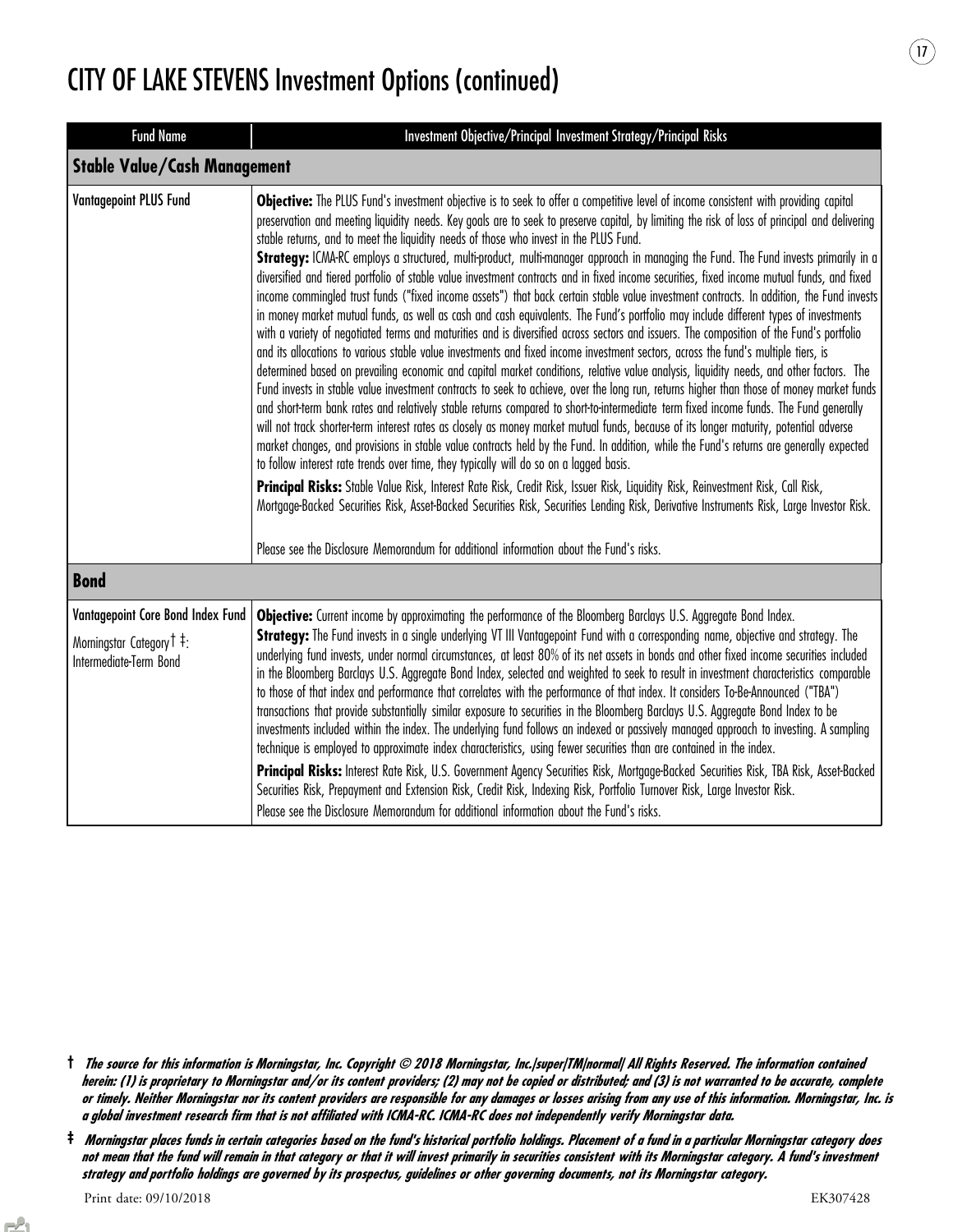$\begin{picture}(220,20) \put(0,0){\line(1,0){10}} \put(15,0){\line(1,0){10}} \put(15,0){\line(1,0){10}} \put(15,0){\line(1,0){10}} \put(15,0){\line(1,0){10}} \put(15,0){\line(1,0){10}} \put(15,0){\line(1,0){10}} \put(15,0){\line(1,0){10}} \put(15,0){\line(1,0){10}} \put(15,0){\line(1,0){10}} \put(15,0){\line(1,0){10}} \put(15,0){\line($ 

| <b>Fund Name</b>                                                                                          | Investment Objective/Principal Investment Strategy/Principal Risks                                                                                                                                                                                                                                                                                                                                                                                                                                                                                                                                                                                                                                                                                                                                                                                                                                                                                                                                                                                                                                                                                                                                                                                                                                                                                                                                                                                                                                                                                                                                                                                                                                                                                                                                                                                                                                                                                                                                                                                                                                                                                                                                                                                                                                            |
|-----------------------------------------------------------------------------------------------------------|---------------------------------------------------------------------------------------------------------------------------------------------------------------------------------------------------------------------------------------------------------------------------------------------------------------------------------------------------------------------------------------------------------------------------------------------------------------------------------------------------------------------------------------------------------------------------------------------------------------------------------------------------------------------------------------------------------------------------------------------------------------------------------------------------------------------------------------------------------------------------------------------------------------------------------------------------------------------------------------------------------------------------------------------------------------------------------------------------------------------------------------------------------------------------------------------------------------------------------------------------------------------------------------------------------------------------------------------------------------------------------------------------------------------------------------------------------------------------------------------------------------------------------------------------------------------------------------------------------------------------------------------------------------------------------------------------------------------------------------------------------------------------------------------------------------------------------------------------------------------------------------------------------------------------------------------------------------------------------------------------------------------------------------------------------------------------------------------------------------------------------------------------------------------------------------------------------------------------------------------------------------------------------------------------------------|
| VT Western Asset Core Plus Bond<br>Fund<br>Morningstar Category <sup>†</sup> ‡:<br>Intermediate-Term Bond | Objective: Maximize total return, consistent with prudent investment management and liquidity needs by investing to obtain the<br>average duration specified below.<br>Strategy: The Fund invests substantially all of its assets in the Western Asset Core Plus Bond Fund. The underlying fund invests in fixed<br>income securities of various maturities and, under normal market conditions, will invest at least 80% of its net assets in debt and fixed<br>income securities. Although the underlying fund may invest in securities of any maturity, it will normally maintain a dollar-weighted<br>average effective duration within 30% of the average duration of the domestic bond market as a whole as estimated by its subadvisers<br>(generally this range is from 2.5 to 7 years). The underlying fund may invest up to 20% of its total assets in non-U.S. dollar<br>denominated securities and up to 20% of the fund's net assets may be invested in debt securities that are not rated in the Baa or BBB<br>categories or above at the time of purchase by one or more Nationally Recognized Statistical Rating Organizations ("NRSROs") or, if<br>unrated, securities of comparable quality at the time of purchase (as determined by the underlying fund's subadvisers). Such debt<br>securities are commonly known as "junk bonds" or "high yield securities." The underlying fund may invest up to 25% of its total assets<br>in the securities of non-U.S. issuers and may invest a substantial portion of its assets in mortgage-backed and asset-backed securities. It<br>may also enter into various exchange-traded and over-the-counter derivative transactions including, but not limited to, futures, options,<br>swaps, foreign currency futures, and forwards.<br>Principal Risks: Interest Rate Risk, Credit Risk, High Yield Securities Risk, Derivative Instruments Risk, Leverage Risk, Liquidity Risk,<br>Foreign Securities Risk, Emerging Markets Securities Risk, Foreign Currency Risk, Foreign Government Securities Risk, Call Risk, Issuer<br>Risk, Inflation-Adjusted Securities Risk, Mortgage-Backed Securities Risk, Asset-Backed Securities Risk, Management Risk.<br>Please see the Disclosure Memorandum for additional information about the Fund's risks. |
| Vantagepoint Inflation Focused<br><b>Fund</b><br>Morningstar Category T ‡:<br>Inflation-Protected Bond    | Objective: Inflation protection and income.<br>Strategy: The Fund invests in a single underlying VT III Vantagepoint Fund with a corresponding name, objective and strategy. The<br>underlying fund invests, under normal circumstances, in a combination of (1) inflation-indexed fixed income securities or instruments,<br>(2) other fixed income securities or instruments, and (3) inflation-linked derivatives. To the extent that the underlying fund's<br>subadvisers invest in fixed income securities that are not inflation-indexed, they may use inflation-linked derivatives in connection with<br>such investments to seek to achieve the investment objective. The underlying fund generally invests in investment grade fixed income<br>securities.<br>Principal Risks: Inflation-Adjusted Securities Risk, Interest Rate Risk, Credit Risk, Foreign Securities Risk, Foreign Currency Risk, U.S.<br>Government Agency Securities Risk, Derivative Instruments Risk, Call Risk, Mortgage-Backed Securities Risk, Asset-Backed Securities Risk,<br>Municipal Securities Risk, Multi-Manager Risk, Large Investor Risk.<br>Please see the Disclosure Memorandum for additional information about the Fund's risks.                                                                                                                                                                                                                                                                                                                                                                                                                                                                                                                                                                                                                                                                                                                                                                                                                                                                                                                                                                                                                                                                              |
| VT PIMCO High Yield Fund<br>Morningstar Category <sup>†</sup> <sup>‡</sup> :<br>High Yield Bond           | Objective: Maximum total return consistent with preservation of capital and prudent investment management.<br>Strategy: The Fund invests substantially all of its assets in the PIMCO High Yield Fund. The underlying fund invests, under normal<br>circumstances, at least 80% of its assets in a diversified portfolio of high yield securities ("junk bonds"), which may be represented by<br>forward contracts or derivatives such as options, futures, or swap agreements, rated below investment grade by Moody's, or equivalently<br>rated by S&P or Fitch. The remainder of its assets may be invested in investment grade fixed income securities that include bonds or<br>other debt securities issued by various U.S. and non-U.S. public- and private-sector entities. It may also invest in securities denominated<br>in foreign currencies and in securities and instruments tied to emerging market countries and in preferred stock. The underlying fund may<br>invest in derivative instruments without limitation.<br>Principal Risks: Interest Rate Risk, Credit Risk, High Yield Securities Risk, Issuer Risk, Liquidity Risk, Derivative Instruments Risk,<br>Stock Market Risk, Mortgage-Backed Securities Risk, Asset-Backed Securities Risk, Foreign Securities Risk, Emerging Markets Securities<br>Risk, Foreign Currency Risk, Leverage Risk, Management Risk, Short Sale Risk.<br>Please see the Disclosure Memorandum for additional information about the Fund's risks.                                                                                                                                                                                                                                                                                                                                                                                                                                                                                                                                                                                                                                                                                                                                                                                                         |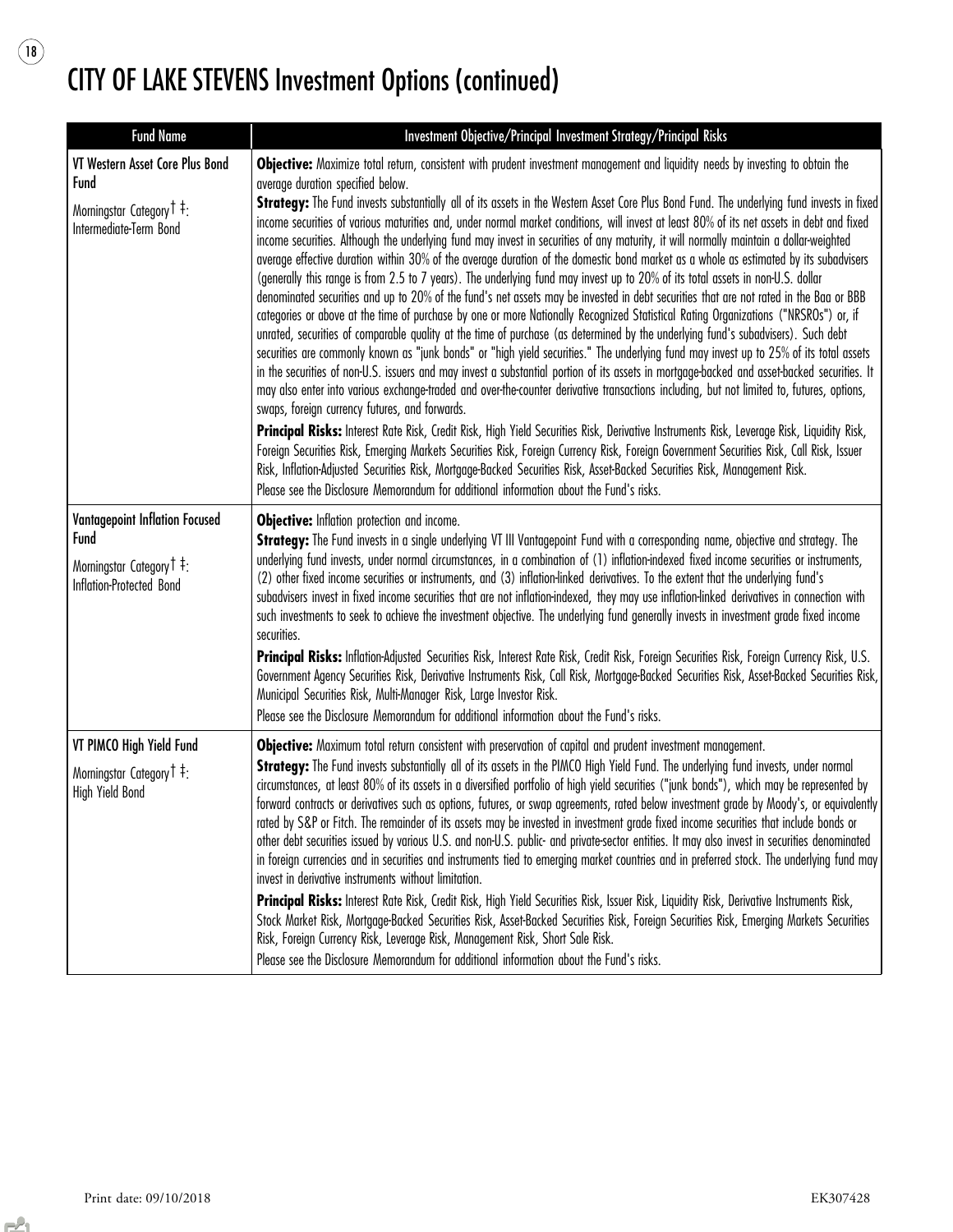| <b>Fund Name</b>                                                                                                                             | Investment Objective/Principal Investment Strategy/Principal Risks                                                                                                                                                                                                                                                                                                                                                                                                                                                                                                                                                                                                                                                                                                                                                                                                                                                                                                                                                                                                                                                                                                                                                                                                                                                                                                                                                                                                                                                                                                                                                                                                                                                                                                                                                                                                                                                                                                                                                                                                                                                                                                                                                                                                                                                                                                                                                                                                                                                                                                                                                                                                       |  |
|----------------------------------------------------------------------------------------------------------------------------------------------|--------------------------------------------------------------------------------------------------------------------------------------------------------------------------------------------------------------------------------------------------------------------------------------------------------------------------------------------------------------------------------------------------------------------------------------------------------------------------------------------------------------------------------------------------------------------------------------------------------------------------------------------------------------------------------------------------------------------------------------------------------------------------------------------------------------------------------------------------------------------------------------------------------------------------------------------------------------------------------------------------------------------------------------------------------------------------------------------------------------------------------------------------------------------------------------------------------------------------------------------------------------------------------------------------------------------------------------------------------------------------------------------------------------------------------------------------------------------------------------------------------------------------------------------------------------------------------------------------------------------------------------------------------------------------------------------------------------------------------------------------------------------------------------------------------------------------------------------------------------------------------------------------------------------------------------------------------------------------------------------------------------------------------------------------------------------------------------------------------------------------------------------------------------------------------------------------------------------------------------------------------------------------------------------------------------------------------------------------------------------------------------------------------------------------------------------------------------------------------------------------------------------------------------------------------------------------------------------------------------------------------------------------------------------------|--|
|                                                                                                                                              | <b>Guaranteed Lifetime Income</b>                                                                                                                                                                                                                                                                                                                                                                                                                                                                                                                                                                                                                                                                                                                                                                                                                                                                                                                                                                                                                                                                                                                                                                                                                                                                                                                                                                                                                                                                                                                                                                                                                                                                                                                                                                                                                                                                                                                                                                                                                                                                                                                                                                                                                                                                                                                                                                                                                                                                                                                                                                                                                                        |  |
| VT Retirement IncomeAdvantage<br>Fund                                                                                                        | Objective: To seek both moderate capital growth and current income while providing a guaranteed lifetime income feature that<br>protects retirement income against market downturns.<br>Strategy: The Fund invests in a Separate Account under a group variable annuity issued by Prudential Retirement Insurance and<br>Annuity Company ("Prudential"), Hartford Connecticut. The Separate Account invests in a mix of registered funds and a collective trust<br>with an allocation of approximately 60% equities (both domestic and foreign) and 40% fixed income. ICMA-RC is responsible for<br>managing the assets of the Separate Account. The Separate Account's target allocation for the underlying funds is as follows:• Equity<br>Funds - VT II Vantagepoint Broad Market Index Fund has a target allocation of 25%, VT II Vantagepoint Growth & Income Fund has a<br>target allocation of 20%, and VT II Vantagepoint International Fund has a target allocation of 15%. Tixed Income Funds - Prudential<br>Core Conservative Intermediate Bond Fund has a target allocation of 30% and VT II Vantagepoint Inflation Focused Fund has a target<br>allocation of 10%. blGuarantee Feel/blIn exchange for an annual guarantee fee of from 1.00% to a maximum of 1.50%, Prudential<br>provides downside income protection and lifetime income guarantees. These guarantees are based on the claims-paying ability of<br>Prudential and are subject to certain limitations, terms and conditions. Excess withdrawals will proportionately reduce and potentially<br>terminate future payment guarantees. For additional information regarding these guarantees and the underlying assumptions attributable<br>to these guarantees and the terms and conditions, please see the VT Retirement IncomeAdvantage Fund Important Considerations<br>document, which is available online or by contacting Investor Services at 800-669-7400.<br>Principal Risks: The guarantees are based on the claims-paying ability of Prudential and are subject to certain limitations, terms, and<br>conditions. Like all variable investments, the fund can lose value. The risks associated with the underlying funds of the Separate Account<br>include, among others, stock market risk, mid-cap securities risk, foreign securities risk, interest rate risk, credit risk, U.S. Government<br>agency securities risk, mortgage-backed securities risk, asset-backed securities risk, convertible securities risk, high yield securities risk,<br>and derivative instruments risk.<br>Please see the Disclosure Memorandum for additional information about the Fund's risks. |  |
| <b>Balanced/Asset Allocation</b>                                                                                                             |                                                                                                                                                                                                                                                                                                                                                                                                                                                                                                                                                                                                                                                                                                                                                                                                                                                                                                                                                                                                                                                                                                                                                                                                                                                                                                                                                                                                                                                                                                                                                                                                                                                                                                                                                                                                                                                                                                                                                                                                                                                                                                                                                                                                                                                                                                                                                                                                                                                                                                                                                                                                                                                                          |  |
| Vantagepoint Milestone Retirement<br><b>Income Fund</b><br>Morningstar Category <sup>†</sup> <sup>‡</sup> :<br><b>Target-Date Retirement</b> | Objective: Current income and opportunities for capital growth that have limited risk.<br>Strategy: The Fund invests in a single underlying VT III Vantagepoint Fund with a corresponding name, objective and strategy. The<br>underlying fund invests in a combination of other VT III Vantagepoint Funds to seek to obtain exposure to approximately 67% fixed<br>income/stable value investments and 33% equity investments. These asset allocations are referred to as "neutral targets" because they<br>do not reflect decisions that may be made by ICMA-RC, the investment adviser to the underlying fund, to overweight or underweight a<br>particular asset class based on market or operational factors. The neutral targets also do not reflect performance differences between the<br>Fund's asset class allocations that will cause temporary deviations from the neutral targets. The actual asset class allocation of the Fund<br>may vary by as much as five percentage points as a result of ICMA-RC's allocation decisions, performance differences between asset<br>classes of the Fund, or some combination thereof.<br>Principal Risks: Asset Allocation Risk, Fund of Funds Risk, Interest Rate Risk, Credit Risk, Convertible Securities Risk, High Yield<br>Securities Risk, Mortgage-Backed Securities Risk, Asset-Backed Securities Risk, Prepayment and Extension Risk, U.S. Government Agency<br>Securities Risk, Stock Market Risk, Foreign Securities Risk, Emerging Markets Securities Risk, Mid-Cap Securities Risk, Derivative<br>Instruments Risk, Indexing Risk, Large Investor Risk.<br>Please see the Disclosure Memorandum for additional information about the Fund's risks.                                                                                                                                                                                                                                                                                                                                                                                                                                                                                                                                                                                                                                                                                                                                                                                                                                                                                                                                                      |  |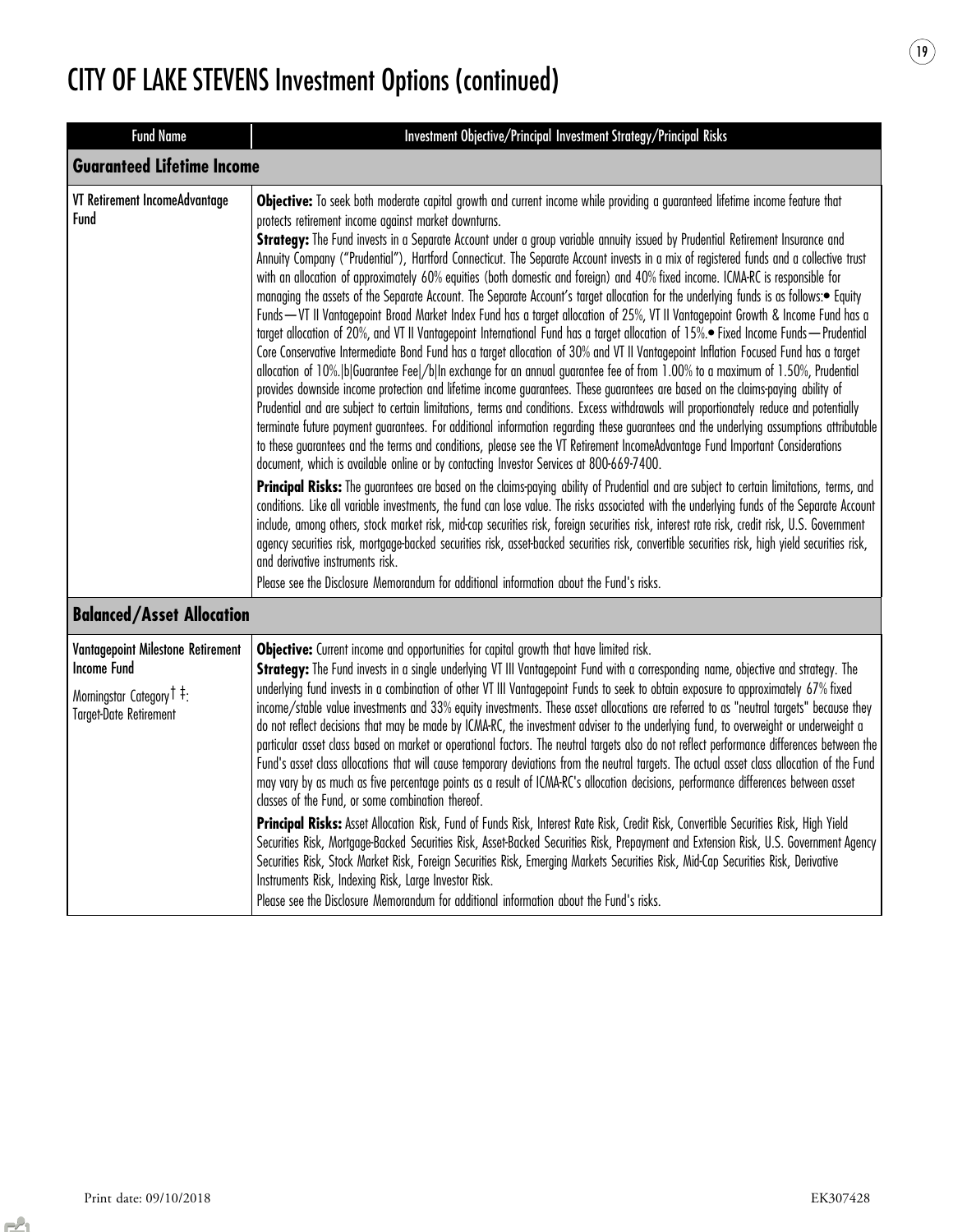$\begin{array}{c} \boxed{20} \end{array}$ 

| <b>Fund Name</b>                                                                                              | Investment Objective/Principal Investment Strategy/Principal Risks                                                                                                                                                                                                                                                                                                                                                                                                                                                                                                                                                                                                                                                                                                                                                                                                                                                                                                                                                                                                                                                                                                                                                                                                                                                                                                                                                                                                                                                                                                                         |
|---------------------------------------------------------------------------------------------------------------|--------------------------------------------------------------------------------------------------------------------------------------------------------------------------------------------------------------------------------------------------------------------------------------------------------------------------------------------------------------------------------------------------------------------------------------------------------------------------------------------------------------------------------------------------------------------------------------------------------------------------------------------------------------------------------------------------------------------------------------------------------------------------------------------------------------------------------------------------------------------------------------------------------------------------------------------------------------------------------------------------------------------------------------------------------------------------------------------------------------------------------------------------------------------------------------------------------------------------------------------------------------------------------------------------------------------------------------------------------------------------------------------------------------------------------------------------------------------------------------------------------------------------------------------------------------------------------------------|
| Vantagepoint Milestone 2010 Fund<br>Morningstar Category <sup>†</sup> <sup>‡</sup> :<br>Target-Date 2000-2010 | Objective: High total return consistent with the fund's current asset allocation.<br>Strategy: The Fund invests in a single underlying VT III Vantagepoint Fund with a corresponding name, objective and strategy. The<br>underlying fund invests in a combination of other VT III Vantagepoint Funds. The underlying fund uses an asset allocation strategy<br>designed for investors who retired in or around the year 2010 and would like to make gradual withdrawals from their investment. As<br>time elapses, the underlying fund's allocation to equity and multi-strategy investments decreases and its allocation to fixed income<br>investments increases such that the asset allocation becomes more conservative over time until it reaches a final constant asset<br>allocation approximately 10 years after the year in its name. The underlying fund invests in a combination of equity, fixed income, and<br>multi-strategy investments that its investment adviser believes to be appropriate.<br>Principal Risks: Asset Allocation Risk, Fund of Funds Risk, Interest Rate Risk, Credit Risk, Mortgage-Backed Securities Risk,<br>Convertible Securities Risk, High Yield Securities Risk, Asset-Backed Securities Risk, Prepayment and Extension Risk, U.S. Government<br>Agency Securities Risk, Stock Market Risk, Foreign Securities Risk, Emerging Markets Securities Risk, Mid-Cap Securities Risk, Derivative<br>Instruments Risk, Indexing Risk, Large Investor Risk.<br>Please see the Disclosure Memorandum for additional information about the Fund's risks. |
| Vantagepoint Milestone 2015 Fund                                                                              | Objective: High total return consistent with the fund's current asset allocation.                                                                                                                                                                                                                                                                                                                                                                                                                                                                                                                                                                                                                                                                                                                                                                                                                                                                                                                                                                                                                                                                                                                                                                                                                                                                                                                                                                                                                                                                                                          |
| Morningstar Category <sup>†</sup> :<br>Target-Date 2015                                                       | Strategy: The Fund invests in a single underlying VT III Vantagepoint Fund with a corresponding name, objective and strategy. The<br>underlying fund invests in a combination of other VT III Vantagepoint Funds. The underlying fund uses an asset allocation strategy<br>designed for investors who retired in or around the year 2015 and would like to make gradual withdrawals from their investment. As<br>time elapses, the underlying fund's allocation to equity and multi-strategy investments decreases and its allocation to fixed income<br>investments increases such that the asset allocation becomes more conservative over time until it reaches a final constant asset<br>allocation approximately 10 years after the year in its name. The underlying fund invests in a combination of equity, fixed income, and<br>multi-strategy investments that its investment adviser believes to be appropriate.<br>Principal Risks: Asset Allocation Risk, Fund of Funds Risk, Interest Rate Risk, Credit Risk, Mortgage-Backed Securities Risk,<br>Convertible Securities Risk, High Yield Securities Risk, Asset-Backed Securities Risk, Prepayment and Extension Risk, U.S. Government<br>Agency Securities Risk, Stock Market Risk, Foreign Securities Risk, Emerging Markets Securities Risk, Mid-Cap Securities Risk, Derivative<br>Instruments Risk, Indexing Risk, Large Investor Risk.<br>Please see the Disclosure Memorandum for additional information about the Fund's risks.                                                                                      |
| Vantagepoint Milestone 2020 Fund                                                                              | Objective: High total return consistent with the fund's current asset allocation.<br>Strategy: The Fund invests in a single underlying VT III Vantagepoint Fund with a corresponding name, objective and strategy. The                                                                                                                                                                                                                                                                                                                                                                                                                                                                                                                                                                                                                                                                                                                                                                                                                                                                                                                                                                                                                                                                                                                                                                                                                                                                                                                                                                     |
| Morningstar Category <sup>†</sup> :<br>Target-Date 2020                                                       | underlying fund invests in a combination of other VT III Vantagepoint Funds. The underlying fund uses an asset allocation strategy<br>designed for investors who expect to begin making withdrawals from their investment, typically at or after retirement (assumed to occur<br>at age 62), in or around the year stated in the Fund's name. As time elapses, the underlying fund's allocation to equity and<br>multi-strategy investments decreases and its allocation to fixed income investments increases such that the asset allocation becomes<br>more conservative over time until it reaches a final constant asset allocation approximately ten years after the year in its name. The<br>underlying fund invests in a combination of equity, fixed income, and multi-strategy investments that its investment adviser believes to<br>be appropriate.<br>Principal Risks: Asset Allocation Risk, Fund of Funds Risk, Stock Market Risk, Foreign Securities Risk, Emerging Markets Securities<br>Risk, Small-Cap Securities Risk, Mid-Cap Securities Risk, Equity Income/Interest Rate Risk, Convertible Securities Risk, High Yield<br>Securities Risk, Interest Rate Risk, Credit Risk, Mortgage-Backed Securities Risk, Asset-Backed Securities Risk, Prepayment and Extension<br>Risk, U.S. Government Agency Securities Risk, Derivative Instruments Risk, Indexing Risk, Large Investor Risk.<br>Please see the Disclosure Memorandum for additional information about the Fund's risks.                                                                                     |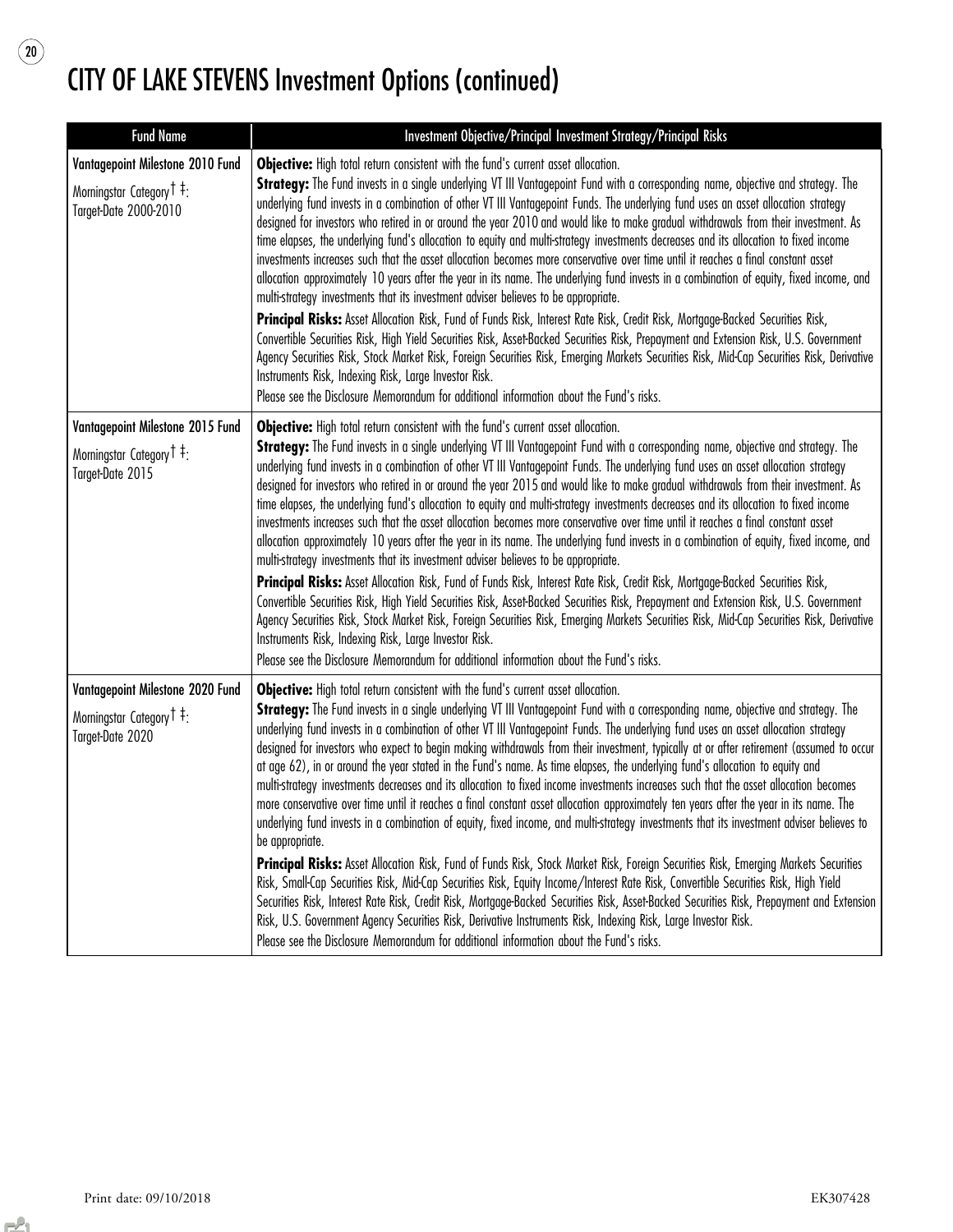| <b>Fund Name</b>                                                                                         | Investment Objective/Principal Investment Strategy/Principal Risks                                                                                                                                                                                                                                                                                                                                                                                                                                                                                                                                                                                                                                                                                                                                                                                                                                                                                                                                                                                                                                                                                                                                                                                                                                                                                                                                                                                                                                                                                                                                                                                                                                                               |
|----------------------------------------------------------------------------------------------------------|----------------------------------------------------------------------------------------------------------------------------------------------------------------------------------------------------------------------------------------------------------------------------------------------------------------------------------------------------------------------------------------------------------------------------------------------------------------------------------------------------------------------------------------------------------------------------------------------------------------------------------------------------------------------------------------------------------------------------------------------------------------------------------------------------------------------------------------------------------------------------------------------------------------------------------------------------------------------------------------------------------------------------------------------------------------------------------------------------------------------------------------------------------------------------------------------------------------------------------------------------------------------------------------------------------------------------------------------------------------------------------------------------------------------------------------------------------------------------------------------------------------------------------------------------------------------------------------------------------------------------------------------------------------------------------------------------------------------------------|
| Vantagepoint Milestone 2025 Fund<br>Morningstar Category <sup>†</sup> <sup>‡</sup> :<br>Target-Date 2025 | Objective: High total return consistent with the fund's current asset allocation.<br>Strategy: The Fund invests in a single underlying VT III Vantagepoint Fund with a corresponding name, objective and strategy. The<br>underlying fund invests in a combination of other VT III Vantagepoint Funds. The underlying fund uses an asset allocation strategy<br>designed for investors who expect to begin making withdrawals from their investment, typically at or after retirement (assumed to occur<br>at age 62), in or around the year stated in the Fund's name. As time elapses, the underlying fund's allocation to equity and<br>multi-strategy investments decreases and its allocation to fixed income investments increases such that the asset allocation becomes<br>more conservative over time until it reaches a final constant asset allocation approximately ten years after the year in its name. The<br>underlying fund invests in a combination of equity, fixed income, and multi-strategy investments that its investment adviser believes to<br>be appropriate.<br>Principal Risks: Asset Allocation Risk, Fund of Funds Risk, Stock Market Risk, Foreign Securities Risk, Emerging Markets Securities<br>Risk, Small-Cap Securities Risk, Mid-Cap Securities Risk, Equity Income/Interest Rate Risk, Interest Rate Risk, Credit Risk, Convertible<br>Securities Risk, High Yield Securities Risk, Mortgage-Backed Securities Risk, Asset-Backed Securities Risk, Prepayment and Extension<br>Risk, U.S. Government Agency Securities Risk, Derivative Instruments Risk, Indexing Risk, Large Investor Risk.<br>Please see the Disclosure Memorandum for additional information about the Fund's risks. |
| Vantagepoint Milestone 2030 Fund<br>Morningstar Category T <sup>‡</sup> :<br>Target-Date 2030            | <b>Objective:</b> High total return consistent with the fund's current asset allocation.<br>Strategy: The Fund invests in a single underlying VT III Vantagepoint Fund with a corresponding name, objective and strategy. The<br>underlying fund invests in a combination of other VT III Vantagepoint Funds. The underlying fund uses an asset allocation strategy<br>designed for investors who expect to begin making withdrawals from their investment, typically at or after retirement (assumed to occur<br>at age 62), in or around the year stated in the Fund's name. As time elapses, the underlying fund's allocation to equity and<br>multi-strategy investments decreases and its allocation to fixed income investments increases such that the asset allocation becomes<br>more conservative over time until it reaches a final constant asset allocation approximately ten years after the year in its name. The<br>underlying fund invests in a combination of equity, fixed income, and multi-strategy investments that its investment adviser believes to<br>be appropriate.<br>Principal Risks: Asset Allocation Risk, Fund of Funds Risk, Stock Market Risk, Foreign Securities Risk, Emerging Markets Securities<br>Risk, Small-Cap Securities Risk, Mid-Cap Securities Risk, Equity Income/Interest Rate Risk, Interest Rate Risk, Credit Risk, Convertible<br>Securities Risk, High Yield Securities Risk, Mortgage-Backed Securities Risk, Asset-Backed Securities Risk, Prepayment and Extension<br>Risk, Derivative Instruments Risk, Indexing Risk, Large Investor Risk.<br>Please see the Disclosure Memorandum for additional information about the Fund's risks.                                  |
| Vantagepoint Milestone 2035 Fund<br>Morningstar Category <sup>†</sup> <sup>‡</sup> :<br>Target-Date 2035 | <b>Objective:</b> High total return consistent with the fund's current asset allocation.<br>Strategy: The Fund invests in a single underlying VT III Vantagepoint Fund with a corresponding name, objective and strategy. The<br>underlying fund invests in a combination of other VT III Vantagepoint Funds. The underlying fund uses an asset allocation strategy<br>designed for investors who expect to begin making withdrawals from their investment, typically at or after retirement (assumed to occur<br>at age 62), in or around the year stated in the Fund's name. As time elapses, the underlying fund's allocation to equity and<br>multi-strategy investments decreases and its allocation to fixed income investments increases such that the asset allocation becomes<br>more conservative over time until it reaches a final constant asset allocation approximately ten years after the year in its name. The<br>underlying fund invests in a combination of equity, fixed income, and multi-strategy investments that its investment adviser believes to<br>be appropriate.<br>Principal Risks: Asset Allocation Risk, Fund of Funds Risk, Stock Market Risk, Foreign Securities Risk, Emerging Markets Securities<br>Risk, Small-Cap Securities Risk, Mid-Cap Securities Risk, Equity Income/Interest Rate Risk, Interest Rate Risk, Credit Risk, Convertible<br>Securities Risk, High Yield Securities Risk, Mortgage-Backed Securities Risk, Asset-Backed Securities Risk, Prepayment and Extension<br>Risk, Derivative Instruments Risk, Indexing Risk, Large Investor Risk.<br>Please see the Disclosure Memorandum for additional information about the Fund's risks.                                  |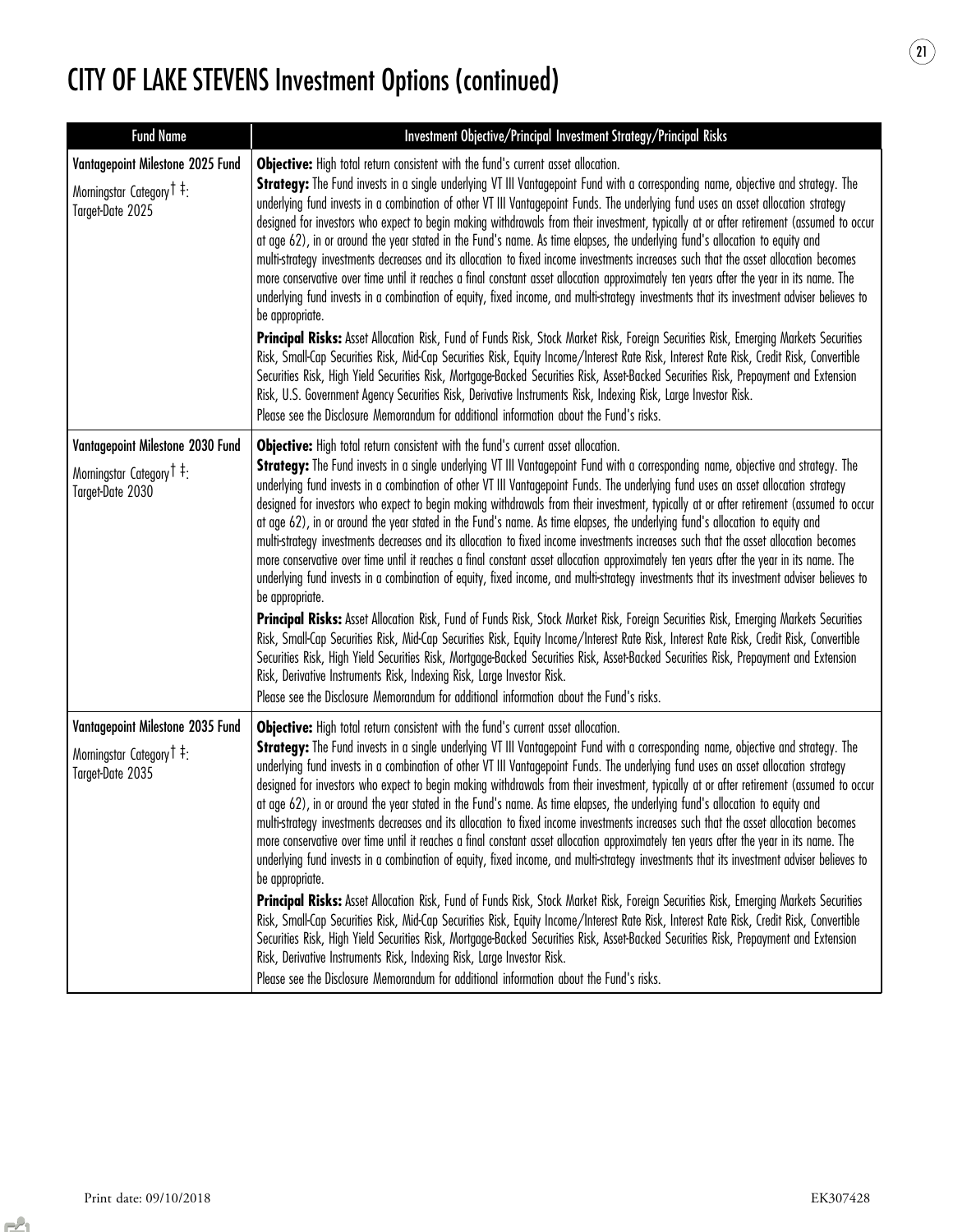| <b>Fund Name</b>                                                                             | Investment Objective/Principal Investment Strategy/Principal Risks                                                                                                                                                                                                                                                                                                                                                                                                                                                                                                                                                                                                                                                                                                                                                                                                                                                                                                                                                                                                                                                                                                                                                                                                                                                                                                                                                                                                                                                                                                                                                    |
|----------------------------------------------------------------------------------------------|-----------------------------------------------------------------------------------------------------------------------------------------------------------------------------------------------------------------------------------------------------------------------------------------------------------------------------------------------------------------------------------------------------------------------------------------------------------------------------------------------------------------------------------------------------------------------------------------------------------------------------------------------------------------------------------------------------------------------------------------------------------------------------------------------------------------------------------------------------------------------------------------------------------------------------------------------------------------------------------------------------------------------------------------------------------------------------------------------------------------------------------------------------------------------------------------------------------------------------------------------------------------------------------------------------------------------------------------------------------------------------------------------------------------------------------------------------------------------------------------------------------------------------------------------------------------------------------------------------------------------|
| Vantagepoint Milestone 2040 Fund<br>Morningstar Category <sup>†</sup> ‡:<br>Target-Date 2040 | Objective: High total return consistent with the fund's current asset allocation.<br>Strategy: The Fund invests in a single underlying VT III Vantagepoint Fund with a corresponding name, objective and strategy. The<br>underlying fund invests in a combination of other VT III Vantagepoint Funds. The underlying fund uses an asset allocation strategy<br>designed for investors who expect to begin making withdrawals from their investment, typically at or after retirement (assumed to occur<br>at age 62), in or around the year stated in the Fund's name. As time elapses, the underlying fund's allocation to equity and<br>multi-strategy investments decreases and its allocation to fixed income investments increases such that the asset allocation becomes<br>more conservative over time until it reaches a final constant asset allocation approximately ten years after the year in its name. The<br>underlying fund invests in a combination of equity, fixed income, and multi-strategy investments that its investment adviser believes to<br>be appropriate.<br>Principal Risks: Asset Allocation Risk, Fund of Funds Risk, Stock Market Risk, Foreign Securities Risk, Emerging Markets Securities<br>Risk, High Yield Securities Risk, Small-Cap Securities Risk, Mid-Cap Securities Risk, Equity Income/Interest Rate Risk, Interest Rate Risk,<br>Credit Risk, Asset-Backed Securities Risk, Convertible Securities Risk, Derivative Instruments Risk, Indexing Risk, Large Investor Risk.<br>Please see the Disclosure Memorandum for additional information about the Fund's risks. |
| Vantagepoint Milestone 2045 Fund<br>Morningstar Category T ‡:<br>Target-Date 2045            | Objective: High total return consistent with the fund's current asset allocation.<br>Strategy: The Fund invests in a single underlying VT III Vantagepoint Fund with a corresponding name, objective and strategy. The<br>underlying fund invests in a combination of other VT III Vantagepoint Funds. The underlying fund uses an asset allocation strategy<br>designed for investors who expect to begin making withdrawals from their investment, typically at or after retirement (assumed to occur<br>at age 62), in or around the year stated in the Fund's name. As time elapses, the underlying fund's allocation to equity and<br>multi-strategy investments decreases and its allocation to fixed income investments increases such that the asset allocation becomes<br>more conservative over time until it reaches a final constant asset allocation approximately ten years after the year in its name. The<br>underlying fund invests in a combination of equity, fixed income, and multi-strategy investments that its investment adviser believes to<br>be appropriate.<br>Principal Risks: Asset Allocation Risk, Fund of Funds Risk, Stock Market Risk, Foreign Securities Risk, Emerging Markets Securities<br>Risk, High Yield Securities Risk, Small-Cap Securities Risk, Mid-Cap Securities Risk, Equity Income/Interest Rate Risk, Interest Rate Risk,<br>Credit Risk, Asset-Backed Securities Risk, Convertible Securities Risk, Indexing Risk, Derivative Instruments Risk, Large Investor Risk.<br>Please see the Disclosure Memorandum for additional information about the Fund's risks. |
| Vantagepoint Milestone 2050 Fund<br>Morningstar Category <sup>†</sup> :<br>Target-Date 2050  | Objective: High total return consistent with the fund's current asset allocation.<br>Strategy: The Fund invests in a single underlying VT III Vantagepoint Fund with a corresponding name, objective and strategy. The<br>underlying fund invests in a combination of other VT III Vantagepoint Funds. The underlying fund uses an asset allocation strategy<br>designed for investors who expect to begin making withdrawals from their investment, typically at or after retirement (assumed to occur<br>at age 62), in or around the year stated in the Fund's name. As time elapses, the underlying fund's allocation to equity and<br>multi-strategy investments decreases and its allocation to fixed income investments increases such that the asset allocation becomes<br>more conservative over time until it reaches a final constant asset allocation approximately ten years after the year in its name. The<br>underlying fund invests in a combination of equity, fixed income, and multi-strategy investments that its investment adviser believes to<br>be appropriate.<br>Principal Risks: Asset Allocation Risk, Fund of Funds Risk, Stock Market Risk, Foreign Securities Risk, Emerging Markets Securities<br>Risk, High Yield Securities Risk, Small-Cap Securities Risk, Mid-Cap Securities Risk, Equity Income/Interest Rate Risk, Interest Rate Risk,<br>Credit Risk, Asset-Backed Securities Risk, Convertible Securities Risk, Indexing Risk, Derivative Instruments Risk, Large Investor Risk.<br>Please see the Disclosure Memorandum for additional information about the Fund's risks. |

 $\begin{array}{c} \textbf{(22)} \end{array}$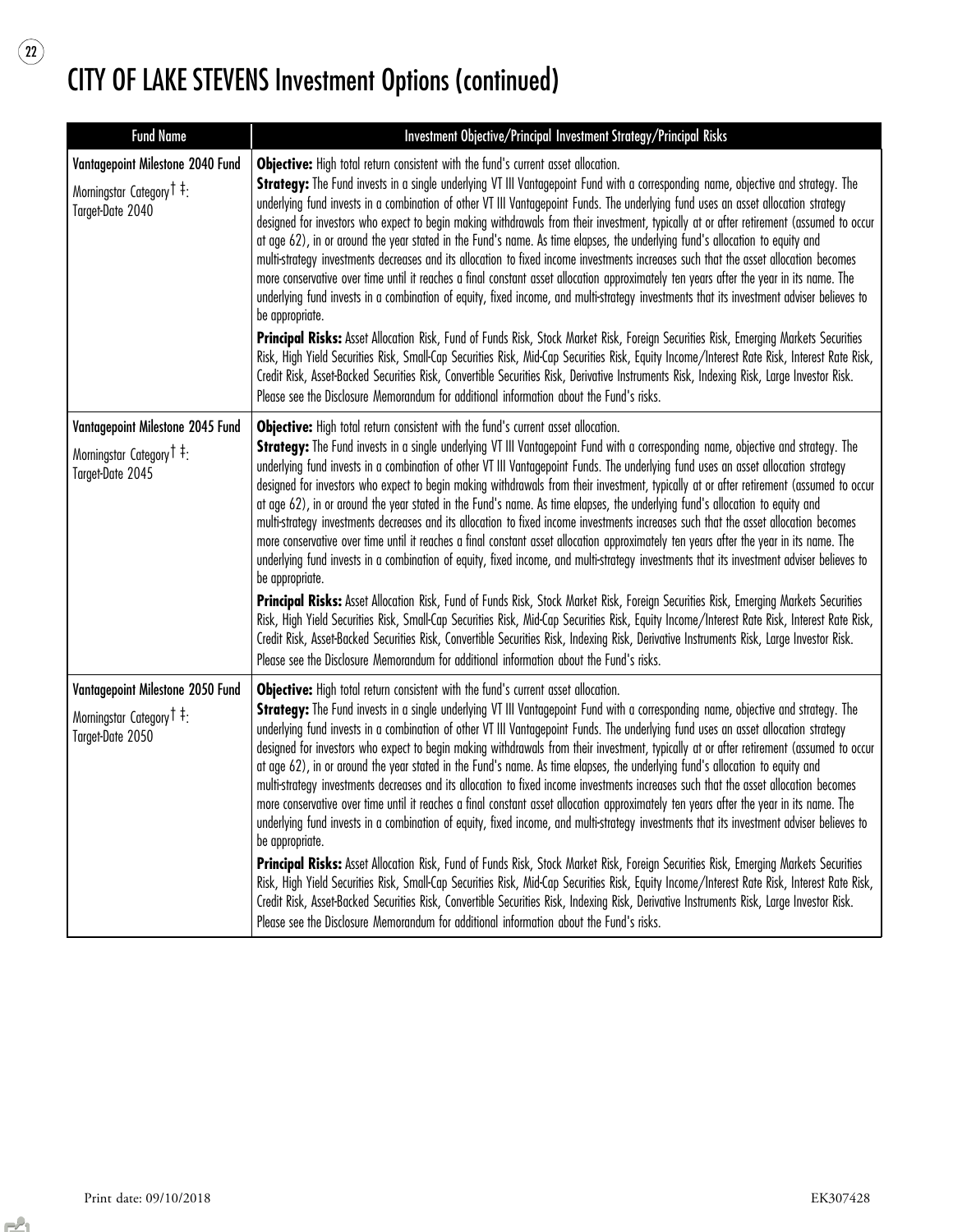| <b>Fund Name</b>                                                                                                                         | Investment Objective/Principal Investment Strategy/Principal Risks                                                                                                                                                                                                                                                                                                                                                                                                                                                                                                                                                                                                                                                                                                                                                                                                                                                                                                                                                                                                                                                                                                                                                                                                                                                                                                                                                                                                                                                                                                                                                                                                                                                                                                                               |
|------------------------------------------------------------------------------------------------------------------------------------------|--------------------------------------------------------------------------------------------------------------------------------------------------------------------------------------------------------------------------------------------------------------------------------------------------------------------------------------------------------------------------------------------------------------------------------------------------------------------------------------------------------------------------------------------------------------------------------------------------------------------------------------------------------------------------------------------------------------------------------------------------------------------------------------------------------------------------------------------------------------------------------------------------------------------------------------------------------------------------------------------------------------------------------------------------------------------------------------------------------------------------------------------------------------------------------------------------------------------------------------------------------------------------------------------------------------------------------------------------------------------------------------------------------------------------------------------------------------------------------------------------------------------------------------------------------------------------------------------------------------------------------------------------------------------------------------------------------------------------------------------------------------------------------------------------|
| Vantagepoint Milestone 2055 Fund<br>Morningstar Category <sup>†</sup> <sup>‡</sup> :<br>Target-Date 2055                                 | Objective: High total return consistent with the fund's current asset allocation.<br>Strategy: The Fund invests in a single underlying VT III Vantagepoint Fund with a corresponding name, objective and strategy. The<br>underlying fund invests in a combination of other VT III Vantagepoint Funds. The underlying fund uses an asset allocation strategy<br>designed for investors who expect to begin making withdrawals from their investment, typically at or after retirement (assumed to occur<br>at age 62), in or around the year stated in the Fund's name. As time elapses, the underlying fund's allocation to equity and<br>multi-strategy investments decreases and its allocation to fixed income investments increases such that the asset allocation becomes<br>more conservative over time until it reaches a final constant asset allocation approximately ten years after the year in its name. The<br>underlying fund invests in a combination of equity, fixed income, and multi-strategy investments that its investment adviser believes to<br>be appropriate.<br>Principal Risks: Asset Allocation Risk, Fund of Funds Risk, Stock Market Risk, Foreign Securities Risk, Emerging Markets Securities<br>Risk, High Yield Securities Risk, Small-Cap Securities Risk, Mid-Cap Securities Risk, Equity Income/Interest Rate Risk, Interest Rate Risk,<br>Credit Risk, Asset-Backed Securities Risk, Convertible Securities Risk, Indexing Risk, Derivative Instruments Risk, Large Investor Risk.<br>Please see the Disclosure Memorandum for additional information about the Fund's risks.                                                                                                                                                                            |
| Vantagepoint Model Portfolio<br><b>Conservative Growth Fund</b><br>Morningstar Category T <sup>‡</sup> :<br>Allocation-30% to 50% Equity | Objective: Reasonable current income and capital preservation, with modest potential for capital growth.<br>Strategy: The Fund invests in a single underlying VT III Vantagepoint Fund with a corresponding name, objective and strategy. The<br>underlying fund invests in a combination of other VT III Vantagepoint Funds to seek to obtain exposure to approximately 59% fixed<br>income/stable value investments, 37% equity investments, and 4% multi-strategy investments. These asset allocations are referred to as<br>"neutral targets" because they do not reflect decisions that may be made by ICMA-RC, the investment adviser to the underlying fund, to<br>overweight or underweight a particular asset class based on market or operational factors. The neutral targets also do not reflect<br>performance differences between the Fund's asset class allocations that will cause temporary deviations from the neutral targets. The<br>actual asset class allocation of the Fund may vary by as much as five percentage points as a result of ICMA-RC's allocation decisions,<br>performance differences between asset classes of the Fund, or some combination thereof.<br>Principal Risks: Asset Allocation Risk, Fund of Funds Risk, Interest Rate Risk, Credit Risk, Convertible Securities Risk, High Yield<br>Securities Risk, Mortgage-Backed Securities Risk, Asset-Backed Securities Risk, Prepayment and Extension Risk, U.S. Government Agency<br>Securities Risk, Stock Market Risk, Foreign Securities Risk, Emerging Markets Securities Risk, Small-Cap Securities Risk, Mid-Cap<br>Securities Risk, Derivative Instruments Risk, Indexing Risk, Large Investor Risk.<br>Please see the Disclosure Memorandum for additional information about the Fund's risks. |
| Vantagepoint Model Portfolio<br><b>Traditional Growth Fund</b><br>Morningstar Category <sup>†</sup> :<br>Allocation-50% to 70% Equity    | Objective: Moderate capital growth and reasonable current income.<br>Strategy: The Fund invests in a single underlying VT III Vantagepoint Fund with a corresponding name, objective and strategy. The<br>underlying fund invests in a combination of other VT III Vantagepoint Funds to seek to obtain exposure to approximately 34% fixed<br>income/stable value investments, 59% equity investments, and 7% multi-strategy investments. These asset allocations are referred to as<br>"neutral targets" because they do not reflect decisions that may be made by ICMA-RC, the investment adviser to the underlying fund, to<br>overweight or underweight a particular asset class based on market or operational factors. The neutral targets also do not reflect<br>performance differences between the Fund's asset class allocations that will cause temporary deviations from the neutral targets. The<br>actual asset class allocation of the Fund may vary by as much as five percentage points as a result of ICMA-RC's allocation decisions,<br>performance differences between asset classes of the Fund, or some combination thereof.<br>Principal Risks: Asset Allocation Risk, Fund of Funds Risk, Stock Market Risk, Foreign Securities Risk, Emerging Markets Securities<br>Risk, Small-Cap Securities Risk, Mid-Cap Securities Risk, Equity Income/Interest Rate Risk, Convertible Securities Risk, High Yield<br>Securities Risk, Interest Rate Risk, Credit Risk, Mortgage-Backed Securities Risk, Asset-Backed Securities Risk, Prepayment and Extension<br>Risk, U.S. Government Agency Securities Risk, Derivative Instruments Risk, Indexing Risk, Large Investor Risk.<br>Please see the Disclosure Memorandum for additional information about the Fund's risks.      |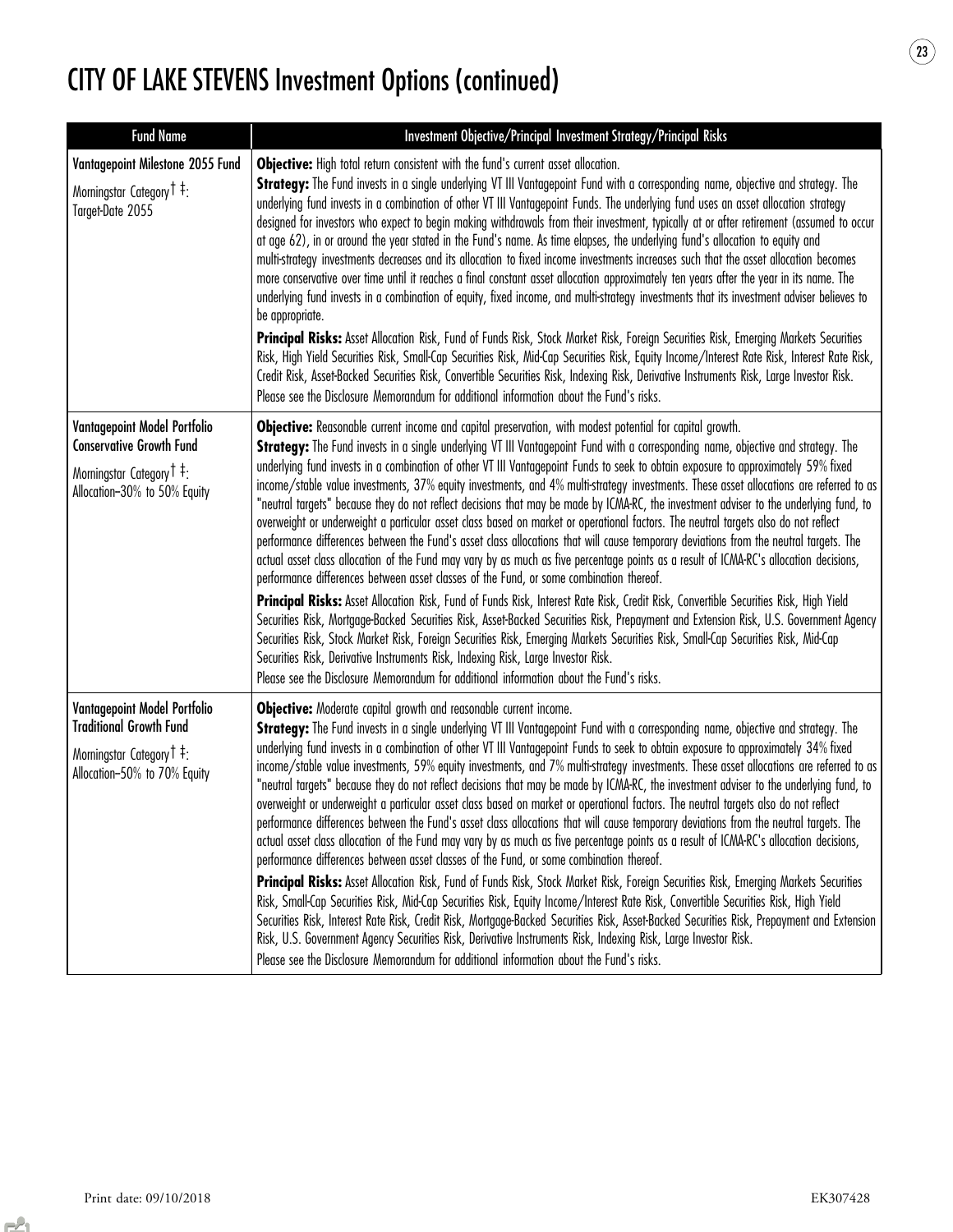$\circled{24}$ 

| <b>Fund Name</b>                                                                                                                          | Investment Objective/Principal Investment Strategy/Principal Risks                                                                                                                                                                                                                                                                                                                                                                                                                                                                                                                                                                                                                                                                                                                                                                                                                                                                                                                                                                                                                                                                                                                                                                                                                                                                                                                                                                                                                                                                                                                                                                                                                                                                                    |
|-------------------------------------------------------------------------------------------------------------------------------------------|-------------------------------------------------------------------------------------------------------------------------------------------------------------------------------------------------------------------------------------------------------------------------------------------------------------------------------------------------------------------------------------------------------------------------------------------------------------------------------------------------------------------------------------------------------------------------------------------------------------------------------------------------------------------------------------------------------------------------------------------------------------------------------------------------------------------------------------------------------------------------------------------------------------------------------------------------------------------------------------------------------------------------------------------------------------------------------------------------------------------------------------------------------------------------------------------------------------------------------------------------------------------------------------------------------------------------------------------------------------------------------------------------------------------------------------------------------------------------------------------------------------------------------------------------------------------------------------------------------------------------------------------------------------------------------------------------------------------------------------------------------|
| Vantagepoint Model Portfolio<br>Long-Term Growth Fund<br>Morningstar Category <sup>†</sup> <sup>‡</sup> :<br>Allocation-70% to 85% Equity | Objective: High long-term capital growth and modest current income.<br>Strategy: The Fund invests in a single underlying VT III Vantagepoint Fund with a corresponding name, objective and strategy. The<br>underlying fund invests in a combination of other VT III Vantagepoint Funds to seek to obtain exposure to approximately 17% fixed<br>income/stable value investments, 76% equity investments, and 7% multi-strategy investments. These asset allocations are referred to as<br>"neutral targets" because they do not reflect decisions that may be made by ICMA-RC, the investment adviser to the underlying fund, to<br>overweight or underweight a particular asset class based on market or operational factors. The neutral targets also do not reflect<br>performance differences between the Fund's asset class allocations that will cause temporary deviations from the neutral targets. The<br>actual asset class allocation of the Fund may vary by as much as five percentage points as a result of ICMA-RC's allocation decisions,<br>performance differences between asset classes of the Fund, or some combination thereof.<br>Principal Risks: Asset Allocation Risk, Fund of Funds Risk, Stock Market Risk, Foreign Securities Risk, Emerging Markets Securities<br>Risk, Small-Cap Securities Risk, Mid-Cap Securities Risk, Equity Income/Interest Rate Risk, Convertible Securities Risk, High Yield<br>Securities Risk, Interest Rate Risk, Credit Risk, Mortgage-Backed Securities Risk, Asset-Backed Securities Risk, Prepayment and Extension<br>Risk, Derivative Instruments Risk, Indexing Risk, Large Investor Risk.<br>Please see the Disclosure Memorandum for additional information about the Fund's risks. |
| Vantagepoint Model Portfolio<br><b>Global Equity Growth Fund</b><br>Morningstar Category <sup>†</sup> ‡:<br>World Large Stock             | Objective: High long-term capital growth.<br>Strategy: The Fund invests in a single underlying VT III Vantagepoint Fund with a corresponding name, objective and strategy. The<br>underlying fund invests, under normal circumstances, 100% of its net assets in equity funds by investing in a combination of other VT III<br>Vantagepoint Funds whose assets are invested, under normal circumstances, at least 80% in equity securities (common and preferred<br>stock) or instruments that provide equity exposure. The underlying fund expects to have significant exposure to non-U.S. securities.<br>Principal Risks: Asset Allocation Risk, Fund of Funds Risk, Stock Market Risk, Foreign Securities Risk, Emerging Markets Securities<br>Risk, Small-Cap Securities Risk, Mid-Cap Securities Risk, Preferred Stock Risk, Equity Income/Interest Rate Risk, Indexing Risk, Large<br>Investor Risk.<br>Please see the Disclosure Memorandum for additional information about the Fund's risks.                                                                                                                                                                                                                                                                                                                                                                                                                                                                                                                                                                                                                                                                                                                                                |
| VT Puritan <sup>®</sup> Fund<br>Morningstar Category <sup>†</sup> :<br>Allocation-50% to 70% Equity                                       | Objective: Income and capital growth consistent with reasonable risk.<br>Strategy: The Fund invests substantially all of its assets in the Fidelity® Puritan® Fund. The underlying fund invests approximately<br>60% of its assets in stocks and other equity securities and the remainder in bonds and other debt securities, including lower quality debt<br>securities when its outlook is neutral. It invests at least 25% of its total assets in fixed income senior securities (including debt securities<br>and preferred stock) and also invests in domestic and foreign issuers. It may invest in growth stocks or value stocks or both. The<br>underlying fund uses fundamental analysis of factors such as each issuer's financial condition and industry position, as well as market<br>and economic conditions, to select investments. The underlying fund invests in Fidelity's central funds (specialized investment vehicles<br>used by Fidelity funds to invest in particular security types or investment disciplines).<br>Principal Risks: Stock Market Risk, Interest Rate Risk, Foreign Securities Risk, Issuer Risk.<br>Please see the Disclosure Memorandum for additional information about the Fund's risks.                                                                                                                                                                                                                                                                                                                                                                                                                                                                                                                 |
| <b>U.S. Stock</b>                                                                                                                         |                                                                                                                                                                                                                                                                                                                                                                                                                                                                                                                                                                                                                                                                                                                                                                                                                                                                                                                                                                                                                                                                                                                                                                                                                                                                                                                                                                                                                                                                                                                                                                                                                                                                                                                                                       |
| Vantagepoint Equity Income Fund<br>Morningstar Category <sup>†</sup> :<br>Large Value                                                     | Objective: Long-term capital growth with consistency derived from dividend yield.<br>Strategy: The Fund invests in a single underlying VT III Vantagepoint Fund with a corresponding name, objective and strategy. The<br>underlying fund invests, under normal circumstances, at least 80% of its net assets in equity securities. The underlying fund seeks to<br>invest primarily in the common stocks of U.S. companies that its subadvisers believe will pay dividends. As a result of its income focus,<br>certain sectors or industries may be emphasized. The underlying fund may exhibit greater sensitivity to certain economic factors (e.g.,<br>changing interest rates) than will the general stock market. It may invest in companies of all sizes, but generally focuses on larger<br>capitalization companies. A portion of the underlying fund invests in (or obtains exposure to) stocks included in a custom version of the<br>Russell 1000® Value Index, following an indexed or passively managed approach to investing.<br>Principal Risks: Stock Market Risk, Preferred Stock Risk, Style Risk, Equity Income/Interest Rate Risk, Small-Cap Securities Risk,<br>Mid-Cap Securities Risk, Indexing Risk, Foreign Securities Risk, Foreign Currency Risk, Convertible Securities Risk, Multi-Manager Risk,<br>Large Investor Risk.<br>Please see the Disclosure Memorandum for additional information about the Fund's risks.                                                                                                                                                                                                                                                                                                    |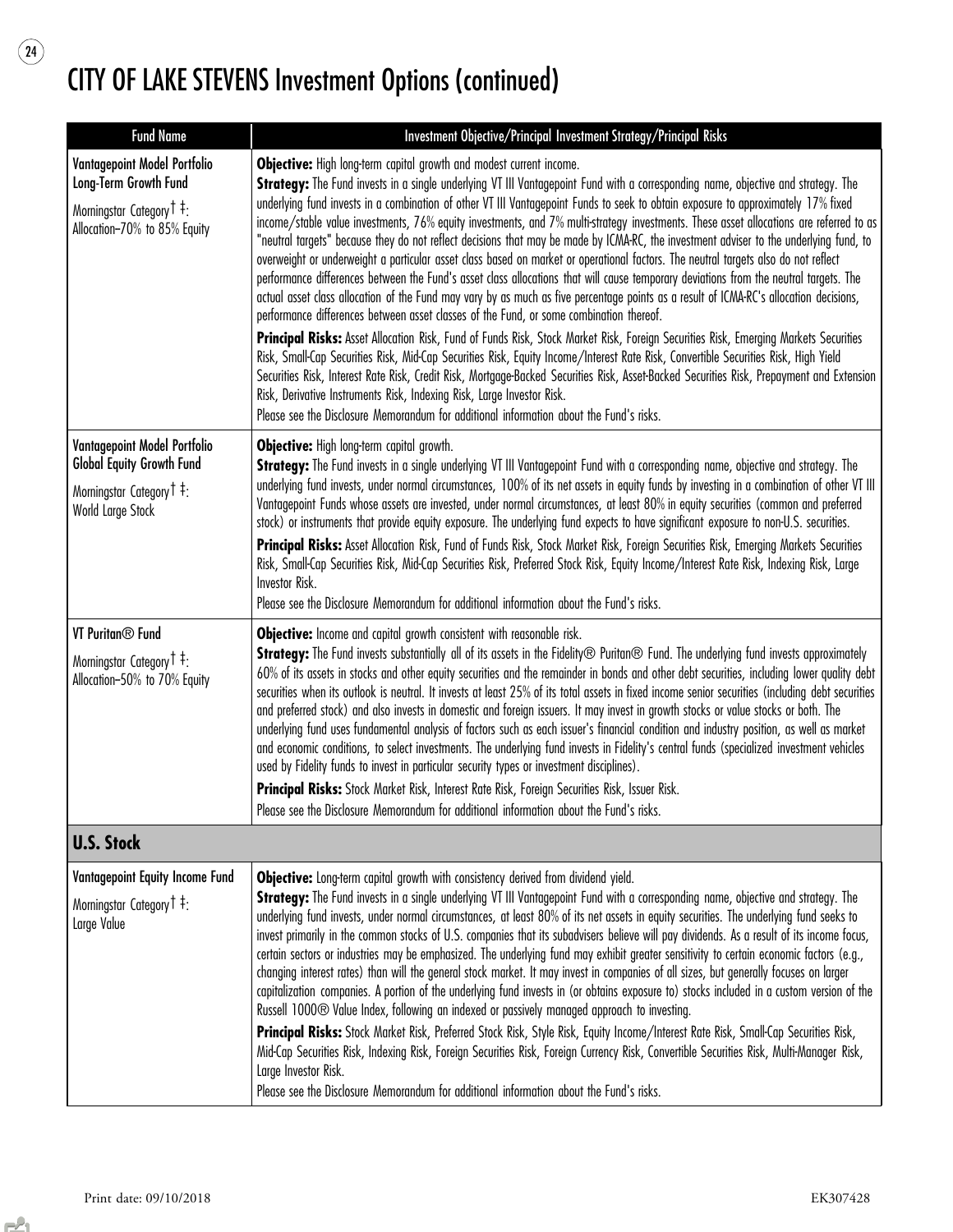| <b>Fund Name</b>                                                                                               | Investment Objective/Principal Investment Strategy/Principal Risks                                                                                                                                                                                                                                                                                                                                                                                                                                                                                                                                                                                                                                                                                                                                                                                                                                                                                                                                                                                                                                                                                                                                                                                                                                                                                                                                                                                                                                                                                                                                                                                                                                                                                                                                  |
|----------------------------------------------------------------------------------------------------------------|-----------------------------------------------------------------------------------------------------------------------------------------------------------------------------------------------------------------------------------------------------------------------------------------------------------------------------------------------------------------------------------------------------------------------------------------------------------------------------------------------------------------------------------------------------------------------------------------------------------------------------------------------------------------------------------------------------------------------------------------------------------------------------------------------------------------------------------------------------------------------------------------------------------------------------------------------------------------------------------------------------------------------------------------------------------------------------------------------------------------------------------------------------------------------------------------------------------------------------------------------------------------------------------------------------------------------------------------------------------------------------------------------------------------------------------------------------------------------------------------------------------------------------------------------------------------------------------------------------------------------------------------------------------------------------------------------------------------------------------------------------------------------------------------------------|
| VT Invesco Diversified Dividend<br>Fund<br>Morningstar Category <sup>†</sup> :<br>Large Value                  | Objective: Long-term growth of capital and, secondarily, current income.<br>Strategy: The Fund invests substantially all of its assets in the Invesco Diversified Dividend Fund. The underlying fund invests primarily<br>in dividend-paying equity securities. The principal type of equity security in which it invests is common stock. The underlying fund invests<br>in securities that its portfolio managers believe are undervalued based on various valuation measures. It may invest up to 25% of its net<br>assets in securities of foreign issuers.<br>Principal Risks: Stock Market Risk, Foreign Securities Risk, Management Risk, Style Risk.<br>Please see the Disclosure Memorandum for additional information about the Fund's risks.                                                                                                                                                                                                                                                                                                                                                                                                                                                                                                                                                                                                                                                                                                                                                                                                                                                                                                                                                                                                                                             |
| VT MFS <sup>®</sup> Value Fund<br>Morningstar Category <sup>†</sup> ‡:<br>Large Value                          | <b>Objective:</b> Capital appreciation<br>Strategy: The Fund invests its assets in the MFS® Value Fund. The underlying fund normally invests its assets primarily in equity<br>securities. Equity securities include common stocks and other securities that represent an ownership interest (or right to acquire an<br>ownership interest) in a company or other issuer. The underlying fund focuses on investing its assets in the stocks of companies its<br>adviser believes are undervalued compared to their perceived worth (value companies). While the underlying fund may invest its assets<br>in companies of any size, it primarily invests in companies with large capitalizations. The underlying fund may invest its assets in foreign<br>securities. The underlying fund normally allocates its investments across different industries and sectors, but it may invest a significant<br>percentage of its assets in issuers in a single or small number of industries or sectors. The underlying fund uses a bottom-up investment<br>approach to buying and selling investments. Investments are selected primarily based on fundamental analysis of individual issuers.<br>Quantitative models that systematically evaluate issuers may also be considered.<br>Principal Risks: Stock Market Risk, Style Risk, Foreign Securities Risk, Liquidity Risk, Management Risk.<br>Please see the Disclosure Memorandum for additional information about the Fund's risks.                                                                                                                                                                                                                                                                                                                |
| Vantagepoint 500 Stock Index Fund<br>Morningstar Category <sup>†</sup> :<br>Large Blend                        | <b>Objective:</b> Long-term capital growth by approximating the performance of the S&P 500 Index.<br>Strategy: The Fund invests in a single underlying VT III Vantagepoint Fund with a corresponding name, objective and strategy. The<br>underlying fund invests, under normal circumstances, at least 90% of its net assets in stocks included in the S&P 500 Index, weighted<br>to seek to replicate the investment characteristics of the S&P 500 Index and performance that correlates with that of the index. The<br>underlying fund follows an indexed or "passively managed" approach to investing.<br>Principal Risks: Stock Market Risk, Indexing Risk, Large Investor Risk.<br>Please see the Disclosure Memorandum for additional information about the Fund's risks.                                                                                                                                                                                                                                                                                                                                                                                                                                                                                                                                                                                                                                                                                                                                                                                                                                                                                                                                                                                                                   |
| Vantagepoint Broad Market Index<br><b>Fund</b><br>Morningstar Category <sup>†</sup> :<br>Large Blend           | Objective: Long-term capital growth by approximating the performance of the Russell 3000® Index.<br>Strategy: The Fund invests in a single underlying VT III Vantagepoint Fund with a corresponding name, objective and strategy. The<br>underlying fund invests, under normal circumstances, at least 90% of its net assets in equity issuers included in the Russell 3000®<br>Index, selected and weighted to seek to result in investment characteristics comparable to those of that index and performance that<br>correlates with the performance of that index. It follows an indexed or "passively managed" approach to investing.<br>Principal Risks: Stock Market Risk, Small-Cap Securities Risk, Mid-Cap Securities Risk, Indexing Risk, Large Investor Risk.<br>Please see the Disclosure Memorandum for additional information about the Fund's risks.                                                                                                                                                                                                                                                                                                                                                                                                                                                                                                                                                                                                                                                                                                                                                                                                                                                                                                                                 |
| Vantagepoint Growth & Income<br><b>Fund</b><br>Morningstar Category <sup>†</sup> <sup>‡</sup> :<br>Large Blend | Objective: Long-term capital growth and current income.<br>Strategy: The Fund invests in a single underlying VT III Vantagepoint Fund with a corresponding name, objective and strategy. The<br>underlying fund invests, under normal circumstances, primarily in U.S. common stocks that its subadvisers believe offer the potential for<br>capital appreciation or that may provide current income by paying dividends, and also invests in S&P 500 Index futures contracts and<br>U.S. and foreign fixed income securities. Strategies used by the underlying fund's subadvisers include: (1) focusing on<br>large-capitalization U.S. companies whose common stocks are believed to offer potential for price appreciation because of<br>undervaluation, earnings growth, or both; (2) emphasizing U.S. stocks that may pay dividends; and (3) employing an enhanced equity<br>strategy that utilizes S&P 500 Index futures contracts to gain equity exposure. The underlying fund's fixed income securities are held, in<br>part, as collateral in conjunction with its use of futures contracts. The underlying fund's fixed income securities are diversified across<br>fixed income sectors and are generally investment grade securities.<br>Principal Risks: Stock Market Risk, Preferred Stock Risk, Mid-Cap Securities Risk, Foreign Securities Risk, Equity Income/Interest<br>Rate Risk, Foreign Currency Risk, Convertible Securities Risk, Interest Rate Risk, Credit Risk, Call Risk, Mortgage-Backed Securities Risk,<br>Asset-Backed Securities Risk, Municipal Securities Risk, High Yield Securities Risk, Derivative Instruments Risk, Multi-Manager Risk, Large<br>Investor Risk.<br>Please see the Disclosure Memorandum for additional information about the Fund's risks. |

 $\circled{25}$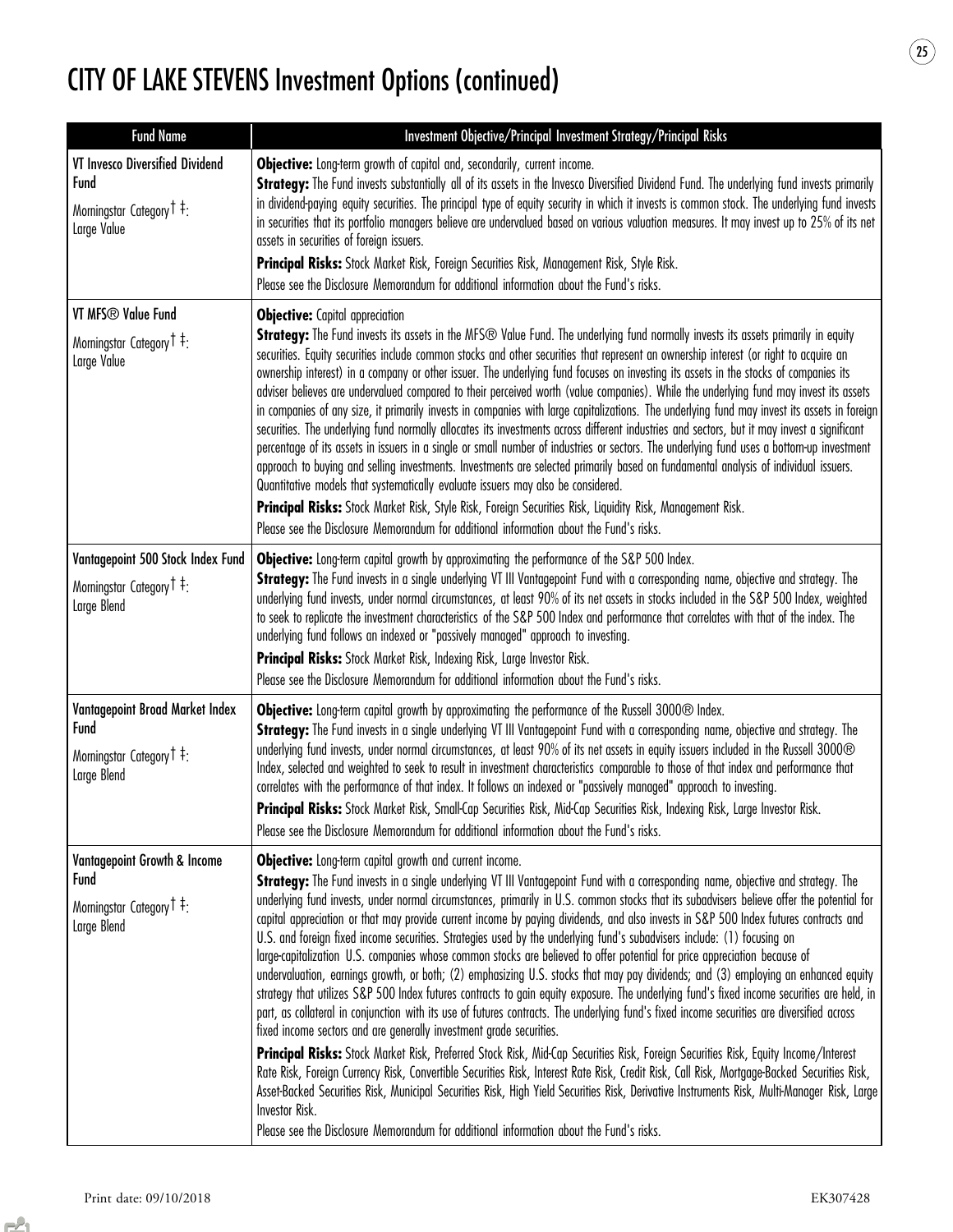$\begin{array}{c} \boxed{26} \end{array}$ 

| <b>Fund Name</b>                                                                       | Investment Objective/Principal Investment Strategy/Principal Risks                                                                                                                                                                                                                                                                                                                                                                                                                                                                                                                                                                                                                                                                                                                                                                                                                                                                                                                                                                                                                                                                                                                                                                                                                                                                                                                                                                                                                                                                                                                                                                                                                                                                                                                                                                                                                                                                                                                                                                                                                                                                                                                                                                             |
|----------------------------------------------------------------------------------------|------------------------------------------------------------------------------------------------------------------------------------------------------------------------------------------------------------------------------------------------------------------------------------------------------------------------------------------------------------------------------------------------------------------------------------------------------------------------------------------------------------------------------------------------------------------------------------------------------------------------------------------------------------------------------------------------------------------------------------------------------------------------------------------------------------------------------------------------------------------------------------------------------------------------------------------------------------------------------------------------------------------------------------------------------------------------------------------------------------------------------------------------------------------------------------------------------------------------------------------------------------------------------------------------------------------------------------------------------------------------------------------------------------------------------------------------------------------------------------------------------------------------------------------------------------------------------------------------------------------------------------------------------------------------------------------------------------------------------------------------------------------------------------------------------------------------------------------------------------------------------------------------------------------------------------------------------------------------------------------------------------------------------------------------------------------------------------------------------------------------------------------------------------------------------------------------------------------------------------------------|
| VT Parnassus Core Equity Fund<br>Morningstar Category <sup>†</sup> ‡:<br>Large Blend   | Objective: Capital appreciation and current income.<br>Strategy: The Fund invests substantially all of its assets in the Parnassus Core Equity Fund. The underlying fund invests primarily in a<br>diversified portfolio of equity securities. Equity securities include common stock and preferred stock. Under normal circumstances, the<br>underlying fund will invest a minimum of 80% of its net assets (plus borrowings for investment purposes) in equity securities, and at<br>least 75% of its total assets will normally be invested in equity securities that pay interest or dividends. The remaining 25% may be<br>invested in non-dividend paying equity securities, short term instruments, and money market instruments (i.e., cash and cash<br>equivalents). It is primarily a large-cap fund, which means that it normally invests more than half of its net assets in large,<br>well-established businesses. Such companies are those that are considered by the investment adviser to the underlying fund to have a<br>market capitalization that is greater than the median market capitalization of the Russell 1000® Index measured at the time of<br>purchase. To a lesser extent, it may invest in small- and mid-capitalization companies. The underlying fund also may purchase foreign<br>securities directly on foreign markets. It invests mainly in domestic stocks of companies that its investment adviser believes are<br>financially sound and have good prospects. It also may, to a lesser extent, invest in foreign securities of similar companies. The adviser<br>of the underlying fund takes environmental, social, and governance ("ESG") factors into account in making investment decisions and will<br>sell a security if the adviser believes a company's fundamentals will deteriorate, if it believes a company's stock has little potential for<br>appreciation, or if the company no longer meets the adviser's ESG criteria.<br>Principal Risks: Stock Market Risk, Large-Cap Securities Risk, Mid-Cap Securities Risk, Small-Cap Securities Risk, Management Risk,<br>Foreign Securities Risk.<br>Please see the Disclosure Memorandum for additional information about the Fund's risks. |
| VT Oppenheimer Main Street Fund<br>Morningstar Category <sup>†</sup> ‡:<br>Large Blend | <b>Objective:</b> Capital appreciation.<br>Strategy: The Fund invests substantially all of its assets in the Oppenheimer Main Street Fund. The underlying fund mainly invests in<br>common stocks of U.S. companies of different capitalization ranges. Its portfolio managers currently focus on "larger capitalization"<br>issuers, which are considered to be companies with market capitalizations equal to the companies in the Russell 1000® Index. Its<br>portfolio consists of both growth and value stocks.<br>Principal Risks: Stock Market Risk, Focused Investment Risk, Small-Cap Securities Risk, Mid-Cap Securities Risk.<br>Please see the Disclosure Memorandum for additional information about the Fund's risks.                                                                                                                                                                                                                                                                                                                                                                                                                                                                                                                                                                                                                                                                                                                                                                                                                                                                                                                                                                                                                                                                                                                                                                                                                                                                                                                                                                                                                                                                                                            |
| Vantagepoint Growth Fund<br>Morningstar Category <sup>†</sup> ‡:<br>Large Growth       | Objective: Long-term capital growth.<br>Strategy: The Fund invests in a single underlying VT III Vantagepoint Fund with a corresponding name, objective and strategy. The<br>underlying fund invests, under normal circumstances, primarily in U.S. common stocks that are considered by its subadvisers to have<br>above-average potential for growth. Its subadvisers emphasize stocks of well established medium- and large-capitalization firms. The<br>underlying fund also may invest in foreign equity securities, small-capitalization equity securities, U.S. preferred securities, and U.S.<br>convertible securities.<br>Principal Risks: Stock Market Risk, Preferred Stock Risk, Foreign Securities Risk, Foreign Currency Risk, Style Risk, Small-Cap<br>Securities Risk, Mid-Cap Securities Risk, Convertible Securities Risk, Multi-Manager Risk, Large Investor Risk.<br>Please see the Disclosure Memorandum for additional information about the Fund's risks.                                                                                                                                                                                                                                                                                                                                                                                                                                                                                                                                                                                                                                                                                                                                                                                                                                                                                                                                                                                                                                                                                                                                                                                                                                                              |
| VT Contrafund <sup>®</sup><br>Morningstar Category <sup>†</sup> ‡:<br>Large Growth     | <b>Objective:</b> Long-term capital appreciation.<br>Strategy: The Fund invests substantially all of its assets in the Fidelity® Contrafund®. The underlying fund normally invests primarily<br>in common stocks and in securities of companies whose value its portfolio managers believe are not fully recognized by the public. It<br>invests in domestic and foreign issuers and also invests in growth or value stocks or both. The underlying fund uses fundamental analysis<br>of factors such as each issuer's financial condition and industry position, as well as market and economic conditions, to select<br>investments and allocates its assets across different market sectors.<br>Principal Risks: Stock Market Risk, Foreign Securities Risk, Issuer Risk.<br>Please see the Disclosure Memorandum for additional information about the Fund's risks.                                                                                                                                                                                                                                                                                                                                                                                                                                                                                                                                                                                                                                                                                                                                                                                                                                                                                                                                                                                                                                                                                                                                                                                                                                                                                                                                                                        |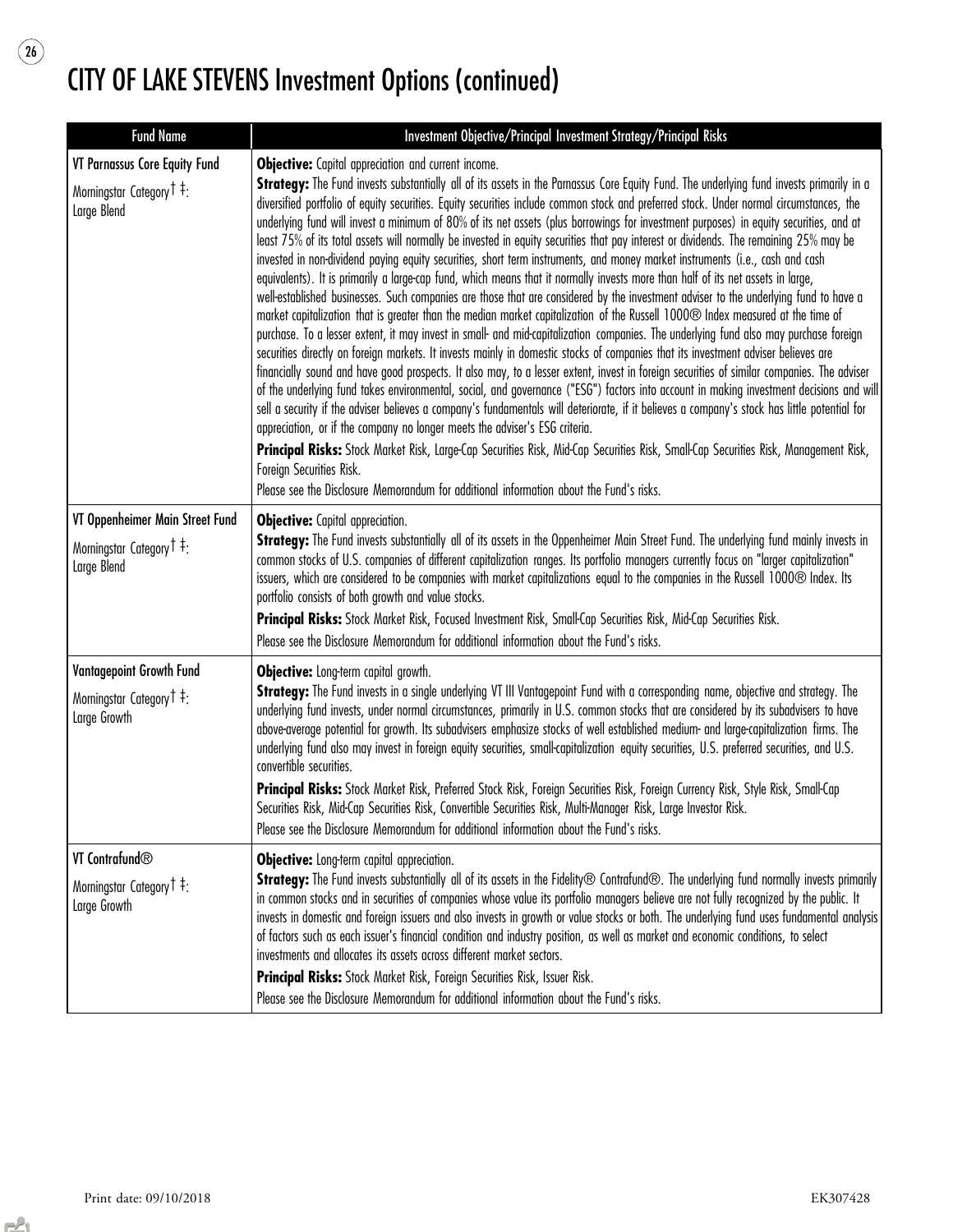| <b>Fund Name</b>                                                                                                     | Investment Objective/Principal Investment Strategy/Principal Risks                                                                                                                                                                                                                                                                                                                                                                                                                                                                                                                                                                                                                                                                                                                                                                                                                                                                                                                                                                                                                                                                                                                                                                                                                                                                                                                                           |
|----------------------------------------------------------------------------------------------------------------------|--------------------------------------------------------------------------------------------------------------------------------------------------------------------------------------------------------------------------------------------------------------------------------------------------------------------------------------------------------------------------------------------------------------------------------------------------------------------------------------------------------------------------------------------------------------------------------------------------------------------------------------------------------------------------------------------------------------------------------------------------------------------------------------------------------------------------------------------------------------------------------------------------------------------------------------------------------------------------------------------------------------------------------------------------------------------------------------------------------------------------------------------------------------------------------------------------------------------------------------------------------------------------------------------------------------------------------------------------------------------------------------------------------------|
| VT T Rowe Price <sup>®</sup> Growth Stock<br>Fund<br>Morningstar Category <sup>†</sup> ‡:<br>Large Growth            | Objective: Long-term capital growth through investment in stocks.<br>Strategy: The Fund invests substantially all of its assets in the T. Rowe Price® Growth Stock Fund. The underlying fund will normally<br>invest at least 80% of its net assets (including any borrowings for investment purposes) in the common stocks of a diversified group of<br>growth companies. While it may invest in companies of any market capitalization, the underlying fund generally seeks investments in<br>stocks of large capitalization companies. While most of its assets will typically be invested in U.S. common stocks, the underlying fund<br>may invest in foreign stocks in keeping with its objectives. It may at times invest significantly in technology stocks.<br>Principal Risks: Stock Market Risk, Management Risk, Emerging Markets Securities Risk, Style Risk, Large-Cap Securities Risk,<br>Focused Investment Risk, Foreign Securities Risk.<br>Please see the Disclosure Memorandum for additional information about the Fund's risks.                                                                                                                                                                                                                                                                                                                                                         |
| Vantagepoint Select Value Fund<br>Morningstar Category <sup>†</sup> :<br>Mid-Cap Value                               | Objective: Long-term growth from dividend income and capital appreciation.<br>Strategy: The Fund invests in a single underlying VT III Vantagepoint Fund with a corresponding name, objective and strategy. The<br>underlying fund invests, under normal circumstances, primarily in common stocks of mid-capitalization U.S. companies that its<br>subadvisers believe present attractive investment opportunities at favorable prices in relation to the intrinsic worth of the issuer and may<br>offer the possibility for growth through reinvestment of dividends. The underlying fund generally seeks to invest in common stocks of<br>companies with market capitalizations that fall within the range of companies in the Russell Midcap® Value Index. It also may invest in<br>foreign equity securities, U.S. preferred stock, U.S. convertible securities, and small-capitalization equity securities and may invest up to<br>10% of its net assets in real estate investment trusts ("REITs").<br>Principal Risks: Stock Market Risk, Mid-Cap Securities Risk, Small-Cap Securities Risk, Equity Income/Interest Rate Risk, Style Risk,<br>REITs Risk, Foreign Securities Risk, Foreign Currency Risk, Preferred Stock Risk, Convertible Securities Risk, Multi-Manager Risk, Large<br>Investor Risk.<br>Please see the Disclosure Memorandum for additional information about the Fund's risks. |
| VT Victory Sycamore Established<br>Value Fund<br>Morningstar Category <sup>†</sup> :<br>Mid-Cap Value                | <b>Objective:</b> Long-term capital growth by investing primarily in common stocks.<br>Strategy: The Fund invests substantially all of its assets in the Victory Sycamore Established Value Fund. The underlying fund invests,<br>under normal circumstances, at least 80% of its net assets (plus borrowings made for investment purposes) in equity securities of<br>companies with market capitalizations, at the time of purchase, within the range of companies comprising the Russell MidCap® Value<br>Index. The underlying fund may invest a portion of its assets in equity securities of foreign companies traded on U.S. exchanges,<br>including American and Global Depositary Receipts (ADRs and GDRs). Its adviser invests in companies that it believes to be high quality<br>based on criteria such as market share position, profitability, balance sheet strength, competitive advantages, management competence<br>and the ability to generate excess cash flow.<br>Principal Risks: Stock Market Risk, Style Risk, Mid-Cap Securities Risk, Management Risk, Foreign Securities Risk.<br>Please see the Disclosure Memorandum for additional information about the Fund's risks.                                                                                                                                                                                                         |
| <b>Vantagepoint Aggressive</b><br><b>Opportunities Fund</b><br>Morningstar Category <sup>†</sup> :<br>Mid-Cap Growth | Objective: High long-term capital appreciation.<br>Strategy: The Fund invests in a single underlying VT III Vantagepoint Fund with a corresponding name, objective and strategy. The<br>underlying fund invests, under normal circumstances, primarily in common stocks of small- to mid-capitalization U.S. and foreign<br>companies. One or more of its subadvisers employing an actively managed strategy seeks to select common stocks it believes offer the<br>opportunity for high capital appreciation. In addition, a portion of the underlying fund invests in (or obtains exposure to) stocks included<br>in a custom version of the Russell Midcap® Growth Index, following an indexed or "passively managed" approach to investing. The<br>range of stocks in which the underlying fund generally invests is expected to be that of the Russell Midcap® Index.<br>Principal Risks: Stock Market Risk, Mid-Cap Securities Risk, Style Risk, Small-Cap Securities Risk, Indexing Risk, Derivative<br>Instruments Risk, Foreign Securities Risk, Foreign Currency Risk, Preferred Stock Risk, Convertible Securities Risk, Multi-Manager Risk,<br>Large Investor Risk.<br>Please see the Disclosure Memorandum for additional information about the Fund's risks.                                                                                                                                   |

 $\circled{2}$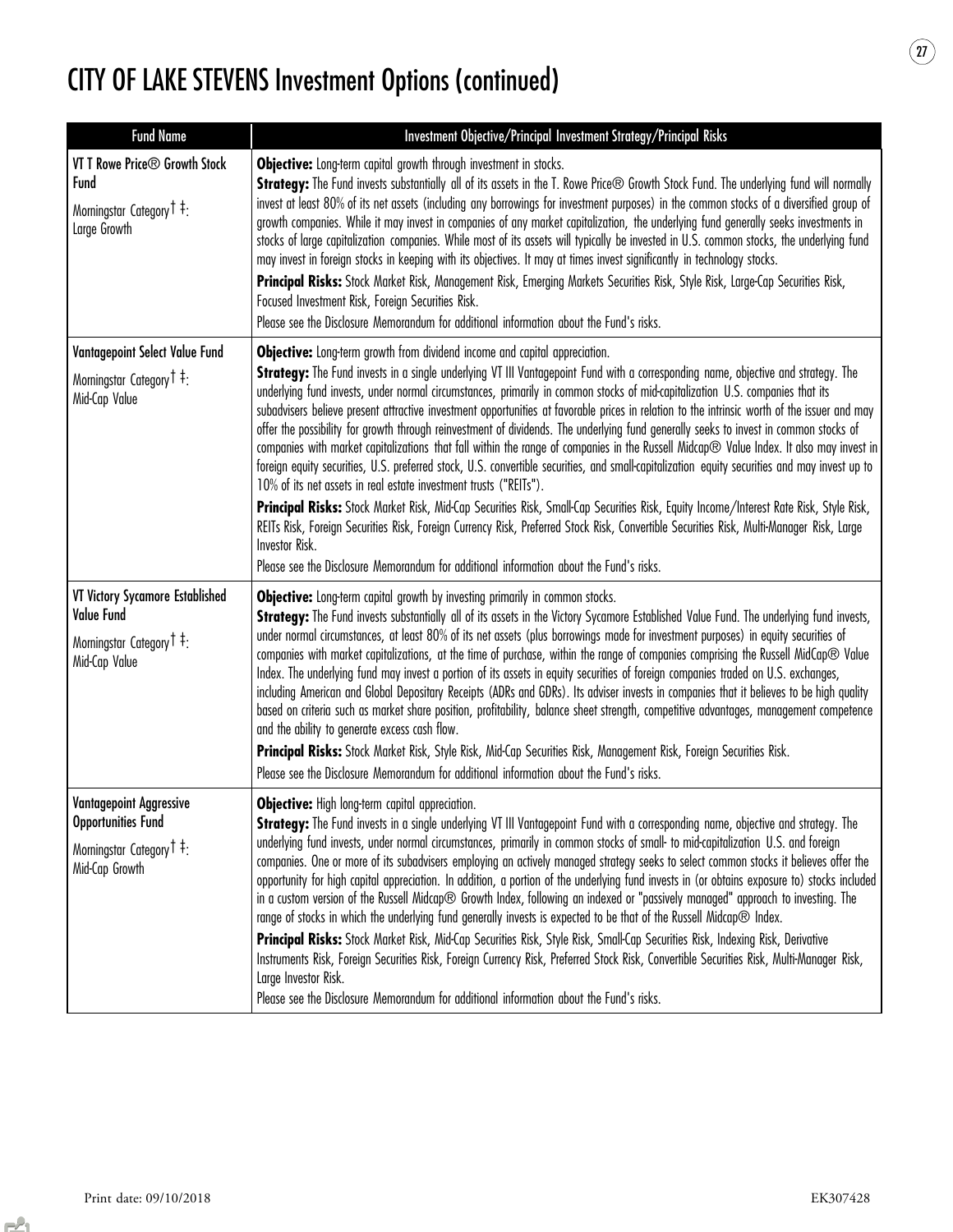$\begin{array}{c} \boxed{28} \end{array}$ 

| <b>Fund Name</b>                                                                                                       | Investment Objective/Principal Investment Strategy/Principal Risks                                                                                                                                                                                                                                                                                                                                                                                                                                                                                                                                                                                                                                                                                                                                                                                                                                                                                                                                                                                                                                                                                                                                                                                                                                                                                                                                                                                                                                                                                                                                                                                                                                                                                                                                                                                                                                                                                                                                           |
|------------------------------------------------------------------------------------------------------------------------|--------------------------------------------------------------------------------------------------------------------------------------------------------------------------------------------------------------------------------------------------------------------------------------------------------------------------------------------------------------------------------------------------------------------------------------------------------------------------------------------------------------------------------------------------------------------------------------------------------------------------------------------------------------------------------------------------------------------------------------------------------------------------------------------------------------------------------------------------------------------------------------------------------------------------------------------------------------------------------------------------------------------------------------------------------------------------------------------------------------------------------------------------------------------------------------------------------------------------------------------------------------------------------------------------------------------------------------------------------------------------------------------------------------------------------------------------------------------------------------------------------------------------------------------------------------------------------------------------------------------------------------------------------------------------------------------------------------------------------------------------------------------------------------------------------------------------------------------------------------------------------------------------------------------------------------------------------------------------------------------------------------|
| VT AMG TimesSquare Mid Cap<br><b>Growth Fund</b><br>Morningstar Category <sup>†</sup> <sup>‡</sup> :<br>Mid-Cap Growth | <b>Objective:</b> Long-term capital appreciation.<br>Strategy: The Fund invests substantially all of its assets in the AMG TimesSquare MidCap Growth Fund. The underlying fund, under<br>normal circumstances, invests at least 80% of its net assets, plus the amount of any borrowings for investment purposes, in common<br>and preferred stocks of U.S. mid-capitalization companies. Its portfolio managers consider the term "mid-capitalization companies" to<br>refer to companies that, at the time of purchase, are within the range of capitalizations of companies in the Russell Midcap® Growth<br>Index.<br>Principal Risks: Stock Market Risk, Style Risk, Management Risk, Focused Investment Risk, Mid-Cap Securities Risk.<br>Please see the Disclosure Memorandum for additional information about the Fund's risks.                                                                                                                                                                                                                                                                                                                                                                                                                                                                                                                                                                                                                                                                                                                                                                                                                                                                                                                                                                                                                                                                                                                                                                      |
| VT Carillon Eagle Mid Cap Growth<br>Fund<br>Morningstar Category <sup>†</sup> <sup>‡</sup> :<br>Mid-Cap Growth         | <b>Objective:</b> Long-term capital appreciation<br>Strategy: The Fund invests its assets in the Carillon Eagle Mid Cap Growth Fund. The underlying fund, during normal market<br>conditions, seeks to achieve its objective by investing at least 80% of its net assets (plus the amount of any borrowings for investment<br>purposes) in the equity securities of mid-capitalization companies. The underlying fund's portfolio managers consider mid-capitalization<br>companies to be those companies that, at the time of initial purchase, have market capitalizations greater than \$1 billion and equal to<br>or less than the largest company in the Russell Midcap® Growth Index during the most recent 12-month period. The underlying fund<br>will invest primarily in the equity securities of companies that the portfolio managers believe have the potential for above-average<br>earnings or sales growth, reasonable valuations and acceptable debt levels. Such stocks can typically have high price-to-earnings ratios.<br>Equity securities include common and preferred stock, warrants or rights exercisable into common or preferred stock and high-quality<br>convertible securities. The portfolio managers generally do not emphasize investment in any particular investment sector or industry. The<br>underlying fund will generally sell when the stock has met the portfolio managers' target price, the investment is no longer valid, a<br>better investment opportunity has arisen or if the investment reaches a value more than 5% of the fund's net assets.<br>Principal Risks: Stock Market Risk, Preferred Stock Risk, Convertible Securities Risk, Mid-Cap Securities Risk, Small-Cap Securities<br>Risk.<br>Please see the Disclosure Memorandum for additional information about the Fund's risks.                                                                                                                                                                |
| VT LSV Small Cap Value Fund<br>Morningstar Category <sup>†</sup> <sup>‡</sup> :<br>Small Value                         | <b>Objective:</b> Long-term growth of capital<br>Strategy: The Fund invests its assets in the LSV Small Cap Value Fund. Under normal circumstances, the underlying fund invests at<br>least 80% of its net assets, plus any borrowings for investment purposes, in equity securities of small-capitalization companies. For<br>purposes of this policy, a small-capitalization company is a company with a market capitalization of less than \$2.5 billion, or the<br>highest market capitalization in the Russell 2000® Value Index, whichever is greater, at the time of initial purchase. The underlying<br>fund may also invest, to a lesser extent, in equity securities of companies with larger market capitalizations. The equity securities in<br>which the Fund invests are mainly common stocks. In selecting securities for the underlying fund, its adviser focuses on companies<br>whose securities, in the adviser's opinion, are out-of-favor (undervalued) in the marketplace at the time of purchase in light of factors<br>such as the company's earnings, book value, revenues or cash flow, but show signs of recent improvement. Its adviser believes that<br>these out-of-favor securities will produce superior future returns if their future growth exceeds the market's low expectations. Its adviser<br>uses a quantitative investment model to make investment decisions for the underlying fund. The investment model ranks securities based<br>on fundamental measures of value (such as the price-to-earnings ratio) and indicators of near-term appreciation potential (such as recent<br>price appreciation). The investment model selects stocks to buy from the higher-ranked stocks and selects stocks to sell from those<br>whose rankings have decreased, subject to overall risk controls.<br>Principal Risks: Stock Market Risk, Small-Cap Securities Risk, Style Risk.<br>Please see the Disclosure Memorandum for additional information about the Fund's risks. |
| Vantagepoint Mid/Small Company<br><b>Index Fund</b><br>Morningstar Category T <sup>‡</sup> :<br>Small Blend            | Objective: Long-term capital growth by approximating the performance of the Russell 2500? Index.<br>Strategy: The Fund invests in a single underlying VT III Vantagepoint Fund with a corresponding name, objective and strategy. The<br>underlying fund invests, under normal circumstances, at least 90% of its net assets in equity issuers included in the Russell 2500?<br>Index, selected and weighted to seek to replicate the investment characteristics of the Russell 2500? Index and performance that<br>correlates with the performance of that index. The underlying fund follows an indexed or "passively managed" approach to investing.<br>Principal Risks: Stock Market Risk, Small-Cap Securities Risk, Mid-Cap Securities Risk, REITs Risk, Indexing Risk, Large Investor Risk.<br>Please see the Disclosure Memorandum for additional information about the Fund's risks.                                                                                                                                                                                                                                                                                                                                                                                                                                                                                                                                                                                                                                                                                                                                                                                                                                                                                                                                                                                                                                                                                                                |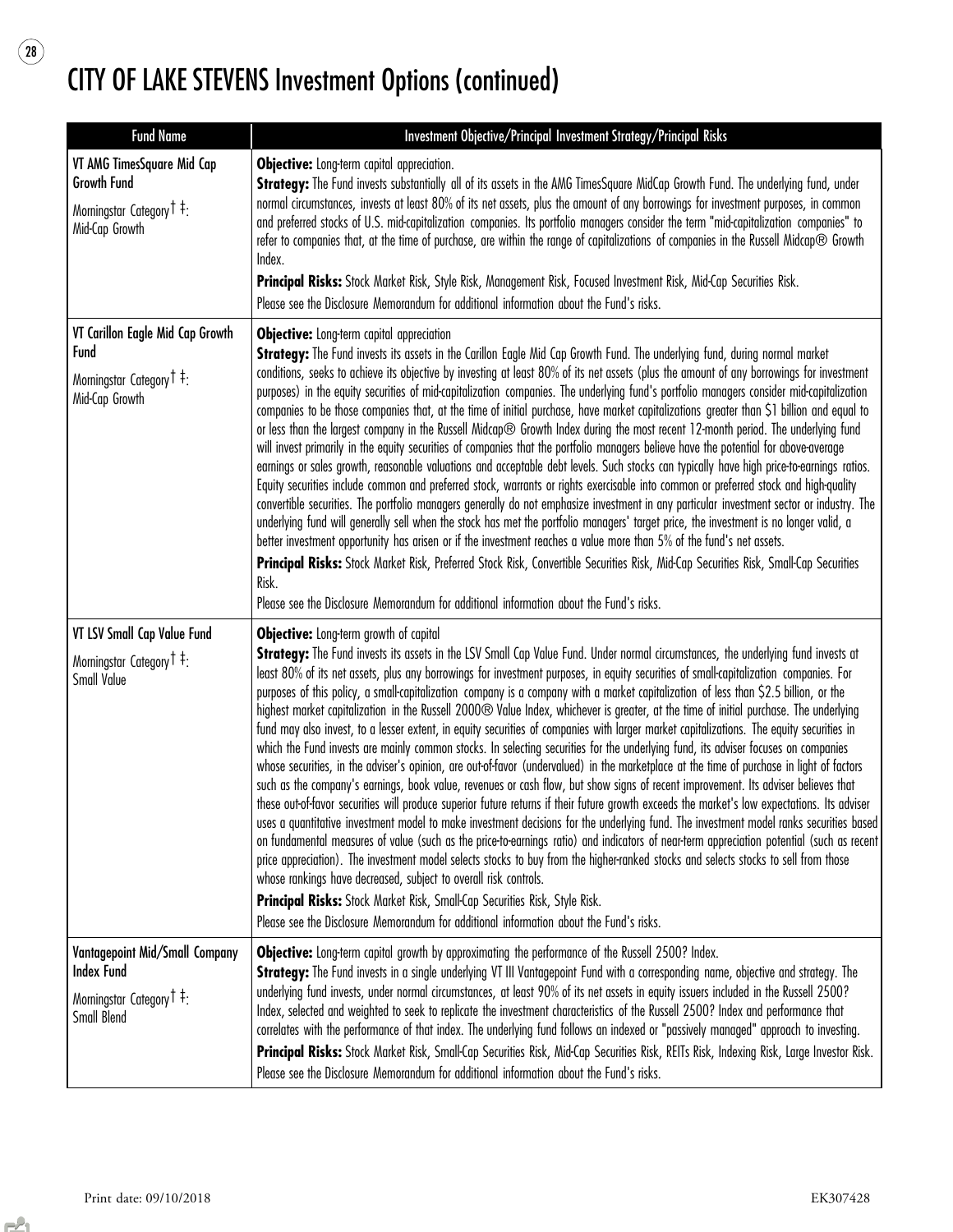| <b>Fund Name</b>                                                                                                                    | Investment Objective/Principal Investment Strategy/Principal Risks                                                                                                                                                                                                                                                                                                                                                                                                                                                                                                                                                                                                                                                                                                                                                                                                                                                                                                                                                                                                                                                                                                                                                                                                                                                                                                                                                                                                                                                                                                                                                                                                                                                                                                                                                                                                                                                                                                              |
|-------------------------------------------------------------------------------------------------------------------------------------|---------------------------------------------------------------------------------------------------------------------------------------------------------------------------------------------------------------------------------------------------------------------------------------------------------------------------------------------------------------------------------------------------------------------------------------------------------------------------------------------------------------------------------------------------------------------------------------------------------------------------------------------------------------------------------------------------------------------------------------------------------------------------------------------------------------------------------------------------------------------------------------------------------------------------------------------------------------------------------------------------------------------------------------------------------------------------------------------------------------------------------------------------------------------------------------------------------------------------------------------------------------------------------------------------------------------------------------------------------------------------------------------------------------------------------------------------------------------------------------------------------------------------------------------------------------------------------------------------------------------------------------------------------------------------------------------------------------------------------------------------------------------------------------------------------------------------------------------------------------------------------------------------------------------------------------------------------------------------------|
| Vantagepoint Discovery Fund<br>Morningstar Category <sup>†</sup> :<br>Small Blend                                                   | <b>Objective:</b> Long-term capital growth.<br>Strategy: The Fund invests in a single underlying VT III Vantagepoint Fund with a corresponding name, objective and strategy. The<br>underlying fund invests, under normal circumstances, primarily in a combination of common stocks of U.S. small-capitalization<br>companies, Russell 2000® Index futures contracts, and U.S. and foreign fixed income securities. Its subadvisers select stocks that they<br>believe have above average potential for growth and that generally have market capitalizations that fall within the range of companies<br>in the Russell 2000® Index. The underlying fund's U.S. and foreign fixed income securities (1) are held, in part, as collateral in<br>conjunction with its use of futures contracts; (2) may include government and agency securities, corporate bonds, mortgage-backed<br>securities, asset-backed securities, and municipal securities; and (3) at all times have a portfolio effective duration no greater than three<br>years. In addition to using Russell 2000® Index futures contracts, the underlying fund's subadvisers also may use other derivative<br>instruments. The underlying fund also may invest in foreign equity securities (including those of issuers located in emerging market<br>countries), U.S. preferred stock, and U.S. and foreign convertible stock.<br>Principal Risks: Stock Market Risk, Small-Cap Securities Risk, Preferred Stock Risk, Foreign Securities Risk, Foreign Currency Risk,<br>Convertible Securities Risk, High Yield Securities Risk, Municipal Securities Risk, Derivative Instruments Risk, Interest Rate Risk, Credit<br>Risk, Call Risk, Mortgage-Backed Securities Risk, Asset-Backed Securities Risk, U.S. Government Agency Securities Risk, Portfolio<br>Turnover Risk, Multi-Manager Risk, Large Investor Risk.<br>Please see the Disclosure Memorandum for additional information about the Fund's risks. |
| VT Oppenheimer Discovery Fund<br>Morningstar Category <sup>†</sup> :<br>Small Growth                                                | <b>Objective:</b> Capital appreciation.<br>Strategy: The Fund invests substantially all of its assets in the Oppenheimer Discovery Fund. The underlying fund mainly invests in<br>common stocks of U.S. companies that its portfolio manager believes have favorable growth prospects. The underlying fund emphasizes<br>stocks of small-capitalization companies, which are defined as those issuers that are, at the time of purchase, within the range of<br>market capitalizations of the Russell 2000 <sup>®</sup> Growth Index.<br>Principal Risks: Stock Market Risk, Small-Cap Securities Risk, Mid-Cap Securities Risk, Style Risk, Focused Investment Risk.<br>Please see the Disclosure Memorandum for additional information about the Fund's risks.                                                                                                                                                                                                                                                                                                                                                                                                                                                                                                                                                                                                                                                                                                                                                                                                                                                                                                                                                                                                                                                                                                                                                                                                                |
| <b>International/Global Stock</b>                                                                                                   |                                                                                                                                                                                                                                                                                                                                                                                                                                                                                                                                                                                                                                                                                                                                                                                                                                                                                                                                                                                                                                                                                                                                                                                                                                                                                                                                                                                                                                                                                                                                                                                                                                                                                                                                                                                                                                                                                                                                                                                 |
| Vantagepoint International Fund<br>Morningstar Category <sup>†</sup> ‡:<br>Foreign Large Blend                                      | <b>Objective:</b> Long-term capital growth and diversification by country.<br>Strategy: The Fund invests in a single underlying VT III Vantagepoint Fund with a corresponding name, objective and strategy. The<br>underlying fund invests primarily in the common stocks of companies headquartered outside the United States. Under normal<br>circumstances, the underlying fund invests at least 80% of its net assets in foreign equity securities (common and preferred stock),<br>including securities of issuers located in emerging market countries. It also may invest in U.S. or foreign fixed income securities of any<br>maturity, U.S. equity securities, and U.S. or foreign convertible securities.<br>Principal Risks: Stock Market Risk, Foreign Securities Risk, Emerging Markets Securities Risk, Foreign Currency Risk, Preferred Stock<br>Risk, Small-Cap Securities Risk, Mid-Cap Securities Risk, Derivative Instruments Risk, Credit Risk, Interest Rate Risk, Convertible Securities<br>Risk, Multi-Manager Risk, Large Investor Risk.<br>Please see the Disclosure Memorandum for additional information about the Fund's risks.                                                                                                                                                                                                                                                                                                                                                                                                                                                                                                                                                                                                                                                                                                                                                                                                                     |
| <b>Vantagepoint Overseas Equity</b><br><b>Index Fund</b><br>Morningstar Category <sup>†</sup> <sup>‡</sup> :<br>Foreign Large Blend | Objective: Long-term capital growth and diversification by approximating the performance of the MSCI Europe Australasia Far East<br>(EAFE) Index (Net).<br>Strategy: The Fund invests in a single underlying VT III Vantagepoint Fund with a corresponding name, objective and strategy. The<br>underlying fund invests, under normal circumstances, at least 90% of its net assets in a portfolio of the equity securities (common and<br>preferred stock) in the MSCI Europe Australasia Far East (EAFE) Index (Net), weighted to seek to replicate the investment characteristics<br>of that index and performance that correlates with that of the index. The underlying fund follows an indexed or "passively managed"<br>approach to investing.<br>Principal Risks: Stock Market Risk, Foreign Securities Risk, Mid-Cap Securities Risk, Foreign Currency Risk, Indexing Risk, Large<br>Investor Risk.<br>Please see the Disclosure Memorandum for additional information about the Fund's risks.                                                                                                                                                                                                                                                                                                                                                                                                                                                                                                                                                                                                                                                                                                                                                                                                                                                                                                                                                                         |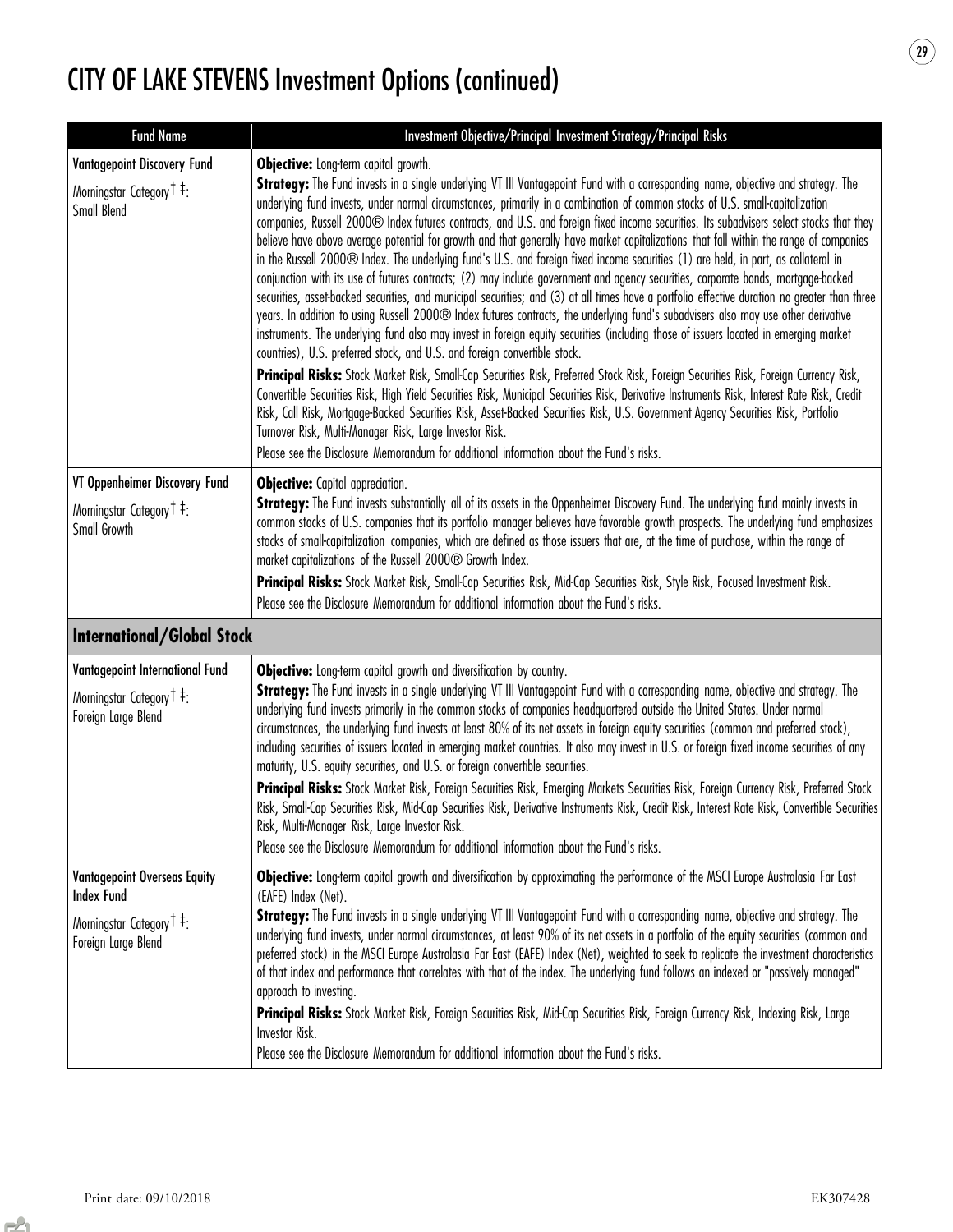$\circled{\scriptstyle 30}$ 

| <b>Fund Name</b>                                                                                          | Investment Objective/Principal Investment Strategy/Principal Risks                                                                                                                                                                                                                                                                                                                                                                                                                                                                                                                                                                                                                                                                                                                                                                                                                                                                                                                                                                                                                                                                                                                                                                                                                                                                                                                                                                                                                                                                                                                                                                                                                                                                                                                                                                                                                                                                                                                                                                         |
|-----------------------------------------------------------------------------------------------------------|--------------------------------------------------------------------------------------------------------------------------------------------------------------------------------------------------------------------------------------------------------------------------------------------------------------------------------------------------------------------------------------------------------------------------------------------------------------------------------------------------------------------------------------------------------------------------------------------------------------------------------------------------------------------------------------------------------------------------------------------------------------------------------------------------------------------------------------------------------------------------------------------------------------------------------------------------------------------------------------------------------------------------------------------------------------------------------------------------------------------------------------------------------------------------------------------------------------------------------------------------------------------------------------------------------------------------------------------------------------------------------------------------------------------------------------------------------------------------------------------------------------------------------------------------------------------------------------------------------------------------------------------------------------------------------------------------------------------------------------------------------------------------------------------------------------------------------------------------------------------------------------------------------------------------------------------------------------------------------------------------------------------------------------------|
| VT Harbor International Fund<br>Morningstar Category <sup>†</sup> <sup>‡</sup> :<br>Foreign Large Blend   | Objective: Long-term total return, principally from growth of capital.<br>Strategy: The Fund invests substantially all of its assets in the Harbor International Fund. The underlying fund invests primarily (no<br>less than 65% of its total assets) in common and preferred stocks of foreign companies, including those located in emerging market<br>countries. Companies in its portfolio generally have market capitalizations in excess of \$1 billion at the time of purchase and are<br>selected using a value oriented approach. Under normal market conditions, it will invest in a minimum of 10 countries throughout the<br>world, focusing on companies located in Europe, the Pacific Basin, and emerging industrialized countries whose economies and political<br>regimes appear stable.<br>Principal Risks: Stock Market Risk, Issuer Risk, Style Risk, Management Risk, Foreign Securities Risk, Emerging Markets Securities<br>Risk.<br>Please see the Disclosure Memorandum for additional information about the Fund's risks.                                                                                                                                                                                                                                                                                                                                                                                                                                                                                                                                                                                                                                                                                                                                                                                                                                                                                                                                                                                       |
| VT Diversified International Fund                                                                         | <b>Objective:</b> Capital growth.                                                                                                                                                                                                                                                                                                                                                                                                                                                                                                                                                                                                                                                                                                                                                                                                                                                                                                                                                                                                                                                                                                                                                                                                                                                                                                                                                                                                                                                                                                                                                                                                                                                                                                                                                                                                                                                                                                                                                                                                          |
| Morningstar Category <sup>†</sup> :<br>Foreign Large Growth                                               | Strategy: The Fund invests substantially all of its assets in the Fidelity® Diversified International Fund. The underlying fund normally<br>invests primarily in non-U.S. securities and common stocks. It allocates its investments across different countries and regions. It uses<br>fundamental analysis of factors such as each issuer's financial condition and industry position, as well as market and economic<br>conditions, to select investments.<br>Principal Risks: Stock Market Risk, Foreign Securities Risk, Issuer Risk.<br>Please see the Disclosure Memorandum for additional information about the Fund's risks.                                                                                                                                                                                                                                                                                                                                                                                                                                                                                                                                                                                                                                                                                                                                                                                                                                                                                                                                                                                                                                                                                                                                                                                                                                                                                                                                                                                                      |
| <b>Vantagepoint Emerging Markets</b>                                                                      | Objective: To invest in a diversified portfolio of emerging market equity securities, with a focus on generating long-term capital                                                                                                                                                                                                                                                                                                                                                                                                                                                                                                                                                                                                                                                                                                                                                                                                                                                                                                                                                                                                                                                                                                                                                                                                                                                                                                                                                                                                                                                                                                                                                                                                                                                                                                                                                                                                                                                                                                         |
| Fund<br>Morningstar Category <sup>†</sup> <sup>‡</sup> :<br>Diversified Emerging Mkts                     | growth.<br>Strategy: The Fund invests in the VT III Vantagepoint Emerging Markets Fund. The underlying fund seeks to invest primarily in equity<br>securities of companies located in emerging market countries. Under normal circumstances, the underlying fund invests at least 80% of<br>its net assets in emerging market equity securities. Strategies employed by the underlying fund's subadvisers include investing in equity<br>securities believed to offer the opportunity for capital appreciation within the large-, mid- and small-capitalization ranges of emerging<br>markets. The underlying fund also may invest in, or otherwise utilize, derivative instruments, fixed income securities, convertible<br>securities and other equity securities that are determined to complement and support the underlying fund's investment objective.<br>Principal Risks: Stock Market Risk, Foreign Securities Risk, Emerging Markets Securities Risk, Foreign Currency Risk, Small-Cap<br>Securities Risk, Mid-Cap Securities Risk, Derivative Instruments Risk, Indexing Risk, Multi-Manager Risk, Large Investor Risk.<br>Please see the Disclosure Memorandum for additional information about the Fund's risks.                                                                                                                                                                                                                                                                                                                                                                                                                                                                                                                                                                                                                                                                                                                                                                                                              |
| <b>Specialty</b>                                                                                          |                                                                                                                                                                                                                                                                                                                                                                                                                                                                                                                                                                                                                                                                                                                                                                                                                                                                                                                                                                                                                                                                                                                                                                                                                                                                                                                                                                                                                                                                                                                                                                                                                                                                                                                                                                                                                                                                                                                                                                                                                                            |
| <b>VT Nuveen Real Estate Securities</b><br><b>Fund</b><br>Morningstar Category T 7:<br><b>Real Estate</b> | Objective: Above-average current income and long-term capital appreciation.<br>Strategy: The Fund invests substantially all of its assets in the Nuveen Real Estate Securities Fund. The underlying fund, under normal<br>market conditions, invests at least 80% of the sum of its net assets and the amount of any borrowings for investment purposes, in<br>income-producing common stocks of publicly traded companies engaged in the real estate industry. These companies derive at least 50%<br>of their revenues or profits from the ownership, construction, management, financing, or sale of real estate or have at least 50% of the<br>fair market value of their assets invested in real estate. A majority of its total assets will be invested in real estate investment trusts<br>("REITs"). REITs are publicly traded corporations or trusts that invest in residential or commercial real estate. The underlying fund<br>expects to emphasize investments in equity REITs, although it may invest in mortgage and hybrid REITs. The underlying fund may invest<br>up to 15% of its total assets in non-dollar denominated equity securities of non-U.S. issuers. In addition, it may invest up to 25% of its<br>assets, collectively, in non-dollar denominated equity securities of non-U.S. issuers and in dollar denominated equity securities of<br>non-U.S. issuers that are either listed on a U.S. stock exchange or represented by depositary receipts that may or may not be sponsored<br>by a domestic bank. Up to 15% of its total assets may be invested in equity securities of emerging market issuers. The underlying fund<br>also may utilize multiple types of derivatives.<br>Principal Risks: Stock Market Risk, REITs Risk, Small-Cap Securities Risk, Foreign Securities Risk, Emerging Markets Securities Risk,<br>Foreign Currency Risk, Interest Rate Risk, Credit Risk, Derivative Instruments Risk.<br>Please see the Disclosure Memorandum for additional information about the Fund's risks. |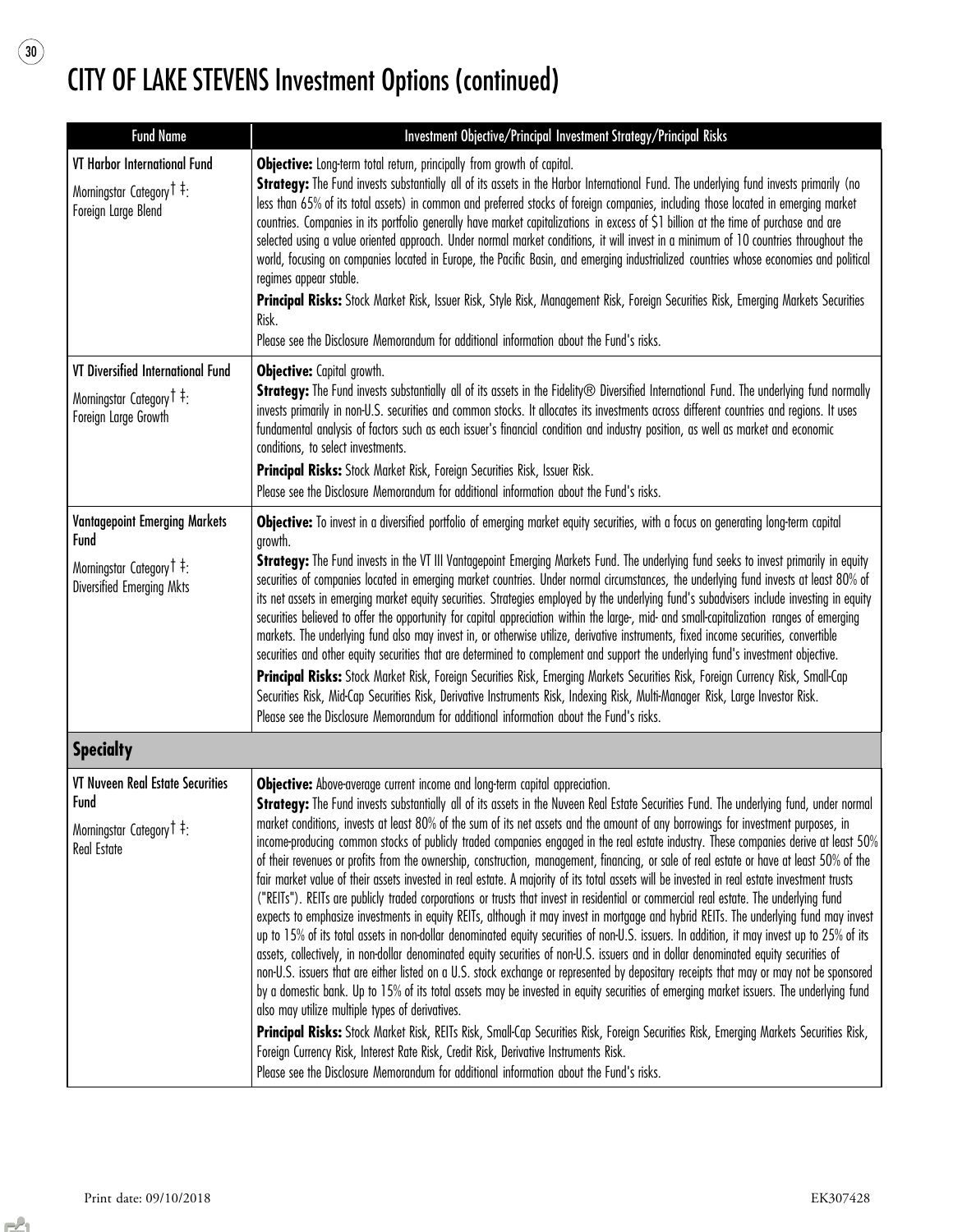

**Fixed & Stable Value** Multi-Strategy Equity

<sup>1</sup> The Vantagepoint Funds invest solely in the shares of a single designated VT III Vantagepoint Fund.

<sup>2</sup> The fund is not a complete solution for all of your retirement savings needs. An investment in the fund includes the risk of loss, including near, at or after the target date of the fund. There is no guarantee that the fund will provide adequate income at and through an investor's retirement. Selecting the fund does not guarantee that you will have adequate savings for retirement. Print date: 09/10/2018 EK307428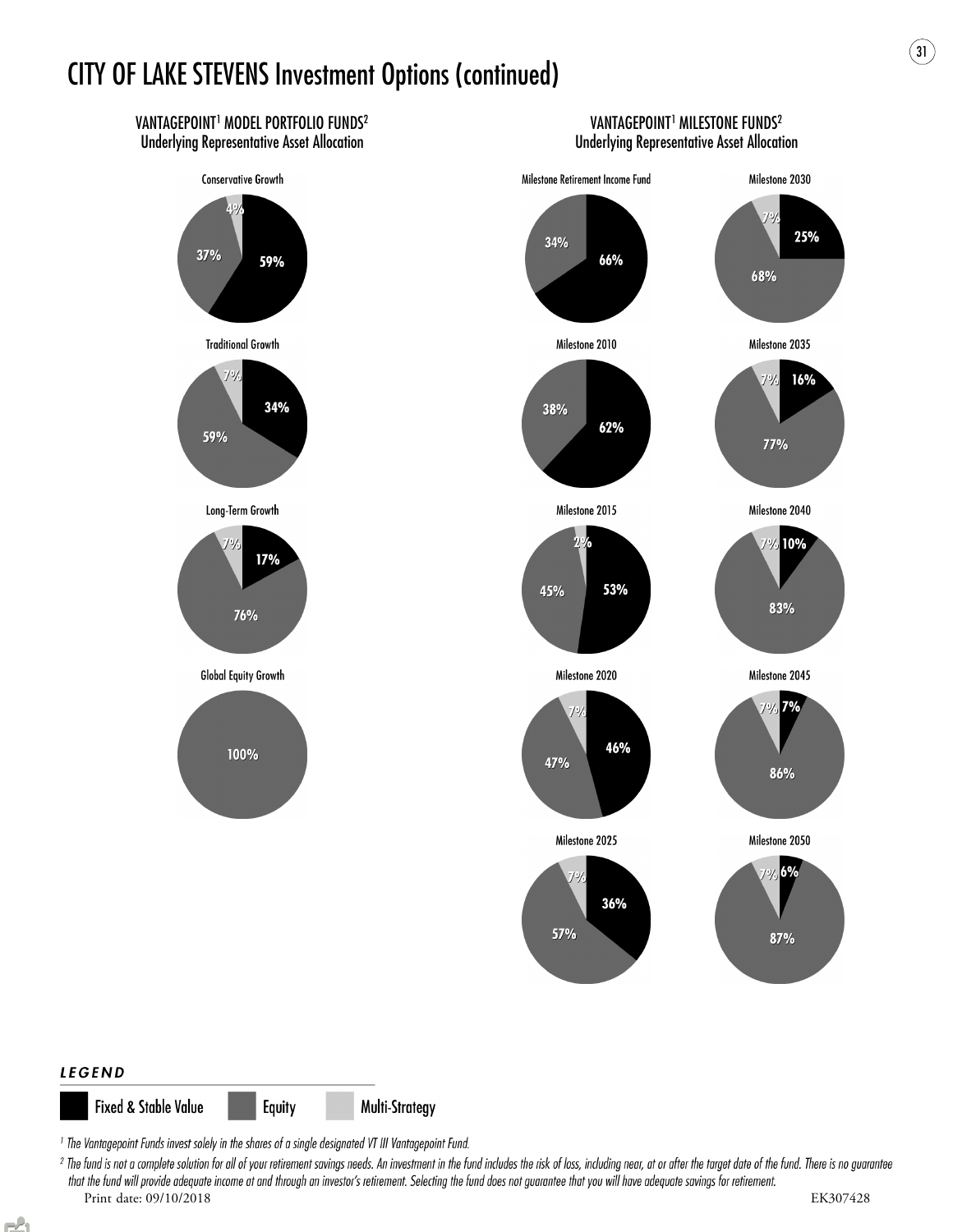### VANTAGEPOINT<sup>1</sup> MILESTONE FUNDS<sup>2</sup> Underlying Representative Asset Allocation



 $\frac{1}{32}$ 

#### **LEGEND**

**Fixed & Stable Value** 



Multi-Strategy

<sup>1</sup> The Vantagepoint Funds invest solely in the shares of a single designated VT III Vantagepoint Fund.

<sup>2</sup> The fund is not a complete solution for all of your retirement savings needs. An investment in the fund includes the risk of loss, including near, at or after the target date of the fund. There is no guarantee that the fund will provide adequate income at and through an investor's retirement. Selecting the fund does not guarantee that you will have adequate savings for retirement. Print date: 09/10/2018 EK307428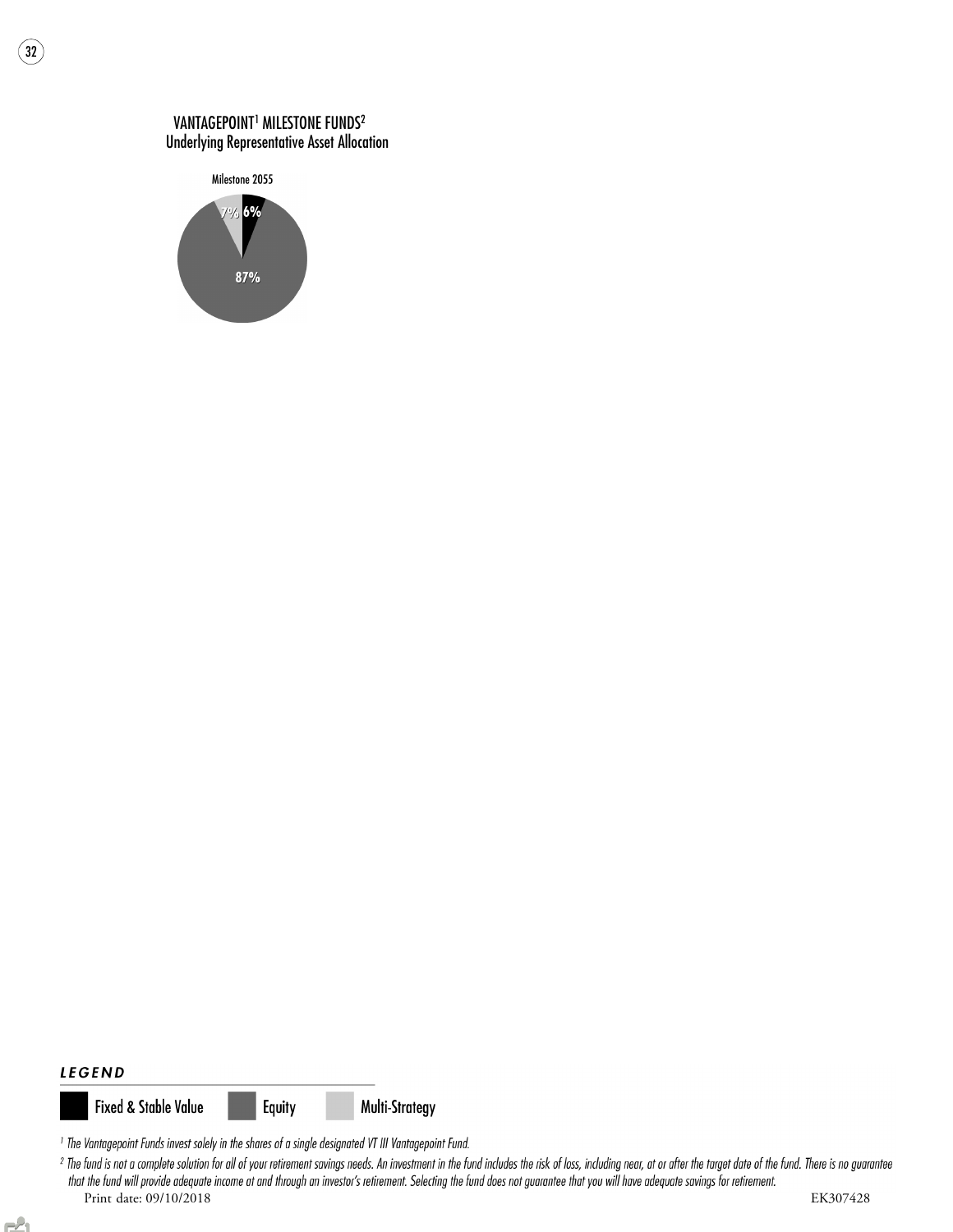## Additional Information About VT III Vantagepoint Model Portfolio Funds

The VT III Vantagepoint Model Portfolio Funds ("Model Portfolio Funds") are target risk funds. Each of the Model Portfolio Funds is a "fund of funds" that invests substantially all of its assets in other VT III Vantagepoint Funds and one or more third-party ETFs, generally in certain allocations determined by the fund's investment adviser. By investing in this way, each Model Portfolio Fund is exposed to the risks as well as the potential rewards of its underlying funds and of the portfolio holdings and strategies of those funds.

## Additional Information About VT III Vantagepoint Milestone Funds

The VT III Vantagepoint Milestone Funds ("Milestone Funds") are target date funds. Each of the Milestone Funds is a "fund of funds" that invests substantially all of its assets in other VT III Vantagepoint Funds and one or more third-party ETFs, generally in certain allocations determined by the fund's investment adviser. By investing in this way, each Milestone Fund is exposed to the risks as well as the potential rewards of its underlying funds and of the portfolio holdings and strategies of those funds.

Over time, the investment adviser will adjust each "dated" Milestone Fund's targeted allocations to its underlying funds, to gradually reduce the fund's exposure to equity investments as the fund's "target date" (the year in its name) approaches and continuing for about 10 years after that date. At that time, the fund will reach its "landing point" and its targeted allocations will be become constant.

The goal of changing the asset allocation targets is to seek to reduce each "dated" Milestone Fund's investment risk over time, as its investors move toward and into their retirement and begin making gradual withdrawals from the fund. However, there is no guarantee that this goal will be achieved and investors may lose money by investing in the Milestone Funds.

The sequence of asset allocation changes that the dated Milestone Funds are expected to follow is known as the "glide path" and is illustrated in the chart below.

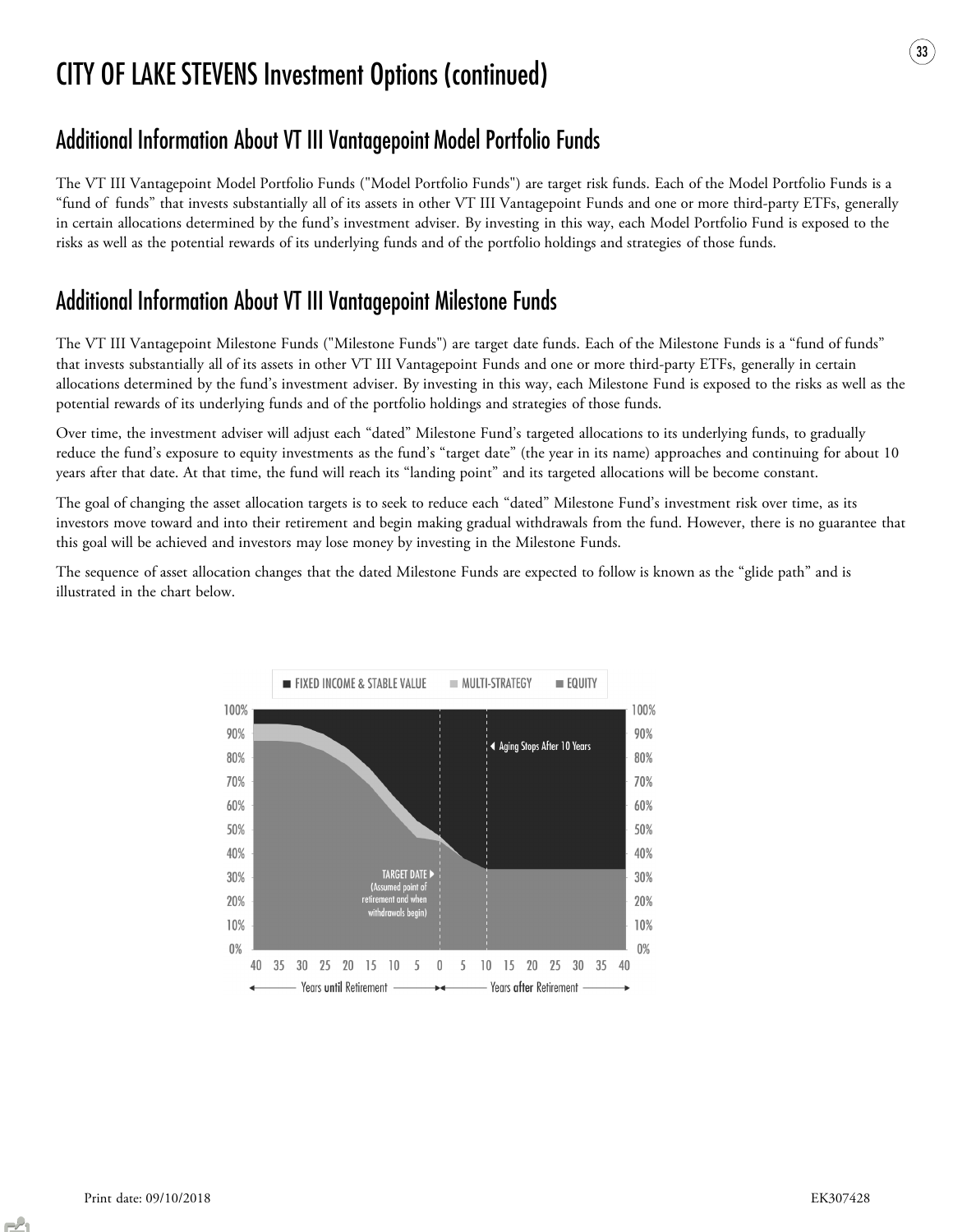### VT III VANTAGEPOINT MODEL PORTFOLIO FUNDS

Underlying Fund Holdings as of 06/30/2018

 $\sqrt{34}$ 

| MODEL PORTFOLIO CONSERVATIVE % of Market Value<br><b>GROWTH FUND</b> |                   |       |
|----------------------------------------------------------------------|-------------------|-------|
| VT III VANTAGFPOINT LOW DURATION BOND FUND                           |                   | 26.2% |
| VT III VANTAGFPOINT CORF BOND INDEX FUND                             |                   | 15.8% |
| VT III VANTAGEPOINT EQUITY INCOME FUND                               |                   | 12.1% |
| VT III VANTAGFPOINT GROWTH & INCOMF FLIND                            |                   | 11 9% |
| VT III VANTAGFPOINT HIGH YIFI D FUND                                 |                   | 95%   |
| VT III VANTAGFPOINT INFLATION FOCUSED FUND                           |                   | 7.5%  |
| VT III VANTAGFPOINT INTFRNATIONAL FLIND                              |                   | 5.7%  |
| VT III VANTAGFPOINT DIVERSIFYING STRATEGIES FUND                     |                   | 4 0%  |
| VT III VANTAGFPOINT GROWTH FLIND                                     |                   | 2.6%  |
| VT III VANTAGFPOINT FMFRGING MARKFTS FUND                            |                   | 1.5%  |
| VT III VANTAGFPOINT OVERSEAS FOUITY INDEX FUND                       |                   | 1.3%  |
| VT III VANTAGEPOINT SELECT VALUE FUND                                |                   | 0.9%  |
| VT III VANTAGFPOINT AGGRESSIVE OPPORTUNITIES FUND                    |                   | 0.6%  |
| VT III VANTAGEPOINT DISCOVERY FUND                                   |                   | 0.5%  |
| MODEL PORTFOLIO TRADITIONAL<br><b>GROWTH FUND</b>                    | % of Market Value |       |
| VT III VANTAGEPOINT EQUITY INCOME FUND                               |                   | 17.1% |
| VT III VANTAGEPOINT CORE BOND INDEX FUND                             |                   | 15.5% |
| VT III VANTAGFPOINT GROWTH & INCOME FUND                             |                   | 14.8% |
| VT III VANTAGFPOINT LOW DURATION BOND FUND                           |                   | 10.5% |
| VT III VANTAGFPOINT GROWTH FUND                                      |                   | 10.4% |
| VT III VANTAGFPOINT INTFRNATIONAL FLIND                              |                   | 9.0%  |
| VT III VANTAGEPOINT DIVERSIFYING STRATEGIES FUND                     |                   | 7.0%  |

VT III VANTAGEPOINT HIGH YIELD FUND 5.0% VT III VANTAGEPOINT INFLATION FOCUSED FUND<br>VT III VANTAGEPOINT EMERGING MARKETS FUND 2.3%

VT III VANTAGEPOINT OVERSEAS EQUITY INDEX FUND 2.0% VT III VANTAGEPOINT SELECT VALUE FUND 1.2% VT III VANTAGEPOINT AGGRESSIVE OPPORTUNITIES FUND 0.9% VT III VANTAGEPOINT DISCOVERY FUND 0.8%

VT III VANTAGEPOINT EMERGING MARKETS FUND

| <b>MODEL PORTFOLIO LONG-TERM</b><br><b>GROWTH FUND</b> | % of Market Value |
|--------------------------------------------------------|-------------------|
| VT III VANTAGEPOINT EQUITY INCOME FUND                 | 21.9%             |
| VT III VANTAGFPOINT GROWTH & INCOME FUND               | 19 0%             |
| VT III VANTAGFPOINT CORF ROND INDEX FLIND              | 14.1%             |
| VT III VANTAGFPOINT GROWTH FUND                        | 134%              |
| VT III VANTAGFPOINT INTFRNATIONAL FLIND                | 11.5%             |
| VT III VANTAGFPOINT DIVFRSIFYING STRATFGIFS FUND       | 7.0%              |
| VT III VANTAGFPOINT HIGH YIFI D FLIND                  | 3.0%              |
| VT III VANTAGFPOINT FMFRGING MARKFTS FLIND             | 3.0%              |
| VT III VANTAGEPOINT OVERSEAS EQUITY INDEX FUND         | 2.6%              |
| VT III VANTAGFPOINT SFI FCT VALUE FUND                 | 18%               |
| VT III VANTAGFPOINT AGGRESSIVE OPPORTUNITIES FUND      | 14%               |
|                                                        | 1.3%              |
| VT III VANTAGEPOINT DISCOVERY FUND                     |                   |
| MODEL PORTFOLIO GLOBAL EQUITY % of Market Value        |                   |
| <b>GRWTH FUND</b>                                      |                   |
| VT III VANTAGFPOINT INTFRNATIONAL FLIND                | 25.7%             |
| VT III VANTAGFPOINT GROWTH & INCOME FUND               | 19 8%             |
| VT III VANTAGFPOINT GROWTH FUND                        | 19 5%             |
| VT III VANTAGFPOINT OVFRSFAS FOLJITY INDFX FLIND       | 11.3%             |
| VT III VANTAGEPOINT EQUITY INCOME FUND                 | 10.0%             |
| VT III VANTAGFPOINT FMFRGING MARKFTS FLIND             | 77%               |
| VT III VANTAGEPOINT SELECT VALUE FUND                  | 2.3%              |
| VT III VANTAGEPOINT AGGRESSIVE OPPORTUNITIES FUND      | 2.0%              |
| VT III VANTAGFPOINT DISCOVERY FUND                     | 17%               |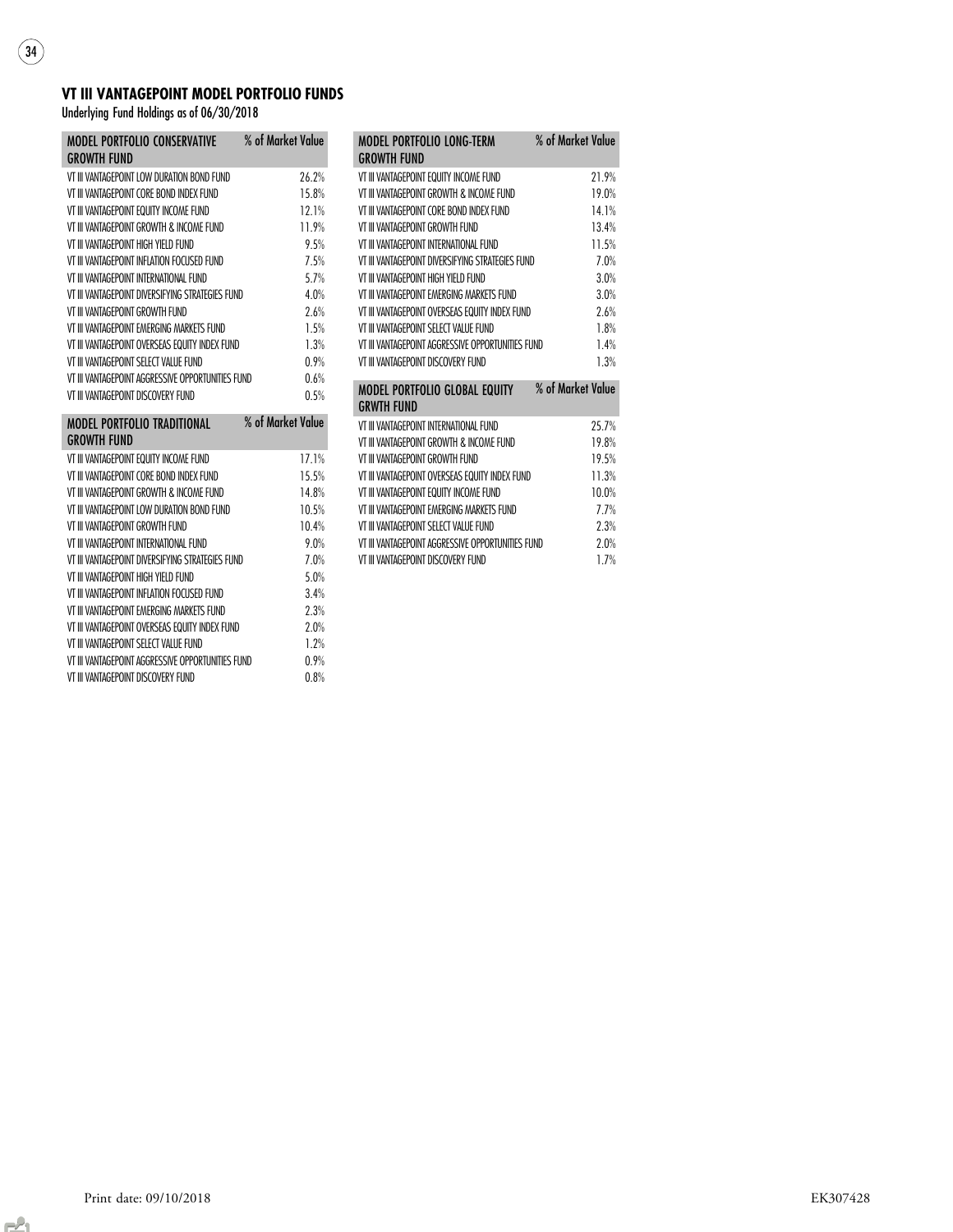### VT III VANTAGEPOINT MILESTONE FUNDS

Underlying Fund Holdings as of 06/30/2018

| MILESTONE RETIREMENT INCOME FUND % of Market Value |  |                   |           |
|----------------------------------------------------|--|-------------------|-----------|
| VT III VANTAGEPOINT CORE BOND INDEX FUND           |  |                   | 23.1%     |
| VT III VANTAGEPOINT LOW DURATION BOND FUND         |  |                   | 21.0%     |
| VT III VANTAGEPOINT INFLATION FOCUSED FUND         |  |                   | 11.1%     |
| VT III VANTAGEPOINT INTERNATIONAL FUND             |  |                   | 7.2%      |
| VT III PLUS FUND                                   |  |                   | 7.0%      |
| VT III VANTAGEPOINT EQUITY INCOME FUND             |  |                   | 6.8%      |
| VT III VANTAGEPOINT HIGH YIELD FUND                |  |                   | 6.2%      |
| VT III VANTAGEPOINT GROWTH & INCOME FUND           |  |                   | 5.8%      |
| VT III VANTAGEPOINT GROWTH FUND                    |  |                   | 4.1%      |
| VT III VANTAGEPOINT EMERGING MARKETS FUND          |  |                   | 2.2%      |
| VT III VANTAGEPOINT MID/SMALL COMPANY INDEX FUND   |  |                   | 1.7%      |
| VT III VANTAGEPOINT OVERSEAS EQUITY INDEX FUND     |  |                   | 1.7%      |
| VT III VANTAGEPOINT SELECT VALUE FUND              |  |                   | 1.0%      |
| VT III VANTAGEPOINT AGGRESSIVE OPPORTUNITIES FUND  |  |                   | 0.7%      |
| VT III VANTAGEPOINT DISCOVERY FUND                 |  |                   | 0.4%      |
| <b>MILESTONE 2010 FUND</b>                         |  | % of Market Value |           |
| VT III VANTAGEPOINT CORE BOND INDEX FUND           |  |                   | 22.0%     |
| VT III VANTAGEPOINT LOW DURATION BOND FUND         |  |                   | 19.4%     |
| VE III VANEACEDOINE INEI ATION EOCHCED EI IND      |  |                   | 1 N Q 0 / |

| VT III VANTAGEPOINT LOW DURATION BOND FUND        | 19.4% |
|---------------------------------------------------|-------|
| VT III VANTAGEPOINT INFLATION FOCUSED FUND        | 10.8% |
| VT III VANTAGEPOINT INTERNATIONAL FUND            | 8.1%  |
| VT III VANTAGEPOINT EQUITY INCOME FUND            | 7.6%  |
| VT III VANTAGEPOINT GROWTH & INCOME FUND          | 6.5%  |
| VT III PLUS FUND                                  | 6.5%  |
| VT III VANTAGEPOINT HIGH YIELD FUND               | 6.1%  |
| VT III VANTAGEPOINT GROWTH FUND                   | 4.6%  |
| VT III VANTAGEPOINT EMERGING MARKETS FUND         | 2.5%  |
| VT III VANTAGEPOINT MID/SMALL COMPANY INDEX FUND  | 1.9%  |
| VT III VANTAGEPOINT OVERSEAS EQUITY INDEX FUND    | 19%   |
| VT III VANTAGEPOINT SELECT VALUE FUND             | 1.1%  |
| VT III VANTAGEPOINT AGGRESSIVE OPPORTUNITIES FUND | 0.8%  |
| VT III VANTAGEPOINT DISCOVERY FUND                | 0.4%  |
|                                                   |       |

| <b>MILESTONE 2015 FUND</b>                        | % of Market Value |
|---------------------------------------------------|-------------------|
| VT III VANTAGEPOINT CORE BOND INDEX FUND          | 21.1%             |
| VT III VANTAGEPOINT LOW DURATION BOND FUND        | 14.5%             |
| VT III VANTAGEPOINT INTERNATIONAL FUND            | 9.7%              |
| VT III VANTAGEPOINT INFLATION FOCUSED FUND        | 9.5%              |
| VT III VANTAGEPOINT EQUITY INCOME FUND            | 9.3%              |
| VT III VANTAGEPOINT GROWTH & INCOME FUND          | 8.1%              |
| VT III VANTAGEPOINT HIGH YIELD FUND               | 5.8%              |
| VT III VANTAGEPOINT GROWTH FUND                   | 5.7%              |
| VT III PLUS FUND                                  | 4.8%              |
| VT III VANTAGEPOINT EMERGING MARKETS FUND         | 3.0%              |
| VT III VANTAGEPOINT OVERSEAS EQUITY INDEX FUND    | 2.3%              |
| VT III VANTAGEPOINT MID/SMALL COMPANY INDEX FUND  | 2.0%              |
| VT III VANTAGEPOINT DIVERSIFYING STRATEGIES FUND  | 1.8%              |
| VT III VANTAGEPOINT SELECT VALUE FUND             | 1.1%              |
| VT III VANTAGEPOINT AGGRESSIVE OPPORTUNITIES FUND | 0.9%              |
| VT III VANTAGEPOINT DISCOVERY FUND                | 0.5%              |

| MILESTONE 2020 FUND                               | % of Market Value |
|---------------------------------------------------|-------------------|
| VT III VANTAGEPOINT CORE BOND INDEX FUND          | 20.2%             |
| VT III VANTAGEPOINT LOW DURATION BOND FUND        | 12.7%             |
| VT III VANTAGEPOINT EQUITY INCOME FUND            | 10.3%             |
| VT III VANTAGEPOINT INTERNATIONAL FUND            | 10.2%             |
| VT III VANTAGEPOINT GROWTH & INCOME FUND          | 8.9%              |
| VT III VANTAGEPOINT INFLATION FOCUSED FUND        | 6.8%              |
| VT III VANTAGEPOINT DIVERSIFYING STRATEGIES FUND  | 6.5%              |
| VT III VANTAGFPOINT GROWTH FUND                   | 6.3%              |
| VT III VANTAGEPOINT HIGH YIELD FUND               | 5.0%              |
| VT III PLUS FUND                                  | 4.2%              |
| VT III VANTAGEPOINT EMERGING MARKETS FUND         | 3.2%              |
| VT III VANTAGEPOINT OVERSEAS EQUITY INDEX FUND    | 2.4%              |
| VT III VANTAGEPOINT MID/SMALL COMPANY INDEX FUND  | 1.5%              |
| VT III VANTAGEPOINT SELECT VALUE FUND             | 0.9%              |
| VT III VANTAGEPOINT AGGRESSIVE OPPORTUNITIES FUND | 0.7%              |
| VT III VANTAGEPOINT DISCOVERY FUND                | 0.3%              |
| MILESTONE 2025 FUND                               | % of Market Value |
| VT III VANTAGEPOINT CORE BOND INDEX FUND          | 18.1%             |
| VT III VANTAGEPOINT EQUITY INCOME FUND            | 12.8%             |
| VT III VANTAGEPOINT INTERNATIONAL FUND            | 12.8%             |
| VT III VANTAGEPOINT GROWTH & INCOME FUND          | 11.1%             |
| VT III VANTAGFPOINT LOW DURATION BOND FUND        | 8.8%              |
| VT III VANTAGEPOINT GROWTH FUND                   | 7 9%              |
| VT III VANTAGEPOINT DIVERSIFYING STRATEGIES FUND  | 7.0%              |
| VT III VANTAGEPOINT HIGH YIELD FUND               | 4.3%              |
| VT III VANTAGEPOINT EMERGING MARKETS FUND         | 4.0%              |
| VT III PLUS FUND                                  | 3.0%              |
| VT III VANTAGEPOINT OVERSEAS EQUITY INDEX FUND    | 3.0%              |
| VT III VANTAGEPOINT INFLATION FOCUSED FUND        | 2.9%              |
| VT III VANTAGEPOINT MID/SMALL COMPANY INDEX FUND  | 2.0%              |
| VT III VANTAGEPOINT SELECT VALUE FUND             | 1.1%              |
| VT III VANTAGEPOINT AGGRESSIVE OPPORTUNITIES FUND | 0.9%              |
| VT III VANTAGEPOINT DISCOVERY FUND                | 0.5%              |
| MILESTONE 2030 FUND                               | % of Market Value |
| VT III VANTAGEPOINT INTERNATIONAL FUND            | 15.4%             |
| VT III VANTAGEPOINT EQUITY INCOME FUND            | 15.3%             |
| VT III VANTAGFPOINT GROWTH & INCOME FUND          | 13.2%             |
| VT III VANTAGEPOINT CORE BOND INDEX FUND          | 12.8%             |
| VT III VANTAGFPOINT GROWTH FUND                   | 9.3%              |
| VT III VANTAGEPOINT DIVERSIFYING STRATEGIES FUND  | 7.0%              |
| VT III VANTAGEPOINT LOW DURATION BOND FUND        | 6.4%              |
| VT III VANTAGEPOINT EMERGING MARKETS FUND         | 4.7%              |
| VT III VANTAGEPOINT OVERSEAS EQUITY INDEX FUND    | 3.6%              |
| VT III VANTAGEPOINT HIGH YIELD FUND               | 3.4%              |
| VT III VANTAGEPOINT MID/SMALL COMPANY INDEX FUND  | 2.6%              |
| VT III PLUS FUND                                  | 2.1%              |
| VT III VANTAGEPOINT SELECT VALUE FUND             | 1.5%              |
| VT III VANTAGEPOINT AGGRESSIVE OPPORTUNITIES FUND | 1.2%              |
|                                                   | 1.2%              |
| VT III VANTAGEPOINT INFLATION FOCUSED FUND        |                   |

| MILESTONE 2035 FUND                                                                                                                                                                                                                                                        | % of Market Value |
|----------------------------------------------------------------------------------------------------------------------------------------------------------------------------------------------------------------------------------------------------------------------------|-------------------|
| VT III VANTAGEPOINT INTERNATIONAL FUND                                                                                                                                                                                                                                     | 17.4%             |
| VT III VANTAGEPOINT EQUITY INCOME FUND                                                                                                                                                                                                                                     | 17.1%             |
| VT III VANTAGEPOINT GROWTH & INCOME FUND                                                                                                                                                                                                                                   | 14.8%             |
| VT III VANTAGEPOINT GROWTH FUND                                                                                                                                                                                                                                            | 10.5%             |
| VT III VANTAGFPOINT CORF ROND INDFX FUND                                                                                                                                                                                                                                   | 9.7%              |
| VT III VANTAGEPOINT DIVERSIFYING STRATEGIES FUND                                                                                                                                                                                                                           | 7.0%              |
| VT III VANTAGEPOINT EMERGING MARKETS FUND                                                                                                                                                                                                                                  | 5.4%              |
| VT III VANTAGEPOINT OVERSEAS EQUITY INDEX FUND                                                                                                                                                                                                                             | 4.0%              |
| VT III VANTAGEPOINT MID/SMALL COMPANY INDEX FUND                                                                                                                                                                                                                           | 3.1%              |
| VT III VANTAGEPOINT LOW DURATION BOND FUND                                                                                                                                                                                                                                 | 3.0%              |
| VT III VANTAGFPOINT HIGH YIFI D FLIND                                                                                                                                                                                                                                      | 2.6%              |
| VT III VANTAGFPOINT SFI FCT VALUE FUND                                                                                                                                                                                                                                     | 1.7%              |
| VT III VANTAGEPOINT AGGRESSIVE OPPORTUNITIES FUND                                                                                                                                                                                                                          | 1.4%              |
| VT III PLUS FUND                                                                                                                                                                                                                                                           | 1.1%              |
| VT III VANTAGEPOINT DISCOVERY FUND                                                                                                                                                                                                                                         | 0.7%              |
| VT III VANTAGEPOINT INFLATION FOCUSED FUND                                                                                                                                                                                                                                 | 0.6%              |
|                                                                                                                                                                                                                                                                            |                   |
| <b>MILESTONE 2040 FUND</b><br>VT III VANTAGFPOINT INTFRNATIONAL FLIND                                                                                                                                                                                                      | % of Market Value |
| VT III VANTAGEPOINT EQUITY INCOME FUND                                                                                                                                                                                                                                     | 18.7%             |
|                                                                                                                                                                                                                                                                            | 18.4%             |
| VT III VANTAGEPOINT GROWTH & INCOME FUND                                                                                                                                                                                                                                   | 15.9%             |
| VT III VANTAGEPOINT GROWTH FUND                                                                                                                                                                                                                                            | 11.3%             |
| VT III VANTAGEPOINT CORE BOND INDEX FUND                                                                                                                                                                                                                                   | 9.0%              |
| VT III VANTAGEPOINT DIVERSIFYING STRATEGIES FUND                                                                                                                                                                                                                           | 7.0%              |
| VT III VANTAGEPOINT EMERGING MARKETS FUND                                                                                                                                                                                                                                  | 5.8%              |
| VT III VANTAGEPOINT OVERSEAS EQUITY INDEX FUND                                                                                                                                                                                                                             | 4.3%              |
| VT III VANTAGEPOINT MID/SMALL COMPANY INDEX FUND                                                                                                                                                                                                                           | 3.4%              |
| VT III VANTAGEPOINT SELECT VALUE FUND                                                                                                                                                                                                                                      | 1.9%              |
| VT III VANTAGEPOINT HIGH YIELD FUND                                                                                                                                                                                                                                        | 1.9%              |
| VT III VANTAGEPOINT AGGRESSIVE OPPORTUNITIES FUND                                                                                                                                                                                                                          | 1.5%              |
| VT III VANTAGEPOINT DISCOVERY FUND                                                                                                                                                                                                                                         | 0.8%              |
| MILESTONE 2045 FUND                                                                                                                                                                                                                                                        | % of Market Value |
| VT III VANTAGEPOINT INTERNATIONAL FUND                                                                                                                                                                                                                                     | 19.6%             |
| VT III VANTAGFPOINT FOLIITY INCOME FLIND                                                                                                                                                                                                                                   | 19.3%             |
| VT III VANTAGEPOINT GROWTH & INCOME FUND                                                                                                                                                                                                                                   | 16.6%             |
| VT III VANTAGEPOINT GROWTH FUND                                                                                                                                                                                                                                            | 11.8%             |
| VT III VANTAGEPOINT DIVERSIFYING STRATEGIES FUND                                                                                                                                                                                                                           | $7.0\%$           |
| VT III VANTAGEPOINT CORE BOND INDEX FUND                                                                                                                                                                                                                                   | 6.1%              |
| VT III VANTAGEPOINT EMERGING MARKETS FUND                                                                                                                                                                                                                                  | 6.1%              |
| VT III VANTAGEPOINT OVERSEAS EQUITY INDEX FUND                                                                                                                                                                                                                             | 4.5%              |
| VT III VANTAGEPOINT MID/SMALL COMPANY INDEX FUND                                                                                                                                                                                                                           | 3.7%              |
| VT III VANTAGEPOINT SELECT VALUE FUND                                                                                                                                                                                                                                      | 2.0%              |
| VT III VANTAGEPOINT AGGRESSIVE OPPORTUNITIES FUND                                                                                                                                                                                                                          | 1.6%              |
| VT III VANTAGEPOINT HIGH YIELD FUND                                                                                                                                                                                                                                        | 1.1%              |
| VT III VANTAGEPOINT DISCOVERY FUND                                                                                                                                                                                                                                         | 0.8%              |
| MILESTONE 2050 FUND                                                                                                                                                                                                                                                        | % of Market Value |
| VT III VANTAGEPOINT INTERNATIONAL FUND                                                                                                                                                                                                                                     | 19.8%             |
| VT III VANTAGEPOINT EQUITY INCOME FUND                                                                                                                                                                                                                                     | 19.4%             |
|                                                                                                                                                                                                                                                                            |                   |
|                                                                                                                                                                                                                                                                            | 16.8%             |
|                                                                                                                                                                                                                                                                            | 11.9%             |
|                                                                                                                                                                                                                                                                            | 7.0%              |
|                                                                                                                                                                                                                                                                            | 6.1%              |
|                                                                                                                                                                                                                                                                            | 5.0%              |
| VT III VANTAGEPOINT GROWTH & INCOME FUND<br>VT III VANTAGEPOINT GROWTH FUND<br>VT III VANTAGEPOINT DIVERSIFYING STRATEGIES FUND<br>VT III VANTAGEPOINT EMERGING MARKETS FUND<br>VT III VANTAGEPOINT CORE BOND INDEX FUND<br>VT III VANTAGEPOINT OVERSEAS EQUITY INDEX FUND | 4.6%              |
|                                                                                                                                                                                                                                                                            | 3.7%              |
| VT III VANTAGEPOINT MID/SMALL COMPANY INDEX FUND<br>VT III VANTAGEPOINT SELECT VALUE FUND                                                                                                                                                                                  | 2.1%              |
| VT III VANTAGEPOINT AGGRESSIVE OPPORTUNITIES FUND                                                                                                                                                                                                                          | 1.6%              |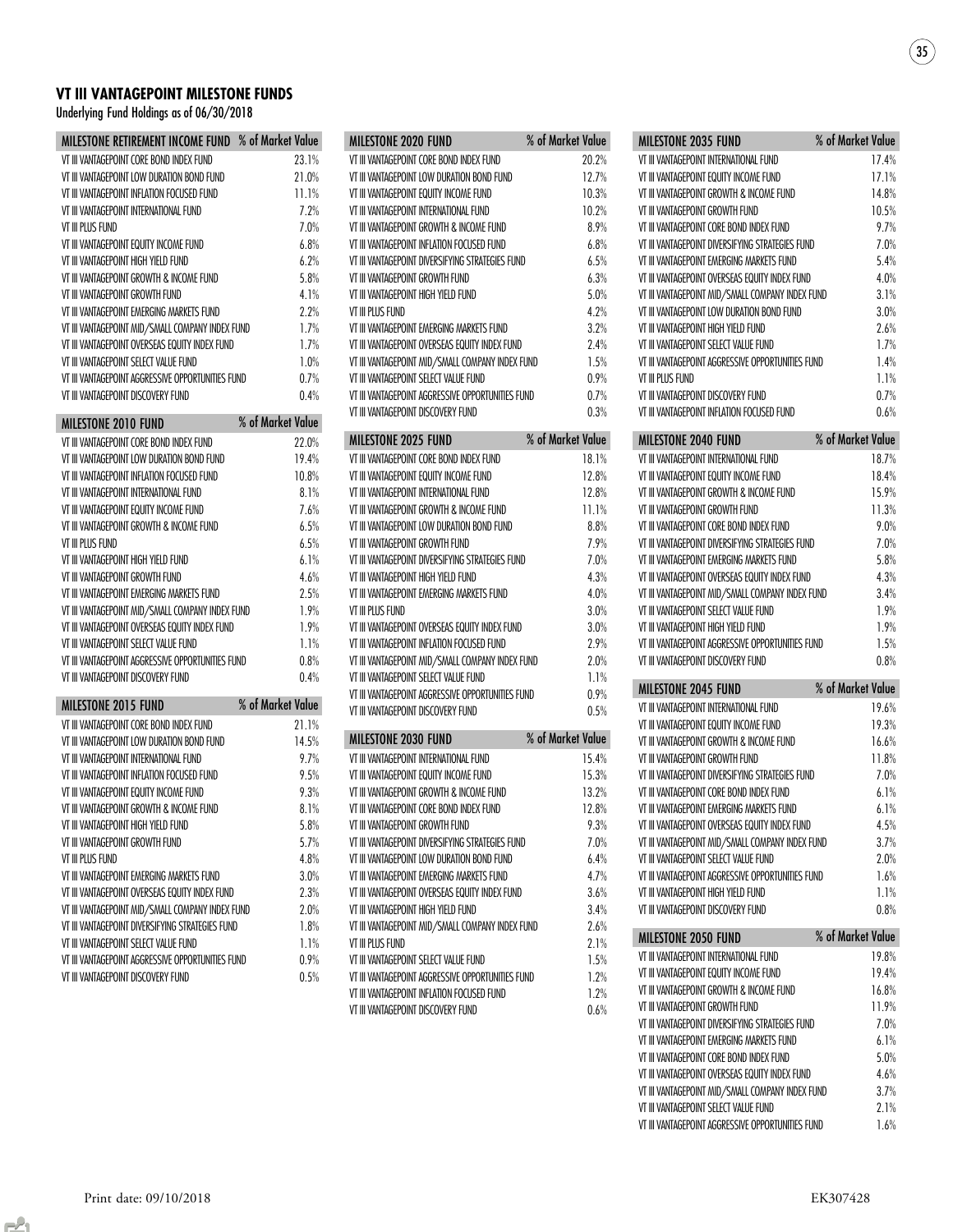#### VT III VANTAGEPOINT MILESTONE FUNDS (continued)

Underlying Fund Holdings as of 06/30/2018

 $\binom{36}{}$ 

| VT III VANTAGEPOINT HIGH YIELD FUND | 1.0% | <b>MILESTONE 2055 FUND</b>                        | % of Market Value |
|-------------------------------------|------|---------------------------------------------------|-------------------|
| VT III VANTAGEPOINT DISCOVERY FUND  | 0.8% | VT III VANTAGEPOINT INTERNATIONAL FUND            | 19.8%             |
|                                     |      | VT III VANTAGEPOINT EQUITY INCOME FUND            | 19.5%             |
|                                     |      | VT III VANTAGEPOINT GROWTH & INCOME FUND          | 16.9%             |
|                                     |      | VT III VANTAGEPOINT GROWTH FUND                   | 12.0%             |
|                                     |      | VT III VANTAGEPOINT DIVERSIFYING STRATEGIES FUND  | 7.0%              |
|                                     |      | VT III VANTAGEPOINT EMERGING MARKETS FUND         | 6.1%              |
|                                     |      | VT III VANTAGEPOINT CORE BOND INDEX FUND          | 5.0%              |
|                                     |      | VT III VANTAGEPOINT OVERSEAS EQUITY INDEX FUND    | 4.6%              |
|                                     |      | VT III VANTAGEPOINT MID/SMALL COMPANY INDEX FUND  | 3.7%              |
|                                     |      | VT III VANTAGEPOINT SELECT VALUE FUND             | 2.1%              |
|                                     |      | VT III VANTAGEPOINT AGGRESSIVE OPPORTUNITIES FUND | 1.6%              |
|                                     |      | VT III VANTAGEPOINT HIGH YIELD FUND               | 1.0%              |
|                                     |      | VT III VANTAGEPOINT DISCOVERY FUND                | 0.8%              |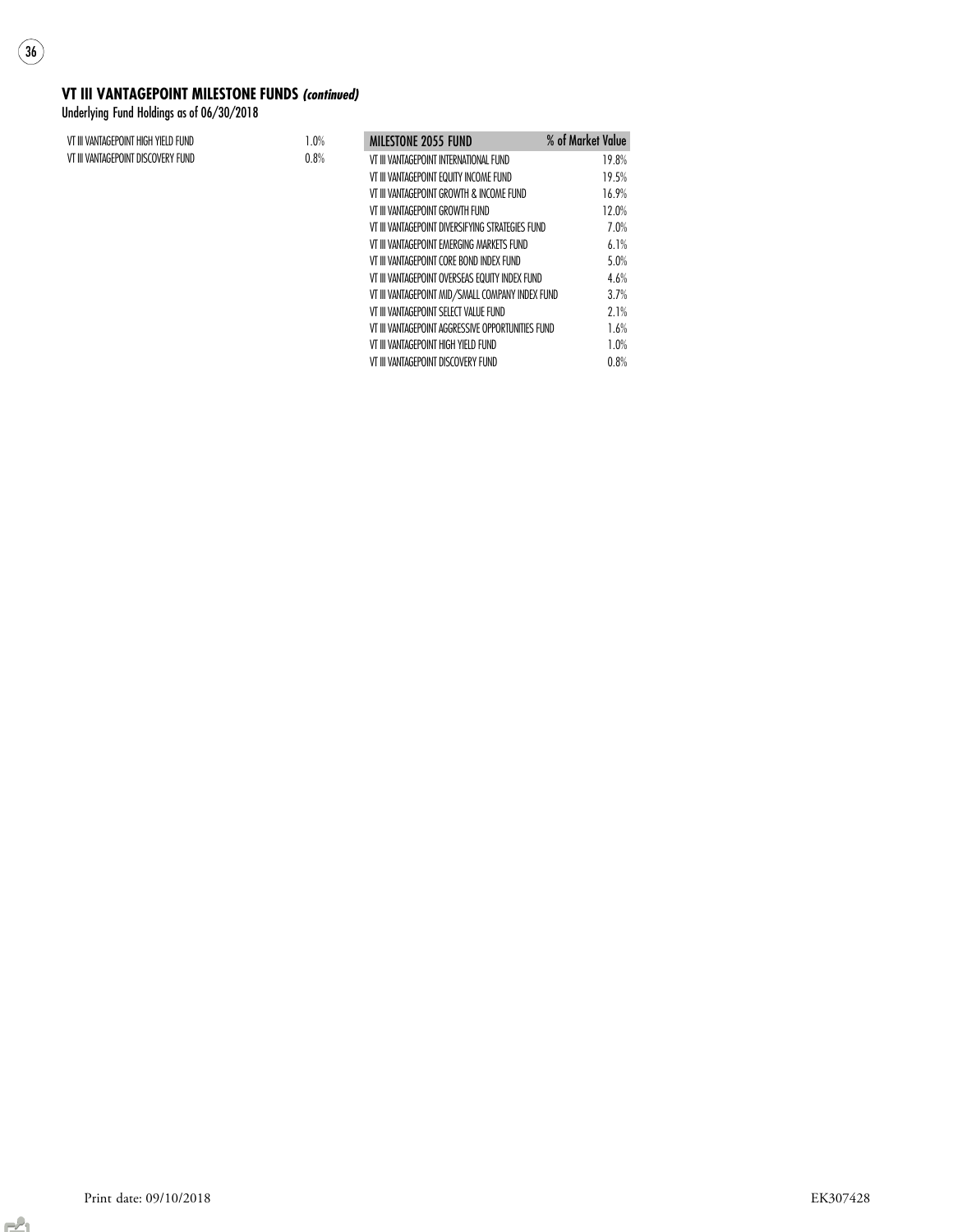## ICMA-RC ANNUAL SERVICE AND FEE DISCLOSURE

ICMA-RC, a non-profit organization dedicated to serving public sector participants like you since 1972. ICMA-RC is proud to serve as your retirement plan provider.

ICMA-RC has provided industry-leading services to the public sector since 1972 and our sole mission is to help public employees build retirement security. The organization's mission is delivered through our RealizeRetirement® approach in which ICMA-RC actively engages participants in their retirement programs, educates them on how to build their asset base toward a stated objective, and provides participants the tools to build a comprehensive retirement plan.

All of ICMA-RC's retirement plan administrative services and educational tools are designed specifically for the public sector. We are focused on delivering the highest level of service, quality and value for our clients.

### ICMA-RC's Commitment

As part of our commitment to you, ICMA-RC provides access to comprehensive retirement plan services including:

- An array of educational seminars and one-on-one consultations provided by salaried ICMA-RC representatives dedicated to helping public employees and retirees meet retirement savings goals.
- Financial planning services provided at little or no cost by salaried ICMA-RC CERTIFIED FINANCIAL PLANNERTM professionals to help with strategies for preparing and investing for retirement.
- Associates available on our toll-free line.
- Comprehensive online financial information and educational tools and resources.
- Access to a wide range of investment alternatives which may include target-date and/or target-risk funds, stock/bond funds, a stable value fund and a guaranteed lifetime income fund.
- Guided Pathways® Advisory Services, ICMA-RC's comprehensive suite of investment advisory services.

Your retirement plan is a valuable asset, and an important part of your total employee benefits package. By sponsoring a retirement plan, your employer is providing an opportunity for you to reach your financial goals.

### Annual Service and Disclosure Statement

The annual service and disclosure statement outlines the cost of services in your plan. The amount you pay for your retirement plan is based on the available services, those you choose to use and the funds in which you invest. While retirement plan fees are important, they are only part of the story. The quality and value of the services you receive will assist you in saving for retirement and should also be considered.

The enclosed disclosure statement shows fees and fund costs. It is informational and requires no action on your part. It simply outlines the costs of the value-added services you receive. The disclosure statement includes:

- **Plan-Related Information:** A schedule of fees that may be deducted from your account, providing a clear view of the cost of services you may choose to use.
- Performance: Fund, index benchmark and peer average returns to provide comparative information on the performance of funds made available by your plan.
- Fees and Expenses: A schedule of the expenses of each fund made available by your plan, the annual cost of a \$1,000 investment in each fund, and fund redemption fees/trading restrictions.
- Annuity Information: For plans making the VT Retirement IncomeAdvantage Fund available, additional information regarding the objectives, pricing factors and fees of this fund.

We are dedicated to providing information and education that supports informed decision making and is consistent with the best standards in the retirement plan industry. To find out more about our education and plan administration services, the investment alternatives made available by your plan, as well as fees, please talk to your local ICMA-RC representative or visit us online at www.icmarc.org.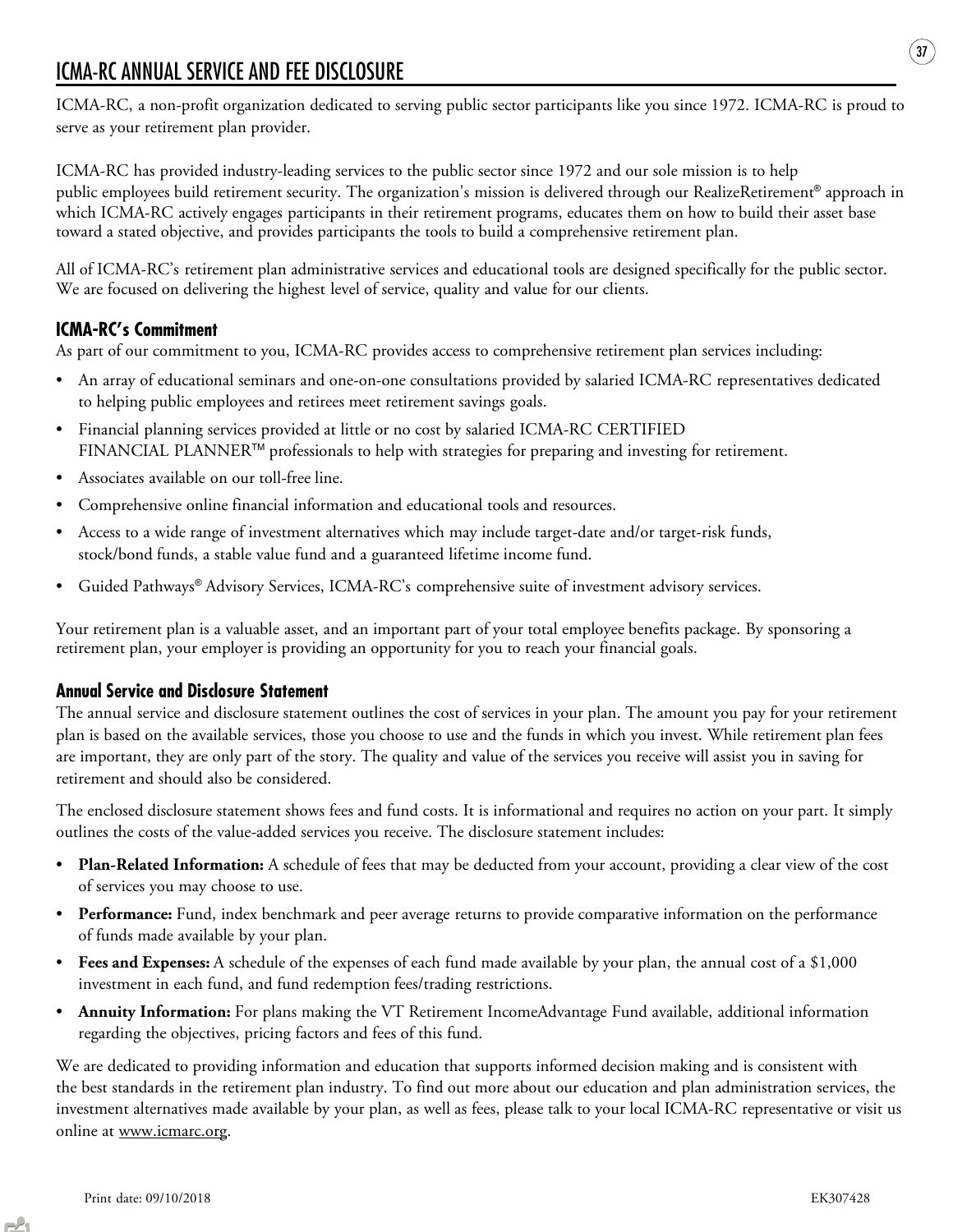$\binom{38}{}$ 

ICMA-RC's services, combined with more than 45 years of experience, bring an extraordinary understanding and dedication to the retirement saving needs of the public sector. Our success is based on delivering the highest level of service, value and quality to our clients and we are committed to assisting you in building your retirement security.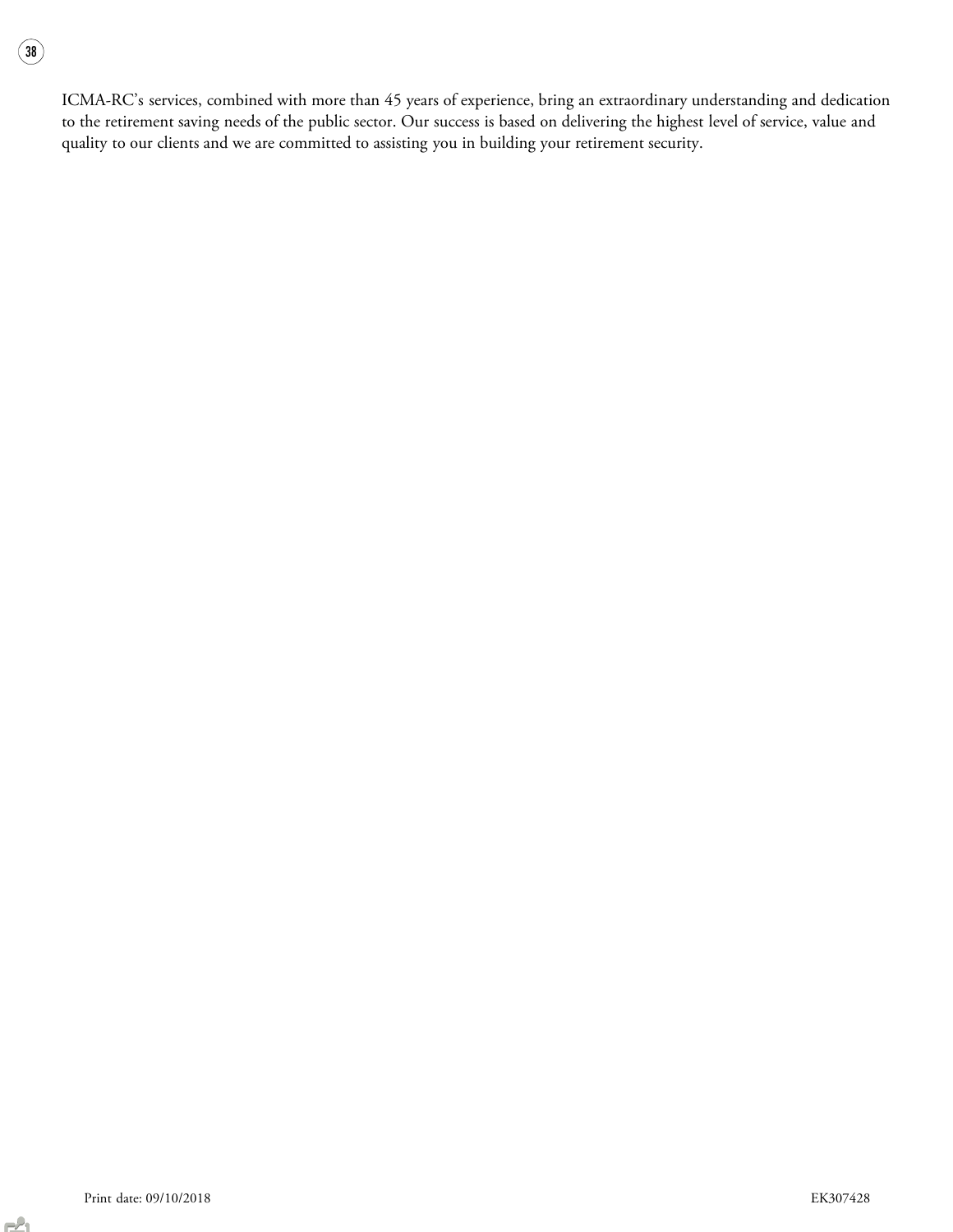## CITY OF LAKE STEVENS 457 Deferred Compensation Plan Fee and Investment Disclosure June 30, 2018

This disclosure document includes important information to help you understand the fees associated with your plan and to compare the expenses and fees of the investment options made available in your retirement plan. If you have further questions regarding the plan's investment options, would like to view the most recent monthly and quarterly performance, direct your contribution allocations, transfer from one investment option to another, or to request a printed copy of this disclosure you may log on to Account Access at www.icmarc.org or contact us at 800-669-7400.

### I. Plan Related Information

This section discusses fees that may be assessed to your account, either as a participant in the plan or for services made available by the plan that you may choose to use.

| <b>GUIDED PATHWAYS</b>                 |                            |
|----------------------------------------|----------------------------|
| Fund Advice <sup>1,2,3</sup>           | \$20 annual fee            |
| <b>LOANS</b>                           |                            |
| Origination, Refinance, Reamortization | \$75 per application       |
| Loan Maintenance                       | \$50 annual fee            |
| <b>ACH Reject</b>                      | \$20 per occurrence        |
| <b>EXPEDITED DISBURSEMENT</b>          |                            |
| Wire                                   | \$15 per use               |
| FedEx                                  | varies by delivery address |
| <b>LEGAL</b>                           |                            |
| Domestic Relations Order Processing    | \$250 per divorce          |

Some of the plan's administrative expenses for the preceding quarter were paid from the total operating expenses of one or more of the plan's investment options. The total operating expenses of each investment, which include any amount paid to offset administration, are shown in Section II Investment Related Information.

- 1 Investment advice and analysis tools are offered to participants through ICMA-RC, a federally registered investment adviser. Investment advice is the result of methodologies developed, maintained and overseen by the Independent Financial Expert, Morningstar Investment Management LLC. Morningstar Investment Management LLC is a registered investment advisor and subsidiary of Morningstar, Inc. Morningstar, Inc. and Morningstar Investment Management LLC are not affiliated with ICMA-RC. All rights reserved. The Morningstar name and logo are registered marks of Morningstar, Inc.
- 2 Underlying mutual fund expenses and plan administration fees still apply. Please consult the applicable disclosure materials for a description of these fees and expenses.
- 3 The annual Fund Advice fee may be waived for participants who qualify for ICMA-RC's Premier Program.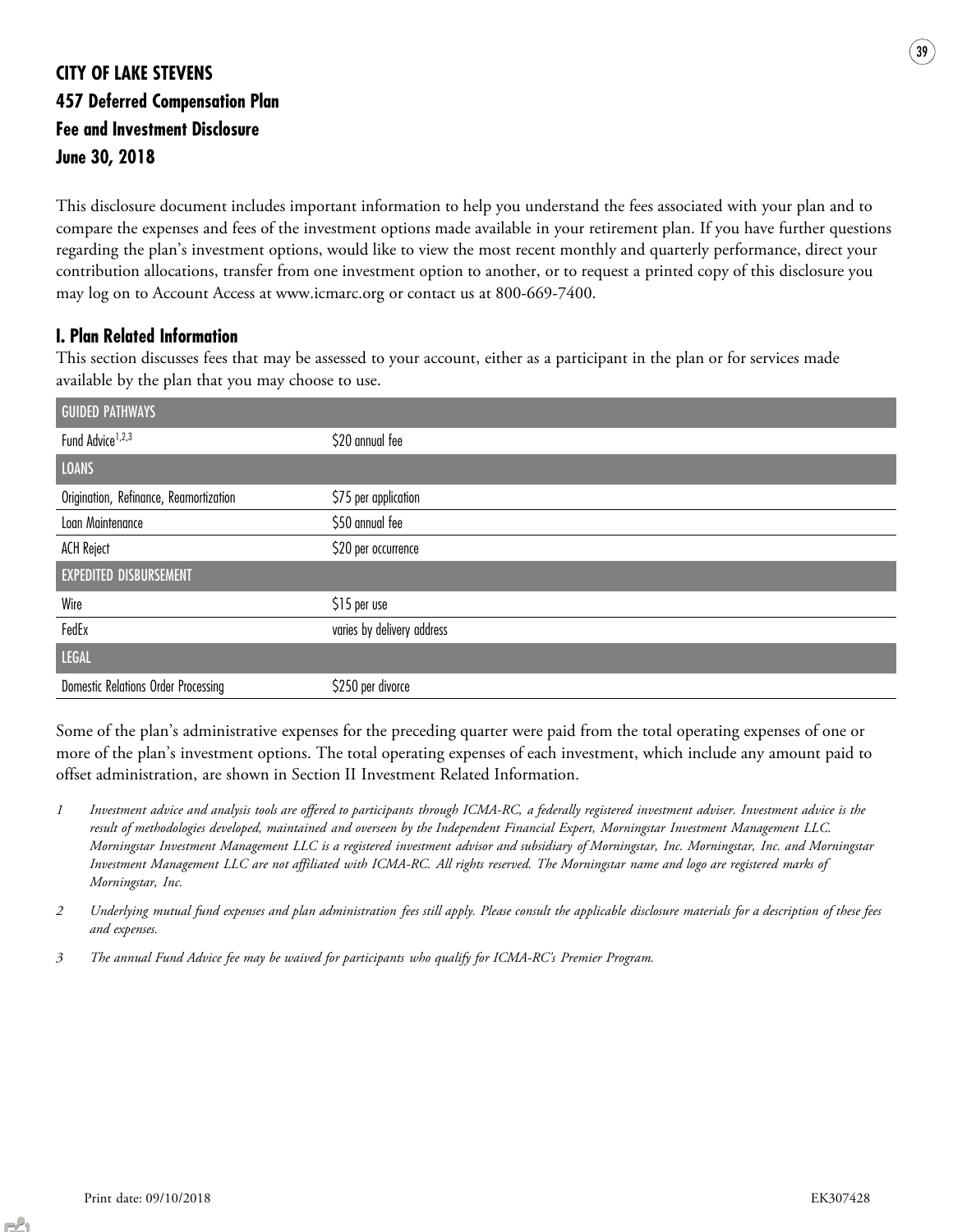| <b>VARIABLE RETURN INVESTMENTS</b>                                             |                               |                 |                 |                   |                          | <b>PERFORMANCE AS OF 06/30/2018</b> |                   |
|--------------------------------------------------------------------------------|-------------------------------|-----------------|-----------------|-------------------|--------------------------|-------------------------------------|-------------------|
| Investment Option / Benchmark / Peer Group                                     | Type of Option*               | 1 <sub>yr</sub> | 3 <sub>yr</sub> | 5 yr              | 10 <sub>yr</sub>         | <b>Since</b><br>Inception           | Inception<br>Date |
| <b>STABLE VALUE/CASH MANAGEMENT</b>                                            |                               |                 |                 |                   |                          |                                     |                   |
| Vantagepoint PLUS Fund <sup>1,2,3,4</sup>                                      |                               | 1.38            | 1.26            | 1.27              | 1.91                     | -                                   | 1/1991            |
| ICE BofAML US 3-Mo. T-Bill Index (Annualized) <sup>o</sup>                     |                               | 1.36            | 0.68            | 0.42              | 0.35                     |                                     |                   |
| <b>BOND</b>                                                                    |                               |                 |                 |                   |                          |                                     |                   |
| Vantagepoint Core Bond Index Fund <sup>1,2,5</sup>                             | Intermediate-Term Bond        | $-1.31$         | 0.71            | 1.27              | 2.68                     | -                                   | 12/1974           |
| Bloomberg Barclays U.S. Agg Bond Index b,c                                     |                               | $-0.40$         | 1.72            | 2.27              | 3.72                     |                                     |                   |
| VT Western Asset Core Plus Bond Fund <sup>1,2,5</sup>                          | Intermediate-Term Bond        | $-1.02$         | 2.74            | $\qquad \qquad -$ | $\overline{\phantom{a}}$ | 1.91                                | 1/2015            |
| Bloomberg Barclays U.S. Agg Bond Index b,c                                     |                               | $-0.40$         | 1.72            | 2.27              | 3.72                     |                                     |                   |
| Morningstar Intermediate-Term Bond <sup>c,d</sup>                              |                               | $-0.36$         | 1.68            | 2.20              | 3.89                     |                                     |                   |
| Vantagepoint Inflation Focused Fund <sup>1,2,5</sup>                           | Inflation-Protected Bond      | 1.17            | 1.03            | 0.62              | 2.02                     | $\qquad \qquad -$                   | 7/1992            |
| Bloomberg Barclays U.S. Treasury Inflation-Linked Bond<br>Index <sup>c,e</sup> |                               | 2.11            | 1.93            | 1.68              | 3.03                     |                                     |                   |
| Morningstar Inflation-Protected Bond <sup>c,d</sup>                            |                               | 1.94            | 1.63            | 1.25              | 2.53                     |                                     |                   |
| VT PIMCO High Yield Fund <sup>1,2</sup>                                        | High Yield Bond               | 0.40            | 3.88            | 4.07              | 5.96                     | -                                   | 7/2002            |
| ICE BofAML US High Yield BB-B Const Index cf                                   |                               | 1.85            | 4.96            | 5.33              | 7.35                     |                                     |                   |
| Morningstar High Yield Bond <sup>c,d</sup>                                     |                               | 2.23            | 4.20            | 4.36              | 6.51                     |                                     |                   |
| <b>GUARANTEED LIFETIME INCOME</b>                                              |                               |                 |                 |                   |                          |                                     |                   |
| VT Retirement IncomeAdvantage Fund <sup>1,2,6</sup>                            | Guaranteed Income             | 5.57            | 4.59            | 5.62              | $\overline{\phantom{0}}$ | 6.55                                | 8/2010            |
| Custom Benchmark <sup>9</sup>                                                  |                               | 7.76            | 6.80            | 7.80              | $\qquad \qquad -$        |                                     |                   |
|                                                                                |                               |                 |                 |                   |                          |                                     |                   |
| <b>BALANCED/ASSET ALLOCATION</b>                                               |                               |                 |                 |                   |                          |                                     |                   |
| Vantagepoint Milestone Retirement Income Fund <sup>1,2,7</sup>                 | <b>Target-Date Retirement</b> | 3.23            | 3.15            | 3.52              | 3.51                     | -                                   | 2/2005            |
| Bloomberg Barclays U.S. Int Agg Bond Index c,h                                 |                               | $-0.32$         | 1.27            | 1.83              | 3.29                     |                                     |                   |
| Custom Benchmark <sup>i</sup>                                                  |                               | 4.30            | 4.41            | 5.10              | 5.17                     |                                     |                   |
| Morningstar Target-Date Retirement <sup>c,d</sup>                              |                               | 3.50            | 3.66            | 4.26              | 4.45                     |                                     |                   |
| Vantagepoint Milestone 2010 Fund <sup>1,2,7</sup>                              | Target-Date 2000-2010         | 3.45            | 3.37            | 4.34              | 4.20                     | $\qquad \qquad -$                   | 2/2005            |
| Bloomberg Barclays U.S. Int Agg Bond Index c,h                                 |                               | $-0.32$         | 1.27            | 1.83              | 3.29                     |                                     |                   |
| Custom Benchmark <sup>i</sup>                                                  |                               | 4.53            | 4.72            | 5.98              | 6.01                     |                                     |                   |
| Morningstar Target-Date 2000-2010 c,d                                          |                               | 4.37            | 4.38            | 5.33              | 4.88                     |                                     |                   |
| Vantagepoint Milestone 2015 Fund <sup>1,2,7</sup>                              | Target-Date 2015              | 4.16            | 3.81            | 4.95              | 4.52                     |                                     | 2/2005            |
| Bloomberg Barclays U.S. Int Agg Bond Index ch                                  |                               | $-0.32$         | 1.27            | 1.83              | 3.29                     |                                     |                   |
| Custom Benchmark <sup>i</sup>                                                  |                               | 5.24            | 5.28            | 6.67              | 6.42                     |                                     |                   |
| Morningstar Target-Date 2015 <sup>c,d</sup>                                    |                               | 5.14            | 4.81            | 5.84              | 5.22                     |                                     |                   |
| Vantagepoint Milestone 2020 Fund <sup>1,2,7</sup>                              | Target-Date 2020              | 5.17            | 4.39            | 5.68              | 4.92                     |                                     | 2/2005            |
| S&P 500 Index ci                                                               |                               | 14.37           | 11.93           | 13.42             | 10.17                    |                                     |                   |
| Custom Benchmark <sup>i</sup>                                                  |                               | 6.28            | 6.00            | 7.49              | 6.90                     |                                     |                   |
| Morningstar Target-Date 2020 <sup>c,d</sup>                                    |                               | 5.65            | 5.07            | 6.07              | 5.33                     |                                     |                   |
| Vantagepoint Milestone 2025 Fund <sup>1,2,7</sup>                              | Target-Date 2025              | 5.88            | 4.96            | 6.39              | 5.34                     |                                     | 2/2005            |
| S&P 500 Index ci                                                               |                               | 14.37           | 11.93           | 13.42             | 10.17                    |                                     |                   |
| Custom Benchmark <sup>i</sup>                                                  |                               | 7.13            | 6.70            | 8.28              | 7.33                     |                                     |                   |
| Morningstar Target-Date 2025 c,d                                               |                               | 6.79            | 5.83            | 6.94              | 5.91                     |                                     |                   |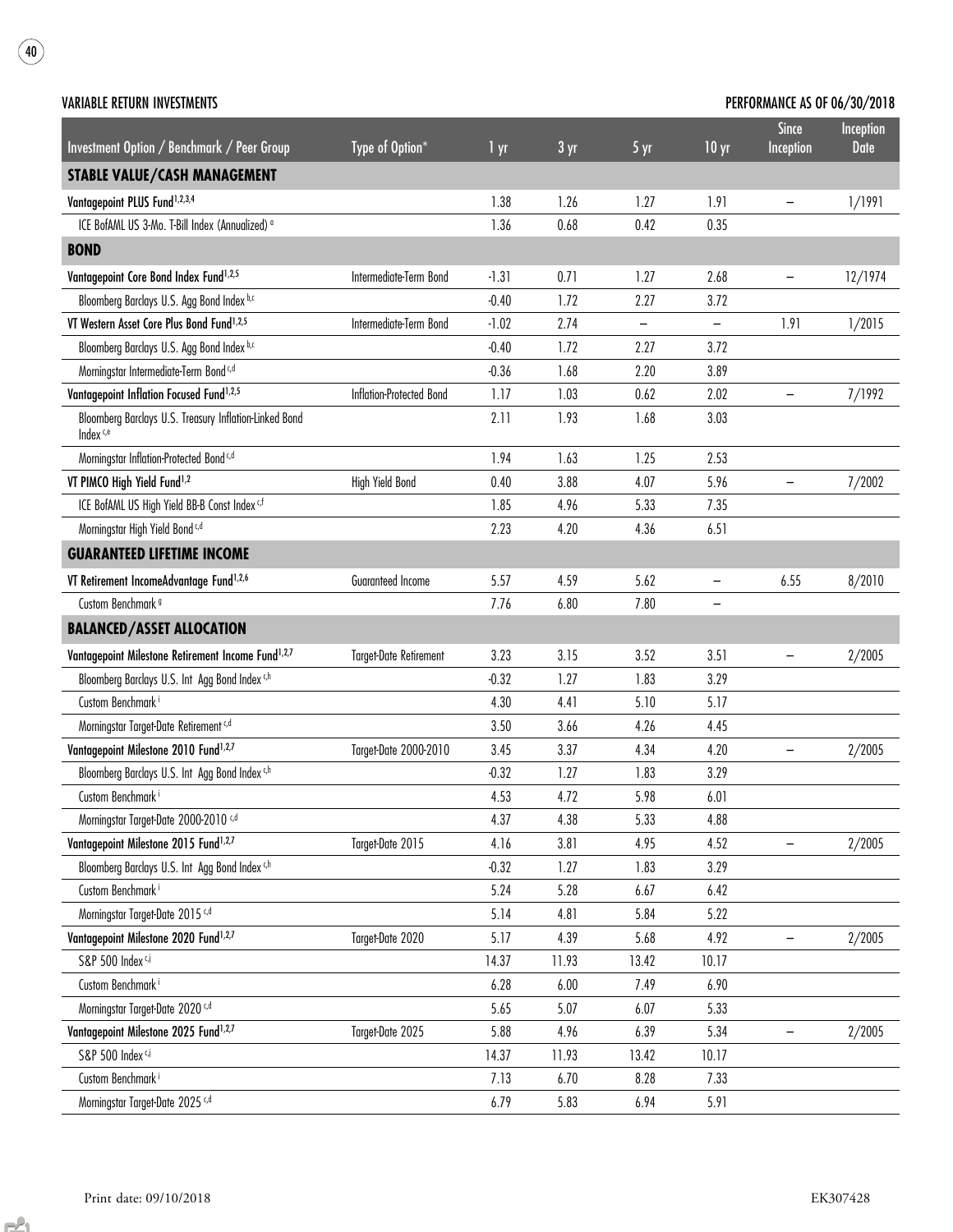| <b>Investment Option / Benchmark / Peer Group</b>                       | Type of Option*                 | 1 yr    | 3 yr                     | 5 yr              | 10 <sub>yr</sub>         | <b>Since</b><br>Inception | Inception<br><b>Date</b> |
|-------------------------------------------------------------------------|---------------------------------|---------|--------------------------|-------------------|--------------------------|---------------------------|--------------------------|
| Vantagepoint Milestone 2030 Fund <sup>1,2,7</sup>                       | Target-Date 2030                | 6.70    | 5.51                     | 7.08              | 5.74                     |                           | 2/2005                   |
| S&P 500 Index c,i                                                       |                                 | 14.37   | 11.93                    | 13.42             | 10.17                    |                           |                          |
| Custom Benchmark <sup>i</sup>                                           |                                 | 7.94    | 7.33                     | 8.99              | 7.72                     |                           |                          |
| Morningstar Target-Date 2030 <sup>c,d</sup>                             |                                 | 7.88    | 6.48                     | 7.64              | 6.06                     |                           |                          |
| Vantagepoint Milestone 2035 Fund <sup>1,2,7</sup>                       | Target-Date 2035                | 7.61    | 6.05                     | 7.73              | 6.17                     |                           | 2/2005                   |
| S&P 500 Index ci                                                        |                                 | 14.37   | 11.93                    | 13.42             | 10.17                    |                           |                          |
| Custom Benchmark <sup>i</sup>                                           |                                 | 8.92    | 8.02                     | 9.72              | 8.17                     |                           |                          |
| Morningstar Target-Date 2035 c,d                                        |                                 | 8.94    | 7.13                     | 8.36              | 6.55                     |                           |                          |
| Vantagepoint Milestone 2040 Fund <sup>1,2,7</sup>                       | Target-Date 2040                | 8.64    | 6.60                     | 8.31              | 6.59                     | -                         | 2/2005                   |
| S&P 500 Index <sup>c,j</sup>                                            |                                 | 14.37   | 11.93                    | 13.42             | 10.17                    |                           |                          |
| Custom Benchmark <sup>k</sup>                                           |                                 | 10.10   | 8.75                     | 10.37             | 8.54                     |                           |                          |
| Morningstar Target-Date 2040 <sup>c,d</sup>                             |                                 | 9.56    | 7.46                     | 8.73              | 6.57                     |                           |                          |
| Vantagepoint Milestone 2045 Fund <sup>1,2,7</sup>                       | Target-Date 2045                | 9.39    | 6.99                     | 8.63              | -                        | 10.27                     | 6/2010                   |
| S&P 500 Index c,i                                                       |                                 | 14.37   | 11.93                    | 13.42             | 10.17                    |                           |                          |
| Custom Benchmark <sup>k</sup>                                           |                                 | 11.03   | 9.29                     | 10.78             |                          |                           |                          |
| Morningstar Target-Date 2045 <sup>c,d</sup>                             |                                 | 10.12   | 7.79                     | 9.06              | 6.78                     |                           |                          |
| Vantagepoint Milestone 2050 Fund <sup>1,2,7</sup>                       | Target-Date 2050                | 9.57    | 7.08                     | 8.58              | $\overline{\phantom{0}}$ | 9.61                      | 12/2012                  |
| S&P 500 Index c,i                                                       |                                 | 14.37   | 11.93                    | 13.42             | 10.17                    |                           |                          |
| Custom Benchmark <sup>k</sup>                                           |                                 | 11.24   | 9.41                     | 10.86             |                          |                           |                          |
| Morningstar Target-Date 2050 c,d                                        |                                 | 10.22   | 7.83                     | 9.15              | 6.82                     |                           |                          |
| Vantagepoint Milestone 2055 Fund <sup>1,2,7,8</sup>                     | Target-Date 2055                | 9.41    | $\overline{\phantom{0}}$ | $\qquad \qquad -$ | $\overline{\phantom{0}}$ | 11.18                     | 11/2016                  |
| S&P 500 Index <sup>c,i</sup>                                            |                                 | 14.37   | 11.93                    | 13.42             | 10.17                    |                           |                          |
| Custom Benchmark <sup>k</sup>                                           |                                 | 11.24   | $\overline{\phantom{0}}$ |                   | —                        |                           |                          |
| Morningstar Target-Date 2055 c,d                                        |                                 | 10.47   | 7.97                     | 9.38              | 7.24                     |                           |                          |
| Vantagepoint Model Portfolio Conservative Growth Fund <sup>1,2</sup>    | Allocation-30% to 50%<br>Equity | 3.53    | 3.37                     | 4.17              | 4.07                     |                           | 4/1996                   |
| Bloomberg Barclays U.S. Int Agg Bond Index c,h                          |                                 | $-0.32$ | 1.27                     | 1.83              | 3.29                     |                           |                          |
| Custom Benchmark <sup>i</sup>                                           |                                 | 4.49    | 4.58                     | 5.73              | 5.83                     |                           |                          |
| Morningstar Allocation - 30% to 50% Equity c,d                          |                                 | 4.01    | 4.17                     | 5.00              | 5.09                     |                           |                          |
| Vantagepoint Model Portfolio Traditional Growth Fund <sup>1,2</sup>     | Allocation-50% to 70%<br>Equity | 6.71    | 5.32                     | 6.41              | 5.39                     |                           | 4/1996                   |
| S&P 500 Index ci                                                        |                                 | 14.37   | 11.93                    | 13.42             | 10.17                    |                           |                          |
| Custom Benchmark <sup>i</sup>                                           |                                 | 7.82    | 7.06                     | 8.24              | 7.26                     |                           |                          |
| Morningstar Allocation - 50% to 70% Equity c,d                          |                                 | 6.58    | 5.59                     | 6.85              | 6.27                     |                           |                          |
| Vantagepoint Model Portfolio Long-Term Growth Fund <sup>1,2</sup>       | Allocation-70% to 85%<br>Equity | 8.65    | 6.55                     | 7.86              | 6.17                     |                           | 4/1996                   |
| S&P 500 Index c,i                                                       |                                 | 14.37   | 11.93                    | 13.42             | 10.17                    |                           |                          |
| Custom Benchmark <sup>k</sup>                                           |                                 | 10.18   | 8.76                     | 10.02             | 8.14                     |                           |                          |
| Morningstar Allocation - 70% to 85% Equity c,d                          |                                 | 8.46    | 6.38                     | 7.97              | 6.27                     |                           |                          |
| Vantagepoint Model Portfolio Global Equity Growth Fund <sup>1,2,9</sup> | World Large Stock               | 9.88    | 6.76                     | 8.86              | 6.69                     |                           | 10/2000                  |
| MSCI ACWI Index (Net) c,l                                               |                                 | 10.73   | 8.19                     | 9.41              | 5.80                     |                           |                          |
| Custom Benchmark <sup>m</sup>                                           |                                 | 11.32   | 8.94                     | 10.94             | 8.48                     |                           |                          |
| Morningstar World Large Stock c,d                                       |                                 | 10.28   | 7.91                     | 9.21              | 6.18                     |                           |                          |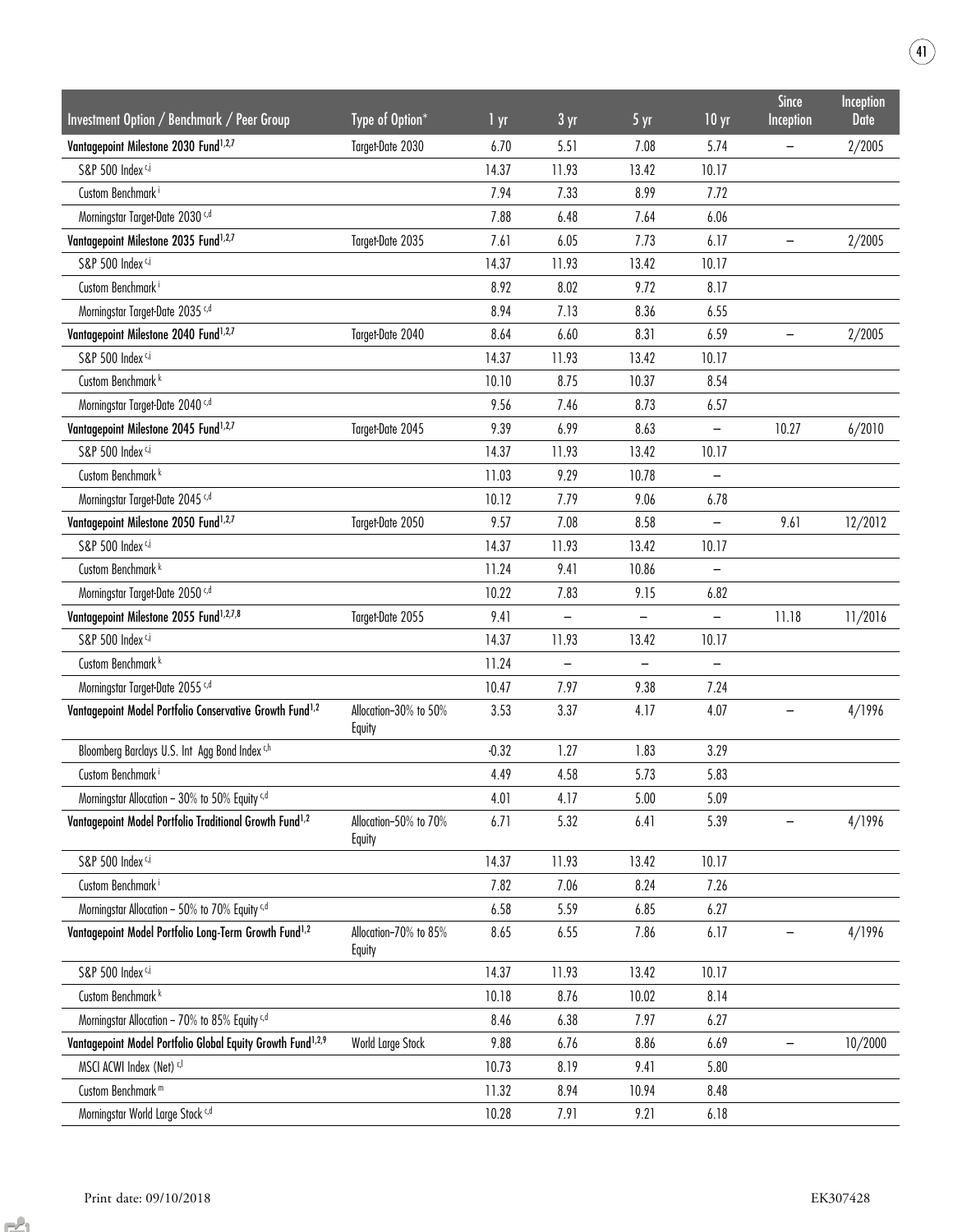| VT Puritan <sup>®</sup> Fund <sup>1,2,10</sup><br>6/1995<br>Allocation-50% to 70%<br>12.05<br>7.95<br>9.73<br>7.59<br>Equity<br>S&P 500 Index c,i<br>14.37<br>11.93<br>13.42<br>10.17<br>Morningstar Allocation - 50% to 70% Equity c,d<br>6.58<br>5.59<br>6.85<br>6.27<br><b>U.S. STOCK</b><br>Vantagepoint Equity Income Fund <sup>1,2,11</sup><br>Large Value<br>7.93<br>7.53<br>8.73<br>7.26<br>4/1994<br>Russell 1000 Value Index c,n<br>8.26<br>6.77<br>10.34<br>8.49<br>9.04<br>Morningstar Large Value c,d<br>8.35<br>9.94<br>8.30<br>VT Invesco Diversified Dividend Fund <sup>1,2,11</sup><br>12/2013<br>Large Value<br>2.14<br>6.16<br>7.36<br>$\overline{\phantom{a}}$<br>$\qquad \qquad -$<br>Russell 1000 Value Index c,n<br>6.77<br>8.26<br>10.34<br>8.49<br>Morningstar Large Value c,d<br>9.04<br>8.35<br>9.94<br>8.30<br>VT MFS® Value Fund <sup>1,2,11</sup><br>Large Value<br>$-3.10$<br>12/2017<br>-<br>Russell 1000 Value Index c,n<br>6.77<br>8.26<br>10.34<br>8.49<br>Morningstar Large Value c,d<br>9.04<br>8.35<br>9.94<br>8.30<br>Vantagepoint 500 Stock Index Fund <sup>1,2</sup><br>12.35<br>9.15<br>6/1997<br>Large Blend<br>13.35<br>10.89<br>$\overline{\phantom{m}}$<br>S&P 500 Index <sup>c,i</sup><br>14.37<br>11.93<br>13.42<br>10.17<br>Vantagepoint Broad Market Index Fund <sup>1,2</sup><br>10.57<br>12.28<br>9.29<br>10/1994<br>Large Blend<br>13.66<br>Russell 3000 Index c,o<br>14.78<br>11.58<br>13.29<br>10.23<br>9.33<br>Vantagepoint Growth & Income Fund <sup>1,2</sup><br>13.54<br>10.46<br>12.04<br>10/1998<br>Large Blend<br>$\qquad \qquad -$<br>S&P 500 Index c,i<br>14.37<br>11.93<br>13.42<br>10.17<br>Morningstar Large Blend c,d<br>12.58<br>9.93<br>11.73<br>9.08<br>VT Parnassus Core Equity Fund <sup>1,2</sup><br>11/2014<br>Large Blend<br>9.26<br>7.67<br>11.05<br>-<br>$\qquad \qquad -$<br>S&P 500 Index c,i<br>14.37<br>11.93<br>13.42<br>10.17<br>Morningstar Large Blend <sup>c,d</sup><br>9.08<br>12.58<br>9.93<br>11.73<br>VT Oppenheimer Main Street Fund <sup>1,2</sup><br>12.83<br>Large Blend<br>6.25<br>9.10<br>11.45<br>11/2011<br>$\overline{\phantom{0}}$<br>S&P 500 Index c,i<br>14.37<br>13.42<br>10.17<br>11.93<br>9.08<br>Morningstar Large Blend <sup>c,d</sup><br>12.58<br>9.93<br>11.73<br>Vantagepoint Growth Fund <sup>1,2,11</sup><br>Large Growth<br>21.50<br>11.97<br>13.87<br>8.17<br>4/1983<br>14.98<br>16.36<br>11.83<br>Russell 1000 Growth Index C,P<br>22.51<br>Morningstar Large Growth <sup>c,d</sup><br>10.23<br>20.58<br>12.21<br>14.37<br>VT Contrafund <sup>®1,2,10,11</sup><br>Large Growth<br>1/1996<br>23.30<br>14.26<br>15.32<br>10.17<br>S&P 500 Index ci<br>10.17<br>14.37<br>11.93<br>13.42<br>Morningstar Large Growth <sup>c,d</sup><br>20.58<br>12.21<br>14.37<br>10.23<br>VT T Rowe Price® Growth Stock Fund <sup>1,2,11,12</sup><br>Large Growth<br>12/2004<br>21.91<br>14.60<br>16.62<br>11.23<br>S&P 500 Index ci<br>14.37<br>11.93<br>13.42<br>10.17<br>Morningstar Large Growth <sup>c,d</sup><br>12.21<br>14.37<br>10.23<br>20.58<br>Mid-Cap Value<br>Vantagepoint Select Value Fund <sup>1,2,11,13</sup><br>5.09<br>5.90<br>8.27<br>8.59<br>4/2008<br>Russell Midcap Value Index c,q<br>10.06<br>7.60<br>8.80<br>11.27<br>Morningstar Mid-Cap Value c,d<br>8.86<br>7.99<br>10.12<br>9.16<br>VT Victory Sycamore Established Value Fund <sup>1,2,11,13</sup><br>Mid-Cap Value<br>10.90<br>10.28<br>6/2017<br>$\overline{\phantom{0}}$<br>$\overline{\phantom{0}}$<br>Russell Midcap Value Index c,q<br>11.27<br>10.06<br>7.60<br>8.80<br>Morningstar Mid-Cap Value c,d<br>8.86<br>7.99<br>10.12<br>9.16 | Investment Option / Benchmark / Peer Group | Type of Option* | 1 yr | 3 <sub>yr</sub> | 5 yr | 10 <sub>yr</sub> | <b>Since</b><br>Inception | Inception<br><b>Date</b> |
|--------------------------------------------------------------------------------------------------------------------------------------------------------------------------------------------------------------------------------------------------------------------------------------------------------------------------------------------------------------------------------------------------------------------------------------------------------------------------------------------------------------------------------------------------------------------------------------------------------------------------------------------------------------------------------------------------------------------------------------------------------------------------------------------------------------------------------------------------------------------------------------------------------------------------------------------------------------------------------------------------------------------------------------------------------------------------------------------------------------------------------------------------------------------------------------------------------------------------------------------------------------------------------------------------------------------------------------------------------------------------------------------------------------------------------------------------------------------------------------------------------------------------------------------------------------------------------------------------------------------------------------------------------------------------------------------------------------------------------------------------------------------------------------------------------------------------------------------------------------------------------------------------------------------------------------------------------------------------------------------------------------------------------------------------------------------------------------------------------------------------------------------------------------------------------------------------------------------------------------------------------------------------------------------------------------------------------------------------------------------------------------------------------------------------------------------------------------------------------------------------------------------------------------------------------------------------------------------------------------------------------------------------------------------------------------------------------------------------------------------------------------------------------------------------------------------------------------------------------------------------------------------------------------------------------------------------------------------------------------------------------------------------------------------------------------------------------------------------------------------------------------------------------------------------------------------------------------------------------------------------------------------------------------------------------------------------------------------------------------------------------------------------------------------------------------------------------------------------------------------------------------------------------------------------------------------------------------------------------------------------------|--------------------------------------------|-----------------|------|-----------------|------|------------------|---------------------------|--------------------------|
|                                                                                                                                                                                                                                                                                                                                                                                                                                                                                                                                                                                                                                                                                                                                                                                                                                                                                                                                                                                                                                                                                                                                                                                                                                                                                                                                                                                                                                                                                                                                                                                                                                                                                                                                                                                                                                                                                                                                                                                                                                                                                                                                                                                                                                                                                                                                                                                                                                                                                                                                                                                                                                                                                                                                                                                                                                                                                                                                                                                                                                                                                                                                                                                                                                                                                                                                                                                                                                                                                                                                                                                                                                |                                            |                 |      |                 |      |                  |                           |                          |
|                                                                                                                                                                                                                                                                                                                                                                                                                                                                                                                                                                                                                                                                                                                                                                                                                                                                                                                                                                                                                                                                                                                                                                                                                                                                                                                                                                                                                                                                                                                                                                                                                                                                                                                                                                                                                                                                                                                                                                                                                                                                                                                                                                                                                                                                                                                                                                                                                                                                                                                                                                                                                                                                                                                                                                                                                                                                                                                                                                                                                                                                                                                                                                                                                                                                                                                                                                                                                                                                                                                                                                                                                                |                                            |                 |      |                 |      |                  |                           |                          |
|                                                                                                                                                                                                                                                                                                                                                                                                                                                                                                                                                                                                                                                                                                                                                                                                                                                                                                                                                                                                                                                                                                                                                                                                                                                                                                                                                                                                                                                                                                                                                                                                                                                                                                                                                                                                                                                                                                                                                                                                                                                                                                                                                                                                                                                                                                                                                                                                                                                                                                                                                                                                                                                                                                                                                                                                                                                                                                                                                                                                                                                                                                                                                                                                                                                                                                                                                                                                                                                                                                                                                                                                                                |                                            |                 |      |                 |      |                  |                           |                          |
|                                                                                                                                                                                                                                                                                                                                                                                                                                                                                                                                                                                                                                                                                                                                                                                                                                                                                                                                                                                                                                                                                                                                                                                                                                                                                                                                                                                                                                                                                                                                                                                                                                                                                                                                                                                                                                                                                                                                                                                                                                                                                                                                                                                                                                                                                                                                                                                                                                                                                                                                                                                                                                                                                                                                                                                                                                                                                                                                                                                                                                                                                                                                                                                                                                                                                                                                                                                                                                                                                                                                                                                                                                |                                            |                 |      |                 |      |                  |                           |                          |
|                                                                                                                                                                                                                                                                                                                                                                                                                                                                                                                                                                                                                                                                                                                                                                                                                                                                                                                                                                                                                                                                                                                                                                                                                                                                                                                                                                                                                                                                                                                                                                                                                                                                                                                                                                                                                                                                                                                                                                                                                                                                                                                                                                                                                                                                                                                                                                                                                                                                                                                                                                                                                                                                                                                                                                                                                                                                                                                                                                                                                                                                                                                                                                                                                                                                                                                                                                                                                                                                                                                                                                                                                                |                                            |                 |      |                 |      |                  |                           |                          |
|                                                                                                                                                                                                                                                                                                                                                                                                                                                                                                                                                                                                                                                                                                                                                                                                                                                                                                                                                                                                                                                                                                                                                                                                                                                                                                                                                                                                                                                                                                                                                                                                                                                                                                                                                                                                                                                                                                                                                                                                                                                                                                                                                                                                                                                                                                                                                                                                                                                                                                                                                                                                                                                                                                                                                                                                                                                                                                                                                                                                                                                                                                                                                                                                                                                                                                                                                                                                                                                                                                                                                                                                                                |                                            |                 |      |                 |      |                  |                           |                          |
|                                                                                                                                                                                                                                                                                                                                                                                                                                                                                                                                                                                                                                                                                                                                                                                                                                                                                                                                                                                                                                                                                                                                                                                                                                                                                                                                                                                                                                                                                                                                                                                                                                                                                                                                                                                                                                                                                                                                                                                                                                                                                                                                                                                                                                                                                                                                                                                                                                                                                                                                                                                                                                                                                                                                                                                                                                                                                                                                                                                                                                                                                                                                                                                                                                                                                                                                                                                                                                                                                                                                                                                                                                |                                            |                 |      |                 |      |                  |                           |                          |
|                                                                                                                                                                                                                                                                                                                                                                                                                                                                                                                                                                                                                                                                                                                                                                                                                                                                                                                                                                                                                                                                                                                                                                                                                                                                                                                                                                                                                                                                                                                                                                                                                                                                                                                                                                                                                                                                                                                                                                                                                                                                                                                                                                                                                                                                                                                                                                                                                                                                                                                                                                                                                                                                                                                                                                                                                                                                                                                                                                                                                                                                                                                                                                                                                                                                                                                                                                                                                                                                                                                                                                                                                                |                                            |                 |      |                 |      |                  |                           |                          |
|                                                                                                                                                                                                                                                                                                                                                                                                                                                                                                                                                                                                                                                                                                                                                                                                                                                                                                                                                                                                                                                                                                                                                                                                                                                                                                                                                                                                                                                                                                                                                                                                                                                                                                                                                                                                                                                                                                                                                                                                                                                                                                                                                                                                                                                                                                                                                                                                                                                                                                                                                                                                                                                                                                                                                                                                                                                                                                                                                                                                                                                                                                                                                                                                                                                                                                                                                                                                                                                                                                                                                                                                                                |                                            |                 |      |                 |      |                  |                           |                          |
|                                                                                                                                                                                                                                                                                                                                                                                                                                                                                                                                                                                                                                                                                                                                                                                                                                                                                                                                                                                                                                                                                                                                                                                                                                                                                                                                                                                                                                                                                                                                                                                                                                                                                                                                                                                                                                                                                                                                                                                                                                                                                                                                                                                                                                                                                                                                                                                                                                                                                                                                                                                                                                                                                                                                                                                                                                                                                                                                                                                                                                                                                                                                                                                                                                                                                                                                                                                                                                                                                                                                                                                                                                |                                            |                 |      |                 |      |                  |                           |                          |
|                                                                                                                                                                                                                                                                                                                                                                                                                                                                                                                                                                                                                                                                                                                                                                                                                                                                                                                                                                                                                                                                                                                                                                                                                                                                                                                                                                                                                                                                                                                                                                                                                                                                                                                                                                                                                                                                                                                                                                                                                                                                                                                                                                                                                                                                                                                                                                                                                                                                                                                                                                                                                                                                                                                                                                                                                                                                                                                                                                                                                                                                                                                                                                                                                                                                                                                                                                                                                                                                                                                                                                                                                                |                                            |                 |      |                 |      |                  |                           |                          |
|                                                                                                                                                                                                                                                                                                                                                                                                                                                                                                                                                                                                                                                                                                                                                                                                                                                                                                                                                                                                                                                                                                                                                                                                                                                                                                                                                                                                                                                                                                                                                                                                                                                                                                                                                                                                                                                                                                                                                                                                                                                                                                                                                                                                                                                                                                                                                                                                                                                                                                                                                                                                                                                                                                                                                                                                                                                                                                                                                                                                                                                                                                                                                                                                                                                                                                                                                                                                                                                                                                                                                                                                                                |                                            |                 |      |                 |      |                  |                           |                          |
|                                                                                                                                                                                                                                                                                                                                                                                                                                                                                                                                                                                                                                                                                                                                                                                                                                                                                                                                                                                                                                                                                                                                                                                                                                                                                                                                                                                                                                                                                                                                                                                                                                                                                                                                                                                                                                                                                                                                                                                                                                                                                                                                                                                                                                                                                                                                                                                                                                                                                                                                                                                                                                                                                                                                                                                                                                                                                                                                                                                                                                                                                                                                                                                                                                                                                                                                                                                                                                                                                                                                                                                                                                |                                            |                 |      |                 |      |                  |                           |                          |
|                                                                                                                                                                                                                                                                                                                                                                                                                                                                                                                                                                                                                                                                                                                                                                                                                                                                                                                                                                                                                                                                                                                                                                                                                                                                                                                                                                                                                                                                                                                                                                                                                                                                                                                                                                                                                                                                                                                                                                                                                                                                                                                                                                                                                                                                                                                                                                                                                                                                                                                                                                                                                                                                                                                                                                                                                                                                                                                                                                                                                                                                                                                                                                                                                                                                                                                                                                                                                                                                                                                                                                                                                                |                                            |                 |      |                 |      |                  |                           |                          |
|                                                                                                                                                                                                                                                                                                                                                                                                                                                                                                                                                                                                                                                                                                                                                                                                                                                                                                                                                                                                                                                                                                                                                                                                                                                                                                                                                                                                                                                                                                                                                                                                                                                                                                                                                                                                                                                                                                                                                                                                                                                                                                                                                                                                                                                                                                                                                                                                                                                                                                                                                                                                                                                                                                                                                                                                                                                                                                                                                                                                                                                                                                                                                                                                                                                                                                                                                                                                                                                                                                                                                                                                                                |                                            |                 |      |                 |      |                  |                           |                          |
|                                                                                                                                                                                                                                                                                                                                                                                                                                                                                                                                                                                                                                                                                                                                                                                                                                                                                                                                                                                                                                                                                                                                                                                                                                                                                                                                                                                                                                                                                                                                                                                                                                                                                                                                                                                                                                                                                                                                                                                                                                                                                                                                                                                                                                                                                                                                                                                                                                                                                                                                                                                                                                                                                                                                                                                                                                                                                                                                                                                                                                                                                                                                                                                                                                                                                                                                                                                                                                                                                                                                                                                                                                |                                            |                 |      |                 |      |                  |                           |                          |
|                                                                                                                                                                                                                                                                                                                                                                                                                                                                                                                                                                                                                                                                                                                                                                                                                                                                                                                                                                                                                                                                                                                                                                                                                                                                                                                                                                                                                                                                                                                                                                                                                                                                                                                                                                                                                                                                                                                                                                                                                                                                                                                                                                                                                                                                                                                                                                                                                                                                                                                                                                                                                                                                                                                                                                                                                                                                                                                                                                                                                                                                                                                                                                                                                                                                                                                                                                                                                                                                                                                                                                                                                                |                                            |                 |      |                 |      |                  |                           |                          |
|                                                                                                                                                                                                                                                                                                                                                                                                                                                                                                                                                                                                                                                                                                                                                                                                                                                                                                                                                                                                                                                                                                                                                                                                                                                                                                                                                                                                                                                                                                                                                                                                                                                                                                                                                                                                                                                                                                                                                                                                                                                                                                                                                                                                                                                                                                                                                                                                                                                                                                                                                                                                                                                                                                                                                                                                                                                                                                                                                                                                                                                                                                                                                                                                                                                                                                                                                                                                                                                                                                                                                                                                                                |                                            |                 |      |                 |      |                  |                           |                          |
|                                                                                                                                                                                                                                                                                                                                                                                                                                                                                                                                                                                                                                                                                                                                                                                                                                                                                                                                                                                                                                                                                                                                                                                                                                                                                                                                                                                                                                                                                                                                                                                                                                                                                                                                                                                                                                                                                                                                                                                                                                                                                                                                                                                                                                                                                                                                                                                                                                                                                                                                                                                                                                                                                                                                                                                                                                                                                                                                                                                                                                                                                                                                                                                                                                                                                                                                                                                                                                                                                                                                                                                                                                |                                            |                 |      |                 |      |                  |                           |                          |
|                                                                                                                                                                                                                                                                                                                                                                                                                                                                                                                                                                                                                                                                                                                                                                                                                                                                                                                                                                                                                                                                                                                                                                                                                                                                                                                                                                                                                                                                                                                                                                                                                                                                                                                                                                                                                                                                                                                                                                                                                                                                                                                                                                                                                                                                                                                                                                                                                                                                                                                                                                                                                                                                                                                                                                                                                                                                                                                                                                                                                                                                                                                                                                                                                                                                                                                                                                                                                                                                                                                                                                                                                                |                                            |                 |      |                 |      |                  |                           |                          |
|                                                                                                                                                                                                                                                                                                                                                                                                                                                                                                                                                                                                                                                                                                                                                                                                                                                                                                                                                                                                                                                                                                                                                                                                                                                                                                                                                                                                                                                                                                                                                                                                                                                                                                                                                                                                                                                                                                                                                                                                                                                                                                                                                                                                                                                                                                                                                                                                                                                                                                                                                                                                                                                                                                                                                                                                                                                                                                                                                                                                                                                                                                                                                                                                                                                                                                                                                                                                                                                                                                                                                                                                                                |                                            |                 |      |                 |      |                  |                           |                          |
|                                                                                                                                                                                                                                                                                                                                                                                                                                                                                                                                                                                                                                                                                                                                                                                                                                                                                                                                                                                                                                                                                                                                                                                                                                                                                                                                                                                                                                                                                                                                                                                                                                                                                                                                                                                                                                                                                                                                                                                                                                                                                                                                                                                                                                                                                                                                                                                                                                                                                                                                                                                                                                                                                                                                                                                                                                                                                                                                                                                                                                                                                                                                                                                                                                                                                                                                                                                                                                                                                                                                                                                                                                |                                            |                 |      |                 |      |                  |                           |                          |
|                                                                                                                                                                                                                                                                                                                                                                                                                                                                                                                                                                                                                                                                                                                                                                                                                                                                                                                                                                                                                                                                                                                                                                                                                                                                                                                                                                                                                                                                                                                                                                                                                                                                                                                                                                                                                                                                                                                                                                                                                                                                                                                                                                                                                                                                                                                                                                                                                                                                                                                                                                                                                                                                                                                                                                                                                                                                                                                                                                                                                                                                                                                                                                                                                                                                                                                                                                                                                                                                                                                                                                                                                                |                                            |                 |      |                 |      |                  |                           |                          |
|                                                                                                                                                                                                                                                                                                                                                                                                                                                                                                                                                                                                                                                                                                                                                                                                                                                                                                                                                                                                                                                                                                                                                                                                                                                                                                                                                                                                                                                                                                                                                                                                                                                                                                                                                                                                                                                                                                                                                                                                                                                                                                                                                                                                                                                                                                                                                                                                                                                                                                                                                                                                                                                                                                                                                                                                                                                                                                                                                                                                                                                                                                                                                                                                                                                                                                                                                                                                                                                                                                                                                                                                                                |                                            |                 |      |                 |      |                  |                           |                          |
|                                                                                                                                                                                                                                                                                                                                                                                                                                                                                                                                                                                                                                                                                                                                                                                                                                                                                                                                                                                                                                                                                                                                                                                                                                                                                                                                                                                                                                                                                                                                                                                                                                                                                                                                                                                                                                                                                                                                                                                                                                                                                                                                                                                                                                                                                                                                                                                                                                                                                                                                                                                                                                                                                                                                                                                                                                                                                                                                                                                                                                                                                                                                                                                                                                                                                                                                                                                                                                                                                                                                                                                                                                |                                            |                 |      |                 |      |                  |                           |                          |
|                                                                                                                                                                                                                                                                                                                                                                                                                                                                                                                                                                                                                                                                                                                                                                                                                                                                                                                                                                                                                                                                                                                                                                                                                                                                                                                                                                                                                                                                                                                                                                                                                                                                                                                                                                                                                                                                                                                                                                                                                                                                                                                                                                                                                                                                                                                                                                                                                                                                                                                                                                                                                                                                                                                                                                                                                                                                                                                                                                                                                                                                                                                                                                                                                                                                                                                                                                                                                                                                                                                                                                                                                                |                                            |                 |      |                 |      |                  |                           |                          |
|                                                                                                                                                                                                                                                                                                                                                                                                                                                                                                                                                                                                                                                                                                                                                                                                                                                                                                                                                                                                                                                                                                                                                                                                                                                                                                                                                                                                                                                                                                                                                                                                                                                                                                                                                                                                                                                                                                                                                                                                                                                                                                                                                                                                                                                                                                                                                                                                                                                                                                                                                                                                                                                                                                                                                                                                                                                                                                                                                                                                                                                                                                                                                                                                                                                                                                                                                                                                                                                                                                                                                                                                                                |                                            |                 |      |                 |      |                  |                           |                          |
|                                                                                                                                                                                                                                                                                                                                                                                                                                                                                                                                                                                                                                                                                                                                                                                                                                                                                                                                                                                                                                                                                                                                                                                                                                                                                                                                                                                                                                                                                                                                                                                                                                                                                                                                                                                                                                                                                                                                                                                                                                                                                                                                                                                                                                                                                                                                                                                                                                                                                                                                                                                                                                                                                                                                                                                                                                                                                                                                                                                                                                                                                                                                                                                                                                                                                                                                                                                                                                                                                                                                                                                                                                |                                            |                 |      |                 |      |                  |                           |                          |
|                                                                                                                                                                                                                                                                                                                                                                                                                                                                                                                                                                                                                                                                                                                                                                                                                                                                                                                                                                                                                                                                                                                                                                                                                                                                                                                                                                                                                                                                                                                                                                                                                                                                                                                                                                                                                                                                                                                                                                                                                                                                                                                                                                                                                                                                                                                                                                                                                                                                                                                                                                                                                                                                                                                                                                                                                                                                                                                                                                                                                                                                                                                                                                                                                                                                                                                                                                                                                                                                                                                                                                                                                                |                                            |                 |      |                 |      |                  |                           |                          |
|                                                                                                                                                                                                                                                                                                                                                                                                                                                                                                                                                                                                                                                                                                                                                                                                                                                                                                                                                                                                                                                                                                                                                                                                                                                                                                                                                                                                                                                                                                                                                                                                                                                                                                                                                                                                                                                                                                                                                                                                                                                                                                                                                                                                                                                                                                                                                                                                                                                                                                                                                                                                                                                                                                                                                                                                                                                                                                                                                                                                                                                                                                                                                                                                                                                                                                                                                                                                                                                                                                                                                                                                                                |                                            |                 |      |                 |      |                  |                           |                          |
|                                                                                                                                                                                                                                                                                                                                                                                                                                                                                                                                                                                                                                                                                                                                                                                                                                                                                                                                                                                                                                                                                                                                                                                                                                                                                                                                                                                                                                                                                                                                                                                                                                                                                                                                                                                                                                                                                                                                                                                                                                                                                                                                                                                                                                                                                                                                                                                                                                                                                                                                                                                                                                                                                                                                                                                                                                                                                                                                                                                                                                                                                                                                                                                                                                                                                                                                                                                                                                                                                                                                                                                                                                |                                            |                 |      |                 |      |                  |                           |                          |
|                                                                                                                                                                                                                                                                                                                                                                                                                                                                                                                                                                                                                                                                                                                                                                                                                                                                                                                                                                                                                                                                                                                                                                                                                                                                                                                                                                                                                                                                                                                                                                                                                                                                                                                                                                                                                                                                                                                                                                                                                                                                                                                                                                                                                                                                                                                                                                                                                                                                                                                                                                                                                                                                                                                                                                                                                                                                                                                                                                                                                                                                                                                                                                                                                                                                                                                                                                                                                                                                                                                                                                                                                                |                                            |                 |      |                 |      |                  |                           |                          |
|                                                                                                                                                                                                                                                                                                                                                                                                                                                                                                                                                                                                                                                                                                                                                                                                                                                                                                                                                                                                                                                                                                                                                                                                                                                                                                                                                                                                                                                                                                                                                                                                                                                                                                                                                                                                                                                                                                                                                                                                                                                                                                                                                                                                                                                                                                                                                                                                                                                                                                                                                                                                                                                                                                                                                                                                                                                                                                                                                                                                                                                                                                                                                                                                                                                                                                                                                                                                                                                                                                                                                                                                                                |                                            |                 |      |                 |      |                  |                           |                          |
|                                                                                                                                                                                                                                                                                                                                                                                                                                                                                                                                                                                                                                                                                                                                                                                                                                                                                                                                                                                                                                                                                                                                                                                                                                                                                                                                                                                                                                                                                                                                                                                                                                                                                                                                                                                                                                                                                                                                                                                                                                                                                                                                                                                                                                                                                                                                                                                                                                                                                                                                                                                                                                                                                                                                                                                                                                                                                                                                                                                                                                                                                                                                                                                                                                                                                                                                                                                                                                                                                                                                                                                                                                |                                            |                 |      |                 |      |                  |                           |                          |
|                                                                                                                                                                                                                                                                                                                                                                                                                                                                                                                                                                                                                                                                                                                                                                                                                                                                                                                                                                                                                                                                                                                                                                                                                                                                                                                                                                                                                                                                                                                                                                                                                                                                                                                                                                                                                                                                                                                                                                                                                                                                                                                                                                                                                                                                                                                                                                                                                                                                                                                                                                                                                                                                                                                                                                                                                                                                                                                                                                                                                                                                                                                                                                                                                                                                                                                                                                                                                                                                                                                                                                                                                                |                                            |                 |      |                 |      |                  |                           |                          |
|                                                                                                                                                                                                                                                                                                                                                                                                                                                                                                                                                                                                                                                                                                                                                                                                                                                                                                                                                                                                                                                                                                                                                                                                                                                                                                                                                                                                                                                                                                                                                                                                                                                                                                                                                                                                                                                                                                                                                                                                                                                                                                                                                                                                                                                                                                                                                                                                                                                                                                                                                                                                                                                                                                                                                                                                                                                                                                                                                                                                                                                                                                                                                                                                                                                                                                                                                                                                                                                                                                                                                                                                                                |                                            |                 |      |                 |      |                  |                           |                          |
|                                                                                                                                                                                                                                                                                                                                                                                                                                                                                                                                                                                                                                                                                                                                                                                                                                                                                                                                                                                                                                                                                                                                                                                                                                                                                                                                                                                                                                                                                                                                                                                                                                                                                                                                                                                                                                                                                                                                                                                                                                                                                                                                                                                                                                                                                                                                                                                                                                                                                                                                                                                                                                                                                                                                                                                                                                                                                                                                                                                                                                                                                                                                                                                                                                                                                                                                                                                                                                                                                                                                                                                                                                |                                            |                 |      |                 |      |                  |                           |                          |
|                                                                                                                                                                                                                                                                                                                                                                                                                                                                                                                                                                                                                                                                                                                                                                                                                                                                                                                                                                                                                                                                                                                                                                                                                                                                                                                                                                                                                                                                                                                                                                                                                                                                                                                                                                                                                                                                                                                                                                                                                                                                                                                                                                                                                                                                                                                                                                                                                                                                                                                                                                                                                                                                                                                                                                                                                                                                                                                                                                                                                                                                                                                                                                                                                                                                                                                                                                                                                                                                                                                                                                                                                                |                                            |                 |      |                 |      |                  |                           |                          |
|                                                                                                                                                                                                                                                                                                                                                                                                                                                                                                                                                                                                                                                                                                                                                                                                                                                                                                                                                                                                                                                                                                                                                                                                                                                                                                                                                                                                                                                                                                                                                                                                                                                                                                                                                                                                                                                                                                                                                                                                                                                                                                                                                                                                                                                                                                                                                                                                                                                                                                                                                                                                                                                                                                                                                                                                                                                                                                                                                                                                                                                                                                                                                                                                                                                                                                                                                                                                                                                                                                                                                                                                                                |                                            |                 |      |                 |      |                  |                           |                          |
|                                                                                                                                                                                                                                                                                                                                                                                                                                                                                                                                                                                                                                                                                                                                                                                                                                                                                                                                                                                                                                                                                                                                                                                                                                                                                                                                                                                                                                                                                                                                                                                                                                                                                                                                                                                                                                                                                                                                                                                                                                                                                                                                                                                                                                                                                                                                                                                                                                                                                                                                                                                                                                                                                                                                                                                                                                                                                                                                                                                                                                                                                                                                                                                                                                                                                                                                                                                                                                                                                                                                                                                                                                |                                            |                 |      |                 |      |                  |                           |                          |
|                                                                                                                                                                                                                                                                                                                                                                                                                                                                                                                                                                                                                                                                                                                                                                                                                                                                                                                                                                                                                                                                                                                                                                                                                                                                                                                                                                                                                                                                                                                                                                                                                                                                                                                                                                                                                                                                                                                                                                                                                                                                                                                                                                                                                                                                                                                                                                                                                                                                                                                                                                                                                                                                                                                                                                                                                                                                                                                                                                                                                                                                                                                                                                                                                                                                                                                                                                                                                                                                                                                                                                                                                                |                                            |                 |      |                 |      |                  |                           |                          |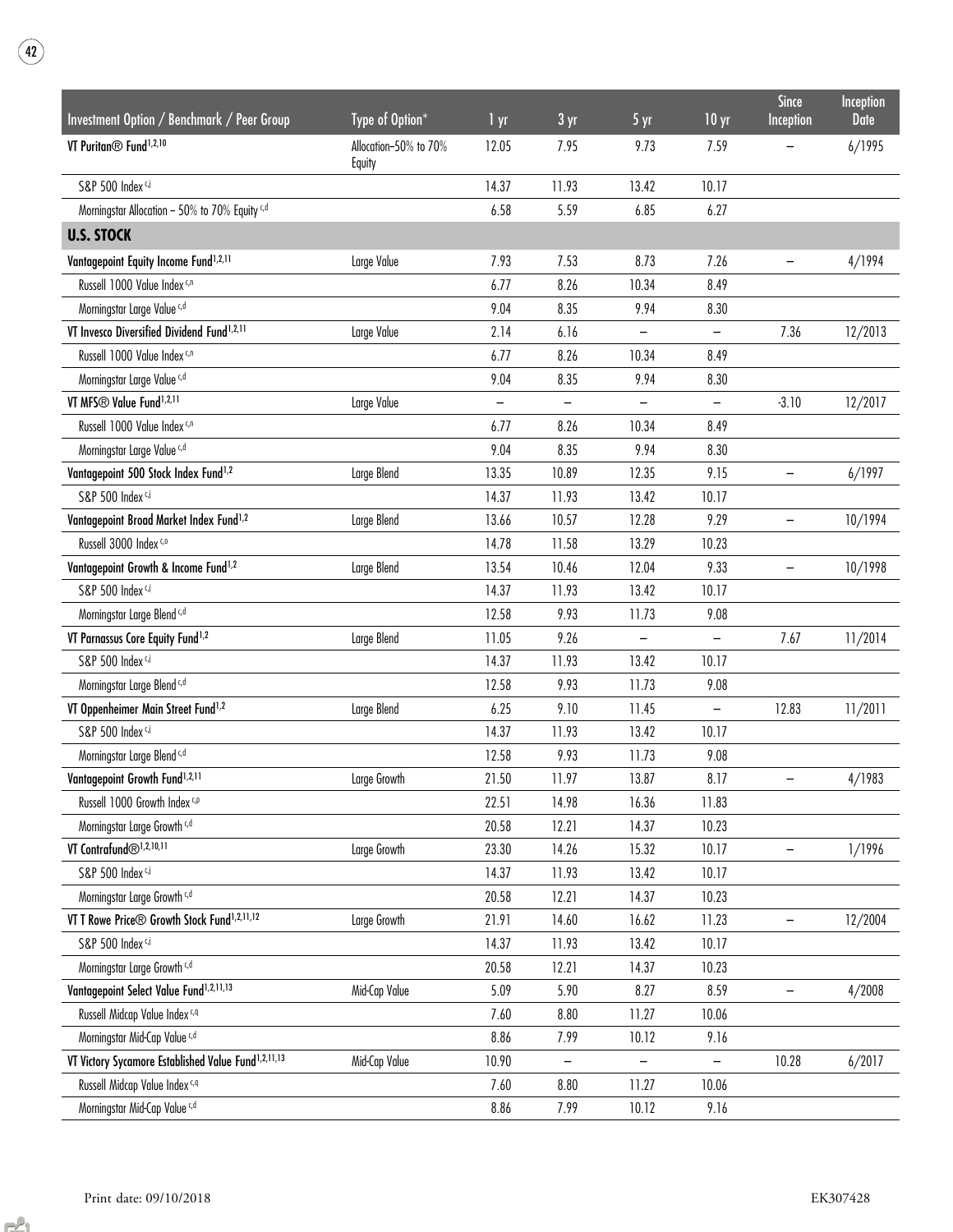| Investment Option / Benchmark / Peer Group                      | Type of Option*           | 1 yr                     | $3 \text{ yr}$           | 5 yr                     | 10 <sub>yr</sub>         | <b>Since</b><br><b>Inception</b> | Inception<br><b>Date</b> |
|-----------------------------------------------------------------|---------------------------|--------------------------|--------------------------|--------------------------|--------------------------|----------------------------------|--------------------------|
| Vantagepoint Aggressive Opportunities Fund <sup>1,2,11,13</sup> | Mid-Cap Growth            | 15.52                    | 8.85                     | 11.13                    | 8.91                     |                                  | 10/1994                  |
| Russell Midcap Growth Index CJ                                  |                           | 18.52                    | 10.73                    | 13.37                    | 10.45                    |                                  |                          |
| Morningstar Mid-Cap Growth <sup>c,d</sup>                       |                           | 18.06                    | 9.68                     | 12.31                    | 9.45                     |                                  |                          |
| VT AMG TimesSquare Mid Cap Growth Fund <sup>1,2,11,13</sup>     | Mid-Cap Growth            | 16.10                    | 9.07                     |                          |                          | 8.94                             | 12/2013                  |
| Russell Midcap Growth Index c,r                                 |                           | 18.52                    | 10.73                    | 13.37                    | 10.45                    |                                  |                          |
| Morningstar Mid-Cap Growth <sup>c,d</sup>                       |                           | 18.06                    | 9.68                     | 12.31                    | 9.45                     |                                  |                          |
| VT Carillon Eagle Mid Cap Growth Fund <sup>1,2,11,13</sup>      | Mid-Cap Growth            | $\overline{\phantom{0}}$ | -                        |                          |                          | 7.80                             | 12/2017                  |
| Russell Midcap Growth Index c,r                                 |                           | 18.52                    | 10.73                    | 13.37                    | 10.45                    |                                  |                          |
| Morningstar Mid-Cap Growth <sup>c,d</sup>                       |                           | 18.06                    | 9.68                     | 12.31                    | 9.45                     |                                  |                          |
| VT LSV Small Cap Value Fund <sup>1,2,11,14</sup>                | Small Value               | $\qquad \qquad -$        | $\overline{\phantom{m}}$ | $\overline{\phantom{m}}$ | $\overline{\phantom{a}}$ | 2.10                             | 12/2017                  |
| Russell 2000 Value Index c,s                                    |                           | 13.10                    | 11.22                    | 11.18                    | 9.88                     |                                  |                          |
| Morningstar Small Value c,d                                     |                           | 12.44                    | 9.13                     | 9.87                     | 9.71                     |                                  |                          |
| Vantagepoint Mid/Small Company Index Fund <sup>1,2,14</sup>     | Small Blend               | 15.18                    | 9.38                     | 11.36                    | 9.75                     |                                  | 6/1997                   |
| Russell 2500 Index c,t                                          |                           | 16.24                    | 10.30                    | 12.29                    | 10.74                    |                                  |                          |
| Vantagepoint Discovery Fund <sup>1,2,14</sup>                   | Small Blend               | 16.84                    | 9.03                     | 11.38                    | 9.34                     |                                  | 4/2008                   |
| Russell 2000 Index c,u                                          |                           | 17.57                    | 10.96                    | 12.46                    | 10.60                    |                                  |                          |
| Morningstar Small Blend <sup>c,d</sup>                          |                           | 14.67                    | 9.41                     | 11.02                    | 9.73                     |                                  |                          |
| VT Oppenheimer Discovery Fund <sup>1,2,11,14</sup>              | Small Growth              | 26.03                    | 11.04                    |                          | $\qquad \qquad -$        | 9.69                             | 12/2013                  |
| Russell 2000 Growth Index C,V                                   |                           | 21.86                    | 10.60                    | 13.65                    | 11.24                    |                                  |                          |
| Morningstar Small Growth <sup>c,d</sup>                         |                           | 22.70                    | 11.04                    | 12.76                    | 10.85                    |                                  |                          |
| <b>INTERNATIONAL/GLOBAL STOCK</b>                               |                           |                          |                          |                          |                          |                                  |                          |
| Vantagepoint International Fund <sup>1,2,9</sup>                | Foreign Large Blend       | 5.72                     | 4.29                     | 5.56                     | 2.34                     | $\qquad \qquad -$                | 10/1994                  |
| MSCI EAFE Index (Net) <,w                                       |                           | 6.84                     | 4.90                     | 6.44                     | 2.84                     |                                  |                          |
| Morningstar Foreign Large Blend c,d                             |                           | 6.08                     | 4.56                     | 5.92                     | 2.61                     |                                  |                          |
| Vantagepoint Overseas Equity Index Fund <sup>1,2,9</sup>        | Foreign Large Blend       | 5.51                     | 3.84                     | 5.41                     | 1.97                     | $\overline{\phantom{0}}$         | 6/1997                   |
| MSCI EAFE Index (Net) <.w                                       |                           | 6.84                     | 4.90                     | 6.44                     | 2.84                     |                                  |                          |
| VT Harbor International Fund <sup>1,2,9</sup>                   | Foreign Large Blend       | 3.61                     | 2.04                     | 3.98                     | $\overline{\phantom{0}}$ | 7.44                             | 5/2009                   |
| MSCI EAFE Index (Net) <,w                                       |                           | 6.84                     | 4.90                     | 6.44                     | 2.84                     |                                  |                          |
| Morningstar Foreign Large Blend <sup>c,d</sup>                  |                           | 6.08                     | 4.56                     | 5.92                     | 2.61                     |                                  |                          |
| VT Diversified International Fund <sup>1,2,9,11</sup>           | Foreign Large Growth      | 5.51                     | 3.48                     | 6.52                     | 2.29                     | -                                | 12/2004                  |
| MSCI EAFE Index (Net) <.w                                       |                           | 6.84                     | 4.90                     | 6.44                     | 2.84                     |                                  |                          |
| Morningstar Foreign Large Growth <sup>c,d</sup>                 |                           | 10.53                    | 6.62                     | 7.72                     | 3.92                     |                                  |                          |
| Vantagepoint Emerging Markets Fund <sup>1,2,15</sup>            | Diversified Emerging Mkts | 5.65                     | -                        |                          |                          | 5.65                             | 12/2017                  |
| MSCI Emerging Markets Index (Net) C,x                           |                           | 8.20                     | 5.60                     | 5.01                     | 2.26                     |                                  |                          |
| Morningstar Diversified Emerging Mkts c,d                       |                           | 6.09                     | 4.76                     | 4.05                     | 2.09                     |                                  |                          |
| <b>SPECIALTY</b>                                                |                           |                          |                          |                          |                          |                                  |                          |
| VT Nuveen Real Estate Securities Fund <sup>1,2,16</sup>         | Real Estate               | 2.79                     | 7.13                     | 7.57                     | $\overline{\phantom{m}}$ | 15.31                            | 7/2009                   |
| MSCI US REIT Index (Gross) C.V                                  |                           | 3.57                     | 8.06                     | 8.26                     | 7.95                     |                                  |                          |
| Morningstar Real Estate c,d                                     |                           | 3.39                     | 7.22                     | 7.70                     | 7.27                     |                                  |                          |

Morningstar places funds in certain categories based on the fund's historical portfolio holdings. Placement of a fund in a particular Morningstar category does not mean that the fund will remain in that category or that it will invest primarily in securities consistent with its Morningstar category. A fund's investment strategy and portfolio holdings are governed by its prospectus, guidelines or other governing documents, not its Morningstar category.

 $\left( 43\right)$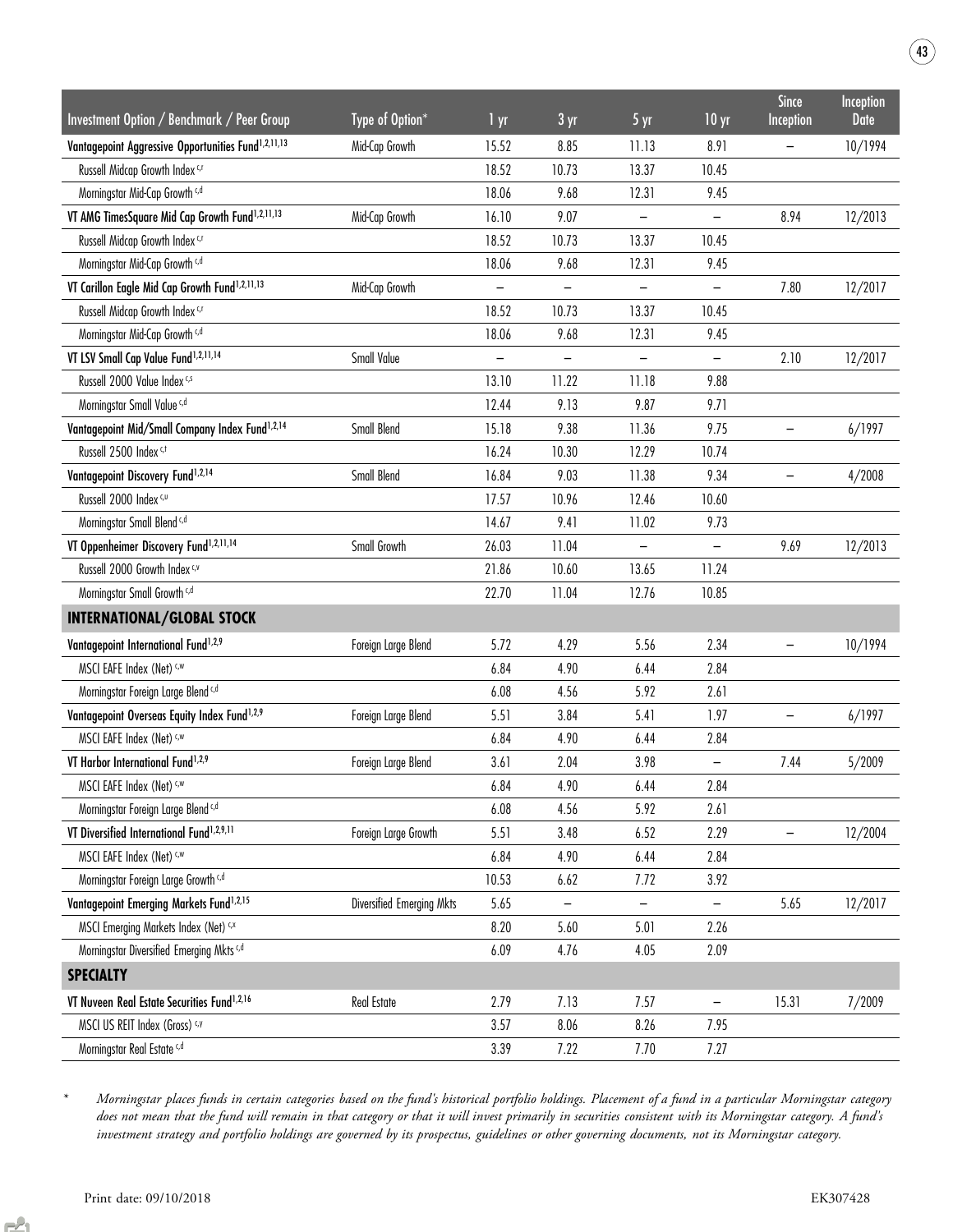The source for this information is Morningstar, Inc. Copyright © 2017 Morningstar, Inc.® All Rights Reserved. The information contained here in: (1) is proprietary to Morningstar and/or its content providers; (2) may not be copied or distributed; and (3) is not warranted to be accurate, complete or timely. Neither Morningstar nor its content providers are responsible for any damages or losses arising from any use of this information. Morningstar, Inc. is a global investment research firm that is not affiliated with ICMA-RC. ICMA-RC does not independently verify Morningstar data.

- 1 Before investing in the Fund you should carefully consider your investment goals, tolerance for risk, investment time horizon, and personal circumstances. There is no guarantee that the Fund will meet its investment objective and you can lose money.
- 2 The Fund is an investment option of VantageTrust, a group trust established and maintained by VantageTrust Company, LLC, a wholly owned subsidiary of ICMA-RC. VantageTrust provides for the commingling of assets of certain trusts and plans as described in its Declaration of Trust, and is only available for investment by such eligible trusts and plans. The Fund is not a mutual fund. Its units are not deposits of VantageTrust Company and are not insured by the Federal Deposit Insurance Corporation or any other agency. The Fund is a security that has not been registered under the Securities Act of 1933 and is exempt from investment company registration under the Investment Company Act of 1940. For additional information regarding the Fund, including a description of the principal risks, please consult the VantageTrust Funds Disclosure Memorandum, which is available when plan administration clients log in at www.icmarc.org, at www.vantagepointfunds.org for institutions, or upon request by calling 800-669-7400.
- 3 Vantagepoint PLUS Fund return is annualized for all periods.

- 4 ICMA-RC and your employer may negotiate a different fund management or service fee for your Plan that would lower the total expense ratio. The performance and total expense ratio shown do not reflect any such alternative fee arrangements.
- 5 A fixed income fund is subject to credit risk and interest rate risk. Credit risk is when an issuer of a fixed income security may be unable or unwilling to make payments of principal or interest to the holders of these securities or may declare bankruptcy. Fixed income securities fluctuate in value as interest rates change. When interest rates rise, the market prices of fixed income securities will usually decrease; when interest rates fall, the market prices of fixed income securities usually will increase.
- 6 Prudential Retirement Insurance and Annuity Company (Prudential), CA COA #08003, Hartford, CT. Neither Prudential nor ICMA-RC guarantees the investment performance or return on contributions to Prudential's Separate Account. You should carefully consider the objectives, risks, charges, expenses and underlying guarantee features before purchasing this product. Prudential may increase the Guarantee Fee in the future, from 1.00% up to a maximum of 1.50%. Like all variable investments, this Fund may lose value. Availability and terms may vary by jurisdiction; subject to regulatory approvals. Annuity contracts contain exclusions, limitations, reductions of benefits and terms for keeping them in force. Guarantees are based on Prudential's claims-paying ability. This annuity is issued under Contract form # GA-2020-TGWB4-0805-RC. ICMA-RC provides recordkeeping services to your Plan and is the investment manager of the underlying Prudential separate account. Prudential or its affiliates may compensate ICMA-RC for providing these and related administrative services in connection with the Fund. Variable annuities are suitable for long-term investing, particularly retirement savings. ©2018 Prudential, the Prudential logo, and the Rock symbol and Bring Your Challenges are service marks of the Prudential Insurance Company of America, Newark, NJ, and its related entities, registered in many jurisdictions worldwide. Note: Participants who are interested in the VT Retirement IncomeAdvantage Fund must first receive and read the VT Retirement IncomeAdvantage Fund Important Considerations document, before investing.
- 7 The Fund is not a complete solution for all of your retirement savings needs. An investment in the Fund includes the risk of loss, including near, at or after the target date of the Fund. There is no guarantee that the Fund will provide adequate income at and through an investor's retirement.
- 8 Performance information for this class prior to its inception date is the performance of the corresponding Vantagepoint Fund adjusted to reflect the estimated fees and expenses of this class. The Fund is a collective investment trust fund that was launched with the same investment objective, strategies and underlying management team as the corresponding Vantagepoint Fund. The Vantagepoint Funds were liquidated in October 2016.
- 9 Funds that invest in foreign securities are exposed to the risk of loss due to political, economic, legal, regulatory, and operational uncertainties; differing accounting and financial reporting standards; limited availability of information; currency fluctuations; and higher transaction costs. Investments in foreign currencies or securities denominated in foreign currencies (including derivative instruments that provide exposure to foreign currencies) may experience gains or losses solely based on changes in the exchange rate between foreign currencies and the U.S. dollar. The risk of investing in foreign securities may be greater with respect to securities of companies located in emerging market countries. The value of developing or emerging market currencies may fluctuate more than the currencies of companies with more mature markets.
- 10 PURITAN and CONTRAFUND are registered service marks of FMR LLC. Used with permission.
- 11 Certain funds may be subject to style risk, which is the possibility that the investment style of its investment adviser will trail the returns of the overall market. In the past, different types of securities have experienced cycles of outperformance and underperformance in comparison to the market in general. For example, growth stocks have performed best during the later stages of economic expansion and value stocks have performed best during periods of economic recovery. Both styles may go in and out of favor. When the investing style used by a fund is out of favor, that fund is likely to underperform other funds that use investing styles that are in favor.
- 12 T. Rowe Price® is a registered trademark of T. Rowe Price Group, Inc. all rights reserved.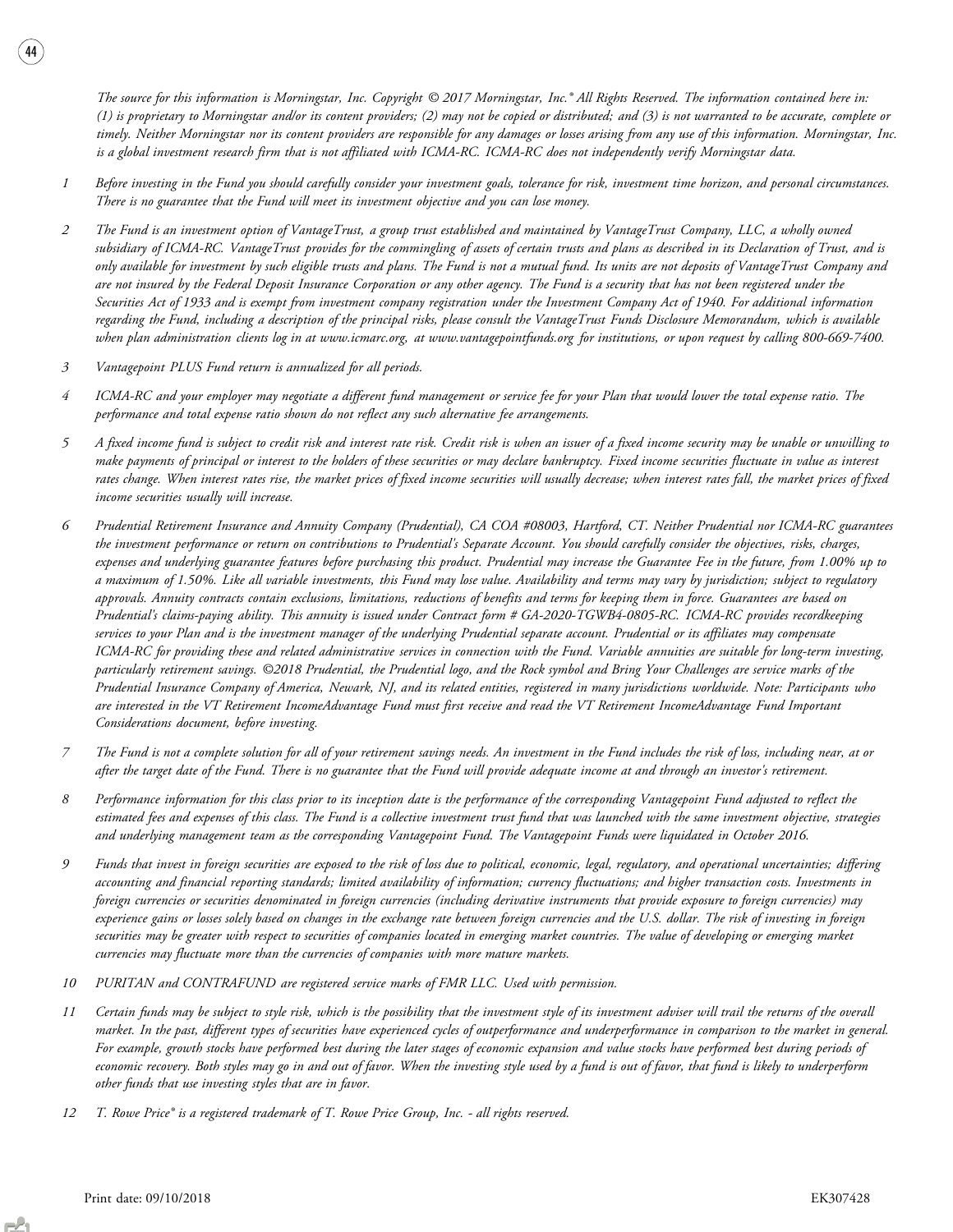- 13 Funds that invest primarily in mid-capitalization companies involve greater risk than is customarily associated with investments in larger, more established companies. Equity securities of mid-capitalization companies generally trade in lower volume and are generally subject to greater and less predictable price changes than the securities of larger companies.
- 14 Funds that invest primarily in small-capitalization companies involve greater risk than is customarily associated with investments in larger, more established companies. Equity securities of small-capitalization companies are generally subject to greater price volatility than those of larger companies due to less certain growth prospects, the lower degree of liquidity in the markets for their securities, and the greater sensitivity of smaller companies to changing economic conditions. Also, small-capitalization companies may have more limited product lines, fewer capital resources and less experienced management than larger companies.
- 15 Performance information for this class prior to its inception date is the performance of the underlying fund adjusted to reflect the estimated fees and expenses of this class.
- 16 Sector funds tend to be riskier and more volatile than the broad market because they are generally less diversified and more volatile than other mutual funds.
- a The Intercontinental Exchange Bank of America Merrill Lynch ("ICE BofAML") US 3-Month Treasury Bill Index is comprised of a single U.S. Treasury Bill issue purchased at the beginning of each month and held for a full month, at which time that issue is sold and rolled into a newly selected issue. The issue selected each month is that having a maturity date closest to, but not beyond, 90 days from the rebalance date.
- b The Bloomberg Barclays U.S. Aggregate Bond Index consists of investment-grade U.S. fixed income securities.
- c Certain information including, but not limited to, benchmark performance or other performance and/or fee information, is provided by Morningstar, Inc., © 2018 All rights reserved. This information: (1) is proprietary to Morningstar and/or its content providers; (2) may not be copied or distributed and (3) is not warranted to be accurate, complete or timely. Neither Morningstar and/or its content providers are responsible for any damages or losses arising from any use of information. Morningstar is a registered trademark of Morningstar, Inc.
- d The Morningstar category represents the average return for a category of funds with similar investment objectives and strategies. The average is calculated and funds are assigned to a category by Morningstar.
- e The Bloomberg Barclays U.S. Treasury Inflation-Linked Bond Index, consists of all U.S. Treasury inflation protected securities rated investment grade or better, having at least one year to final maturity and at least \$250 million par amount outstanding.
- f The Intercontinental Exchange Bank of America Merrill Lynch ("ICE BofAML") US High Yield BB-B Constrained Index tracks the performance of BB- and B-rated fixed income securities, with total index allocation to an individual issuer limited to 2%.
- g The VT Retirement IncomeAdvantage custom benchmark is comprised of the market indexes of the funds in which the VT Retirement IncomeAdvantage Fund invests, in weighted percentages that correspond to the historical target allocation to those funds and the historical market indexes. Should the target allocations for the VT Retirement IncomeAdvantage Fund or the market indexes of the funds change, the percentage allocations to the corresponding indexes or the market indexes will also change.
- h The Bloomberg Barclays U.S. Intermediate Aggregate Bond Index consists of investment-grade U.S. fixed income securities with maturities of 1 to 10 years.
- i The custom benchmark is comprised of the Intercontinental Exchange Bank of America Merrill Lynch 1-3 Year US Corporate & Government Index, Bloomberg Barclays U.S. Aggregate Bond Index, Bloomberg Barclays U.S. Treasury Inflation-Linked Bond Index, S&P 500 Index, Russell 2000® Index, and MSCI ACWI ex USA Index (Net) in weighted percentages that correspond to the historical target allocations for the asset classes these indexes represent.
- $j$  The S&P 500 Index consists of 500 companies representing larger capitalization stocks traded in the U.S.
- k The custom benchmark is comprised of the Intercontinental Exchange Bank of America Merrill Lynch 1-3 Year US Corporate & Government Index, Bloomberg Barclays U.S. Aggregate Bond Index, S&P 500 Index, Russell 2000® Index, and MSCI ACWI ex USA Index (Net) in weighted percentages that correspond to the historical target allocations for the asset classes these indexes represent.
- l The MSCI All Country World Index (Net) is a free float-adjusted market capitalization weighted index that is designed to measure the equity market performance of large and mid cap segments of developed and emerging markets. The net version of this index reinvests dividends after the deduction of withholding taxes, using a tax rate applicable to non-resident institutional investors who do not benefit from double taxation treaties.
- m The custom benchmark is comprised of the S&P 500 Index, Russell 2000° Index, and MSCI ACWI ex USA Index (Net) in weighted percentages that correspond to the historical target allocations for the asset classes these indexes represent.
- n The Russell 1000® Value Index measures the performance of the large-cap value segment of the U.S. equity universe. It includes those Russell 1000® Index companies with lower price-to-book ratios and lower expected growth values.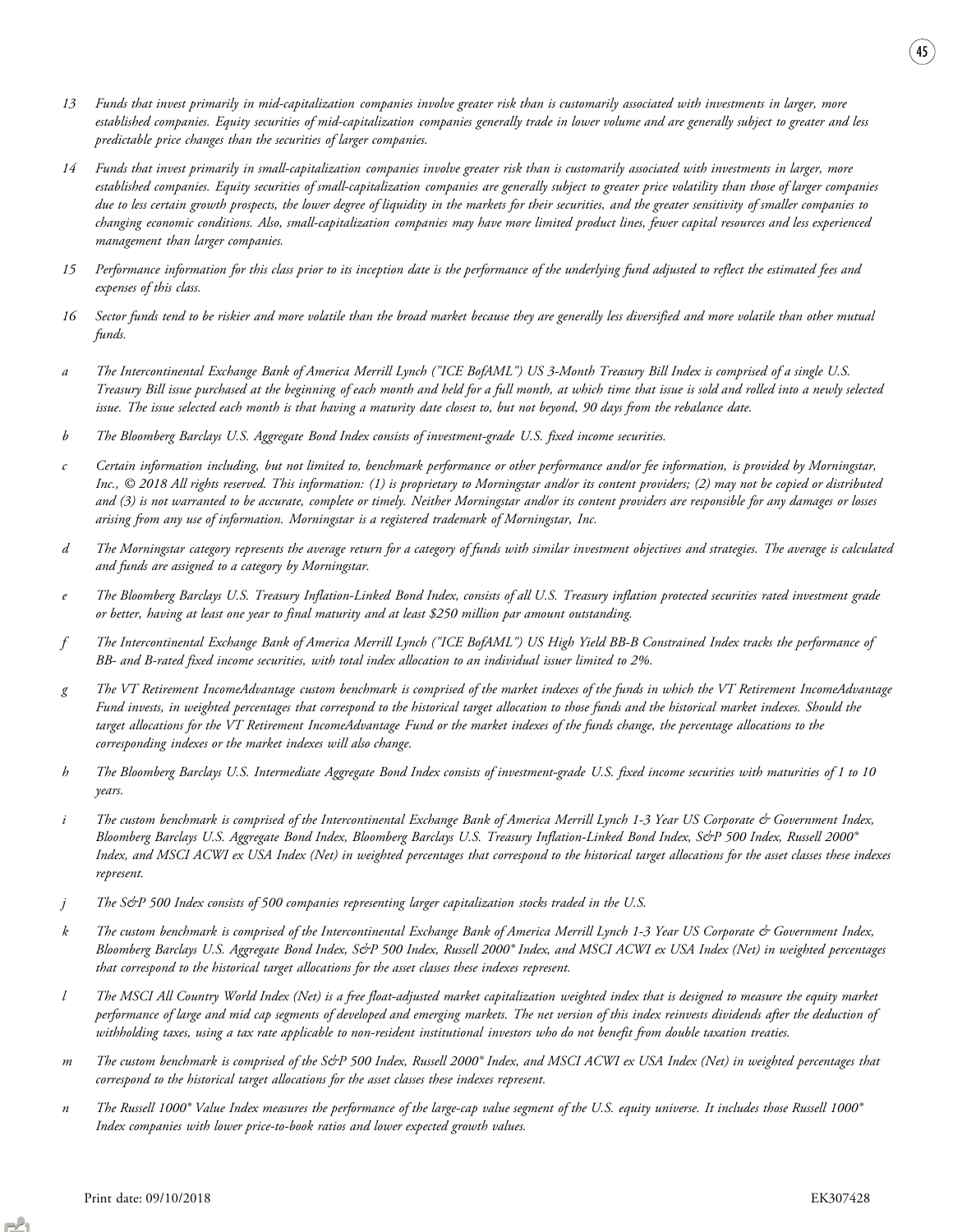- o The Russell 3000® Index includes, and measures the performance of, the largest 3,000 U.S. publicly traded companies based on market capitalization, representing a substantial portion of the investable U.S. equity market.
- p The Russell 1000® Growth Index measures the performance of the large-cap growth segment of the U.S. equity universe. It includes those Russell 1000® Index companies with higher price-to-book ratios and higher forecasted growth values.
- q The Russell Midcap® Value Index measures the performance of the mid-cap value segment of the U.S. equity universe. It includes those Russell Midcap® Index companies with lower price-to-book ratios and lower forecasted growth values.
- The Russell Midcap® Growth Index measures the performance of the mid-cap growth segment of the U.S. equity universe. It includes those Russell Midcap® Index companies with higher price-to-book ratios and higher forecasted growth values.
- s The Russell 2000® Value Index measures the performance of those Russell 2000 companies with lower price-to-book ratios and lower forecasted growth values.
- $t$  The Russell 2500<sup>TM</sup> measures the performance of the small to mid-cap segment of the U.S. equity universe, commonly referred to as "smid" cap. The Russell  $2500^{TM}$  Index is a subset of the Russell  $3000^{\circ}$  Index, and includes approximately 2,500 of the smallest securities in the Russell  $3000^{\circ}$ Index, based on a combination of their market capitalization and current index membership.
- u The Russell 2000® Index measures the performance of the small-cap segment of the U.S. equity universe. The Russell 2000® Index is a subset of the Russell 3000® Index, and includes approximately 2,000 of the smallest securities based on a combination of their market cap and current index membership.
- v The Russell 2000® Growth Index measures the performance of those Russell 2000® companies with higher price-to-book ratios and higher forecasted growth values.
- w The MSCI Europe Australasia Far East (EAFE) Index (Net) is a free float-adjusted market capitalization index of equity securities that is designed to measure the equity market performance of developed markets, excluding the U.S. and Canada. The net version of this index reinvests dividends after the deduction of withholding taxes, using a tax rate applicable to non-resident institutional investors who do not benefit from double taxation treaties.
- x The MSCI Emerging Markets Index (Net) is a free float-adjusted market capitalization index of equity securities that is designed to measure the equity market performance of emerging markets. The net version of this index reinvests dividends after the deduction of withholding taxes, using a tax rate applicable to non-resident institutional investors who do not benefit from double taxation treaties.
- y The MSCI US REIT Index reflects the aggregate common stock performance of REIT's (Real Estate Investment Trusts) that own, develop, and manage properties.

### Fees and Expenses

46

The fees and expenses table below discloses total annual operating expenses for the plan's investment options as well as any shareholder-type fees or trading restrictions. The total annual operating expenses of these investment options reduce their rate of return.

The cumulative effect of fees and expenses can substantially reduce the growth of your retirement savings. Fees and expenses are only one of many factors to consider when you decide to invest in an option. You may also want to think about whether an investment in a particular option, along with your other investments, will help you achieve your financial goals.

| Investment Option                                    | Type of Option*          | <b>Gross Expense Ratio</b> | Net Expense Ratio | <b>Total Annual Operating</b><br>Expense (per \$1000) | Other fees or<br>restrictions <sup>i</sup> |
|------------------------------------------------------|--------------------------|----------------------------|-------------------|-------------------------------------------------------|--------------------------------------------|
| <b>STABLE VALUE/CASH MANAGEMENT</b>                  |                          |                            |                   |                                                       |                                            |
| Vantagepoint PLUS Fund 1,2,3                         |                          | l.37                       | $\cdot$ .37       | \$13.70                                               | 90 day equity wash                         |
| <b>BOND</b>                                          |                          |                            |                   |                                                       |                                            |
| Vantagepoint Core Bond Index Fund 1,2,3,4            | Intermediate-Term Bond   | 0.94                       | 0.94              | \$9.40                                                |                                            |
| VT Western Asset Core Plus Bond Fund 1,2,3,4         | Intermediate-Term Bond   | 1.00                       | .00               | \$10.00                                               |                                            |
| Vantagepoint Inflation Focused Fund <sup>2,3,4</sup> | Inflation-Protected Bond | 1.16                       | 1.16              | \$11.60                                               |                                            |
| VT PIMCO High Yield Fund <sup>2,3</sup>              | High Yield Bond          | .35                        | .35               | \$13.50                                               |                                            |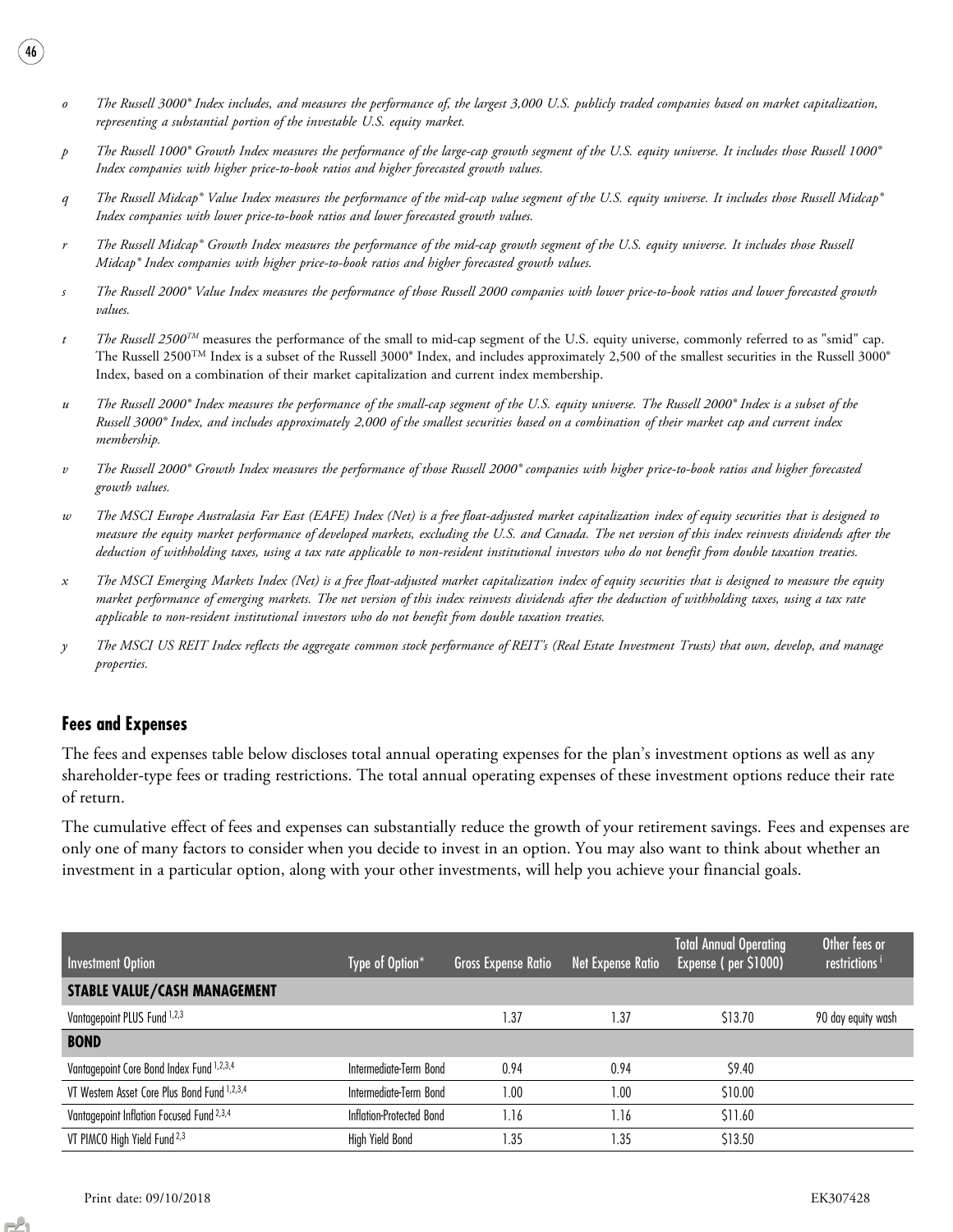| <b>Investment Option</b>                                                | Type of Option*                 | <b>Gross Expense Ratio</b> | <b>Net Expense Ratio</b> | <b>Total Annual Operating</b><br>Expense (per \$1000) | Other fees or<br>restrictions <sup>i</sup> |
|-------------------------------------------------------------------------|---------------------------------|----------------------------|--------------------------|-------------------------------------------------------|--------------------------------------------|
| <b>GUARANTEED LIFETIME INCOME</b>                                       |                                 |                            |                          |                                                       |                                            |
| VT Retirement IncomeAdvantage Fund <sup>2,3,5</sup>                     | Guaranteed Income               | 0.55                       | 2.25                     | \$22.50                                               | Any \$/90 days                             |
| <b>BALANCED/ASSET ALLOCATION</b>                                        |                                 |                            |                          |                                                       |                                            |
| Vantagepoint Milestone Retirement Income Fund 1,2,3,6                   | <b>Target-Date Retirement</b>   | 1.21                       | 1.21                     | \$12.10                                               |                                            |
| Vantagepoint Milestone 2010 Fund 1,2,3,6                                | Target-Date 2000-2010           | 1.21                       | 1.21                     | \$12.10                                               |                                            |
| Vantagepoint Milestone 2015 Fund 1,2,3,6                                | Target-Date 2015                | 1.25                       | 1.25                     | \$12.50                                               |                                            |
| Vantagepoint Milestone 2020 Fund 1,2,3,6                                | Target-Date 2020                | 1.27                       | 1.27                     | \$12.70                                               |                                            |
| Vantagepoint Milestone 2025 Fund 1,2,3,6                                | Target-Date 2025                | 1.29                       | 1.29                     | \$12.90                                               |                                            |
| Vantagepoint Milestone 2030 Fund 1,2,3,6                                | Target-Date 2030                | 1.31                       | 1.31                     | \$13.10                                               |                                            |
| Vantagepoint Milestone 2035 Fund 1,2,3,6                                | Target-Date 2035                | 1.32                       | 1.32                     | \$13.20                                               |                                            |
| Vantagepoint Milestone 2040 Fund 1,2,3,6                                | Target-Date 2040                | 1.34                       | 1.34                     | \$13.40                                               |                                            |
| Vantagepoint Milestone 2045 Fund 1,2,3,6                                | Target-Date 2045                | 1.34                       | 1.34                     | \$13.40                                               |                                            |
| Vantagepoint Milestone 2050 Fund 1,2,3,6                                | Target-Date 2050                | 1.34                       | 1.34                     | \$13.40                                               |                                            |
| Vantagepoint Milestone 2055 Fund 1,2,3,6                                | Target-Date 2055                | 1.34                       | 1.34                     | \$13.40                                               |                                            |
| Vantagepoint Model Portfolio Conservative Growth Fund <sup>2,3</sup>    | Allocation-30% to 50%<br>Equity | 1.32                       | 1.32                     | \$13.20                                               |                                            |
| Vantagepoint Model Portfolio Traditional Growth Fund <sup>2,3</sup>     | Allocation-50% to 70%<br>Equity | 1.34                       | 1.34                     | \$13.40                                               |                                            |
| Vantagepoint Model Portfolio Long-Term Growth Fund <sup>2,3</sup>       | Allocation-70% to 85%<br>Equity | 1.35                       | 1.35                     | \$13.50                                               |                                            |
| Vantagepoint Model Portfolio Global Equity Growth Fund <sup>2,3,7</sup> | World Large Stock               | 1.44                       | 1.44                     | \$14.40                                               |                                            |
| VT Puritan <sup>®</sup> Fund <sup>2,3,8</sup>                           | Allocation-50% to 70%<br>Equity | 1.10                       | 1.10                     | \$11.00                                               |                                            |
| <b>U.S. STOCK</b>                                                       |                                 |                            |                          |                                                       |                                            |
| Vantagepoint Equity Income Fund <sup>2,3,9</sup>                        | Large Value                     | 1.26                       | 1.26                     | \$12.60                                               |                                            |
| VT Invesco Diversified Dividend Fund 1,2,3,9                            | Large Value                     | 1.13                       | 1.13                     | \$11.30                                               |                                            |
| VT MFS® Value Fund <sup>2,3,9</sup>                                     | Large Value                     | 1.14                       | 1.14                     | \$11.40                                               |                                            |
| Vantagepoint 500 Stock Index Fund 1,2,3                                 | Large Blend                     | 0.94                       | 0.94                     | \$9.40                                                |                                            |
| Vantagepoint Broad Market Index Fund 1,2,3                              | Large Blend                     | 0.94                       | 0.94                     | \$9.40                                                |                                            |
| Vantagepoint Growth & Income Fund <sup>2,3</sup>                        | Large Blend                     | 1.24                       | 1.24                     | \$12.40                                               |                                            |
| VT Parnassus Core Equity Fund <sup>2,3</sup>                            | Large Blend                     | 1.42                       | 1.42                     | \$14.20                                               |                                            |
| VT Oppenheimer Main Street Fund <sup>2,3</sup>                          | Large Blend                     | 1.24                       | 1.24                     | \$12.40                                               |                                            |
| Vantagepoint Growth Fund <sup>2,3,9</sup>                               | Large Growth                    | 1.31                       | 1.31                     | \$13.10                                               |                                            |
| VT Contrafund® <sup>2,3,8,9</sup>                                       | Large Growth                    | 1.29                       | 1.29                     | \$12.90                                               |                                            |
| VT T Rowe Price® Growth Stock Fund <sup>2,3,9,10</sup>                  | Large Growth                    | 1.47                       | 1.47                     | \$14.70                                               | Any \$/30 days                             |
| Vantagepoint Select Value Fund <sup>2,3,9,11</sup>                      | Mid-Cap Value                   | 1.52                       | 1.52                     | \$15.20                                               |                                            |
| VT Victory Sycamore Established Value Fund 2,3,9,11                     | Mid-Cap Value                   | 1.15                       | 1.15                     | \$11.50                                               |                                            |
| Vantagepoint Aggressive Opportunities Fund <sup>2,3,9,11</sup>          | Mid-Cap Growth                  | 1.31                       | 1.31                     | \$13.10                                               |                                            |
| VT AMG TimesSquare Mid Cap Growth Fund <sup>2,3,9,11</sup>              | Mid-Cap Growth                  | 1.73                       | 1.73                     | \$17.30                                               |                                            |
| VT Carillon Eagle Mid Cap Growth Fund 2,3,9,11                          | Mid-Cap Growth                  | 1.34                       | 1.34                     | \$13.40                                               |                                            |
| VT LSV Small Cap Value Fund <sup>2,3,9,12</sup>                         | Small Value                     | 1.63                       | 1.63                     | \$16.30                                               |                                            |
| Vantagepoint Mid/Small Company Index Fund 1,2,3,12                      | Small Blend                     | 0.95                       | 0.95                     | \$9.50                                                |                                            |
| Vantagepoint Discovery Fund <sup>2,3,12</sup>                           | Small Blend                     | 1.31                       | 1.31                     | \$13.10                                               |                                            |
| VT Oppenheimer Discovery Fund <sup>2,3,9,12</sup>                       | Small Growth                    | 1.42                       | 1.42                     | \$14.20                                               |                                            |

 $\circled{4}$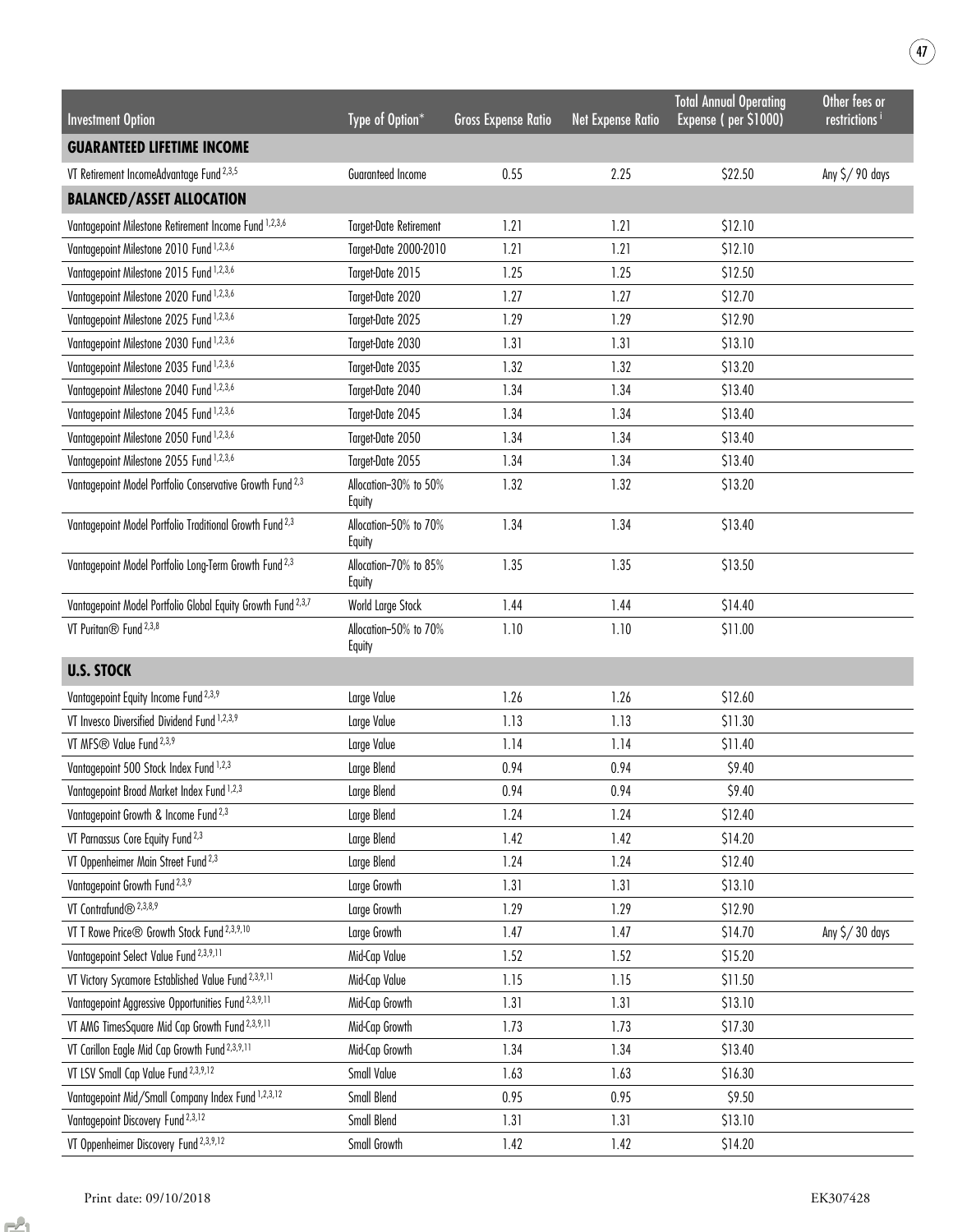| Investment Option                                 | Type of Option*              | <b>Gross Expense Ratio</b> | Net Expense Ratio | <b>Total Annual Operating</b><br>Expense (per \$1000) | Other fees or<br>restrictions <sup>i</sup> |
|---------------------------------------------------|------------------------------|----------------------------|-------------------|-------------------------------------------------------|--------------------------------------------|
| <b>INTERNATIONAL/GLOBAL STOCK</b>                 |                              |                            |                   |                                                       |                                            |
| Vantagepoint International Fund <sup>2,3,7</sup>  | Foreign Large Blend          | 1.50                       | .50               | \$15.00                                               | Any $\frac{5}{90}$ days                    |
| Vantagepoint Overseas Equity Index Fund 1,2,3,7   | Foreign Large Blend          | 1.02                       | 1.02              | \$10.20                                               | Any $\frac{5}{90}$ days                    |
| VT Harbor International Fund 1,2,3,7              | Foreign Large Blend          | 1.52                       | . 52              | \$15.20                                               |                                            |
| VT Diversified International Fund $2,3,7,9$       | Foreign Large Growth         | 1.49                       | .49               | \$14.90                                               |                                            |
| Vantagepoint Emerging Markets Fund <sup>2,3</sup> | Diversified Emerging<br>Mkts | 1.69                       | .69               | \$16.90                                               | Any $\frac{5}{90}$ days                    |
| <b>SPECIALTY</b>                                  |                              |                            |                   |                                                       |                                            |
| VT Nuveen Real Estate Securities Fund 2,3,13      | <b>Real Estate</b>           | 1.59                       | .59               | \$15.90                                               |                                            |

\* Morningstar places funds in certain categories based on the fund's historical portfolio holdings. Placement of a fund in a particular Morningstar category does not mean that the fund will remain in that category or that it will invest primarily in securities consistent with its Morningstar category. A fund's investment strategy and portfolio holdings are governed by its prospectus, guidelines or other governing documents, not its Morningstar category.

The source for this information is Morningstar, Inc. Copyright © 2017 Morningstar, Inc.® All Rights Reserved. The information contained here in: (1) is proprietary to Morningstar and/or its content providers; (2) may not be copied or distributed; and (3) is not warranted to be accurate, complete or timely. Neither Morningstar nor its content providers are responsible for any damages or losses arising from any use of this information. Morningstar, Inc. is a global investment research firm that is not affiliated with ICMA-RC. ICMA-RC does not independently verify Morningstar data.

- Frequent trading rules are designed to detect and discourage trading activities that may increase costs to all investors. All funds or underlying funds are monitored for frequent trading. Certain funds or underlying funds may impose fees or restrictions to deter frequent trading. Current information about these fees or restrictions can be found in a fund's or underlying fund's prospectus. You may contact us to obtain a prospectus or to answer questions by calling 800-669-7400, emailing investorservices@icmarc.org, or visiting www.icmarc.org . You can obtain information about ICMA-RC's Frequent Trading Policy at www.icmarc.org/frequenttrading.
- 1 Differences between the net and gross expense ratios of a fund are typically due to fee waivers, expense reimbursements, and/or expense limits.
- 2 Before investing in the Fund you should carefully consider your investment goals, tolerance for risk, investment time horizon, and personal circumstances. There is no guarantee that the Fund will meet its investment objective and you can lose money.
- 3 The Fund is an investment option of VantageTrust, a group trust established and maintained by VantageTrust Company, LLC, a wholly owned subsidiary of ICMA-RC. VantageTrust provides for the commingling of assets of certain trusts and plans as described in its Declaration of Trust, and is only available for investment by such eligible trusts and plans. The Fund is not a mutual fund. Its units are not deposits of VantageTrust Company and are not insured by the Federal Deposit Insurance Corporation or any other agency. The Fund is a security that has not been registered under the Securities Act of 1933 and is exempt from investment company registration under the Investment Company Act of 1940. For additional information regarding the Fund, including a description of the principal risks, please consult the VantageTrust Funds Disclosure Memorandum, which is available when plan administration clients log in at www.icmarc.org, at www.vantagepointfunds.org for institutions, or upon request by calling 800-669-7400.
- 4 A fixed income fund is subject to credit risk and interest rate risk. Credit risk is when an issuer of a fixed income security may be unable or unwilling to make payments of principal or interest to the holders of these securities or may declare bankruptcy. Fixed income securities fluctuate in value as interest rates change. When interest rates rise, the market prices of fixed income securities will usually decrease; when interest rates fall, the market prices of fixed income securities usually will increase.
- 5 Prudential Retirement Insurance and Annuity Company (Prudential), CA COA #08003, Hartford, CT. Neither Prudential nor ICMA-RC guarantees the investment performance or return on contributions to Prudential's Separate Account. You should carefully consider the objectives, risks, charges, expenses and underlying guarantee features before purchasing this product. Prudential may increase the Guarantee Fee in the future, from 1.00% up to a maximum of 1.50%. Like all variable investments, this Fund may lose value. Availability and terms may vary by jurisdiction; subject to regulatory approvals. Annuity contracts contain exclusions, limitations, reductions of benefits and terms for keeping them in force. Guarantees are based on Prudential's claims-paying ability. This annuity is issued under Contract form # GA-2020-TGWB4-0805-RC. ICMA-RC provides recordkeeping services to your Plan and is the investment manager of the underlying Prudential separate account. Prudential or its affiliates may compensate ICMA-RC for providing these and related administrative services in connection with the Fund. Variable annuities are suitable for long-term investing, particularly retirement savings. ©2018 Prudential, the Prudential logo, and the Rock symbol and Bring Your Challenges are service marks of the Prudential Insurance Company of America, Newark, NJ, and its related entities, registered in many jurisdictions worldwide. Note: Participants who are interested in the VT Retirement IncomeAdvantage Fund must first receive and read the VT Retirement IncomeAdvantage Fund Important Considerations document, before investing.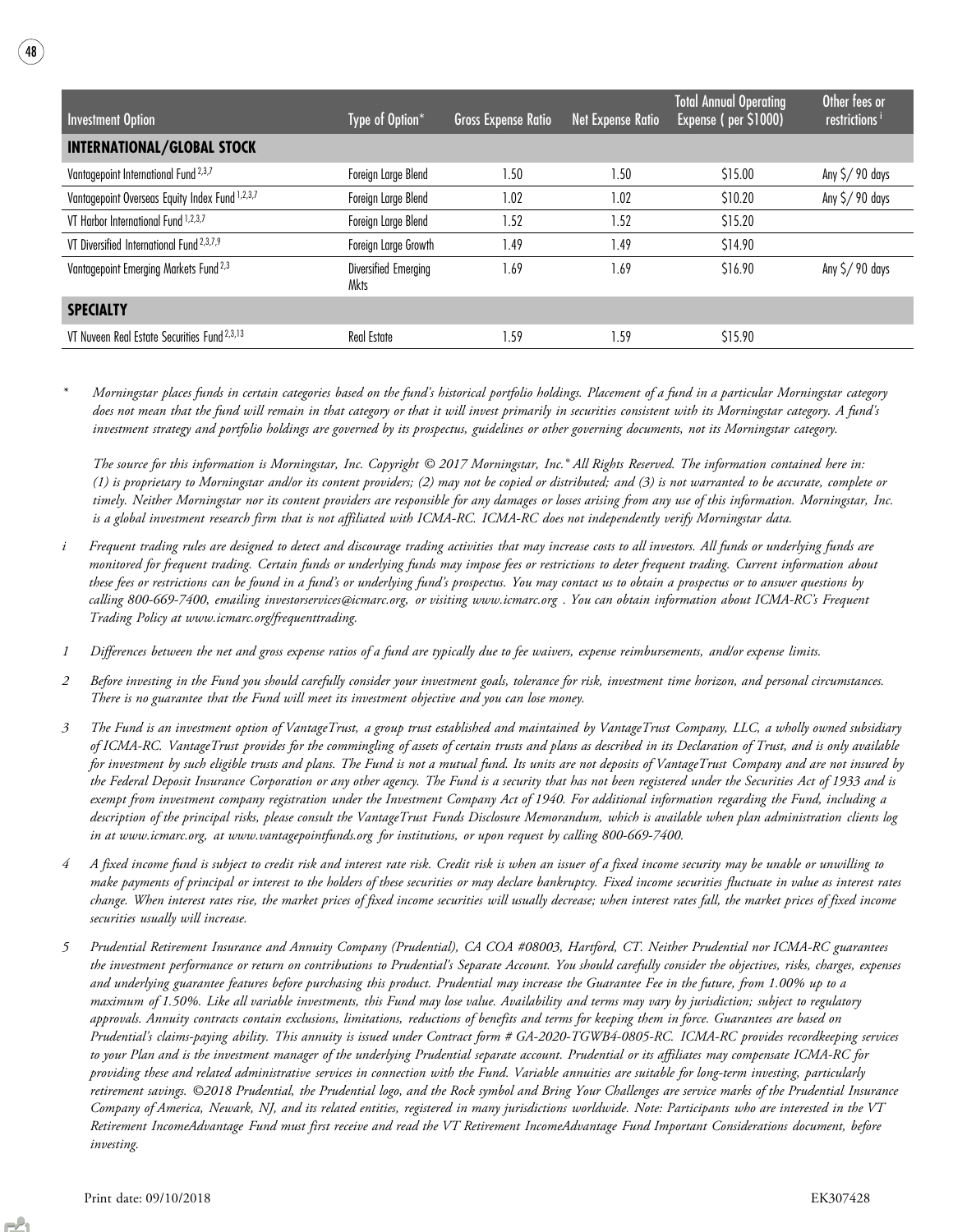- 6 The Fund is not a complete solution for all of your retirement savings needs. An investment in the Fund includes the risk of loss, including near, at or after the target date of the Fund. There is no guarantee that the Fund will provide adequate income at and through an investor's retirement.
- 7 Funds that invest in foreign securities are exposed to the risk of loss due to political, economic, legal, regulatory, and operational uncertainties; differing accounting and financial reporting standards; limited availability of information; currency fluctuations; and higher transaction costs. Investments in foreign currencies or securities denominated in foreign currencies (including derivative instruments that provide exposure to foreign currencies) may experience gains or losses solely based on changes in the exchange rate between foreign currencies and the U.S. dollar. The risk of investing in foreign securities may be greater with respect to securities of companies located in emerging market countries. The value of developing or emerging market currencies may fluctuate more than the currencies of companies with more mature markets.
- 8 PURITAN and CONTRAFUND are registered service marks of FMR LLC. Used with permission.
- 9 Certain funds may be subject to style risk, which is the possibility that the investment style of its investment adviser will trail the returns of the overall market. In the past, different types of securities have experienced cycles of outperformance and underperformance in comparison to the market in general. For example, growth stocks have performed best during the later stages of economic expansion and value stocks have performed best during periods of economic recovery. Both styles may go in and out of favor. When the investing style used by a fund is out of favor, that fund is likely to underperform other funds that use investing styles that are in favor.
- 10 T. Rowe Price® is a registered trademark of T. Rowe Price Group, Inc. all rights reserved.
- 11 Funds that invest primarily in mid-capitalization companies involve greater risk than is customarily associated with investments in larger, more established companies. Equity securities of mid-capitalization companies generally trade in lower volume and are generally subject to greater and less predictable price changes than the securities of larger companies.
- 12 Funds that invest primarily in small-capitalization companies involve greater risk than is customarily associated with investments in larger, more established companies. Equity securities of small-capitalization companies are generally subject to greater price volatility than those of larger companies due to less certain growth prospects, the lower degree of liquidity in the markets for their securities, and the greater sensitivity of smaller companies to changing economic conditions. Also, small-capitalization companies may have more limited product lines, fewer capital resources and less experienced management than larger companies.
- 13 Sector funds tend to be riskier and more volatile than the broad market because they are generally less diversified and more volatile than other mutual funds.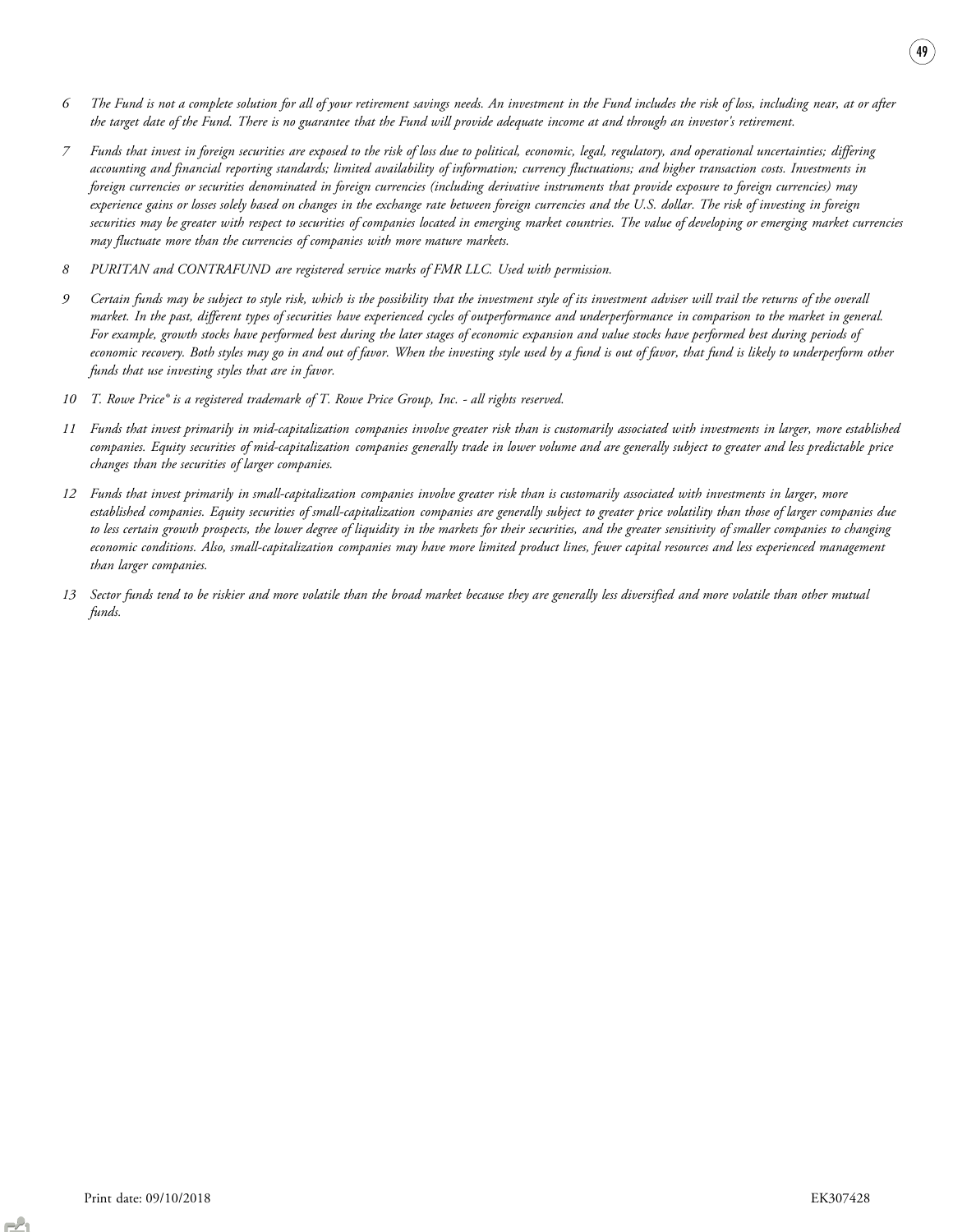### Annuity Information

The table below focuses on the annuity options under the plan. Annuities are insurance contracts that provide a guaranteed stream of payments at regular intervals. Annuities are issued by insurance companies. Guarantees of an insurance company are subject to its long-term financial strength and claims-paying ability.

| Investment: VT Retirement IncomeAdvantage Fund* |                                                                                                                                                                                                                                                                                                                                                                                                                                                                                                                                                                                                                  |       |  |
|-------------------------------------------------|------------------------------------------------------------------------------------------------------------------------------------------------------------------------------------------------------------------------------------------------------------------------------------------------------------------------------------------------------------------------------------------------------------------------------------------------------------------------------------------------------------------------------------------------------------------------------------------------------------------|-------|--|
| Website                                         | www.icmarc.org                                                                                                                                                                                                                                                                                                                                                                                                                                                                                                                                                                                                   |       |  |
| Objectives/ Goals                               | To seek both moderate capital growth and current income while providing a guaranteed lifetime income feature that protects retirement<br>income against market downturns.                                                                                                                                                                                                                                                                                                                                                                                                                                        |       |  |
| <b>Pricing Factors</b>                          | The Fund invests in a Separate Account under a group variable annuity contract issued by Prudential Retirement Insurance and annuity<br>Company (Prudential). The Fund allows you to receive a guaranteed minimum withdrawal benefit amount each year beginning when you<br>lock in and lasting for the rest of your life. The income guarantees are provided by Prudential. Guarantees of Prudential are subject to its<br>long-term financial strength and claims-paying ability. For more detailed information about the Fund and its guarantees, refer to the Fund's<br>"Important Considerations" document. |       |  |
| Fees / Restrictions                             | Total Annual Operating Fees and Expenses                                                                                                                                                                                                                                                                                                                                                                                                                                                                                                                                                                         |       |  |
|                                                 | Guarantee fee                                                                                                                                                                                                                                                                                                                                                                                                                                                                                                                                                                                                    | 1.00% |  |
|                                                 | Services fee                                                                                                                                                                                                                                                                                                                                                                                                                                                                                                                                                                                                     | 0.34% |  |
|                                                 | Investment management fee                                                                                                                                                                                                                                                                                                                                                                                                                                                                                                                                                                                        | 0.05% |  |
|                                                 | Other separate account fees and expenses                                                                                                                                                                                                                                                                                                                                                                                                                                                                                                                                                                         | 0.30% |  |
|                                                 | Annual VantageTrust operating expenses                                                                                                                                                                                                                                                                                                                                                                                                                                                                                                                                                                           | 0.01% |  |
|                                                 | Plan administration fee                                                                                                                                                                                                                                                                                                                                                                                                                                                                                                                                                                                          | 0.55% |  |
|                                                 | Gross Expenses                                                                                                                                                                                                                                                                                                                                                                                                                                                                                                                                                                                                   | 2.25% |  |
|                                                 | Net Expenses                                                                                                                                                                                                                                                                                                                                                                                                                                                                                                                                                                                                     | 2.25% |  |
|                                                 | If you choose to include the spousal benefit, the withdrawal rate used to determine your Lifetime Annual Withdrawal will be reduced<br>by $0.50\%$ .                                                                                                                                                                                                                                                                                                                                                                                                                                                             |       |  |

You can choose to "lock-in" and start taking annual guaranteed withdrawals at age 65 with the full annual benefit of 5% of your Income Base, at age 70 with an enhanced annual benefit of 5.75% of your Income Base, or as early as age 55 with a reduced annual benefit of 4.25% of your Income Base.

Excess withdrawals made during a withdrawal period will permanently reduce the Lifetime Annual Withdrawal Amount available to you for subsequent withdrawal periods. If excess withdrawals reduce your Income Base to zero, Prudential is no longer obligated to make these withdrawals available to you.

If you transfer assets out of the VT Retirement IncomeAdvantage Fund prior to locking-in, you will not be eligible to transfer assets back into the Fund for a period of 90 days. After locking-in, only a transfer out of the Fund in excess of your LAWA will result in you being restricted from transferring assets back into the Fund for a period of 90 days. Additional information is available in the VT Retirement IncomeAdvantage Fund Important Considerations document.

\* Prudential Retirement Insurance and Annuity Company (Prudential)*, CA COA #08003, Hartford, CT. Neither Prudential nor ICMA-RC guarantees the investment performance or return on contributions to Prudential*'*s Separate Account. You should carefully consider the objectives, risks, charges, expenses and underlying guarantee features before purchasing this product. Prudential may increase the Guarantee Fee in the future, from 1.00% up to a maximum of 1.50%. Like all variable investments, this Fund may lose value. Availability and terms may vary by jurisdiction; subject to regulatory approvals. Annuity contracts contain exclusions, limitations, reductions of benefits and terms for keeping them in force. Guarantees are based on Prudential*'*s claims-paying ability. This annuity is issued under Contract form # GA-2020-TGWB4-0805-RC. ICMA-RC provides recordkeeping services to your Plan and is the investment manager of the underlying Prudential separate account. Prudential or its affiliates may compensate ICMA-RC for providing these and related administrative services in connection with the Fund. Variable annuities are suitable for long-term investing, particularly retirement savings.* © *2017 Prudential, the Prudential logo, and the Rock symbol are service marks of the Prudential Insurance Company of America, Newark, NJ, and its related entities, registered in many jurisdictions worldwide.* Note: *Participants who are interested in the VT Retirement IncomeAdvantage Fund must first receive and read the* VT Retirement IncomeAdvantage Fund Important Considerations *document, before investing.*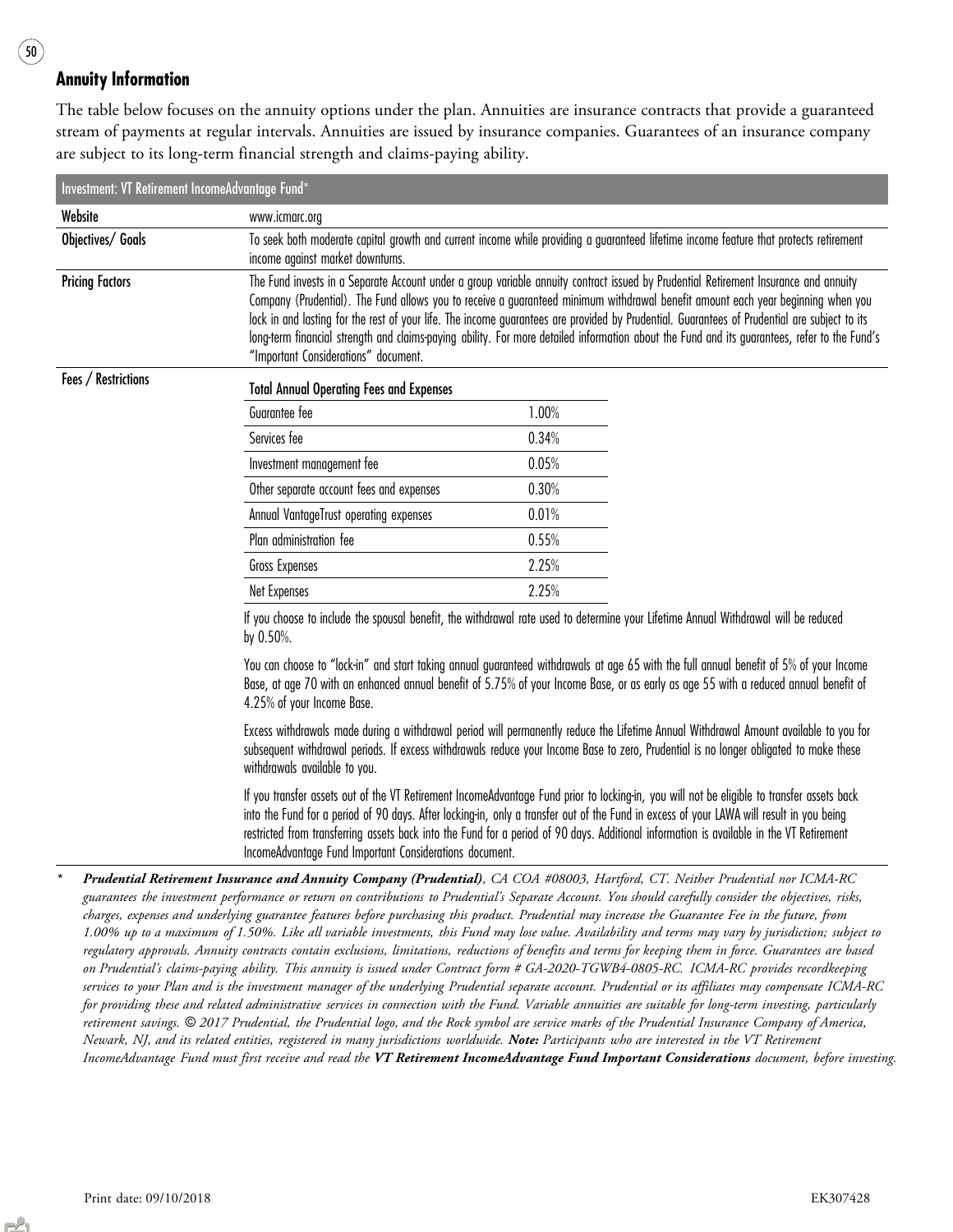### **Glossary**

Please refer to http://www.icmarc.org/for-individuals/plansmart/glossary.html for a glossary of investment and fee related terms.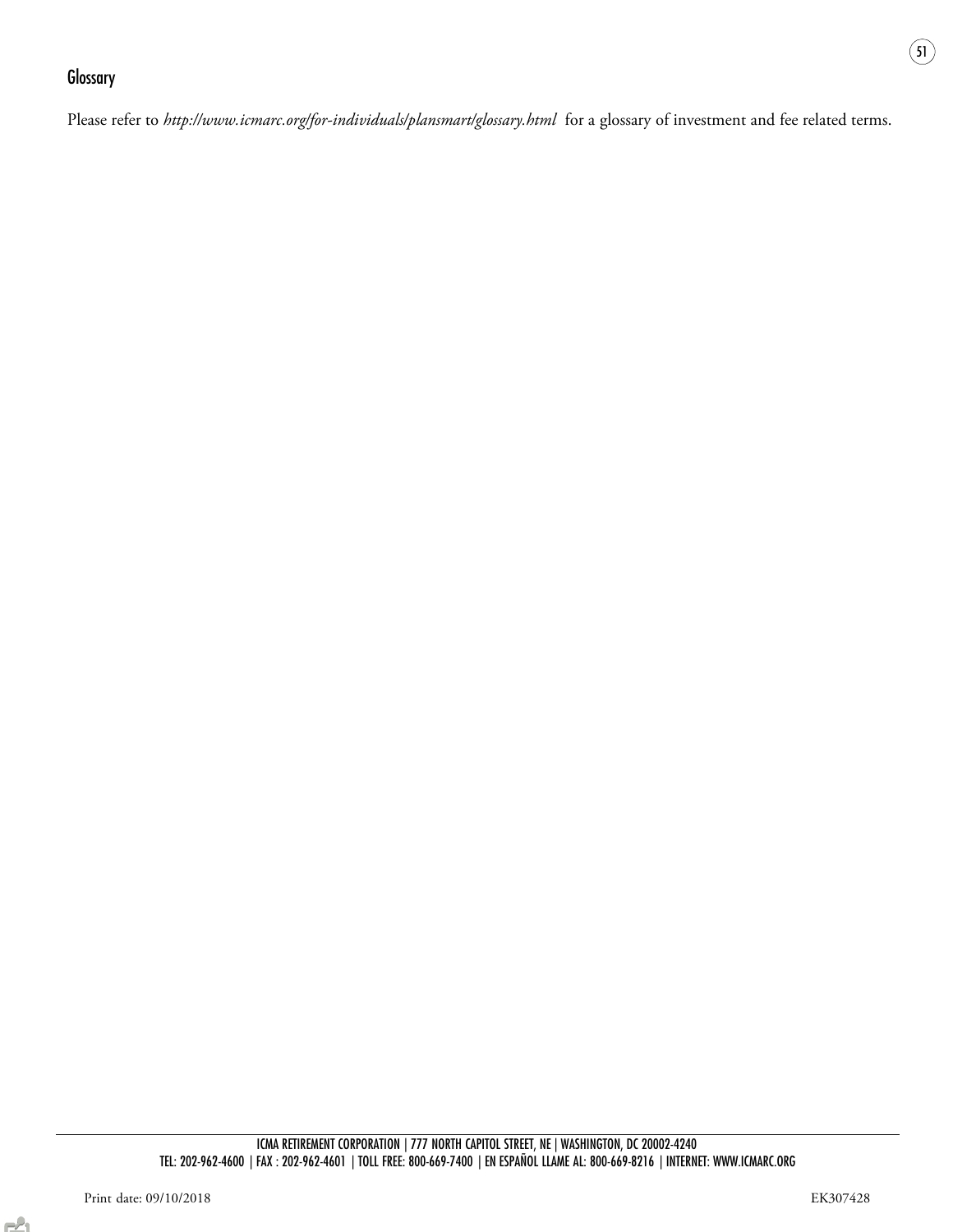## Notice Regarding Default Investments

52

You have the right to direct the investment of assets in your account to any of the investments offered under your plan, at no additional cost to you. Use your plan's enrollment form to provide allocation instructions for the investment of contributions to your account. After completing the enrollment process, you may provide allocation instructions, or change the election made on your enrollment form, by contacting ICMA-RC's Investor Services toll-free at 800-669-7400, or online using Account Access at www.icmarc.org.

In the absence of valid allocation instructions for your account, all assets will be invested in the default fund selected by your employer until additional instructions are received from you. More information regarding the default fund selected by your employer is available by contacting ICMA-RC's Investor Services.

Increase your chances of achieving your retirement savings goals by giving careful consideration to the benefits of a well-balanced and diversified portfolio. Spreading your assets among different types of investments can help you achieve a favorable rate of return, while minimizing the risk of losing money in your retirement account. Although diversification is not a guarantee against loss, it can be an effective strategy to help manage investment risk.

Additional information regarding the investment options available to your plan, including the default fund chosen by your employer, is available by contacting ICMA-RC's Investor Services.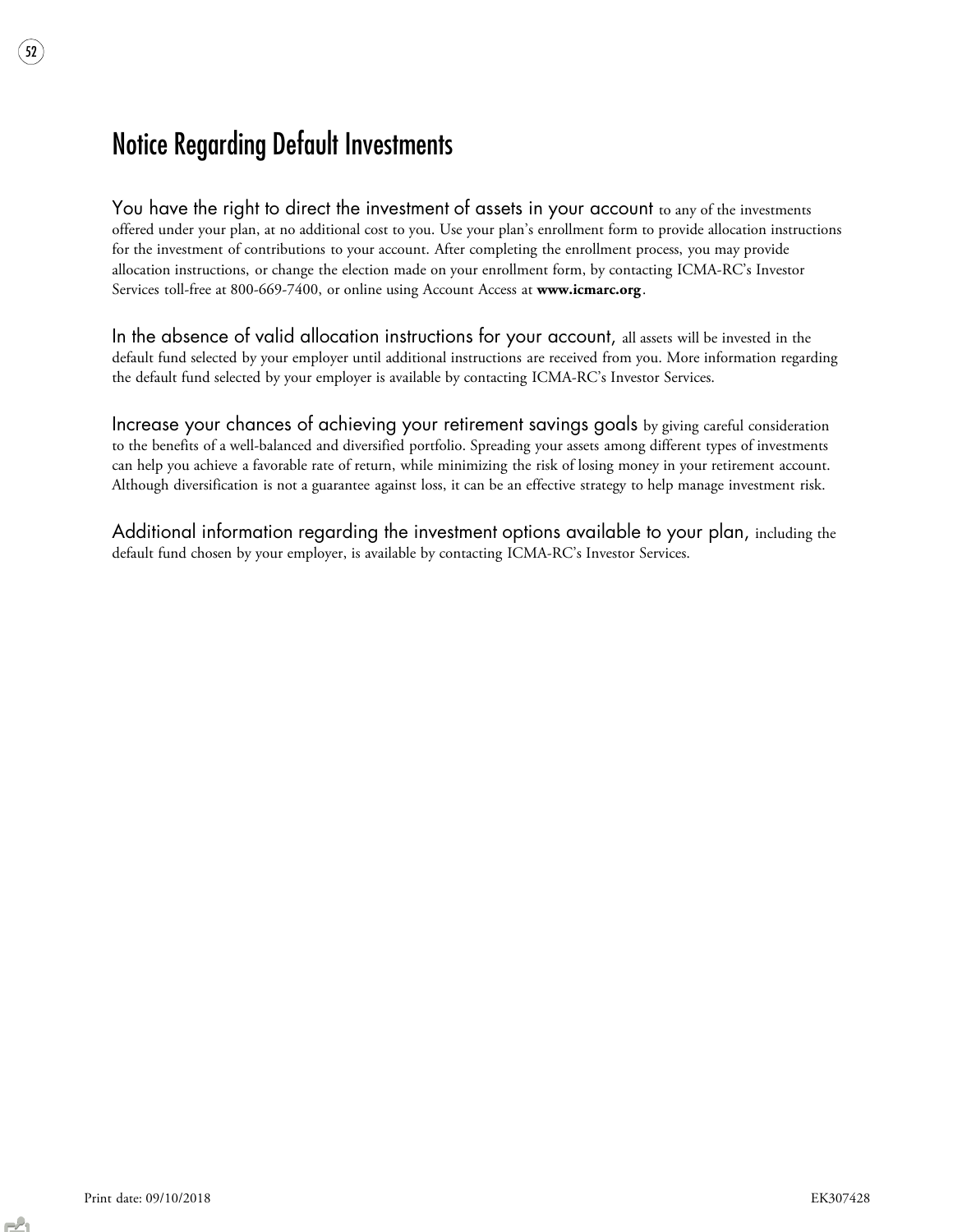## Privacy Policy Notice

ICMA Retirement Corporation VantageTrust Company, LLC VantageTrust III Master Collective ICMA-RC Services, LLC VantageTrust II Multiple Collective Vantagepoint Investment Advisers, LLC Investment Funds Trust ("VantageTrust II") Vantagepoint Transfer Agents, LLC

ICMA Retirement Trust VantageTrust Investment Funds Trust ("Vantage Trust III")

Our Privacy Policy. Protecting your privacy is important to us. In providing financial services and investment products to you, we collect certain nonpublic personal information about you. Our policy generally is to keep this information strictly confidential, and to use or disclose it as needed to provide services to you, or as permitted or required by law or by you. Our privacy policy applies equally to our former customers and investors, as well as individuals who simply inquire about the services or investments we offer. We may change this privacy policy in the future upon notification to you.

Information We Collect. The nonpublic personal information we have about you includes information you give us when you open an account, invest in the VantageTrust Funds, or VantageTrust II Funds, or write or call us, such as your name, address, social security number, employment, investment objectives and experience, financial circumstances, and investment transactions and holdings.

Information We Disclose. We disclose nonpublic personal information about you to our affiliates, and to outside firms that help us provide services to you, for use only for that purpose. If you elect to invest in ICMA-RC's Managed Accounts Program or in the VantageTrust Retirement IncomeAdvantage Fund, ICMA-RC will share information necessary to make these products and services available to you with Morningsrar Investment Management LLC, a registered investment adviser and a subsidiary of Morningstar, Inc. and Prudential Retirement Insurance and Annuity Company, the third party firms with which ICMA Retirement Corporation has contracted in connection with these products and services, respectively.

[Note: The following applies to all states except California and New York State.] We may also disclose nonpublic personal information to nonaffiliated third party financial institutions with which we have established, or may in the future establish, relationships in order to offer select financial products of interest to our customers. Currently, ICMA Retirement Corporation has established a relationship with M&T Bank for enrollment and information services in connection with ICMA Retirement Corporation's 457 Deferred Compensation Program in certain jurisdictions [applicable for participants in plans located in Maryland (excluding the metropolitan DC area), Pennsylvania and West Virginia]. ICMA Retirement Corporation also has contracted with Morningstar Investment Management LLC, a registered investment advicer and subsidiary of Morningstar, Inc to make available a Retirement Readiness Report to employees of 401 and 457 plan sponsors that elect this optional service for their employees. Before any additional third party relationships are added, they must be approved by the Board of Directors of the ICMA Retirement Corporation. Once approved, ICMA Retirement Corporation will notify you of any additional third party relationships in future publications of this privacy policy.

You have the right to stop us from disclosing nonpublic personal information about you to these parties, except as permitted or required by law. To do so, call us at 800-827-2710. If you do not notify us that you wish to block disclosure of this nonpublic personal information, we will allow information to be sent to you from all third party financial institutions with which we have established relationships.

How We Safeguard Your Information. We restrict access to nonpublic personal information about you to those persons who need to know it or who are permitted or required by law or by you to receive it. We maintain physical, electronic and procedural safeguards to protect the confidentiality of your information.

*Some of the funds, services, or products described in this Privacy Policy may not be available to your Plan, and all are subject to change.*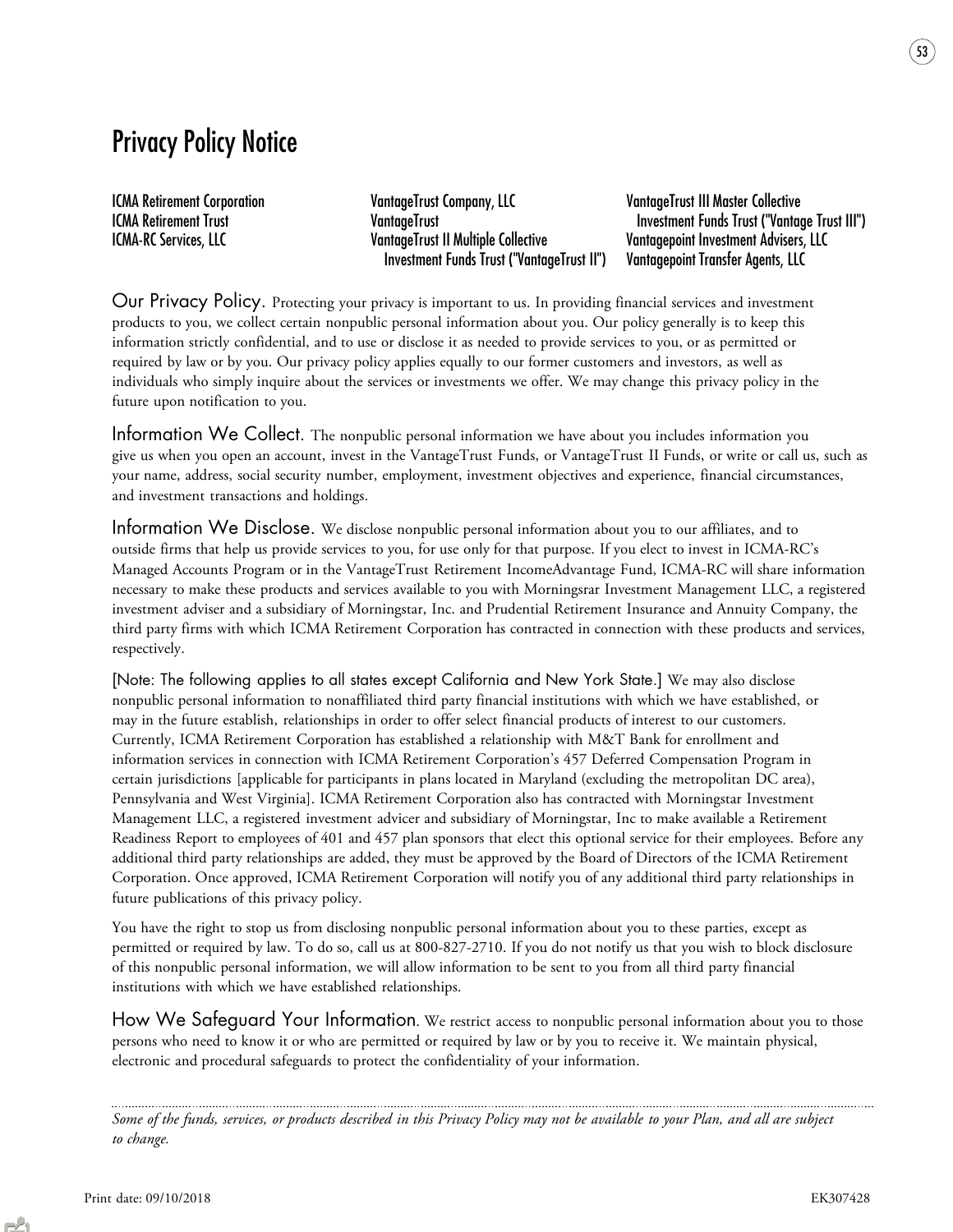## Disaster Recovery Plan

54

ICMA Retirement Corporation (ICMA-RC) and its subsidiaries, including ICMA-RC Services, LLC and VantageTrust Transfer Agents, LLC (collectively, "ICMA-RC") are committed to protecting the assets of our customers and being prepared to quickly recover and resume operations in the event of a significant business interruption. We have always regarded this as an obligation to our customers and have allocated resources to ensure our ability to meet this commitment. These capabilities are designed to:

- Provide for the complete recovery of our technology infrastructure and data.
- Consider the impact of various types of potential interruptions and prepare an appropriate strategy for each.
- Enable ICMA-RC to continue to perform our critical business functions and minimize the impact to our customers.

The goal of our Disaster Recovery Plan is to be able to recover and resume business operations within 24 hours after the onset of a situation that warrants a disaster declaration. To accomplish this we have:

- Detailed plans for every division across our corporation that identify specific actions to be taken, personnel requirements to meet those actions, and other resources necessary to restore critical processes and resume business operations. Keep in mind that the ability to conduct trading and other transactional activity is dependent on the stock market being open and the availability of telecommunications to perform the trade.
- Contracted with a national information availability provider for alternative workspace for our personnel, network infrastructure and telecommunications infrastructure, in the event that our facility is unusable because of an incident. This enables ICMA-RC to respond to your inquiries and provide information regarding your accounts during an incident.
- Established processes for the backup of data. Complete copies of production data are backed up at the completion of a daily processing cycle and are stored offsite at multiple secure locations. For critical data, backups are sent periodically throughout the day to a remote server. In addition, information required by regulatory agencies is archived and stored offsite at secure locations.
- Tested the effectiveness of our Disaster Recovery Plan to ensure that we have the ability to continue to operate in the event of an incident. Semi-annual exercises are conducted, with active annual participation of over 20% of ICMA-RC employees, to test the recovery of the network infrastructure and the functionality of all critical applications and processes.

*If you have any questions about this plan or ICMA-RC please contact an Investor Services Representative at 800-669-7400.*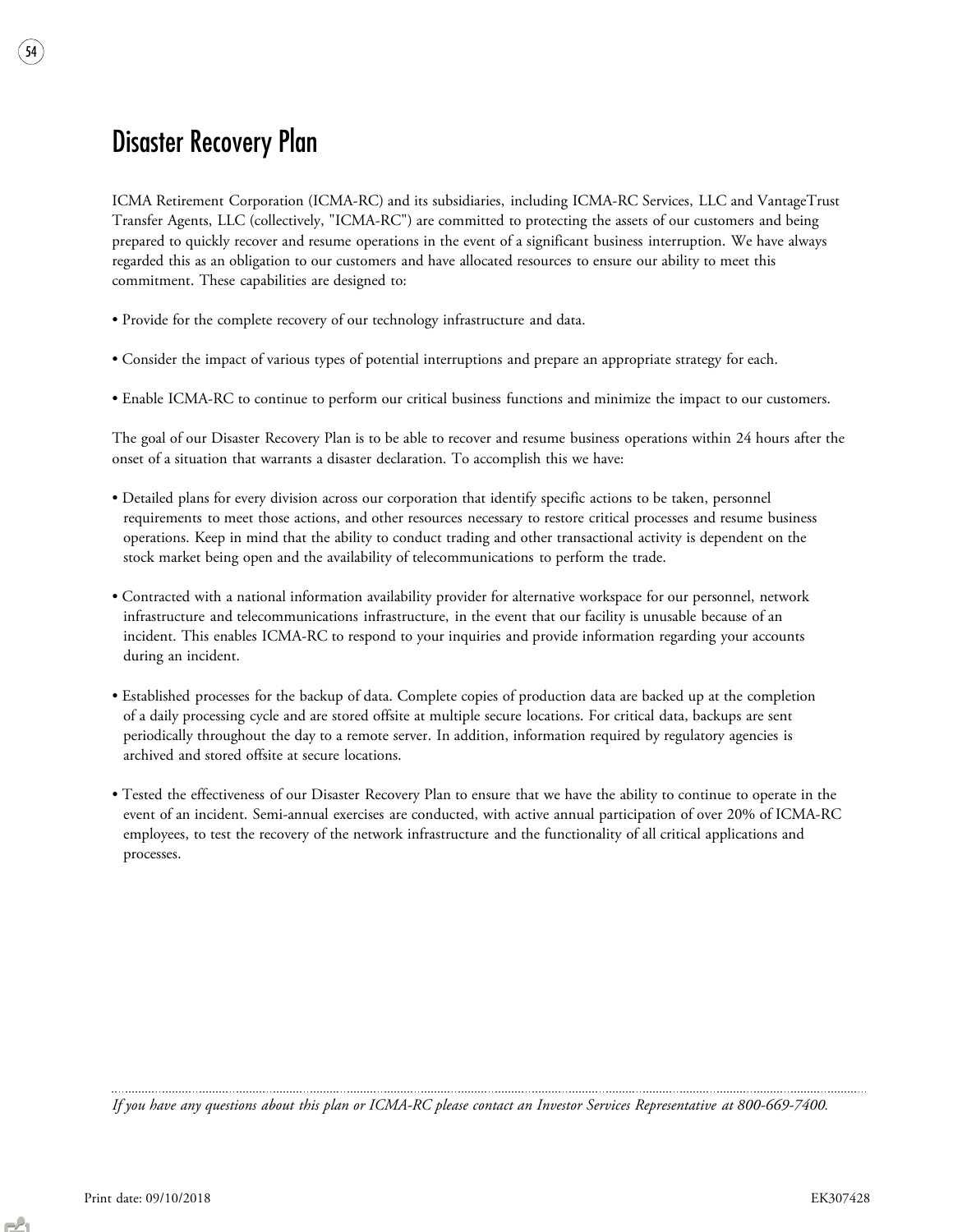

# VT Retirement IncomeAdvantage Fund SUMMARY IMPORTANT CONSIDERATIONS

The VT Retirement IncomeAdvantage Fund, offered through your retirement plan, is specifically designed to help plan participants secure reliable retirement income they won't outlive.

This summary is intended to serve as an introductory explanation of the benefits and features of the VT Retirement IncomeAdvantage Fund. Before investing, please read the more complete explanation of this product, as well as the definitions for the terms highlighted in bold, in the *VT Retirement IncomeAdvantage Fund Important Considerations*. You can obtain this document by contacting ICMA-RC directly, using the contact information on the back page of this document.

## **ACCUMULATION PHASE**

Typically, your income during retirement will depend on how much you've saved by the time you retire. But market downturns as you approach and enter retirement may take your retirement savings — and your retirement dreams — down with them. That's why the VT Retirement IncomeAdvantage Fund was designed to let you keep investing in the market, while reducing the risk that losses may impact your income.

### WHAT IS THE VT RETIREMENT INCOMEADVANTAGE FUND PORTFOLIO?

The **VT Retirement IncomeAdvantage Fund** is a diversified, professionally managed portfolio that uses the fundamentals of asset allocation to create an asset mix best suited for individuals approaching and in retirement.

The VT Retirement IncomeAdvantage Fund includes a feature that sets a guaranteed floor or "Income Base" for calculating your lifetime income amount.

Once Prudential begins tracking the **VT Retirement IncomeAdvantage Fund Guarantees**, as described in "Additional Information," a **Guarantee Fee** is assessed. This fee is in addition to the standard investment management and recordkeeping fees. See the "Fees" section of "Additional Information" for more details.

For a detailed description of the asset mix that comprises the VT Retirement IncomeAdvantage Fund, please refer to the Fund's Fact Sheet and the Fund's Disclosure Memorandum available online through ICMA-RC's Account Access website at icmarc.org or by calling the number ICMA-RC at 800-669-7400.

### INVESTING IN THE VT RETIREMENT INCOMEADVANTAGE FUND: CONTRIBUTIONS, TRANSFERS, AND ROLLOVERS

Investing in the VT Retirement IncomeAdvantage Fund is similar to investing in other funds offered in your retirement plan. All you need to do is transfer some or all of your current balance and/or direct future **Contributions** to the VT Retirement IncomeAdvantage Fund. If your retirement plan permits, you may also roll over balances from previous employers' retirement plans.

*Note: To maintain the VT Retirement IncomeAdvantage Fund Guarantees, you must invest in one or more of the VT Retirement IncomeAdvantage Funds. Like all variable investments, these funds may lose value. Guarantees are based on the claims-paying ability of Prudential Retirement Insurance and Annuity Company (Hartford, CT) and are subject to certain limitations, terms, and conditions. Withdrawals or transfers out of VT Retirement IncomeAdvantage Fund during the Accumulation Phase proportionately reduce guaranteed values and may even eliminate them. During the Withdrawal Phase, withdrawals in excess of the Lifetime Annual Withdrawal Amount will reduce future guaranteed withdrawals proportionately and may even eliminate them.*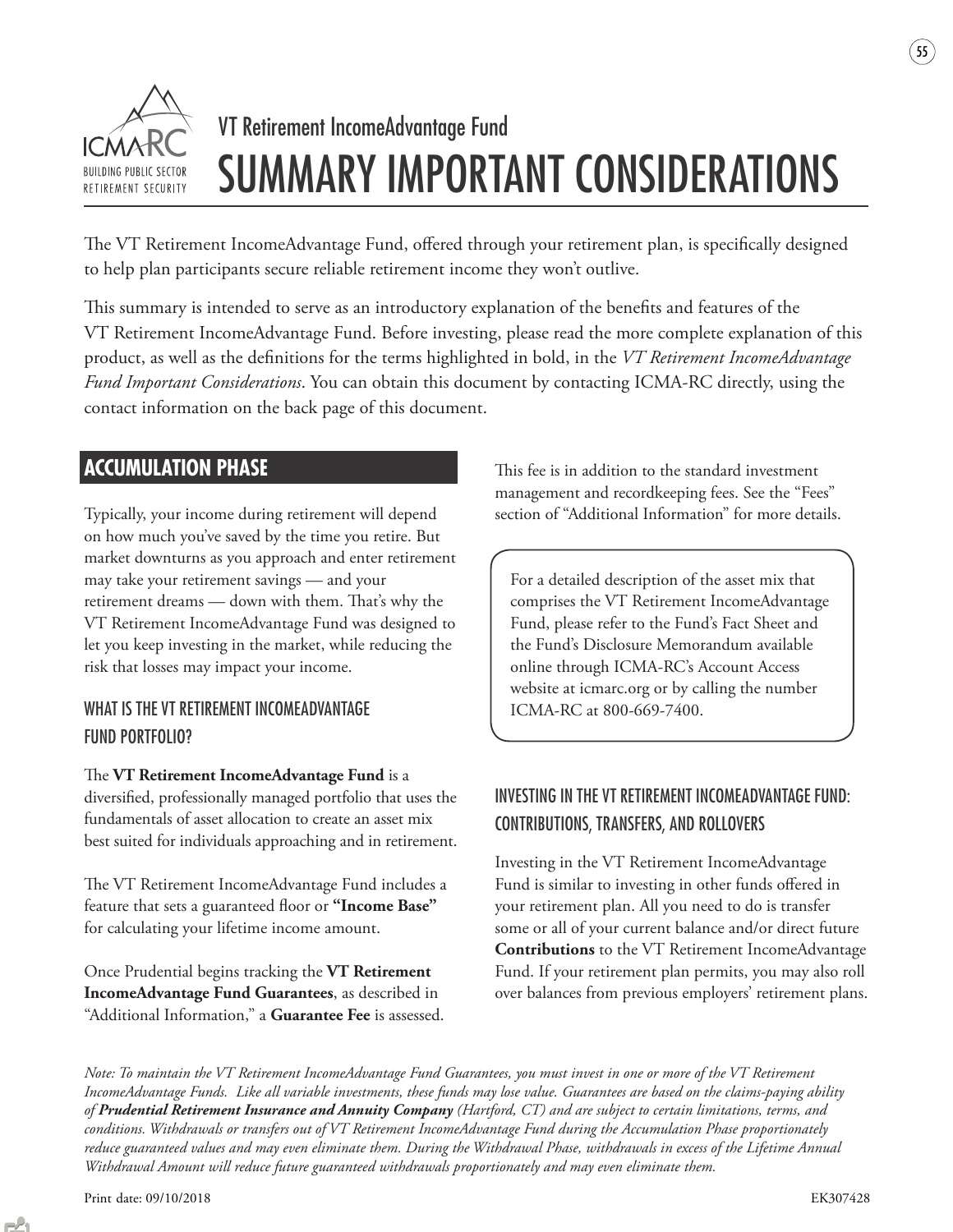### **Your Market Value**

Your **Market Value** is the monetary value of the VT Retirement IncomeAdvantage Fund. Similar to other funds offered through your retirement plan, the Market Value will rise and fall based on market performance. This value increases dollar-for-dollar every time you add money to the VT Retirement IncomeAdvantage Fund. Conversely, it is reduced dollar-for-dollar every time you remove money from the VT Retirement IncomeAdvantage Fund. This amount is not guaranteed and may lose value at any time.

If you decide to remove all of your money from the VT Retirement IncomeAdvantage Fund, you will receive your Market Value as of the effective date of your request. This will bring the Market Value in the VT Retirement IncomeAdvantage Fund to zero (\$0) and all the VT Retirement IncomeAdvantage Fund Guarantees will be cancelled.

#### **Your Income Base**

Your Income Base is used solely to determine your **Lifetime Annual Withdrawal Amount** once you begin taking **Withdrawals** from the VT Retirement IncomeAdvantage Fund. It does not represent an account balance and cannot be withdrawn.

#### **Impact of Contributions and Withdrawals**

Every Contribution you make into the VT Retirement IncomeAdvantage Fund increases your **Highest Birthday Value** dollar-for-dollar. Every **Withdrawal** out of the VT Retirement IncomeAdvantage Fund reduces your Highest Birthday Value proportionately.

### **YOUR DECISION TO LOCK-IN**

You can choose when and how you want to establish or **"Lock-In"** your guaranteed lifetime income from the VT Retirement IncomeAdvantage Fund. Prudential uses your Income Base and **Guaranteed Withdrawal Percentage** to set your Lifetime Annual Withdrawal Amount.

Your Guaranteed Withdrawal Percentage is based on your age when you Lock-In and whether you elect to guarantee benefits for only you, or for both you and your spouse or civil union partner. Keep in mind that if you

Print date: 09/10/2018 EK307428

elect the **Spousal Benefit** and your spouse or civil union partner is younger than you are, then your spouse's or civil union partner's age will be used to determine this percentage. The specific ages and percentages are:

| Age at<br>Lock-In | <b>Benefits for You</b><br>(Single Benefits) | <b>Benefits for You and Your</b><br>Spouse or Civil Union<br><b>Partner (Spousal Benefit)</b> |
|-------------------|----------------------------------------------|-----------------------------------------------------------------------------------------------|
| $55 - 64$         | 4.25%                                        | 3.75%                                                                                         |
| 65—69             | 5.00%                                        | 4.50%                                                                                         |
| 70+               | 5.75%                                        | 5.25%                                                                                         |

A **Withdrawal Period** is one year starting on your birthday and ending the day before your next birthday.

Once your Lifetime Annual Withdrawal Amount is determined, Prudential guarantees that you can withdraw this amount each Withdrawal Period for the rest of your life. If market performance or your Lifetime Annual Withdrawals reduce the Market Value to zero (\$0), Prudential will continue to fund your Lifetime Annual Withdrawal Amount from its own assets for as long as you live (and your spouse or civil union partner lives, if applicable).

Certain actions you or your retirement plan take could reduce or eliminate this value.

The VT Retirement IncomeAdvantage Fund offers a Spousal Benefit that lets you give your spouse or civil union partner the option of receiving your Lifetime Annual Withdrawal Amount for the rest of his or her life, should he or she outlive you. You must choose whether to elect the Spousal Benefit when you Lock-In. **This decision is irrevocable and cannot be changed once you have locked-in.**

### **WITHDRAWAL PHASE**

The Lifetime Annual Withdrawal Amount is the grand total you can take each Withdrawal Period without reducing future guarantees. You can take this grand total all at once or in as many increments as you like, subject to your retirement plan's rules.

You can increase your Lifetime Annual Withdrawal Amount during the **Withdrawal Phase** in two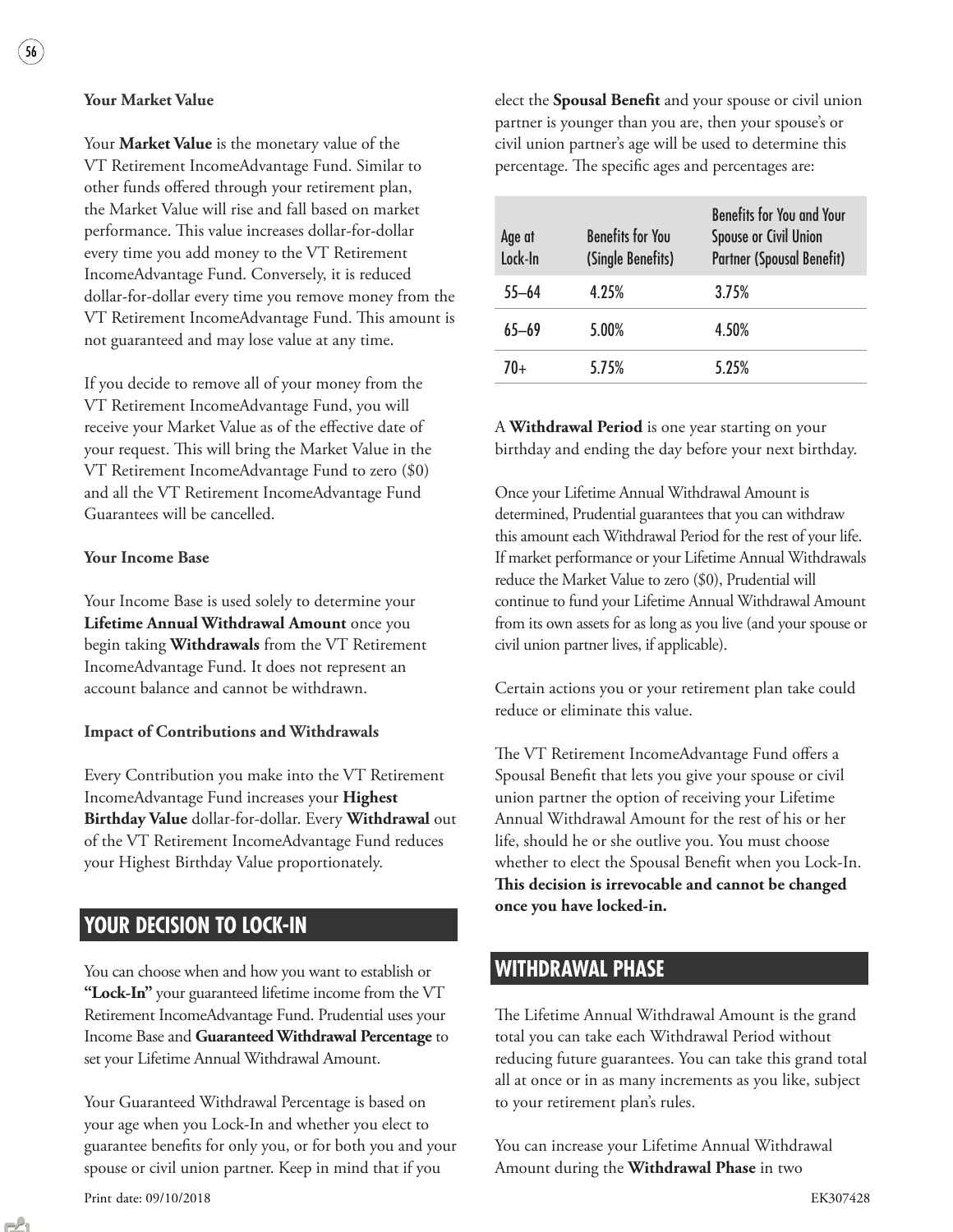ways: positive investment performance and additional Contributions. You will need to contact ICMA-RC directly to change any **Systematic Withdrawal** amount following an increase to your Lifetime Annual Withdrawal Amount.

### DECREASING YOUR LIFETIME ANNUAL WITHDRAWAL AMOUNT— EXCESS WITHDRAWALS

Withdrawing more than your Lifetime Annual Withdrawal Amount from the VT Retirement IncomeAdvantage Fund within a given Withdrawal Period will lower your Lifetime Annual Withdrawal Amount in subsequent Withdrawal Periods. We call these **Excess Withdrawals. If you bring your VT Retirement IncomeAdvantage Fund Market Value to zero (\$0) by taking an Excess Withdrawal, your current VT Retirement IncomeAdvantage Fund will expire and will no longer provide a Lifetime Annual Withdrawal Amount.**

You will need to contact ICMA-RC directly to change any Systematic Withdrawal amount following a decrease to your Lifetime Annual Withdrawal Amount. **Failure to adjust the Systematic Withdrawal arrangement is likely to cause you to take Excess Withdrawals, which can reduce and may completely eliminate your Lifetime Annual Withdrawal Amount.**

### REQUIRED MINIMUM DISTRIBUTIONS

You may be required to withdraw more than your Lifetime Annual Withdrawal Amount to comply with IRS rules. Please see the *VT Retirement IncomeAdvantage Fund Important Considerations* for details on how this may affect your Lifetime Annual Withdrawal Amount.

### **GUARANTEED PAYOUT PHASE**

We refer to the period when Prudential continues making Lifetime Annual Withdrawal Amount payments to you after your market value falls to zero (\$0) as the **Guaranteed Payout Phase** of the VT Retirement IncomeAdvantage Fund Guarantees. Prudential will directly send your Lifetime Annual Withdrawal Amount to your retirement plan account and it will be invested in the fund designated by you or your retirement plan to receive such amounts.

### **GENERAL INFORMATION**

### LEAVING YOUR RETIREMENT PLAN—TRANSFERRING YOUR VT RETIREMENT INCOMEADVANTAGE FUND GUARANTEES

57

If you choose to leave your retirement plan, you may be able to transfer or roll over your VT Retirement IncomeAdvantage Fund Guarantees into a variable annuity contract, which is registered with the Securities and Exchange Commission, available through Prudential Retirement®. **This contract may**  have substantially different fees, investments, and provisions affecting the guarantees.

You should read the materials concerning such contract carefully, including its prospectus, and consider the benefits and differences between it and the VT Retirement IncomeAdvantage Fund as offered through your retirement plan.

If you roll any portion of your VT Retirement IncomeAdvantage Fund Market Value into anything other than a specific Prudential-issued variable annuity, all VT Retirement IncomeAdvantage Fund Guarantees associated with that portion will immediately cease.

If you have a VT Retirement IncomeAdvantage Fund benefit in more than one retirement plan, Prudential may limit your ability to combine VT Retirement IncomeAdvantage Fund Guarantees associated with those multiple plans under an IRA or Roth IRA.

### VT RETIREMENT INCOMEADVANTAGE FUND — OPERATING WITHIN YOUR RETIREMENT PLAN

#### **Subject to Plan Rules**

Participation in the VT Retirement IncomeAdvantage Fund is a feature of your retirement plan, and is subject to the rules of your retirement plan. If your plan's rules are more restrictive than the VT Retirement IncomeAdvantage Fund's provisions, your retirement plan's rules will apply. Refer to your retirement plan document and other materials for more information.

#### **Plan Actions—Fund Elimination**

Your retirement plan generally can change investment options—including the VT Retirement IncomeAdvantage Fund—at any time. This could include closing a fund to new Contributions or